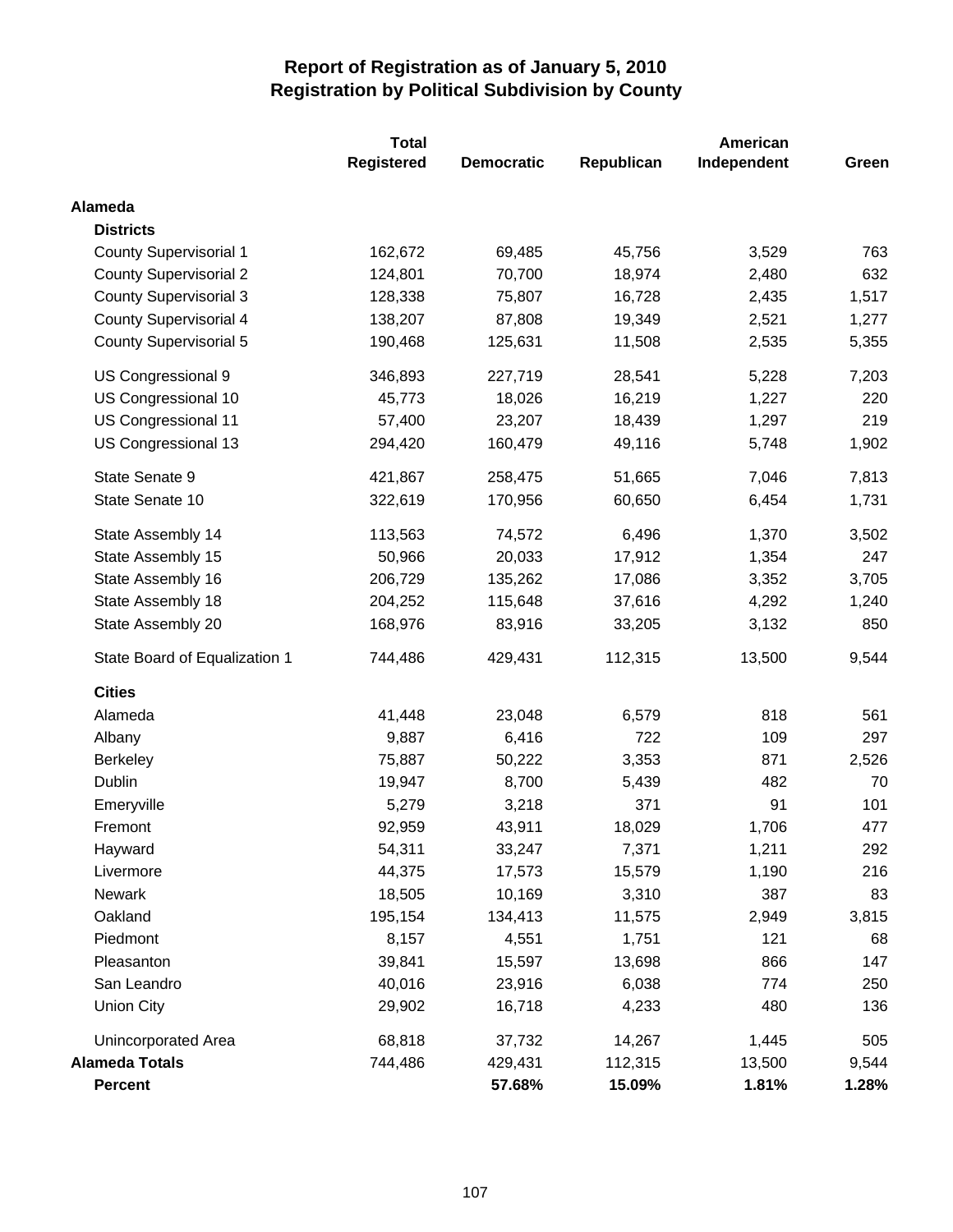|                               |             | Peace and | <b>Decline to</b> |              |
|-------------------------------|-------------|-----------|-------------------|--------------|
|                               | Libertarian | Freedom   | Other             | <b>State</b> |
| <b>Alameda</b>                |             |           |                   |              |
| <b>Districts</b>              |             |           |                   |              |
| <b>County Supervisorial 1</b> | 663         | 258       | 1,273             | 40,945       |
| <b>County Supervisorial 2</b> | 410         | 407       | 905               | 30,293       |
| <b>County Supervisorial 3</b> | 521         | 506       | 964               | 29,860       |
| <b>County Supervisorial 4</b> | 528         | 472       | 1,042             | 25,210       |
| <b>County Supervisorial 5</b> | 765         | 833       | 1,343             | 42,498       |
| US Congressional 9            | 1,331       | 1,490     | 2,512             | 72,869       |
| US Congressional 10           | 211         | 67        | 332               | 9,471        |
| US Congressional 11           | 260         | 72        | 424               | 13,482       |
| US Congressional 13           | 1,085       | 847       | 2,259             | 72,984       |
| State Senate 9                | 1,676       | 1,617     | 3,082             | 90,493       |
| State Senate 10               | 1,211       | 859       | 2,445             | 78,313       |
| State Assembly 14             | 486         | 431       | 737               | 25,969       |
| State Assembly 15             | 232         | 70        | 374               | 10,744       |
| State Assembly 16             | 741         | 1,003     | 1,602             | 43,978       |
| State Assembly 18             | 802         | 601       | 1,486             | 42,567       |
| State Assembly 20             | 626         | 371       | 1,328             | 45,548       |
| State Board of Equalization 1 | 2,887       | 2,476     | 5,527             | 168,806      |
| <b>Cities</b>                 |             |           |                   |              |
| Alameda                       | 203         | 128       | 336               | 9,775        |
| Albany                        | 41          | 24        | 60                | 2,218        |
| <b>Berkeley</b>               | 322         | 338       | 488               | 17,767       |
| Dublin                        | 99          | 26        | 151               | 4,980        |
| Emeryville                    | 29          | 16        | 50                | 1,403        |
| Fremont                       | 336         | 179       | 793               | 27,528       |
| Hayward                       | 182         | 220       | 362               | 11,426       |
| Livermore                     | 203         | 67        | 322               | 9,225        |
| <b>Newark</b>                 | 71          | 46        | 122               | 4,317        |
| Oakland                       | 641         | 979       | 1,481             | 39,301       |
| Piedmont                      | 27          | 8         | 43                | 1,588        |
| Pleasanton                    | 175         | 49        | 291               | 9,018        |
| San Leandro                   | 143         | 121       | 283               | 8,491        |
| <b>Union City</b>             | 73          | 99        | 227               | 7,936        |
| Unincorporated Area           | 342         | 176       | 518               | 13,833       |
| <b>Alameda Totals</b>         | 2,887       | 2,476     | 5,527             | 168,806      |
| <b>Percent</b>                | 0.39%       | 0.33%     | 0.74%             | 22.67%       |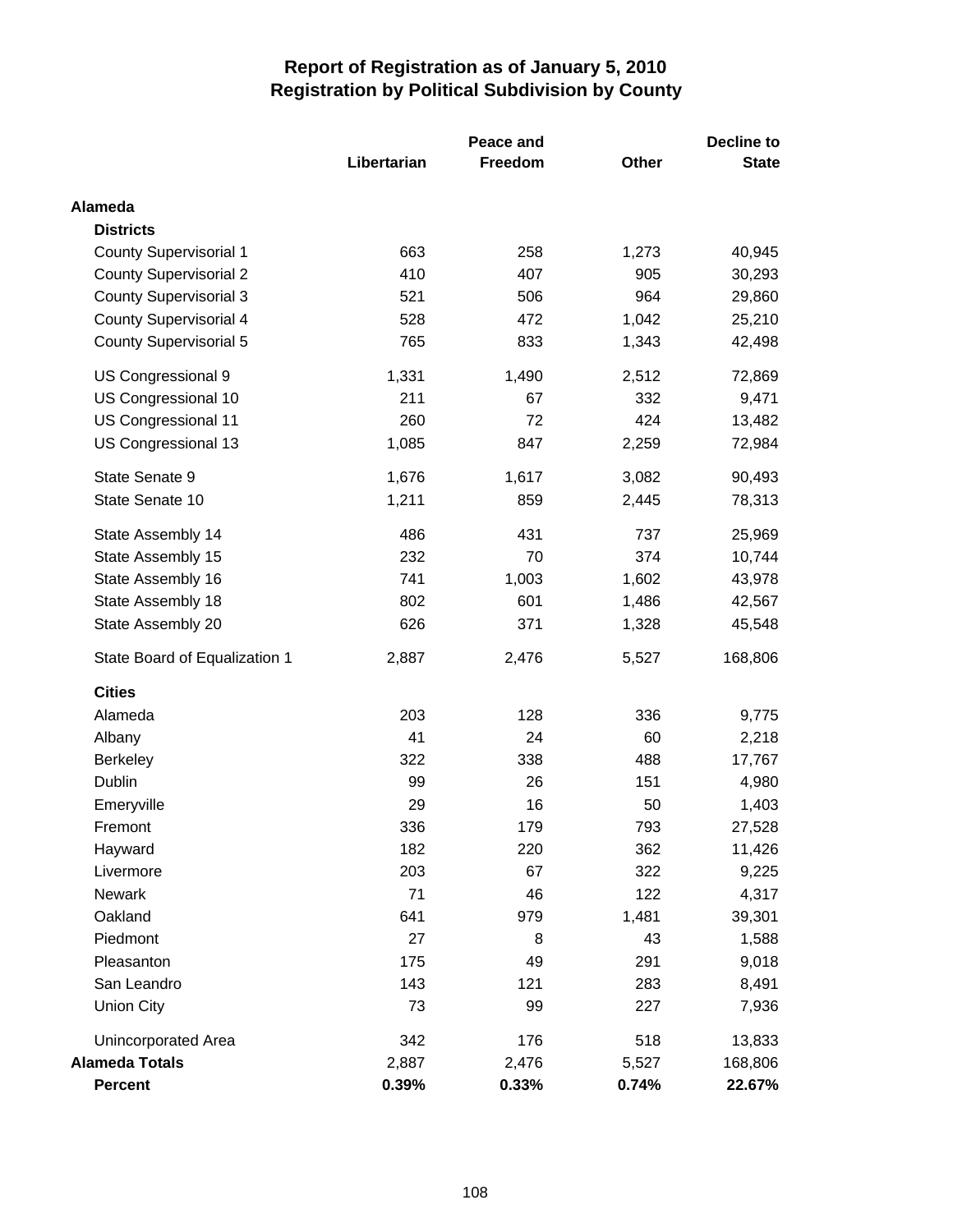|                               | <b>Total</b>      |                   | American   |                |                |
|-------------------------------|-------------------|-------------------|------------|----------------|----------------|
|                               | <b>Registered</b> | <b>Democratic</b> | Republican | Independent    | Green          |
| <b>Alpine</b>                 |                   |                   |            |                |                |
| <b>Districts</b>              |                   |                   |            |                |                |
| <b>County Supervisorial 1</b> | 143               | 53                | 44         | 9              | $\overline{2}$ |
| <b>County Supervisorial 2</b> | 139               | 62                | 47         | 0              | $\sqrt{3}$     |
| <b>County Supervisorial 3</b> | 112               | 56                | 12         | 9              | 1              |
| County Supervisorial 4        | 186               | 67                | 64         | $\overline{2}$ | $\mathfrak{B}$ |
| <b>County Supervisorial 5</b> | 205               | 65                | 85         | 8              | $\overline{4}$ |
| US Congressional 3            | 785               | 303               | 252        | 28             | 13             |
| State Senate 1                | 785               | 303               | 252        | 28             | 13             |
| State Assembly 4              | 785               | 303               | 252        | 28             | 13             |
| State Board of Equalization 2 | 785               | 303               | 252        | 28             | 13             |
| <b>Cities</b>                 |                   |                   |            |                |                |
| Unincorporated Area           | 785               | 303               | 252        | 28             | 13             |
| <b>Alpine Totals</b>          | 785               | 303               | 252        | 28             | 13             |
| <b>Percent</b>                |                   | 38.60%            | 32.10%     | 3.57%          | 1.66%          |
| <b>Amador</b>                 |                   |                   |            |                |                |
| <b>Districts</b>              |                   |                   |            |                |                |
| <b>County Supervisorial 1</b> | 3,979             | 1,385             | 1,812      | 127            | 15             |
| <b>County Supervisorial 2</b> | 4,356             | 1,364             | 2,101      | 160            | 18             |
| <b>County Supervisorial 3</b> | 3,940             | 1,424             | 1,690      | 118            | 36             |
| <b>County Supervisorial 4</b> | 4,119             | 1,482             | 1,823      | 136            | 21             |
| <b>County Supervisorial 5</b> | 4,392             | 1,557             | 1,938      | 129            | 30             |
| US Congressional 3            | 20,786            | 7,212             | 9,364      | 670            | 120            |
| State Senate 1                | 20,786            | 7,212             | 9,364      | 670            | 120            |
| State Assembly 10             | 20,786            | 7,212             | 9,364      | 670            | 120            |
| State Board of Equalization 2 | 20,786            | 7,212             | 9,364      | 670            | 120            |
| <b>Cities</b>                 |                   |                   |            |                |                |
| Amador                        | 120               | 40                | 52         | 6              | $\overline{c}$ |
| lone                          | 2,051             | 634               | 992        | 75             | 11             |
| Jackson                       | 2,476             | 874               | 1,112      | 81             | 9              |
| Plymouth                      | 541               | 193               | 222        | 22             | $\overline{2}$ |
| <b>Sutter Creek</b>           | 1,584             | 638               | 634        | 54             | 10             |
| Unincorporated Area           | 14,014            | 4,833             | 6,352      | 432            | 86             |
| <b>Amador Totals</b>          | 20,786            | 7,212             | 9,364      | 670            | 120            |
| <b>Percent</b>                |                   | 34.70%            | 45.05%     | 3.22%          | 0.58%          |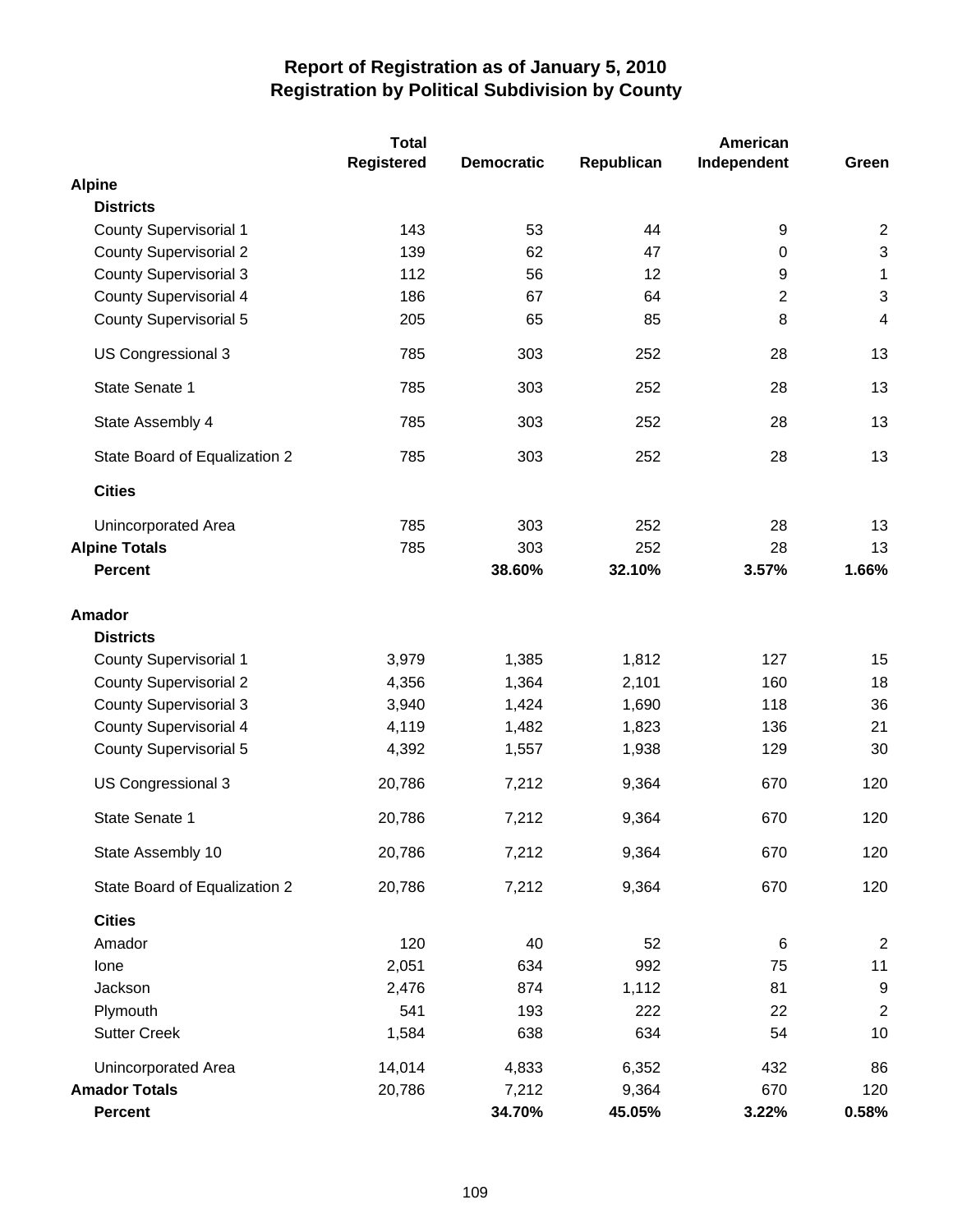|                               |                         | Peace and      |                | <b>Decline to</b> |  |
|-------------------------------|-------------------------|----------------|----------------|-------------------|--|
|                               | Libertarian             | Freedom        | <b>Other</b>   | <b>State</b>      |  |
| <b>Alpine</b>                 |                         |                |                |                   |  |
| <b>Districts</b>              |                         |                |                |                   |  |
| <b>County Supervisorial 1</b> | $\pmb{0}$               | $\pmb{0}$      | 1              | 34                |  |
| <b>County Supervisorial 2</b> | 1                       | 0              | 0              | 26                |  |
| <b>County Supervisorial 3</b> | 0                       | 1              | 0              | 33                |  |
| <b>County Supervisorial 4</b> | 3                       | 0              | 0              | 47                |  |
| <b>County Supervisorial 5</b> | $\mathbf 0$             | 0              | 0              | 43                |  |
| US Congressional 3            | 4                       | 1              | 1              | 183               |  |
| State Senate 1                | 4                       | 1              | 1              | 183               |  |
| State Assembly 4              | 4                       | 1              | 1              | 183               |  |
| State Board of Equalization 2 | 4                       | 1              | 1              | 183               |  |
| <b>Cities</b>                 |                         |                |                |                   |  |
| Unincorporated Area           | 4                       | 1              | 1              | 183               |  |
| <b>Alpine Totals</b>          | $\overline{\mathbf{4}}$ | 1              | 1              | 183               |  |
| <b>Percent</b>                | 0.51%                   | 0.13%          | 0.13%          | 23.31%            |  |
|                               |                         |                |                |                   |  |
| <b>Amador</b>                 |                         |                |                |                   |  |
| <b>Districts</b>              |                         |                |                |                   |  |
| <b>County Supervisorial 1</b> | 30                      | 4              | $\overline{7}$ | 599               |  |
| <b>County Supervisorial 2</b> | 28                      | 6              | 13             | 666               |  |
| <b>County Supervisorial 3</b> | 30                      | 5              | 9              | 628               |  |
| <b>County Supervisorial 4</b> | 16                      | 7              | 6              | 628               |  |
| <b>County Supervisorial 5</b> | 27                      | $\overline{7}$ | 13             | 691               |  |
| US Congressional 3            | 131                     | 29             | 48             | 3,212             |  |
| State Senate 1                | 131                     | 29             | 48             | 3,212             |  |
| State Assembly 10             | 131                     | 29             | 48             | 3,212             |  |
| State Board of Equalization 2 | 131                     | 29             | 48             | 3,212             |  |
| <b>Cities</b>                 |                         |                |                |                   |  |
| Amador                        | 0                       | 0              | 0              | 20                |  |
| lone                          | 17                      | $\overline{2}$ | 4              | 316               |  |
| Jackson                       | 23                      | $\overline{2}$ | 7              | 368               |  |
| Plymouth                      | 5                       | 1              | 0              | 96                |  |
| <b>Sutter Creek</b>           | $\overline{7}$          | 3              | 0              | 238               |  |
| Unincorporated Area           | 79                      | 21             | 37             | 2,174             |  |
| <b>Amador Totals</b>          | 131                     | 29             | 48             | 3,212             |  |
| <b>Percent</b>                | 0.63%                   | 0.14%          | 0.23%          | 15.45%            |  |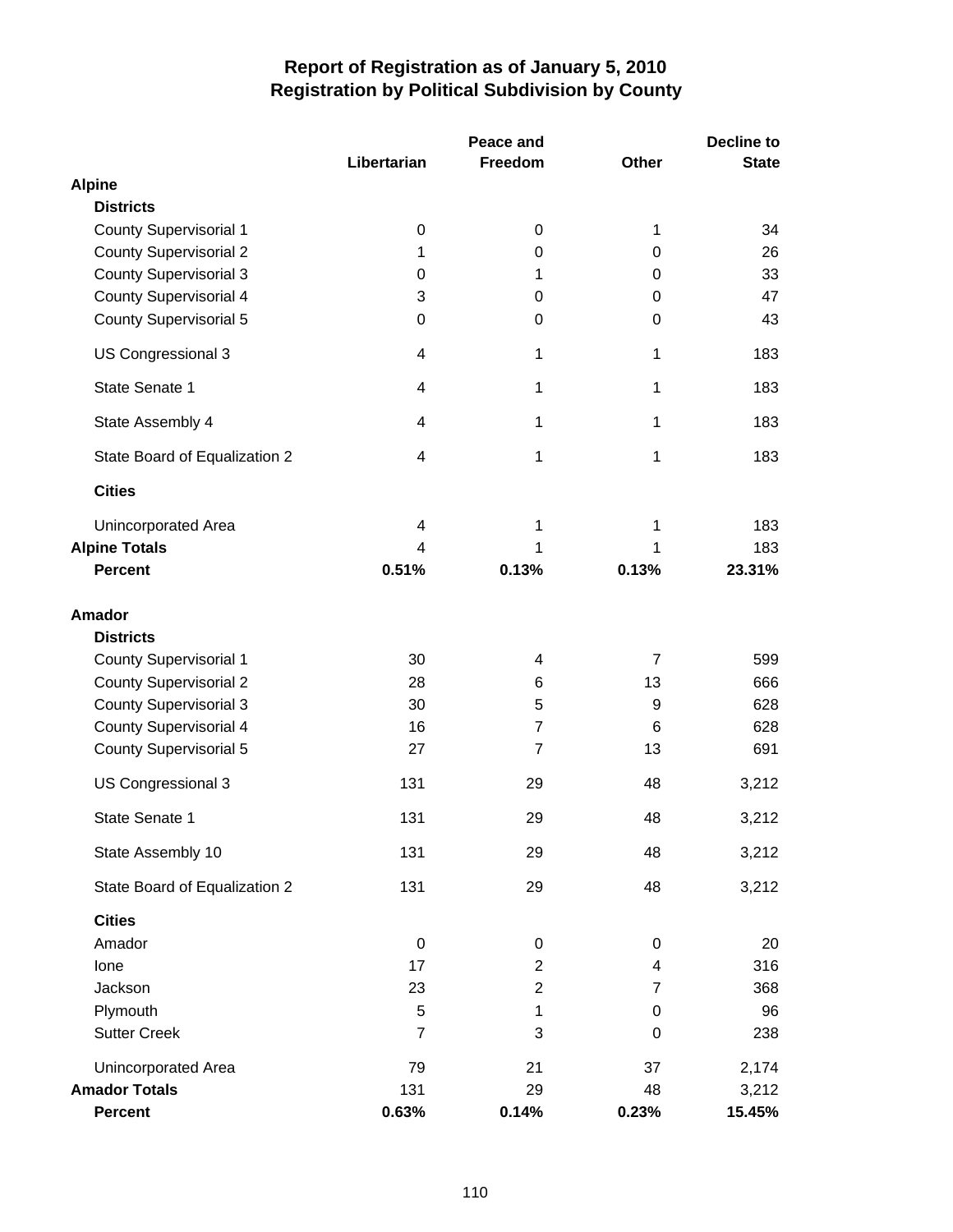|                               | <b>Total</b> |                   |            | American    |       |  |
|-------------------------------|--------------|-------------------|------------|-------------|-------|--|
|                               | Registered   | <b>Democratic</b> | Republican | Independent | Green |  |
| <b>Butte</b>                  |              |                   |            |             |       |  |
| <b>Districts</b>              |              |                   |            |             |       |  |
| <b>County Supervisorial 1</b> | 21,557       | 7,209             | 8,845      | 754         | 140   |  |
| <b>County Supervisorial 2</b> | 23,284       | 9,867             | 6,582      | 575         | 462   |  |
| <b>County Supervisorial 3</b> | 28,242       | 10,529            | 10,577     | 680         | 500   |  |
| County Supervisorial 4        | 20,789       | 6,961             | 8,976      | 564         | 194   |  |
| <b>County Supervisorial 5</b> | 25,499       | 8,331             | 10,625     | 895         | 284   |  |
| US Congressional 2            | 96,983       | 35,217            | 36,582     | 2,685       | 1,451 |  |
| US Congressional 4            | 22,388       | 7,680             | 9,023      | 783         | 129   |  |
| State Senate 4                | 119,371      | 42,897            | 45,605     | 3,468       | 1,580 |  |
| State Assembly 2              | 9,731        | 2,590             | 5,160      | 222         | 91    |  |
| State Assembly 3              | 109,640      | 40,307            | 40,445     | 3,246       | 1,489 |  |
| State Board of Equalization 2 | 119,371      | 42,897            | 45,605     | 3,468       | 1,580 |  |
| <b>Cities</b>                 |              |                   |            |             |       |  |
| <b>Biggs</b>                  | 752          | 280               | 307        | 18          | 5     |  |
| Chico                         | 45,878       | 18,731            | 14,393     | 1,118       | 843   |  |
| Gridley                       | 2,513        | 1,005             | 906        | 74          | 18    |  |
| Oroville                      | 5,984        | 2,063             | 2,246      | 221         | 44    |  |
| Paradise                      | 16,368       | 5,310             | 6,875      | 556         | 177   |  |
| Unincorporated Area           | 47,876       | 15,508            | 20,878     | 1,481       | 493   |  |
| <b>Butte Totals</b>           | 119,371      | 42,897            | 45,605     | 3,468       | 1,580 |  |
| <b>Percent</b>                |              | 35.94%            | 38.20%     | 2.91%       | 1.32% |  |
| <b>Calaveras</b>              |              |                   |            |             |       |  |
| <b>Districts</b>              |              |                   |            |             |       |  |
| <b>County Supervisorial 1</b> | 5,933        | 1,881             | 2,741      | 212         | 30    |  |
| <b>County Supervisorial 2</b> | 5,069        | 1,908             | 1,869      | 178         | 107   |  |
| <b>County Supervisorial 3</b> | 4,363        | 1,557             | 1,873      | 140         | 64    |  |
| <b>County Supervisorial 4</b> | 5,769        | 1,926             | 2,434      | 214         | 55    |  |
| <b>County Supervisorial 5</b> | 6,639        | 2,064             | 2,987      | 269         | 24    |  |
| US Congressional 3            | 27,773       | 9,336             | 11,904     | 1,013       | 280   |  |
| State Senate 1                | 27,773       | 9,336             | 11,904     | 1,013       | 280   |  |
| State Assembly 25             | 27,773       | 9,336             | 11,904     | 1,013       | 280   |  |
| State Board of Equalization 2 | 27,773       | 9,336             | 11,904     | 1,013       | 280   |  |
| <b>Cities</b>                 |              |                   |            |             |       |  |
| Angels                        | 2,277        | 784               | 973        | 72          | 9     |  |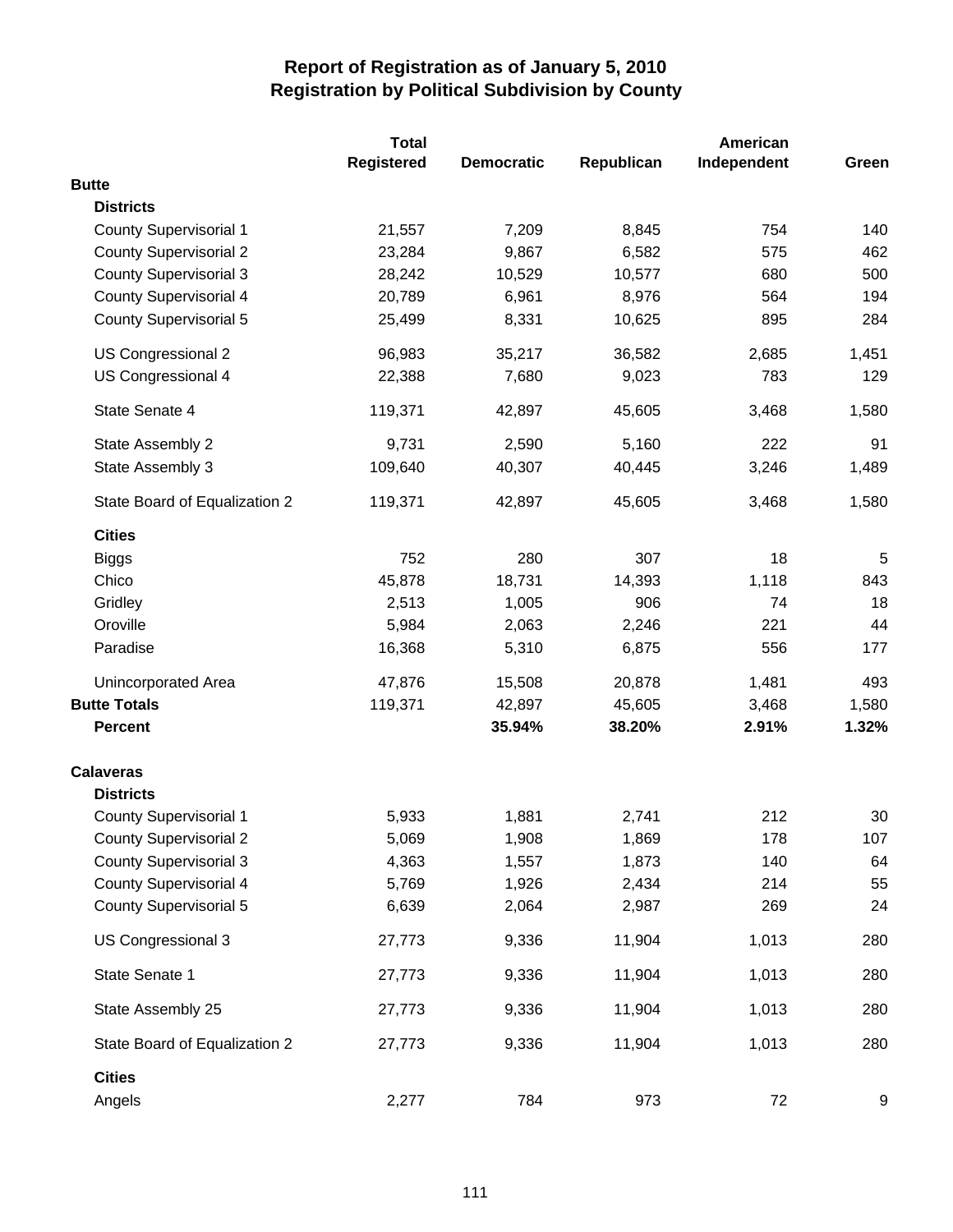|                               |                | Peace and      |              | Decline to   |  |
|-------------------------------|----------------|----------------|--------------|--------------|--|
|                               | Libertarian    | Freedom        | <b>Other</b> | <b>State</b> |  |
| <b>Butte</b>                  |                |                |              |              |  |
| <b>Districts</b>              |                |                |              |              |  |
| <b>County Supervisorial 1</b> | 135            | 86             | 228          | 4,160        |  |
| <b>County Supervisorial 2</b> | 195            | 95             | 271          | 5,237        |  |
| <b>County Supervisorial 3</b> | 208            | 67             | 259          | 5,422        |  |
| <b>County Supervisorial 4</b> | 129            | 55             | 192          | 3,718        |  |
| <b>County Supervisorial 5</b> | 170            | 109            | 317          | 4,768        |  |
| US Congressional 2            | 705            | 328            | 1,041        | 18,974       |  |
| US Congressional 4            | 132            | 84             | 226          | 4,331        |  |
| State Senate 4                | 837            | 412            | 1,267        | 23,305       |  |
| State Assembly 2              | 59             | 27             | 79           | 1,503        |  |
| State Assembly 3              | 778            | 385            | 1,188        | 21,802       |  |
| State Board of Equalization 2 | 837            | 412            | 1,267        | 23,305       |  |
| <b>Cities</b>                 |                |                |              |              |  |
| <b>Biggs</b>                  | $\overline{2}$ | $\overline{2}$ | 4            | 134          |  |
| Chico                         | 381            | 138            | 493          | 9,781        |  |
| Gridley                       | 10             | 7              | 23           | 470          |  |
| Oroville                      | 44             | 24             | 53           | 1,289        |  |
| Paradise                      | 107            | 75             | 224          | 3,044        |  |
| Unincorporated Area           | 293            | 166            | 470          | 8,587        |  |
| <b>Butte Totals</b>           | 837            | 412            | 1,267        | 23,305       |  |
| <b>Percent</b>                | 0.70%          | 0.35%          | 1.06%        | 19.52%       |  |
| <b>Calaveras</b>              |                |                |              |              |  |
| <b>Districts</b>              |                |                |              |              |  |
| <b>County Supervisorial 1</b> | 53             | 17             | 21           | 978          |  |
| <b>County Supervisorial 2</b> | 66             | 13             | 30           | 898          |  |
| <b>County Supervisorial 3</b> | 36             | 10             | 23           | 660          |  |
| <b>County Supervisorial 4</b> | 104            | 15             | 25           | 996          |  |
| <b>County Supervisorial 5</b> | 53             | 9              | 34           | 1,199        |  |
| US Congressional 3            | 312            | 64             | 133          | 4,731        |  |
| State Senate 1                | 312            | 64             | 133          | 4,731        |  |
| State Assembly 25             | 312            | 64             | 133          | 4,731        |  |
| State Board of Equalization 2 | 312            | 64             | 133          | 4,731        |  |
| <b>Cities</b><br>Angels       | 48             | 6              | 9            | 376          |  |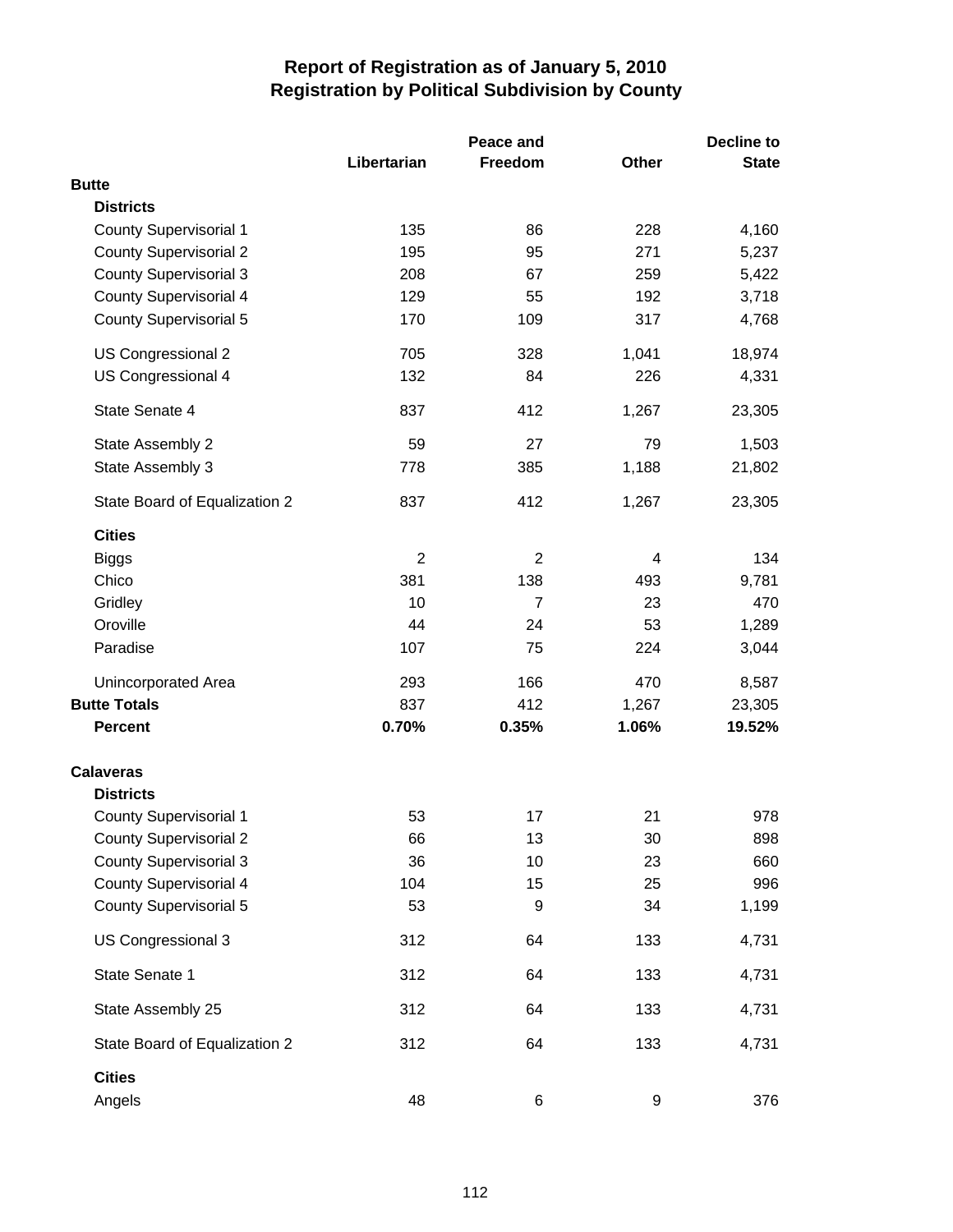|                               | <b>Total</b>      |                   |            | American    |                           |
|-------------------------------|-------------------|-------------------|------------|-------------|---------------------------|
|                               | <b>Registered</b> | <b>Democratic</b> | Republican | Independent | Green                     |
| Unincorporated Area           | 25,496            | 8,552             | 10,931     | 941         | 271                       |
| <b>Calaveras Totals</b>       | 27,773            | 9,336             | 11,904     | 1,013       | 280                       |
| <b>Percent</b>                |                   | 33.62%            | 42.86%     | 3.65%       | 1.01%                     |
| Colusa                        |                   |                   |            |             |                           |
| <b>Districts</b>              |                   |                   |            |             |                           |
| County Supervisorial 1        | 1,607             | 591               | 703        | 22          | 4                         |
| <b>County Supervisorial 2</b> | 1,730             | 630               | 810        | 27          | $\mathbf{2}$              |
| <b>County Supervisorial 3</b> | 1,363             | 501               | 573        | 21          | $\ensuremath{\mathsf{3}}$ |
| County Supervisorial 4        | 1,541             | 540               | 721        | 29          | $\,6$                     |
| <b>County Supervisorial 5</b> | 1,561             | 523               | 775        | 28          | $\mathbf 2$               |
| US Congressional 2            | 7,802             | 2,785             | 3,582      | 127         | 17                        |
| State Senate 4                | 7,802             | 2,785             | 3,582      | 127         | 17                        |
| State Assembly 2              | 7,802             | 2,785             | 3,582      | 127         | 17                        |
| State Board of Equalization 1 | 7,802             | 2,785             | 3,582      | 127         | 17                        |
| <b>Cities</b>                 |                   |                   |            |             |                           |
| Colusa                        | 2,236             | 823               | 1,018      | 44          | 1                         |
| Williams                      | 1,146             | 487               | 391        | 17          | $\overline{c}$            |
| Unincorporated Area           | 4,420             | 1,475             | 2,173      | 66          | 14                        |
| <b>Colusa Totals</b>          | 7,802             | 2,785             | 3,582      | 127         | 17                        |
| <b>Percent</b>                |                   | 35.70%            | 45.91%     | 1.63%       | 0.22%                     |
| <b>Contra Costa</b>           |                   |                   |            |             |                           |
| <b>Districts</b>              |                   |                   |            |             |                           |
| <b>County Supervisorial 1</b> | 79,957            | 54,235            | 7,376      | 1,304       | 1,057                     |
| <b>County Supervisorial 2</b> | 115,467           | 57,722            | 30,818     | 2,384       | 814                       |
| <b>County Supervisorial 3</b> | 140,492           | 53,714            | 53,190     | 3,096       | 523                       |
| <b>County Supervisorial 4</b> | 95,229            | 45,316            | 26,122     | 2,417       | 702                       |
| <b>County Supervisorial 5</b> | 89,706            | 50,930            | 17,580     | 2,368       | 334                       |
| US Congressional 7            | 180,359           | 108,098           | 29,684     | 3,983       | 1,476                     |
| US Congressional 10           | 249,267           | 119,645           | 69,545     | 5,504       | 1,687                     |
| US Congressional 11           | 91,225            | 34,174            | 35,857     | 2,082       | 267                       |
| State Senate 7                | 486,254           | 237,291           | 132,724    | 10,966      | 3,079                     |
| State Senate 9                | 34,597            | 24,626            | 2,362      | 603         | 351                       |
| State Assembly 11             | 204,062           | 110,415           | 44,452     | 5,118       | 1,235                     |
| State Assembly 14             | 136,300           | 78,527            | 25,997     | 2,361       | 1,467                     |
| State Assembly 15             | 180,489           | 72,975            | 64,637     | 4,090       | 728                       |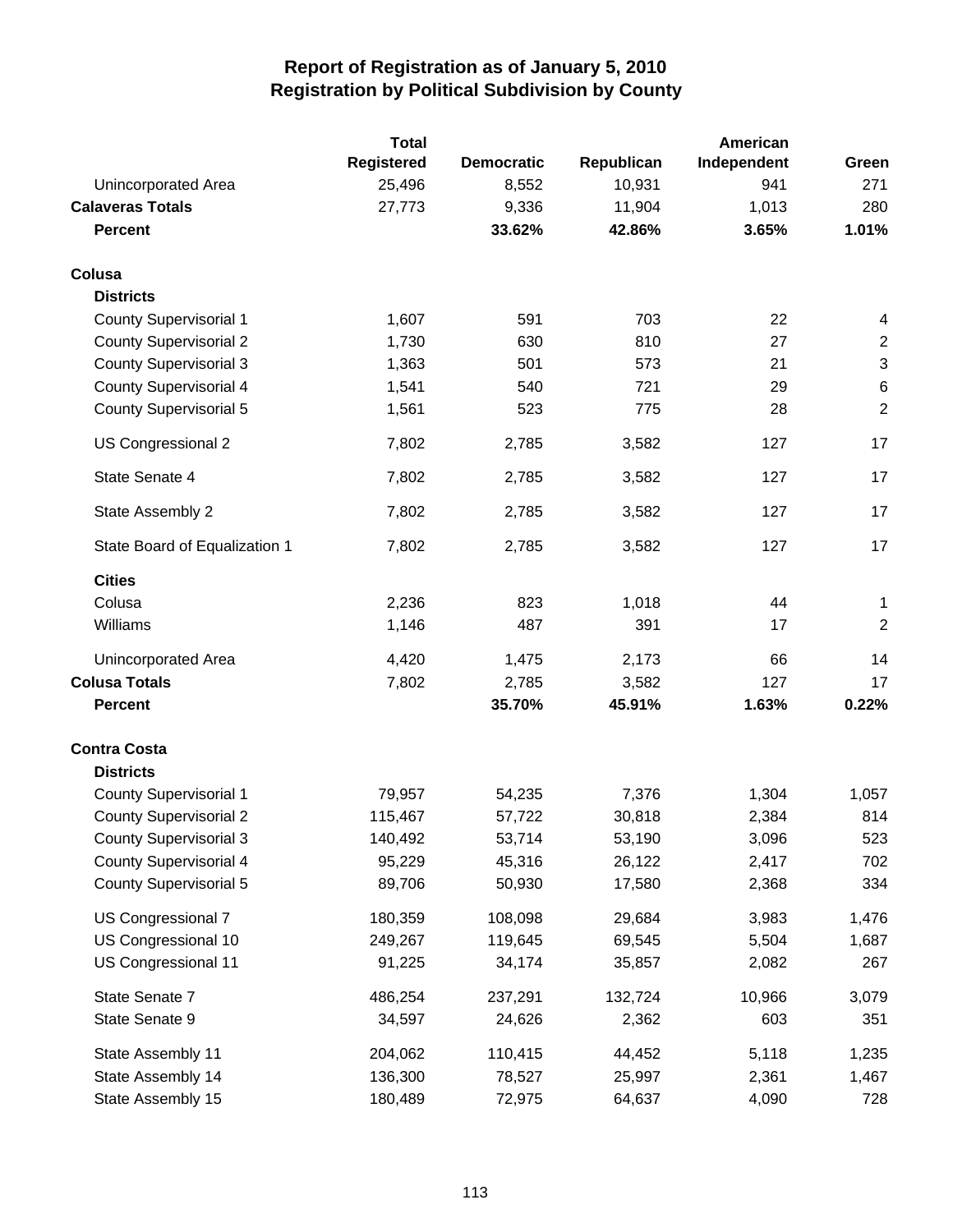|                               |                | Peace and | <b>Decline to</b> |              |  |
|-------------------------------|----------------|-----------|-------------------|--------------|--|
|                               | Libertarian    | Freedom   | <b>Other</b>      | <b>State</b> |  |
| Unincorporated Area           | 264            | 58        | 124               | 4,355        |  |
| <b>Calaveras Totals</b>       | 312            | 64        | 133               | 4,731        |  |
| <b>Percent</b>                | 1.12%          | 0.23%     | 0.48%             | 17.03%       |  |
| Colusa                        |                |           |                   |              |  |
| <b>Districts</b>              |                |           |                   |              |  |
| <b>County Supervisorial 1</b> | 5              | 1         | 1                 | 280          |  |
| <b>County Supervisorial 2</b> | 1              | 6         | 0                 | 254          |  |
| <b>County Supervisorial 3</b> | 5              | 4         | 0                 | 256          |  |
| <b>County Supervisorial 4</b> | $\overline{2}$ | 1         | $\overline{2}$    | 240          |  |
| <b>County Supervisorial 5</b> | 10             | 7         | 0                 | 216          |  |
| US Congressional 2            | 23             | 19        | 3                 | 1,246        |  |
| State Senate 4                | 23             | 19        | 3                 | 1,246        |  |
| State Assembly 2              | 23             | 19        | 3                 | 1,246        |  |
| State Board of Equalization 1 | 23             | 19        | 3                 | 1,246        |  |
| <b>Cities</b>                 |                |           |                   |              |  |
| Colusa                        | 6              | 13        | 0                 | 331          |  |
| Williams                      | 5              | 4         | 0                 | 240          |  |
| <b>Unincorporated Area</b>    | 12             | 2         | 3                 | 675          |  |
| <b>Colusa Totals</b>          | 23             | 19        | 3                 | 1,246        |  |
| <b>Percent</b>                | 0.29%          | 0.24%     | 0.04%             | 15.97%       |  |
| <b>Contra Costa</b>           |                |           |                   |              |  |
| <b>Districts</b>              |                |           |                   |              |  |
| <b>County Supervisorial 1</b> | 274            | 307       | 452               | 14,952       |  |
| <b>County Supervisorial 2</b> | 516            | 194       | 783               | 22,236       |  |
| <b>County Supervisorial 3</b> | 579            | 132       | 734               | 28,524       |  |
| <b>County Supervisorial 4</b> | 490            | 228       | 638               | 19,316       |  |
| <b>County Supervisorial 5</b> | 334            | 281       | 412               | 17,467       |  |
| US Congressional 7            | 700            | 620       | 1,075             | 34,723       |  |
| US Congressional 10           | 1,109          | 441       | 1,508             | 49,828       |  |
| US Congressional 11           | 384            | 81        | 436               | 17,944       |  |
| State Senate 7                | 2,091          | 963       | 2,809             | 96,331       |  |
| State Senate 9                | 102            | 179       | 210               | 6,164        |  |
| State Assembly 11             | 895            | 575       | 1,177             | 40,195       |  |
| State Assembly 14             | 559            | 377       | 863               | 26,149       |  |
| State Assembly 15             | 739            | 190       | 979               | 36,151       |  |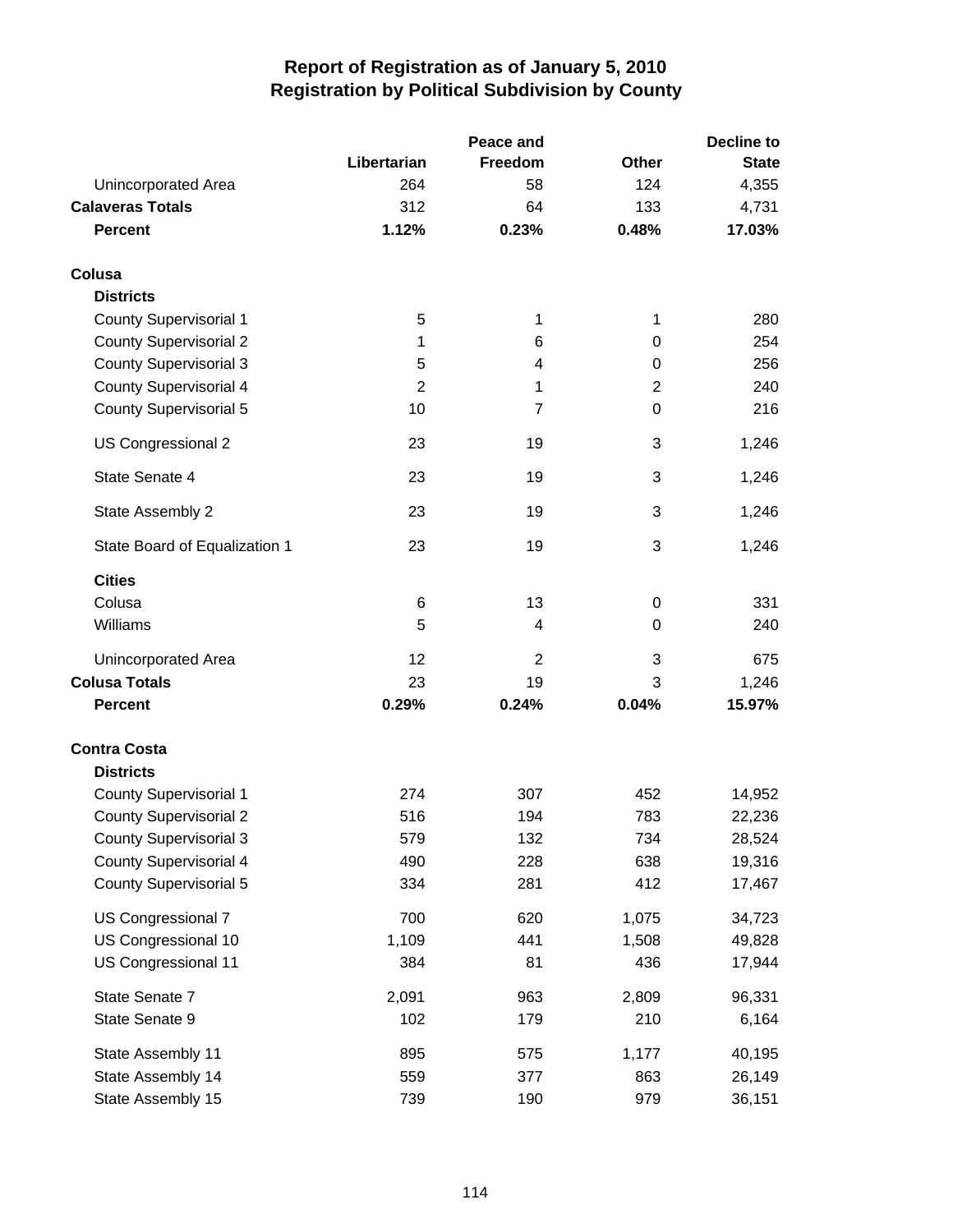|                               | <b>Total</b>      |                   |            | American    |       |
|-------------------------------|-------------------|-------------------|------------|-------------|-------|
|                               | <b>Registered</b> | <b>Democratic</b> | Republican | Independent | Green |
| State Board of Equalization 1 | 520,851           | 261,917           | 135,086    | 11,569      | 3,430 |
| <b>Cities</b>                 |                   |                   |            |             |       |
| Antioch                       | 42,824            | 23,856            | 8,926      | 1,137       | 167   |
| Brentwood                     | 24,159            | 10,499            | 8,195      | 628         | 63    |
| Clayton                       | 7,311             | 2,853             | 2,904      | 187         | 33    |
| Concord                       | 56,452            | 27,569            | 14,883     | 1,485       | 386   |
| Danville                      | 27,308            | 9,419             | 11,980     | 523         | 88    |
| El Cerrito                    | 13,912            | 8,827             | 1,443      | 156         | 293   |
| Hercules                      | 12,317            | 7,381             | 1,738      | 215         | 37    |
| Lafayette                     | 16,304            | 7,254             | 5,344      | 317         | 125   |
| Martinez                      | 21,508            | 10,784            | 5,430      | 574         | 210   |
| Moraga                        | 10,317            | 4,160             | 3,679      | 145         | 54    |
| Oakley                        | 14,411            | 7,242             | 3,691      | 443         | 55    |
| Orinda                        | 12,797            | 5,775             | 4,189      | 213         | 71    |
| Pinole                        | 9,872             | 5,844             | 1,781      | 203         | 64    |
| Pittsburg                     | 24,144            | 15,131            | 3,396      | 555         | 77    |
| Pleasant Hill                 | 19,075            | 9,117             | 4,957      | 458         | 196   |
| Richmond                      | 41,489            | 29,216            | 3,223      | 703         | 447   |
| San Pablo                     | 8,072             | 5,494             | 665        | 149         | 64    |
| San Ramon                     | 33,174            | 13,079            | 10,671     | 724         | 102   |
| <b>Walnut Creek</b>           | 41,806            | 18,721            | 13,482     | 822         | 279   |
| Unincorporated Area           | 83,599            | 39,696            | 24,509     | 1,932       | 619   |
| <b>Contra Costa Totals</b>    | 520,851           | 261,917           | 135,086    | 11,569      | 3,430 |
| <b>Percent</b>                |                   | 50.29%            | 25.94%     | 2.22%       | 0.66% |
| <b>Del Norte</b>              |                   |                   |            |             |       |
| <b>Districts</b>              |                   |                   |            |             |       |
| <b>County Supervisorial 1</b> | 1,881             | 752               | 599        | 75          | 21    |
| <b>County Supervisorial 2</b> | 2,136             | 819               | 695        | 85          | 17    |
| <b>County Supervisorial 3</b> | 2,850             | 1,070             | 1,140      | 85          | 19    |
| <b>County Supervisorial 4</b> | 2,870             | 947               | 1,293      | 84          | 10    |
| <b>County Supervisorial 5</b> | 2,718             | 1,090             | 957        | 96          | 31    |
| US Congressional 1            | 12,455            | 4,678             | 4,684      | 425         | 98    |
| State Senate 4                | 12,455            | 4,678             | 4,684      | 425         | 98    |
| State Assembly 1              | 12,455            | 4,678             | 4,684      | 425         | 98    |
| State Board of Equalization 1 | 12,455            | 4,678             | 4,684      | 425         | 98    |
| <b>Cities</b>                 |                   |                   |            |             |       |
| <b>Crescent City</b>          | 1,706             | 699               | 503        | 70          | 14    |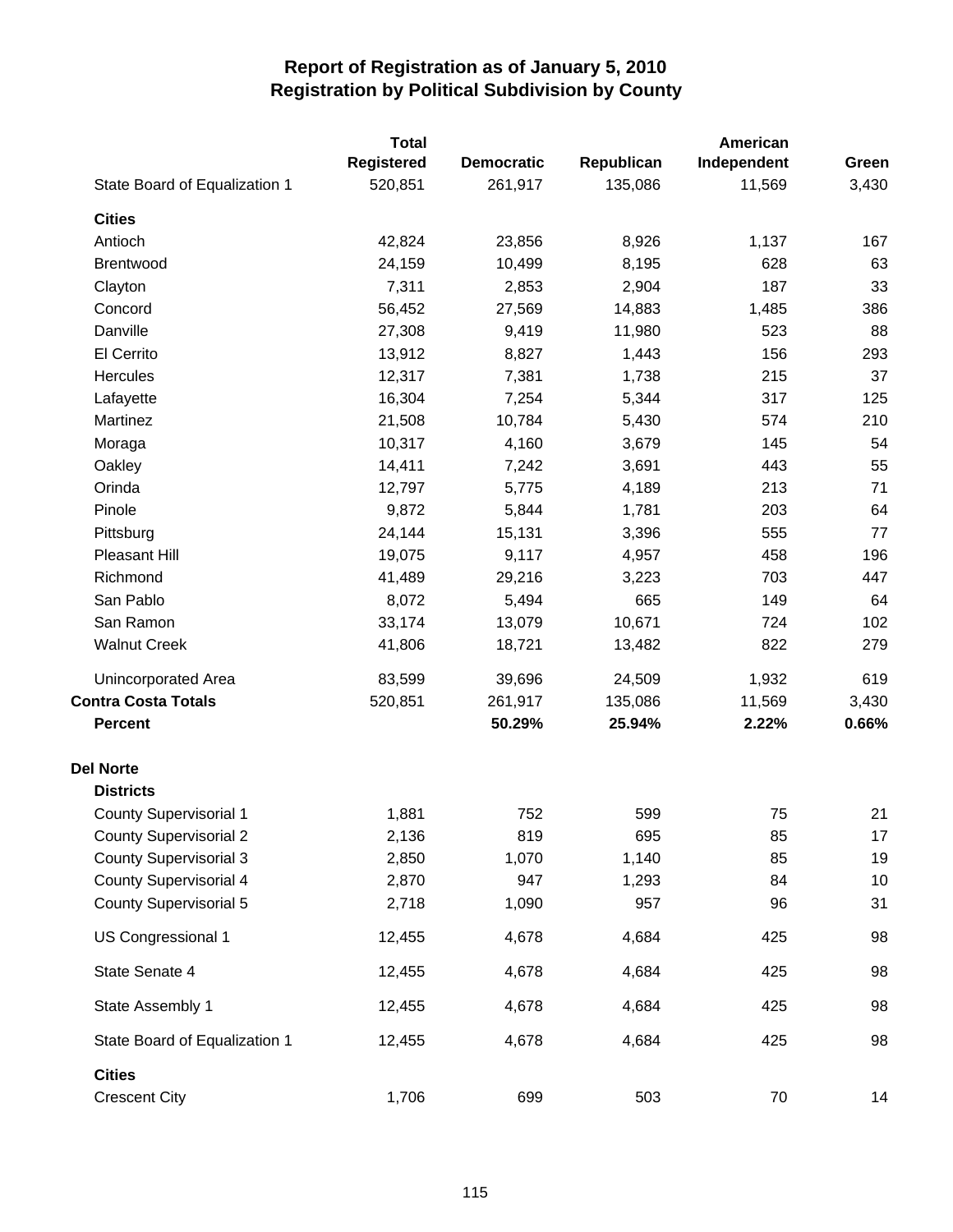|                                       | Peace and   |                |       |              |
|---------------------------------------|-------------|----------------|-------|--------------|
|                                       | Libertarian | Freedom        | Other | <b>State</b> |
| State Board of Equalization 1         | 2,193       | 1,142          | 3,019 | 102,495      |
| <b>Cities</b>                         |             |                |       |              |
| Antioch                               | 151         | 109            | 188   | 8,290        |
| Brentwood                             | 84          | 28             | 87    | 4,575        |
| Clayton                               | 21          | 7              | 40    | 1,266        |
| Concord                               | 303         | 147            | 355   | 11,324       |
| Danville                              | 132         | 19             | 147   | 5,000        |
| El Cerrito                            | 60          | 45             | 63    | 3,025        |
| Hercules                              | 22          | 22             | 56    | 2,846        |
| Lafayette                             | 74          | 18             | 119   | 3,053        |
| Martinez                              | 141         | 55             | 172   | 4,142        |
| Moraga                                | 55          | 6              | 64    | 2,154        |
| Oakley                                | 51          | 31             | 64    | 2,834        |
| Orinda                                | 64          | $\overline{7}$ | 89    | 2,389        |
| Pinole                                | 33          | 24             | 53    | 1,870        |
| Pittsburg                             | 91          | 101            | 119   | 4,674        |
| Pleasant Hill                         | 102         | 53             | 152   | 4,040        |
| Richmond                              | 111         | 165            | 236   | 7,388        |
| San Pablo                             | 23          | 47             | 46    | 1,584        |
| San Ramon                             | 131         | 30             | 151   | 8,286        |
| <b>Walnut Creek</b>                   | 180         | 52             | 280   | 7,990        |
| Unincorporated Area                   | 364         | 176            | 538   | 15,765       |
| <b>Contra Costa Totals</b>            | 2,193       | 1,142          | 3,019 | 102,495      |
| <b>Percent</b>                        | 0.42%       | 0.22%          | 0.58% | 19.68%       |
| <b>Del Norte</b>                      |             |                |       |              |
| <b>Districts</b>                      |             |                |       |              |
| <b>County Supervisorial 1</b>         | 14          | 8              | 28    | 384          |
| <b>County Supervisorial 2</b>         | 11          | 14             | 30    | 465          |
| <b>County Supervisorial 3</b>         | 15          | 6              | 18    | 497          |
| <b>County Supervisorial 4</b>         | 12          | 10             | 23    | 491          |
| <b>County Supervisorial 5</b>         | 19          | 7              | 26    | 492          |
| US Congressional 1                    | 71          | 45             | 125   | 2,329        |
| State Senate 4                        | 71          | 45             | 125   | 2,329        |
| State Assembly 1                      | 71          | 45             | 125   | 2,329        |
| State Board of Equalization 1         | 71          | 45             | 125   | 2,329        |
| <b>Cities</b><br><b>Crescent City</b> | 9           | 12             | 23    | 376          |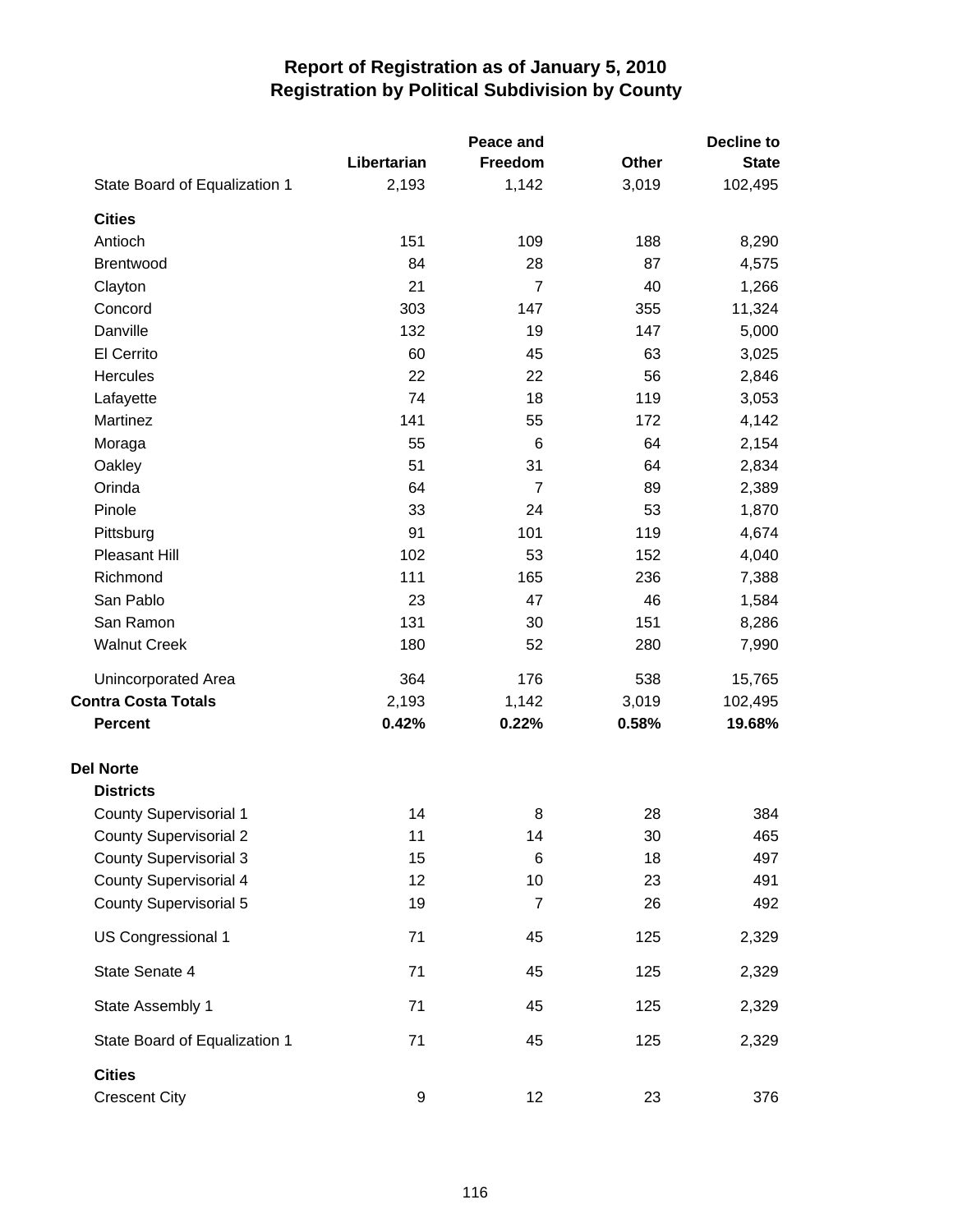|                               | <b>Total</b>      |                   |            | American    |       |
|-------------------------------|-------------------|-------------------|------------|-------------|-------|
|                               | <b>Registered</b> | <b>Democratic</b> | Republican | Independent | Green |
| Unincorporated Area           | 10,749            | 3,979             | 4,181      | 355         | 84    |
| <b>Del Norte Totals</b>       | 12,455            | 4,678             | 4,684      | 425         | 98    |
| <b>Percent</b>                |                   | 37.56%            | 37.61%     | 3.41%       | 0.79% |
| <b>El Dorado</b>              |                   |                   |            |             |       |
| <b>Districts</b>              |                   |                   |            |             |       |
| <b>County Supervisorial 1</b> | 23,101            | 6,309             | 11,832     | 597         | 87    |
| <b>County Supervisorial 2</b> | 26,959            | 7,978             | 12,711     | 840         | 162   |
| <b>County Supervisorial 3</b> | 18,814            | 6,311             | 8,113      | 602         | 184   |
| <b>County Supervisorial 4</b> | 22,986            | 6,578             | 11,342     | 685         | 164   |
| <b>County Supervisorial 5</b> | 14,911            | 5,888             | 3,783      | 553         | 342   |
| <b>US Congressional 4</b>     | 106,771           | 33,064            | 47,781     | 3,277       | 939   |
| State Senate 1                | 106,771           | 33,064            | 47,781     | 3,277       | 939   |
| State Assembly 4              | 81,583            | 26,235            | 34,866     | 2,674       | 852   |
| State Assembly 10             | 25,188            | 6,829             | 12,915     | 603         | 87    |
| State Board of Equalization 2 | 106,771           | 33,064            | 47,781     | 3,277       | 939   |
| <b>Cities</b>                 |                   |                   |            |             |       |
| Placerville                   | 5,149             | 1,877             | 1,942      | 165         | 67    |
| South Lake Tahoe              | 8,897             | 3,591             | 2,109      | 360         | 224   |
| Unincorporated Area           | 92,725            | 27,596            | 43,730     | 2,752       | 648   |
| <b>El Dorado Totals</b>       | 106,771           | 33,064            | 47,781     | 3,277       | 939   |
| <b>Percent</b>                |                   | 30.97%            | 44.75%     | 3.07%       | 0.88% |
| <b>Fresno</b>                 |                   |                   |            |             |       |
| <b>Districts</b>              |                   |                   |            |             |       |
| <b>County Supervisorial 1</b> | 69,668            | 34,212            | 22,897     | 1,514       | 218   |
| <b>County Supervisorial 2</b> | 97,140            | 33,814            | 46,331     | 2,067       | 513   |
| <b>County Supervisorial 3</b> | 54,840            | 29,615            | 15,388     | 1,090       | 302   |
| <b>County Supervisorial 4</b> | 59,801            | 25,826            | 23,879     | 1,190       | 154   |
| <b>County Supervisorial 5</b> | 103,390           | 34,432            | 50,043     | 2,536       | 379   |
| US Congressional 18           | 1,430             | 474               | 748        | 23          | 5     |
| US Congressional 19           | 129,461           | 50,554            | 55,491     | 2,868       | 687   |
| US Congressional 20           | 97,277            | 52,810            | 27,892     | 1,834       | 336   |
| US Congressional 21           | 156,671           | 54,061            | 74,407     | 3,672       | 538   |
| State Senate 14               | 254,897           | 88,803            | 120,137    | 5,817       | 1,146 |
| State Senate 16               | 129,942           | 69,096            | 38,401     | 2,580       | 420   |
| State Assembly 29             | 216,449           | 75,207            | 102,401    | 4,941       | 931   |
| State Assembly 30             | 16,629            | 5,741             | 7,769      | 426         | 44    |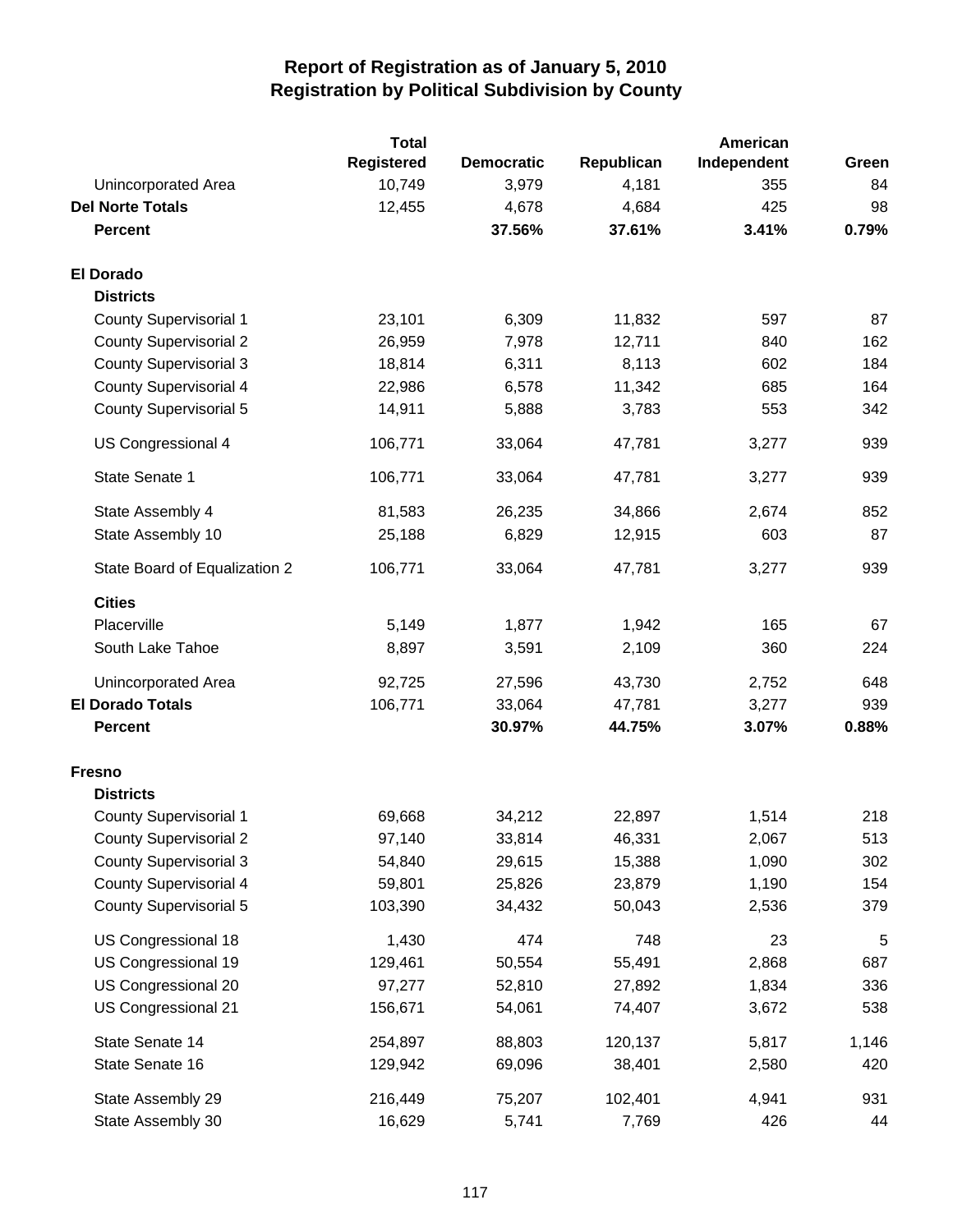|                               |             | Peace and |              | <b>Decline to</b> |
|-------------------------------|-------------|-----------|--------------|-------------------|
|                               | Libertarian | Freedom   | <b>Other</b> | <b>State</b>      |
| Unincorporated Area           | 62          | 33        | 102          | 1,953             |
| <b>Del Norte Totals</b>       | 71          | 45        | 125          | 2,329             |
| <b>Percent</b>                | 0.57%       | 0.36%     | 1.00%        | 18.70%            |
| <b>El Dorado</b>              |             |           |              |                   |
| <b>Districts</b>              |             |           |              |                   |
| <b>County Supervisorial 1</b> | 142         | 32        | 165          | 3,937             |
| <b>County Supervisorial 2</b> | 200         | 56        | 191          | 4,821             |
| <b>County Supervisorial 3</b> | 114         | 63        | 128          | 3,299             |
| <b>County Supervisorial 4</b> | 143         | 33        | 166          | 3,875             |
| <b>County Supervisorial 5</b> | 131         | 85        | 160          | 3,969             |
| US Congressional 4            | 730         | 269       | 810          | 19,901            |
| State Senate 1                | 730         | 269       | 810          | 19,901            |
| State Assembly 4              | 587         | 250       | 643          | 15,476            |
| State Assembly 10             | 143         | 19        | 167          | 4,425             |
| State Board of Equalization 2 | 730         | 269       | 810          | 19,901            |
| <b>Cities</b>                 |             |           |              |                   |
| Placerville                   | 33          | 18        | 38           | 1,009             |
| South Lake Tahoe              | 80          | 66        | 86           | 2,381             |
| Unincorporated Area           | 617         | 185       | 686          | 16,511            |
| <b>El Dorado Totals</b>       | 730         | 269       | 810          | 19,901            |
| <b>Percent</b>                | 0.68%       | 0.25%     | 0.76%        | 18.64%            |
| <b>Fresno</b>                 |             |           |              |                   |
| <b>Districts</b>              |             |           |              |                   |
| <b>County Supervisorial 1</b> | 230         | 190       | 2,485        | 7,922             |
| <b>County Supervisorial 2</b> | 404         | 146       | 2,856        | 11,009            |
| <b>County Supervisorial 3</b> | 195         | 191       | 1,995        | 6,064             |
| County Supervisorial 4        | 170         | 148       | 1,915        | 6,519             |
| <b>County Supervisorial 5</b> | 434         | 179       | 3,155        | 12,232            |
| US Congressional 18           | 5           | 1         | 42           | 132               |
| US Congressional 19           | 524         | 242       | 4,016        | 15,079            |
| US Congressional 20           | 305         | 334       | 3,542        | 10,224            |
| US Congressional 21           | 599         | 277       | 4,806        | 18,311            |
| State Senate 14               | 1,023       | 443       | 7,747        | 29,781            |
| State Senate 16               | 410         | 411       | 4,659        | 13,965            |
| State Assembly 29             | 890         | 354       | 6,579        | 25,146            |
| State Assembly 30             | 69          | 43        | 542          | 1,995             |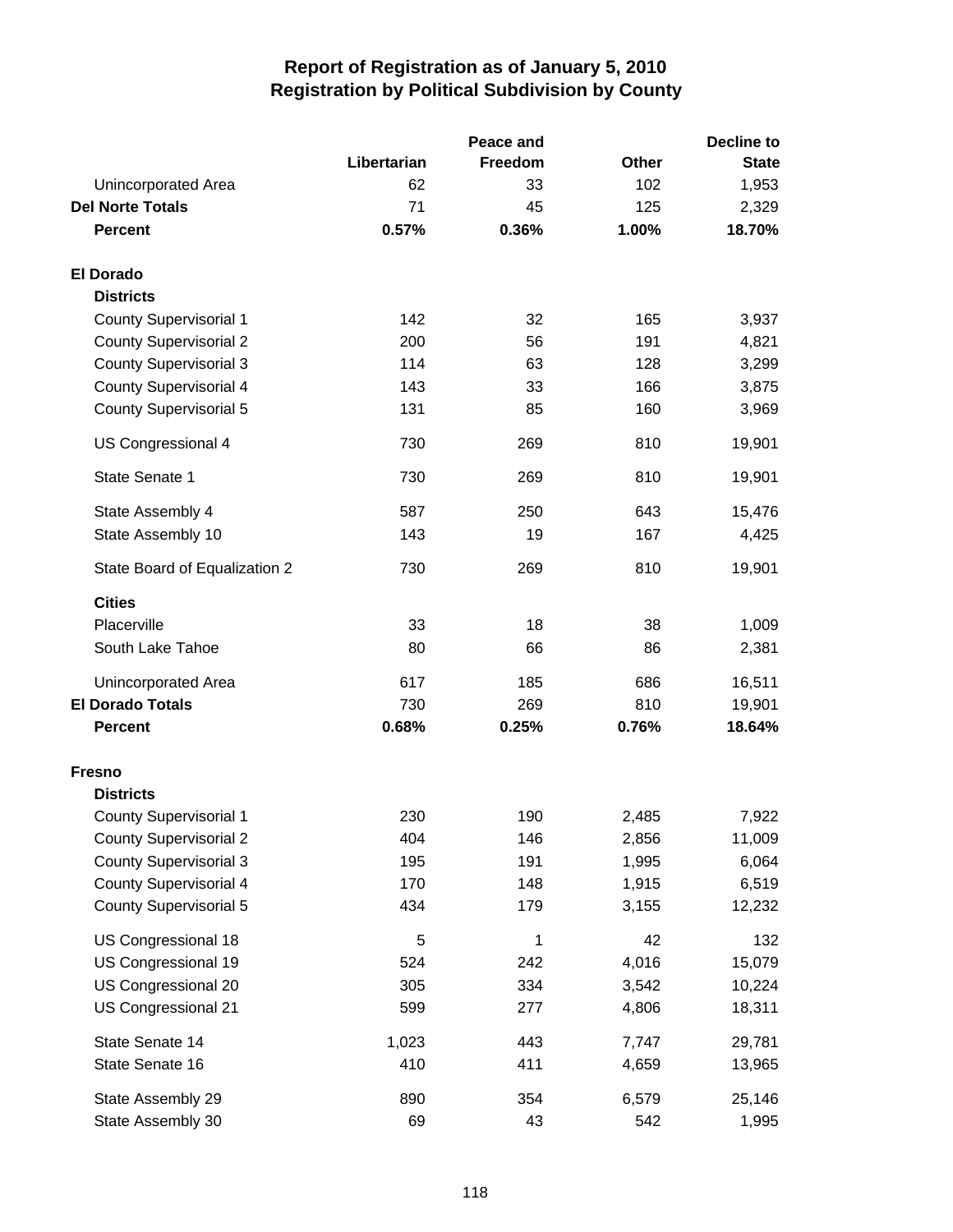|                               | <b>Total</b>      |                   |            |             | American                  |  |
|-------------------------------|-------------------|-------------------|------------|-------------|---------------------------|--|
|                               | <b>Registered</b> | <b>Democratic</b> | Republican | Independent | Green                     |  |
| State Assembly 31             | 151,761           | 76,951            | 48,368     | 3,030       | 591                       |  |
| State Board of Equalization 2 | 384,839           | 157,899           | 158,538    | 8,397       | 1,566                     |  |
| <b>Cities</b>                 |                   |                   |            |             |                           |  |
| Clovis                        | 49,427            | 14,962            | 25,447     | 1,226       | 153                       |  |
| Coalinga                      | 4,266             | 1,667             | 1,586      | 133         | 10                        |  |
| Firebaugh                     | 1,901             | 1,174             | 446        | 33          | $\sqrt{3}$                |  |
| Fowler                        | 2,189             | 1,017             | 821        | 28          | 5                         |  |
| Fresno                        | 204,702           | 91,014            | 75,980     | 4,443       | 965                       |  |
| Huron                         | 944               | 628               | 137        | 21          | 1                         |  |
| Kerman                        | 4,333             | 2,097             | 1,440      | 104         | $\,6$                     |  |
| Kingsburg                     | 5,717             | 1,488             | 3,304      | 132         | 17                        |  |
| Mendota                       | 1,934             | 1,404             | 289        | 22          | 3                         |  |
| Orange Cove                   | 2,104             | 1,377             | 402        | 31          | $\ensuremath{\mathsf{3}}$ |  |
| Parlier                       | 3,178             | 1,985             | 653        | 37          | 11                        |  |
| Reedley                       | 8,042             | 3,143             | 3,500      | 142         | 28                        |  |
| San Joaquin                   | 575               | 357               | 108        | 14          | $\mathbf 0$               |  |
| Sanger                        | 8,692             | 4,467             | 2,798      | 152         | 28                        |  |
| Selma                         | 7,849             | 3,770             | 2,869      | 149         | 10                        |  |
| Unincorporated Area           | 78,986            | 27,349            | 38,758     | 1,730       | 323                       |  |
| <b>Fresno Totals</b>          | 384,839           | 157,899           | 158,538    | 8,397       | 1,566                     |  |
| <b>Percent</b>                |                   | 41.03%            | 41.20%     | 2.18%       | 0.41%                     |  |
| Glenn                         |                   |                   |            |             |                           |  |
| <b>Districts</b>              |                   |                   |            |             |                           |  |
| <b>County Supervisorial 1</b> | 2,671             | 829               | 1,193      | 94          | 13                        |  |
| <b>County Supervisorial 2</b> | 2,405             | 784               | 1,059      | 74          | $\boldsymbol{9}$          |  |
| <b>County Supervisorial 3</b> | 2,791             | 794               | 1,453      | 101         | $\overline{7}$            |  |
| <b>County Supervisorial 4</b> | 2,181             | 738               | 927        | 77          | 5                         |  |
| <b>County Supervisorial 5</b> | 2,086             | 779               | 877        | 59          | 9                         |  |
| US Congressional 2            | 12,134            | 3,924             | 5,509      | 405         | 43                        |  |
| State Senate 4                | 12,134            | 3,924             | 5,509      | 405         | 43                        |  |
| State Assembly 2              | 12,134            | 3,924             | 5,509      | 405         | 43                        |  |
| State Board of Equalization 2 | 12,134            | 3,924             | 5,509      | 405         | 43                        |  |
| <b>Cities</b>                 |                   |                   |            |             |                           |  |
| Orland                        | 2,791             | 949               | 1,169      | 87          | 12                        |  |
| Willows                       | 2,495             | 835               | 1,053      | 89          | 5                         |  |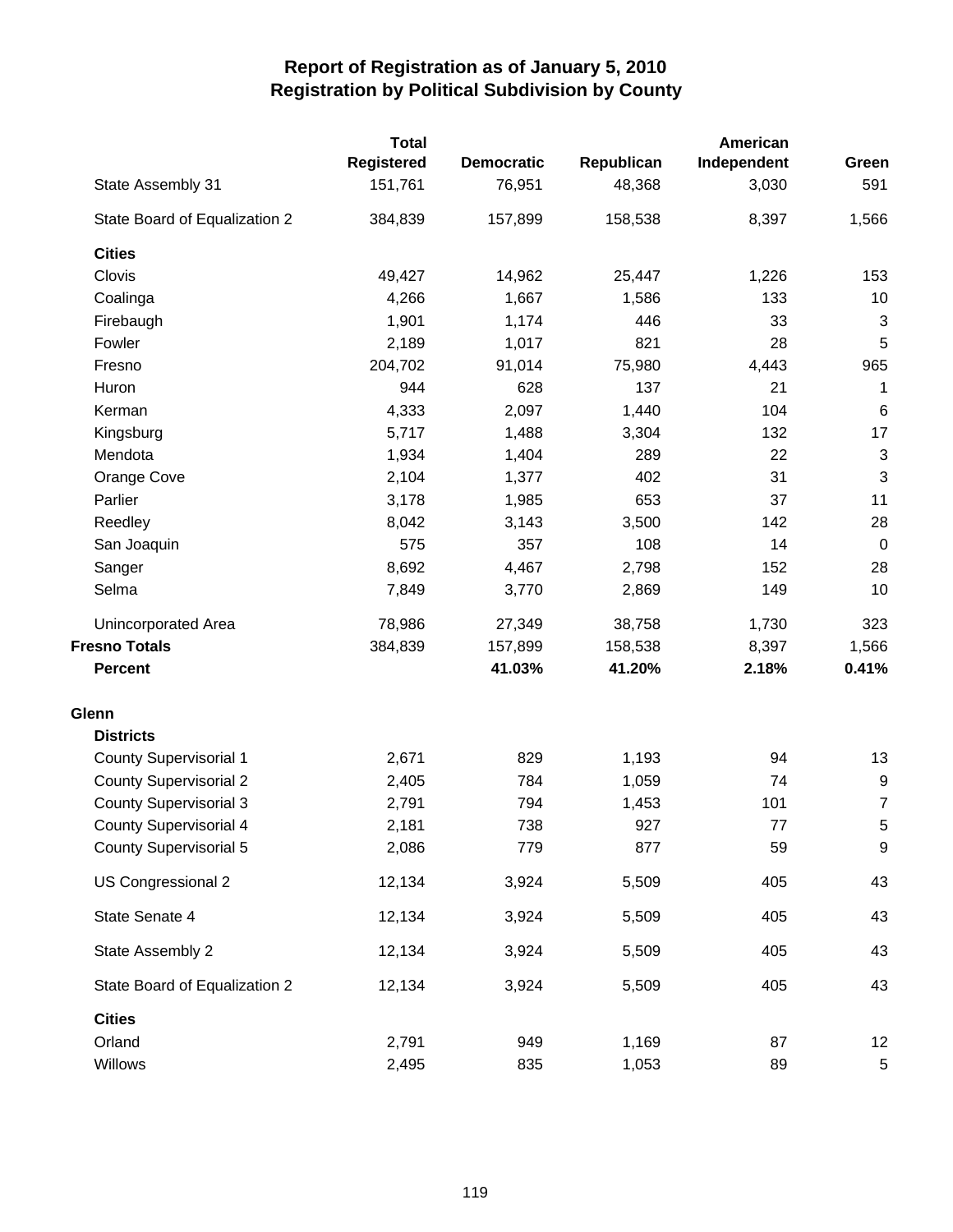|                               | Peace and      | <b>Decline to</b>       |                          |              |  |
|-------------------------------|----------------|-------------------------|--------------------------|--------------|--|
|                               | Libertarian    | Freedom                 | <b>Other</b>             | <b>State</b> |  |
| State Assembly 31             | 474            | 457                     | 5,285                    | 16,605       |  |
| State Board of Equalization 2 | 1,433          | 854                     | 12,406                   | 43,746       |  |
| <b>Cities</b>                 |                |                         |                          |              |  |
| Clovis                        | 177            | 72                      | 1,507                    | 5,883        |  |
| Coalinga                      | 21             | 14                      | 190                      | 645          |  |
| Firebaugh                     | 6              | 6                       | 60                       | 173          |  |
| Fowler                        | 6              | 9                       | 61                       | 242          |  |
| Fresno                        | 769            | 490                     | 6,990                    | 24,051       |  |
| Huron                         | 3              | 4                       | 50                       | 100          |  |
| Kerman                        | 14             | 10                      | 156                      | 506          |  |
| Kingsburg                     | 16             | 8                       | 133                      | 619          |  |
| Mendota                       | 8              | $\overline{\mathbf{c}}$ | 59                       | 147          |  |
| Orange Cove                   | 1              | 6                       | 74                       | 210          |  |
| Parlier                       | 7              | 18                      | 154                      | 313          |  |
| Reedley                       | 26             | 19                      | 241                      | 943          |  |
| San Joaquin                   | $\overline{2}$ | 6                       | 26                       | 62           |  |
| Sanger                        | 25             | 25                      | 258                      | 939          |  |
| Selma                         | 14             | 11                      | 242                      | 784          |  |
| Unincorporated Area           | 338            | 154                     | 2,205                    | 8,129        |  |
| <b>Fresno Totals</b>          | 1,433          | 854                     | 12,406                   | 43,746       |  |
| <b>Percent</b>                | 0.37%          | 0.22%                   | 3.22%                    | 11.37%       |  |
| Glenn                         |                |                         |                          |              |  |
| <b>Districts</b>              |                |                         |                          |              |  |
| <b>County Supervisorial 1</b> | 15             | 11                      | $\overline{7}$           | 509          |  |
| <b>County Supervisorial 2</b> | 4              | 5                       | 7                        | 463          |  |
| <b>County Supervisorial 3</b> | 10             | 9                       | $\overline{\mathcal{A}}$ | 413          |  |
| <b>County Supervisorial 4</b> | 10             | 10                      | $\overline{7}$           | 407          |  |
| <b>County Supervisorial 5</b> | 5              | 6                       | 3                        | 348          |  |
| US Congressional 2            | 44             | 41                      | 28                       | 2,140        |  |
| State Senate 4                | 44             | 41                      | 28                       | 2,140        |  |
| State Assembly 2              | 44             | 41                      | 28                       | 2,140        |  |
| State Board of Equalization 2 | 44             | 41                      | 28                       | 2,140        |  |
| <b>Cities</b>                 |                |                         |                          |              |  |
| Orland                        | 4              | 8                       | 8                        | 554          |  |
| Willows                       | 11             | 11                      | $\overline{7}$           | 484          |  |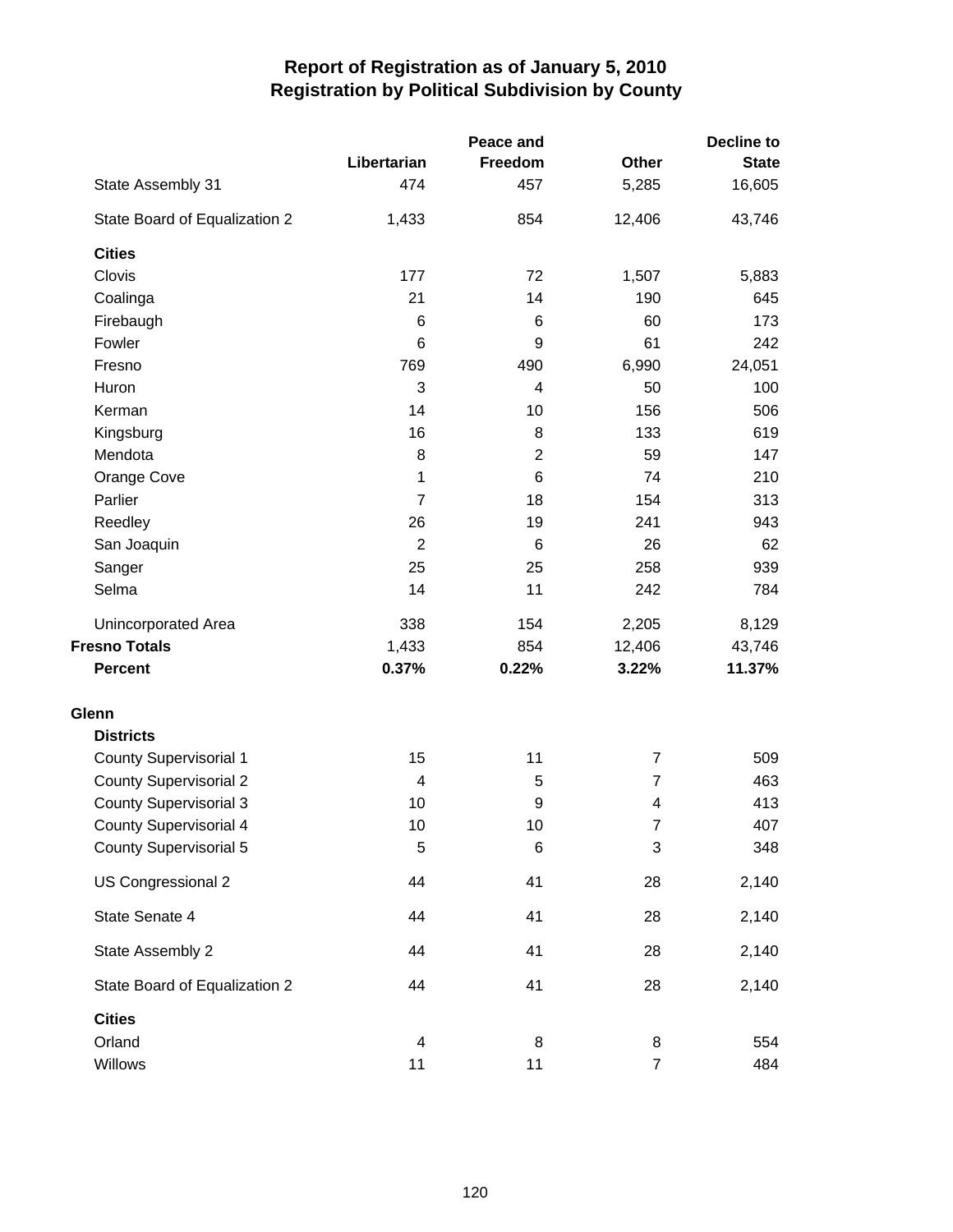|                               | <b>Total</b><br><b>Registered</b> | <b>Democratic</b> | Republican | American<br>Independent | Green |
|-------------------------------|-----------------------------------|-------------------|------------|-------------------------|-------|
| Unincorporated Area           | 6,848                             | 2,140             | 3,287      | 229                     | 26    |
| <b>Glenn Totals</b>           | 12,134                            | 3,924             | 5,509      | 405                     | 43    |
| <b>Percent</b>                |                                   | 32.34%            | 45.40%     | 3.34%                   | 0.35% |
| Humboldt                      |                                   |                   |            |                         |       |
| <b>Districts</b>              |                                   |                   |            |                         |       |
| <b>County Supervisorial 1</b> | 15,051                            | 5,946             | 5,478      | 405                     | 320   |
| <b>County Supervisorial 2</b> | 15,960                            | 6,345             | 5,111      | 571                     | 507   |
| <b>County Supervisorial 3</b> | 15,604                            | 7,432             | 2,727      | 350                     | 1,004 |
| <b>County Supervisorial 4</b> | 12,443                            | 5,567             | 3,185      | 381                     | 430   |
| <b>County Supervisorial 5</b> | 16,043                            | 7,273             | 4,119      | 497                     | 608   |
| US Congressional 1            | 75,101                            | 32,563            | 20,620     | 2,204                   | 2,869 |
| State Senate 2                | 75,101                            | 32,563            | 20,620     | 2,204                   | 2,869 |
| State Assembly 1              | 75,101                            | 32,563            | 20,620     | 2,204                   | 2,869 |
| State Board of Equalization 1 | 75,101                            | 32,563            | 20,620     | 2,204                   | 2,869 |
| <b>Cities</b>                 |                                   |                   |            |                         |       |
| Arcata                        | 9,944                             | 4,886             | 1,206      | 243                     | 709   |
| <b>Blue Lake</b>              | 791                               | 357               | 175        | 27                      | 50    |
| Eureka                        | 13,890                            | 6,149             | 3,803      | 397                     | 447   |
| Ferndale                      | 926                               | 366               | 372        | 24                      | 11    |
| Fortuna                       | 6,165                             | 2,212             | 2,461      | 222                     | 59    |
| Rio Dell                      | 1,603                             | 604               | 578        | 83                      | 17    |
| Trinidad                      | 252                               | 137               | 50         | 6                       | 14    |
| <b>Unincorporated Area</b>    | 41,530                            | 17,852            | 11,975     | 1,202                   | 1,562 |
| <b>Humboldt Totals</b>        | 75,101                            | 32,563            | 20,620     | 2,204                   | 2,869 |
| <b>Percent</b>                |                                   | 43.36%            | 27.46%     | 2.93%                   | 3.82% |
| <b>Imperial</b>               |                                   |                   |            |                         |       |
| <b>Districts</b>              |                                   |                   |            |                         |       |
| <b>County Supervisorial 1</b> | 13,223                            | 8,686             | 1,607      | 149                     | 28    |
| <b>County Supervisorial 2</b> | 10,716                            | 5,287             | 3,268      | 225                     | 17    |
| <b>County Supervisorial 3</b> | 11,382                            | 5,184             | 3,895      | 256                     | 17    |
| <b>County Supervisorial 4</b> | 10,413                            | 4,922             | 3,473      | 244                     | 24    |
| <b>County Supervisorial 5</b> | 9,657                             | 5,194             | 2,599      | 229                     | 21    |
| US Congressional 51           | 55,391                            | 29,273            | 14,842     | 1,103                   | 107   |
| State Senate 40               | 55,391                            | 29,273            | 14,842     | 1,103                   | 107   |
| State Assembly 80             | 55,391                            | 29,273            | 14,842     | 1,103                   | 107   |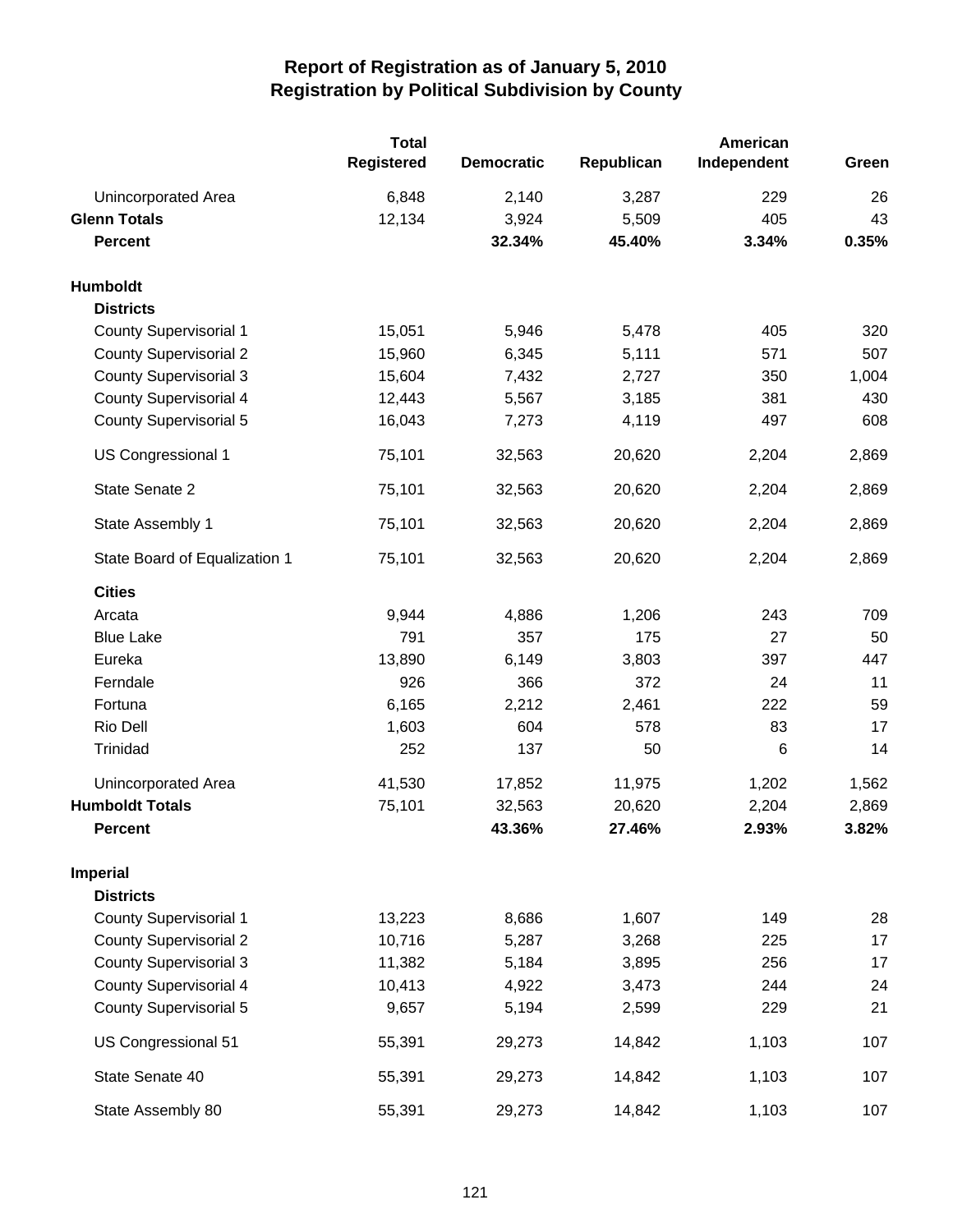|                               |                | Peace and      |                | <b>Decline to</b> |  |
|-------------------------------|----------------|----------------|----------------|-------------------|--|
|                               | Libertarian    | Freedom        | Other          | <b>State</b>      |  |
| Unincorporated Area           | 29             | 22             | 13             | 1,102             |  |
| <b>Glenn Totals</b>           | 44             | 41             | 28             | 2,140             |  |
| <b>Percent</b>                | 0.36%          | 0.34%          | 0.23%          | 17.64%            |  |
| Humboldt                      |                |                |                |                   |  |
| <b>Districts</b>              |                |                |                |                   |  |
| County Supervisorial 1        | 115            | 33             | 41             | 2,713             |  |
| <b>County Supervisorial 2</b> | 130            | 56             | 34             | 3,206             |  |
| <b>County Supervisorial 3</b> | 132            | 61             | 36             | 3,862             |  |
| <b>County Supervisorial 4</b> | 129            | 53             | 35             | 2,663             |  |
| County Supervisorial 5        | 110            | 55             | 51             | 3,330             |  |
| US Congressional 1            | 616            | 258            | 197            | 15,774            |  |
| State Senate 2                | 616            | 258            | 197            | 15,774            |  |
| State Assembly 1              | 616            | 258            | 197            | 15,774            |  |
| State Board of Equalization 1 | 616            | 258            | 197            | 15,774            |  |
| <b>Cities</b>                 |                |                |                |                   |  |
| Arcata                        | 87             | 45             | 20             | 2,748             |  |
| <b>Blue Lake</b>              | 6              | $\overline{c}$ | $\overline{7}$ | 167               |  |
| Eureka                        | 141            | 58             | 38             | 2,857             |  |
| Ferndale                      | 3              | 1              | 1              | 148               |  |
| Fortuna                       | 48             | 18             | 13             | 1,132             |  |
| Rio Dell                      | 13             | 3              | 5              | 300               |  |
| Trinidad                      | $\overline{2}$ | 0              | $\mathbf 0$    | 43                |  |
| Unincorporated Area           | 316            | 131            | 113            | 8,379             |  |
| <b>Humboldt Totals</b>        | 616            | 258            | 197            | 15,774            |  |
| <b>Percent</b>                | 0.82%          | 0.34%          | 0.26%          | 21.00%            |  |
| <b>Imperial</b>               |                |                |                |                   |  |
| <b>Districts</b>              |                |                |                |                   |  |
| <b>County Supervisorial 1</b> | 34             | 65             | 47             | 2,607             |  |
| <b>County Supervisorial 2</b> | 30             | 35             | 52             | 1,802             |  |
| <b>County Supervisorial 3</b> | 38             | 36             | 53             | 1,903             |  |
| <b>County Supervisorial 4</b> | 33             | 42             | 54             | 1,621             |  |
| <b>County Supervisorial 5</b> | 36             | 48             | 38             | 1,492             |  |
| US Congressional 51           | 171            | 226            | 244            | 9,425             |  |
| State Senate 40               | 171            | 226            | 244            | 9,425             |  |
| State Assembly 80             | 171            | 226            | 244            | 9,425             |  |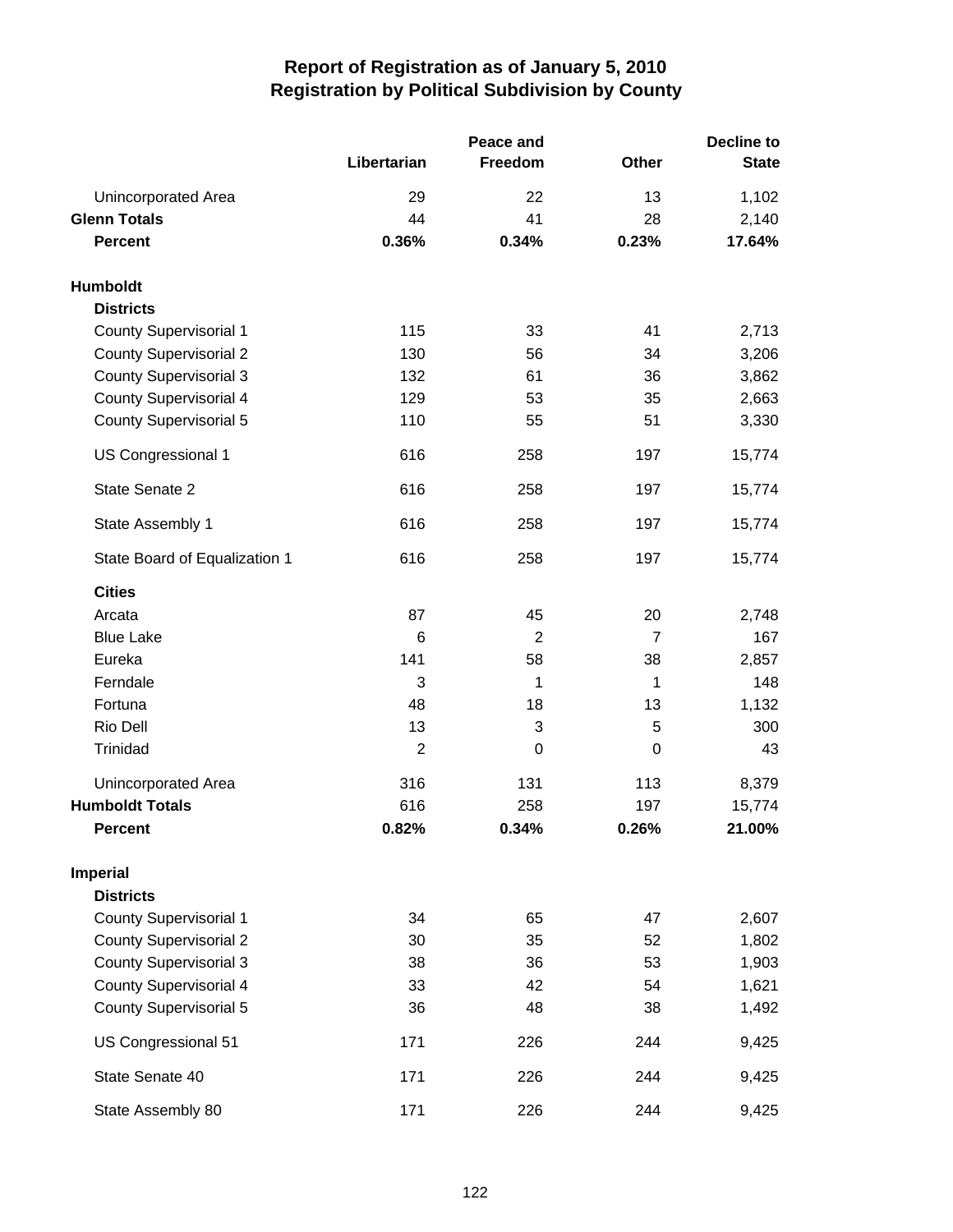|                               | <b>Total</b> |                   |            | American    |                |
|-------------------------------|--------------|-------------------|------------|-------------|----------------|
|                               | Registered   | <b>Democratic</b> | Republican | Independent | Green          |
| State Board of Equalization 3 | 55,391       | 29,273            | 14,842     | 1,103       | 107            |
| <b>Cities</b>                 |              |                   |            |             |                |
| <b>Brawley</b>                | 8,469        | 4,468             | 2,526      | 160         | 13             |
| Calexico                      | 13,087       | 8,625             | 1,561      | 148         | 28             |
| Calipatria                    | 1,124        | 640               | 231        | 20          | $\overline{2}$ |
| El Centro                     | 14,725       | 7,474             | 4,369      | 287         | 22             |
| Holtville                     | 1,960        | 946               | 604        | 48          | 5              |
| Imperial                      | 4,829        | 2,027             | 1,721      | 121         | $\sqrt{3}$     |
| Westmorland                   | 677          | 397               | 146        | 12          | 1              |
| Unincorporated Area           | 10,520       | 4,696             | 3,684      | 307         | 33             |
| <b>Imperial Totals</b>        | 55,391       | 29,273            | 14,842     | 1,103       | 107            |
| <b>Percent</b>                |              | 52.85%            | 26.79%     | 1.99%       | 0.19%          |
| Inyo                          |              |                   |            |             |                |
| <b>Districts</b>              |              |                   |            |             |                |
| <b>County Supervisorial 1</b> | 2,118        | 633               | 1,093      | 59          | 17             |
| <b>County Supervisorial 2</b> | 1,654        | 558               | 666        | 50          | 23             |
| <b>County Supervisorial 3</b> | 2,267        | 709               | 1,103      | 69          | 11             |
| <b>County Supervisorial 4</b> | 1,859        | 608               | 847        | 61          | 10             |
| <b>County Supervisorial 5</b> | 1,516        | 597               | 509        | 68          | 26             |
| US Congressional 25           | 9,414        | 3,105             | 4,218      | 307         | 87             |
| State Senate 18               | 9,414        | 3,105             | 4,218      | 307         | 87             |
| State Assembly 34             | 9,414        | 3,105             | 4,218      | 307         | 87             |
| State Board of Equalization 2 | 9,414        | 3,105             | 4,218      | 307         | 87             |
| <b>Cities</b>                 |              |                   |            |             |                |
| Bishop                        | 1,548        | 530               | 614        | 47          | 22             |
| Unincorporated Area           | 7,866        | 2,575             | 3,604      | 260         | 65             |
| <b>Inyo Totals</b>            | 9,414        | 3,105             | 4,218      | 307         | 87             |
| <b>Percent</b>                |              | 32.98%            | 44.81%     | 3.26%       | 0.92%          |
| Kern                          |              |                   |            |             |                |
| <b>Districts</b>              |              |                   |            |             |                |
| <b>County Supervisorial 1</b> | 60,353       | 21,363            | 26,986     | 1,704       | 152            |
| <b>County Supervisorial 2</b> | 63,509       | 21,959            | 27,405     | 2,109       | 151            |
| <b>County Supervisorial 3</b> | 65,873       | 21,691            | 31,886     | 1,865       | 180            |
| <b>County Supervisorial 4</b> | 77,257       | 23,233            | 39,571     | 2,019       | 174            |
| <b>County Supervisorial 5</b> | 39,294       | 22,424            | 9,601      | 961         | 79             |
| US Congressional 20           | 60,640       | 35,530            | 14,504     | 1,271       | 94             |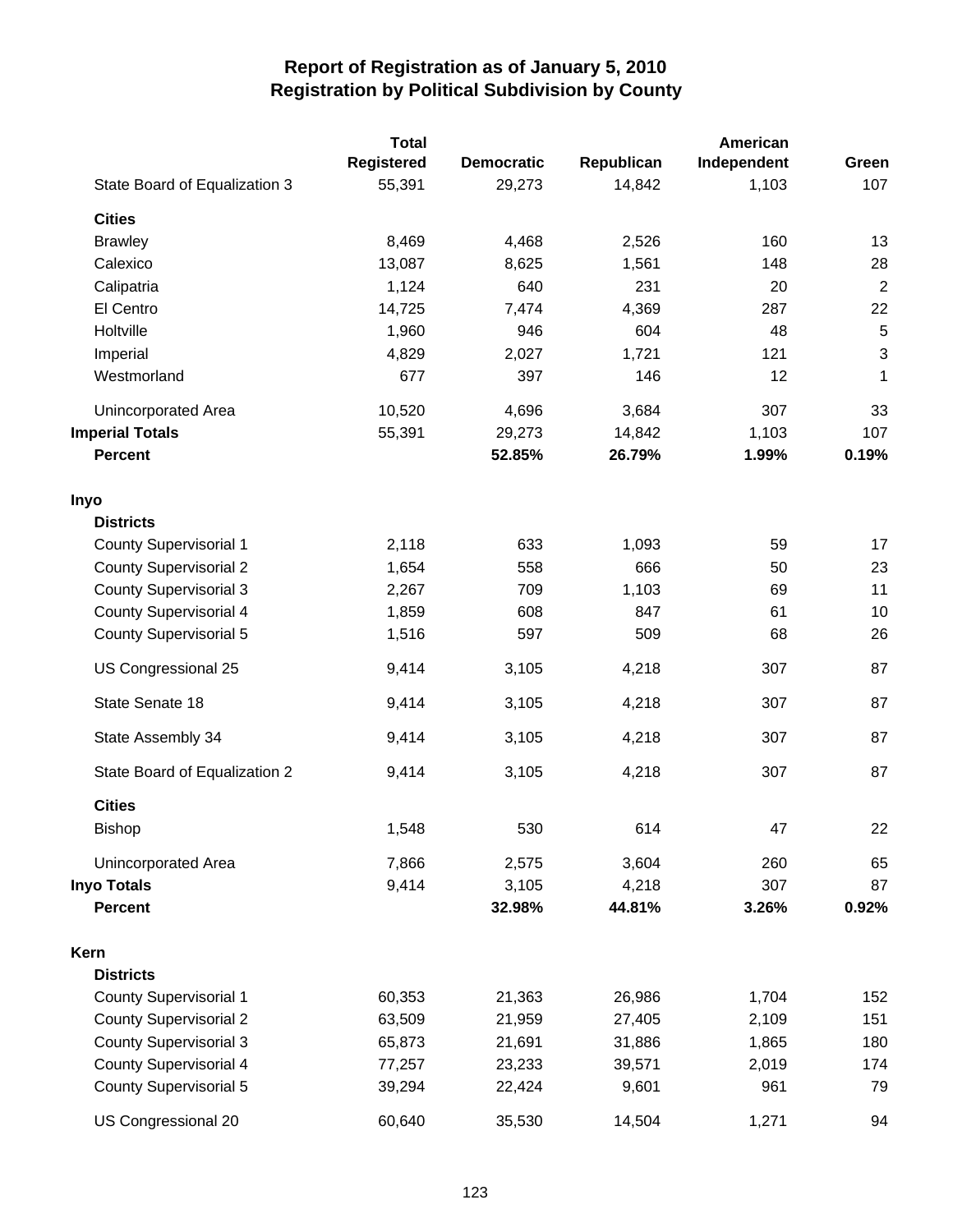|                               |                  | Peace and      | <b>Decline to</b> |              |  |
|-------------------------------|------------------|----------------|-------------------|--------------|--|
|                               | Libertarian      | Freedom        | <b>Other</b>      | <b>State</b> |  |
| State Board of Equalization 3 | 171              | 226            | 244               | 9,425        |  |
| <b>Cities</b>                 |                  |                |                   |              |  |
| <b>Brawley</b>                | 30               | 25             | 34                | 1,213        |  |
| Calexico                      | 34               | 65             | 46                | 2,580        |  |
| Calipatria                    | 3                | 8              | 5                 | 215          |  |
| El Centro                     | 36               | 60             | 64                | 2,413        |  |
| Holtville                     | 6                | 10             | 15                | 326          |  |
| Imperial                      | 20               | 10             | 22                | 905          |  |
| Westmorland                   | 5                | 8              | $\overline{2}$    | 106          |  |
| Unincorporated Area           | 37               | 40             | 56                | 1,667        |  |
| <b>Imperial Totals</b>        | 171              | 226            | 244               | 9,425        |  |
| <b>Percent</b>                | 0.31%            | 0.41%          | 0.44%             | 17.02%       |  |
| Inyo                          |                  |                |                   |              |  |
| <b>Districts</b>              |                  |                |                   |              |  |
| <b>County Supervisorial 1</b> | $\boldsymbol{9}$ | 6              | 4                 | 297          |  |
| <b>County Supervisorial 2</b> | 11               | 4              | 6                 | 336          |  |
| <b>County Supervisorial 3</b> | $6\phantom{1}6$  | 4              | $\boldsymbol{9}$  | 356          |  |
| <b>County Supervisorial 4</b> | 13               | $\overline{2}$ | 1                 | 317          |  |
| <b>County Supervisorial 5</b> | 20               | 4              | 8                 | 284          |  |
| US Congressional 25           | 59               | 20             | 28                | 1,590        |  |
| State Senate 18               | 59               | 20             | 28                | 1,590        |  |
| State Assembly 34             | 59               | 20             | 28                | 1,590        |  |
| State Board of Equalization 2 | 59               | 20             | 28                | 1,590        |  |
| <b>Cities</b>                 |                  |                |                   |              |  |
| <b>Bishop</b>                 | 10               | 4              | 6                 | 315          |  |
| Unincorporated Area           | 49               | 16             | 22                | 1,275        |  |
| <b>Inyo Totals</b>            | 59               | 20             | 28                | 1,590        |  |
| <b>Percent</b>                | 0.63%            | 0.21%          | 0.30%             | 16.89%       |  |
| Kern                          |                  |                |                   |              |  |
| <b>Districts</b>              |                  |                |                   |              |  |
| <b>County Supervisorial 1</b> | 291              | 127            | 76                | 9,654        |  |
| <b>County Supervisorial 2</b> | 320              | 148            | 113               | 11,304       |  |
| <b>County Supervisorial 3</b> | 310              | 142            | 73                | 9,726        |  |
| <b>County Supervisorial 4</b> | 340              | 146            | 89                | 11,685       |  |
| <b>County Supervisorial 5</b> | 149              | 166            | 79                | 5,835        |  |
| US Congressional 20           | 170              | 256            | 108               | 8,707        |  |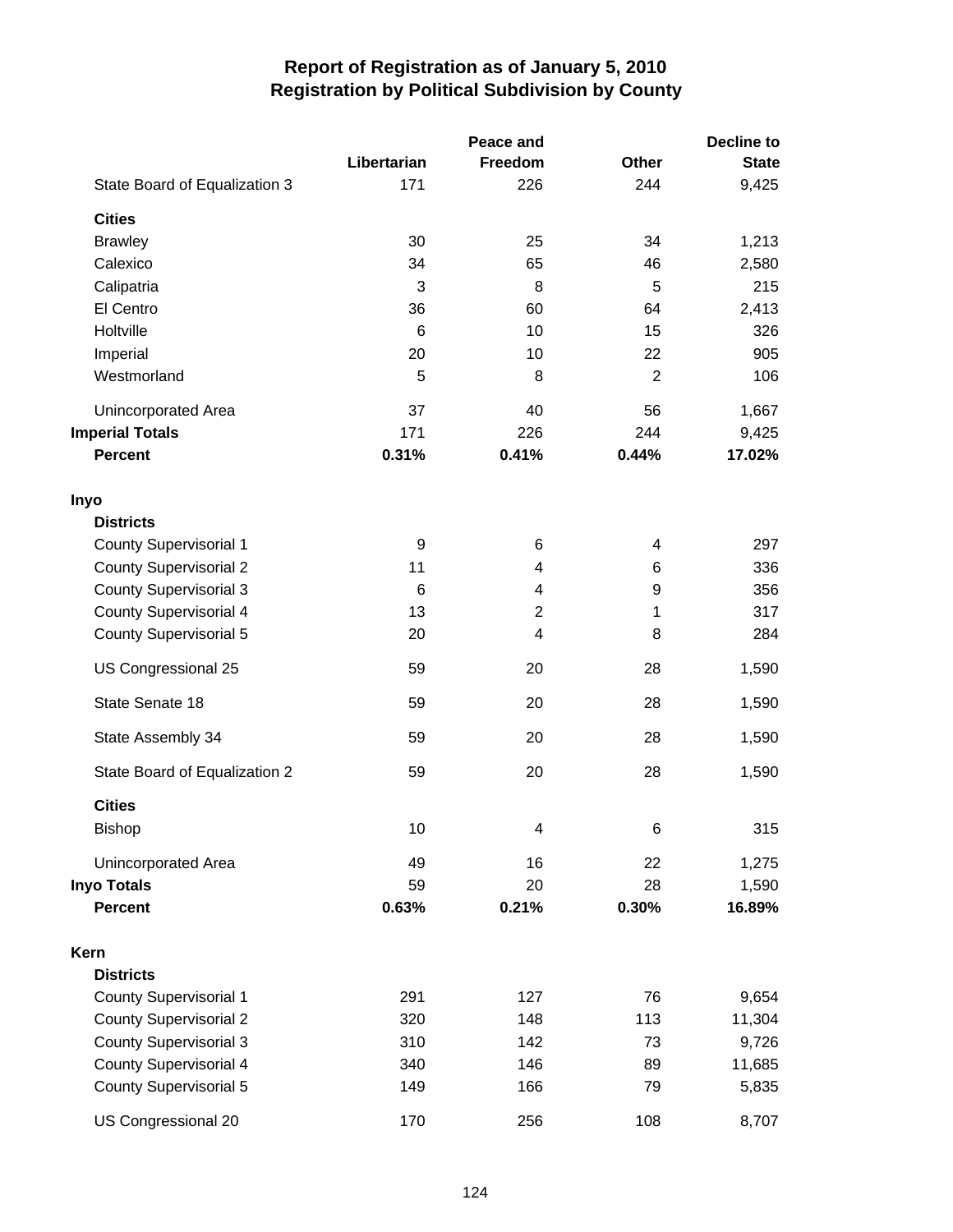|                               | <b>Total</b>      |                   |                | American    |                |
|-------------------------------|-------------------|-------------------|----------------|-------------|----------------|
|                               | <b>Registered</b> | <b>Democratic</b> | Republican     | Independent | Green          |
| US Congressional 22           | 245,646           | 75,140            | 120,945        | 7,387       | 642            |
| State Senate 16               | 65,892            | 38,126            | 16,014         | 1,450       | 108            |
| State Senate 17               | 4                 | 1                 | $\mathbf{2}$   | $\Omega$    | $\pmb{0}$      |
| State Senate 18               | 240,390           | 72,543            | 119,433        | 7,208       | 628            |
| State Assembly 30             | 54,587            | 32,244            | 12,981         | 1,141       | 79             |
| State Assembly 32             | 235,808           | 73,494            | 115,665        | 6,838       | 620            |
| State Assembly 34             | 15,887            | 4,931             | 6,801          | 679         | 37             |
| State Assembly 37             | 4                 | 1                 | $\overline{2}$ | 0           | $\pmb{0}$      |
| State Board of Equalization 2 | 306,286           | 110,670           | 135,449        | 8,658       | 736            |
| <b>Cities</b>                 |                   |                   |                |             |                |
| Arvin                         | 3,287             | 2,097             | 556            | 63          | $\overline{2}$ |
| <b>Bakersfield</b>            | 137,265           | 50,213            | 61,078         | 3,458       | 305            |
| California City               | 4,698             | 1,528             | 1,906          | 212         | 5              |
| Delano                        | 10,508            | 6,510             | 2,322          | 143         | 12             |
| Maricopa                      | 455               | 122               | 217            | 28          | $\pmb{0}$      |
| McFarland                     | 2,695             | 1,684             | 535            | 52          | 5              |
| Ridgecrest                    | 13,538            | 3,342             | 6,881          | 410         | 41             |
| Shafter                       | 4,464             | 2,174             | 1,603          | 93          | $\overline{7}$ |
| Taft                          | 2,901             | 736               | 1,621          | 101         | $\overline{2}$ |
| Tehachapi                     | 3,928             | 1,106             | 1,842          | 159         | 18             |
| Wasco                         | 5,241             | 2,816             | 1,546          | 101         | $\overline{7}$ |
| Unincorporated Area           | 117,306           | 38,342            | 55,342         | 3,838       | 332            |
| <b>Kern Totals</b>            | 306,286           | 110,670           | 135,449        | 8,658       | 736            |
| <b>Percent</b>                |                   | 36.13%            | 44.22%         | 2.83%       | 0.24%          |
| <b>Kings</b>                  |                   |                   |                |             |                |
| <b>Districts</b>              |                   |                   |                |             |                |
| <b>County Supervisorial 1</b> | 8,835             | 2,842             | 4,157          | 237         | 19             |
| <b>County Supervisorial 2</b> | 6,655             | 3,422             | 2,039          | 157         | 19             |
| <b>County Supervisorial 3</b> | 14,612            | 4,299             | 7,746          | 372         | 38             |
| <b>County Supervisorial 4</b> | 10,239            | 4,330             | 4,093          | 216         | 17             |
| <b>County Supervisorial 5</b> | 10,259            | 3,736             | 4,776          | 252         | 27             |
| US Congressional 20           | 50,600            | 18,629            | 22,811         | 1,234       | 120            |
| State Senate 16               | 50,600            | 18,629            | 22,811         | 1,234       | 120            |
| State Assembly 30             | 50,600            | 18,629            | 22,811         | 1,234       | 120            |
| State Board of Equalization 2 | 50,600            | 18,629            | 22,811         | 1,234       | 120            |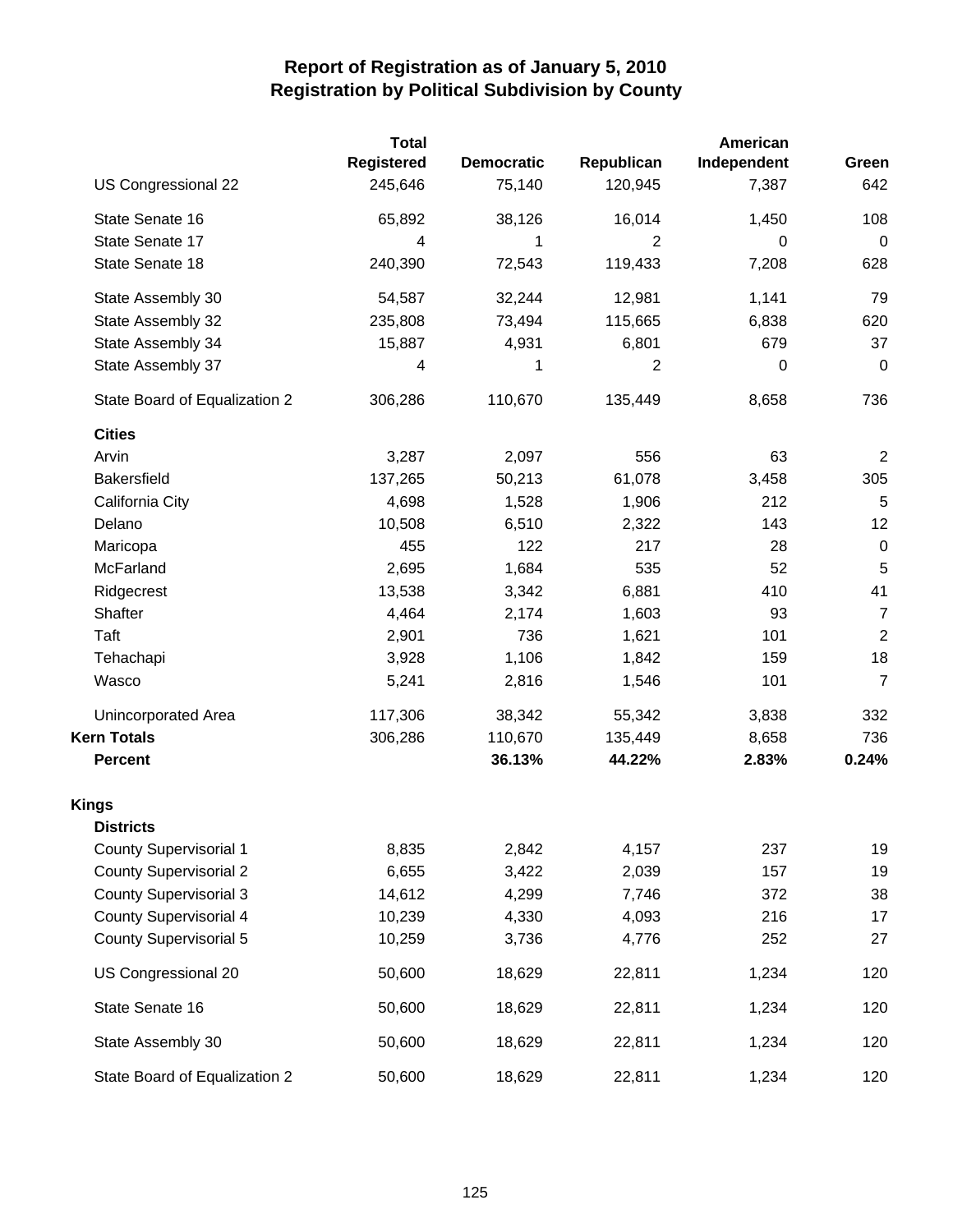| Peace and                     |             |                | <b>Decline to</b> |              |  |  |
|-------------------------------|-------------|----------------|-------------------|--------------|--|--|
|                               | Libertarian | Freedom        | <b>Other</b>      | <b>State</b> |  |  |
| US Congressional 22           | 1,240       | 473            | 322               | 39,497       |  |  |
| State Senate 16               | 201         | 274            | 111               | 9,608        |  |  |
| State Senate 17               | $\Omega$    | $\Omega$       | 0                 | 1            |  |  |
| State Senate 18               | 1,209       | 455            | 319               | 38,595       |  |  |
| State Assembly 30             | 149         | 218            | 85                | 7,690        |  |  |
| State Assembly 32             | 1,177       | 468            | 319               | 37,227       |  |  |
| State Assembly 34             | 84          | 43             | 26                | 3,286        |  |  |
| State Assembly 37             | $\mathbf 0$ | 0              | 0                 | 1            |  |  |
| State Board of Equalization 2 | 1,410       | 729            | 430               | 48,204       |  |  |
| <b>Cities</b>                 |             |                |                   |              |  |  |
| Arvin                         | 10          | 10             | $\overline{2}$    | 547          |  |  |
| <b>Bakersfield</b>            | 564         | 261            | 181               | 21,205       |  |  |
| California City               | 23          | 13             | 3                 | 1,008        |  |  |
| Delano                        | 17          | 32             | 14                | 1,458        |  |  |
| Maricopa                      | 4           | $\overline{2}$ | $\overline{2}$    | 80           |  |  |
| McFarland                     | 4           | $\overline{7}$ | $\mathbf{3}$      | 405          |  |  |
| Ridgecrest                    | 104         | 20             | 20                | 2,720        |  |  |
| Shafter                       | 8           | 14             | 4                 | 561          |  |  |
| Taft                          | 11          | 11             | 3                 | 416          |  |  |
| Tehachapi                     | 24          | 8              | 8                 | 763          |  |  |
| Wasco                         | 13          | 22             | $\overline{7}$    | 729          |  |  |
| Unincorporated Area           | 628         | 329            | 183               | 18,312       |  |  |
| <b>Kern Totals</b>            | 1,410       | 729            | 430               | 48,204       |  |  |
| <b>Percent</b>                | 0.46%       | 0.24%          | 0.14%             | 15.74%       |  |  |
| <b>Kings</b>                  |             |                |                   |              |  |  |
| <b>Districts</b>              |             |                |                   |              |  |  |
| <b>County Supervisorial 1</b> | 28          | 11             | 60                | 1,481        |  |  |
| <b>County Supervisorial 2</b> | 21          | 13             | 46                | 938          |  |  |
| <b>County Supervisorial 3</b> | 50          | 12             | 92                | 2,003        |  |  |
| <b>County Supervisorial 4</b> | 36          | 20             | 77                | 1,450        |  |  |
| <b>County Supervisorial 5</b> | 34          | 9              | 66                | 1,359        |  |  |
| US Congressional 20           | 169         | 65             | 341               | 7,231        |  |  |
| State Senate 16               | 169         | 65             | 341               | 7,231        |  |  |
| State Assembly 30             | 169         | 65             | 341               | 7,231        |  |  |
| State Board of Equalization 2 | 169         | 65             | 341               | 7,231        |  |  |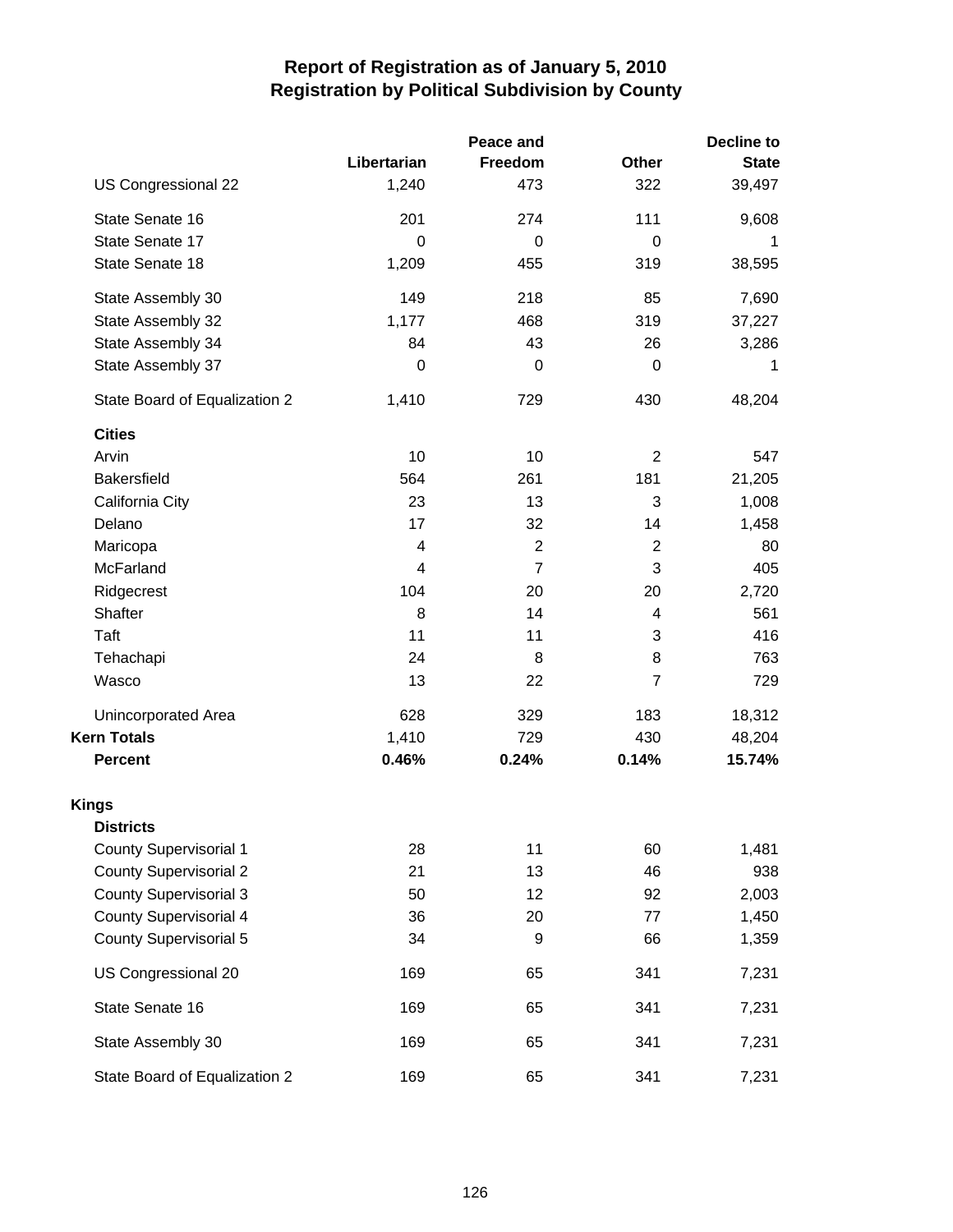|                               | <b>Total</b>      |                   |                 | American    |                |
|-------------------------------|-------------------|-------------------|-----------------|-------------|----------------|
|                               | <b>Registered</b> | <b>Democratic</b> | Republican      | Independent | Green          |
| <b>Cities</b>                 |                   |                   |                 |             |                |
| Avenal                        | 1,724             | 812               | 521             | 40          | $\overline{5}$ |
| Corcoran<br>Hanford           | 4,267<br>22,678   | 2,321             | 1,245           | 104<br>540  | 14<br>55       |
| Lemoore                       | 9,945             | 8,251<br>3,206    | 10,470<br>4,643 | 283         | 18             |
|                               |                   |                   |                 |             |                |
| Unincorporated Area           | 11,986            | 4,039             | 5,932           | 267         | 28             |
| <b>Kings Totals</b>           | 50,600            | 18,629            | 22,811          | 1,234       | 120            |
| <b>Percent</b>                |                   | 36.82%            | 45.08%          | 2.44%       | 0.24%          |
| Lake                          |                   |                   |                 |             |                |
| <b>Districts</b>              |                   |                   |                 |             |                |
| <b>County Supervisorial 1</b> | 7,033             | 2,964             | 2,146           | 245         | 84             |
| <b>County Supervisorial 2</b> | 5,367             | 2,729             | 1,128           | 202         | 61             |
| <b>County Supervisorial 3</b> | 6,230             | 2,812             | 1,679           | 235         | 78             |
| <b>County Supervisorial 4</b> | 6,313             | 2,500             | 2,305           | 183         | 62             |
| <b>County Supervisorial 5</b> | 7,004             | 2,887             | 2,230           | 243         | 73             |
| US Congressional 1            | 31,947            | 13,892            | 9,488           | 1,108       | 358            |
| State Senate 2                | 31,947            | 13,892            | 9,488           | 1,108       | 358            |
| State Assembly 1              | 31,947            | 13,892            | 9,488           | 1,108       | 358            |
| State Board of Equalization 1 | 31,947            | 13,892            | 9,488           | 1,108       | 358            |
| <b>Cities</b>                 |                   |                   |                 |             |                |
| Clearlake                     | 5,853             | 2,969             | 1,202           | 223         | 61             |
| Lakeport                      | 2,496             | 1,026             | 845             | 74          | 27             |
| Unincorporated Area           | 23,598            | 9,897             | 7,441           | 811         | 270            |
| <b>Lake Totals</b>            | 31,947            | 13,892            | 9,488           | 1,108       | 358            |
| <b>Percent</b>                |                   | 43.48%            | 29.70%          | 3.47%       | 1.12%          |
| Lassen                        |                   |                   |                 |             |                |
| <b>Districts</b>              |                   |                   |                 |             |                |
| <b>County Supervisorial 1</b> | 2,863             | 889               | 1,240           | 137         | 12             |
| <b>County Supervisorial 2</b> | 2,583             | 770               | 1,117           | 127         | 13             |
| <b>County Supervisorial 3</b> | 3,267             | 813               | 1,743           | 130         | 11             |
| County Supervisorial 4        | 2,752             | 757               | 1,378           | 112         | 9              |
| <b>County Supervisorial 5</b> | 2,451             | 675               | 1,153           | 129         | 11             |
| US Congressional 4            | 13,916            | 3,904             | 6,631           | 635         | 56             |
| State Senate 1                | 13,916            | 3,904             | 6,631           | 635         | 56             |
| State Assembly 3              | 13,916            | 3,904             | 6,631           | 635         | 56             |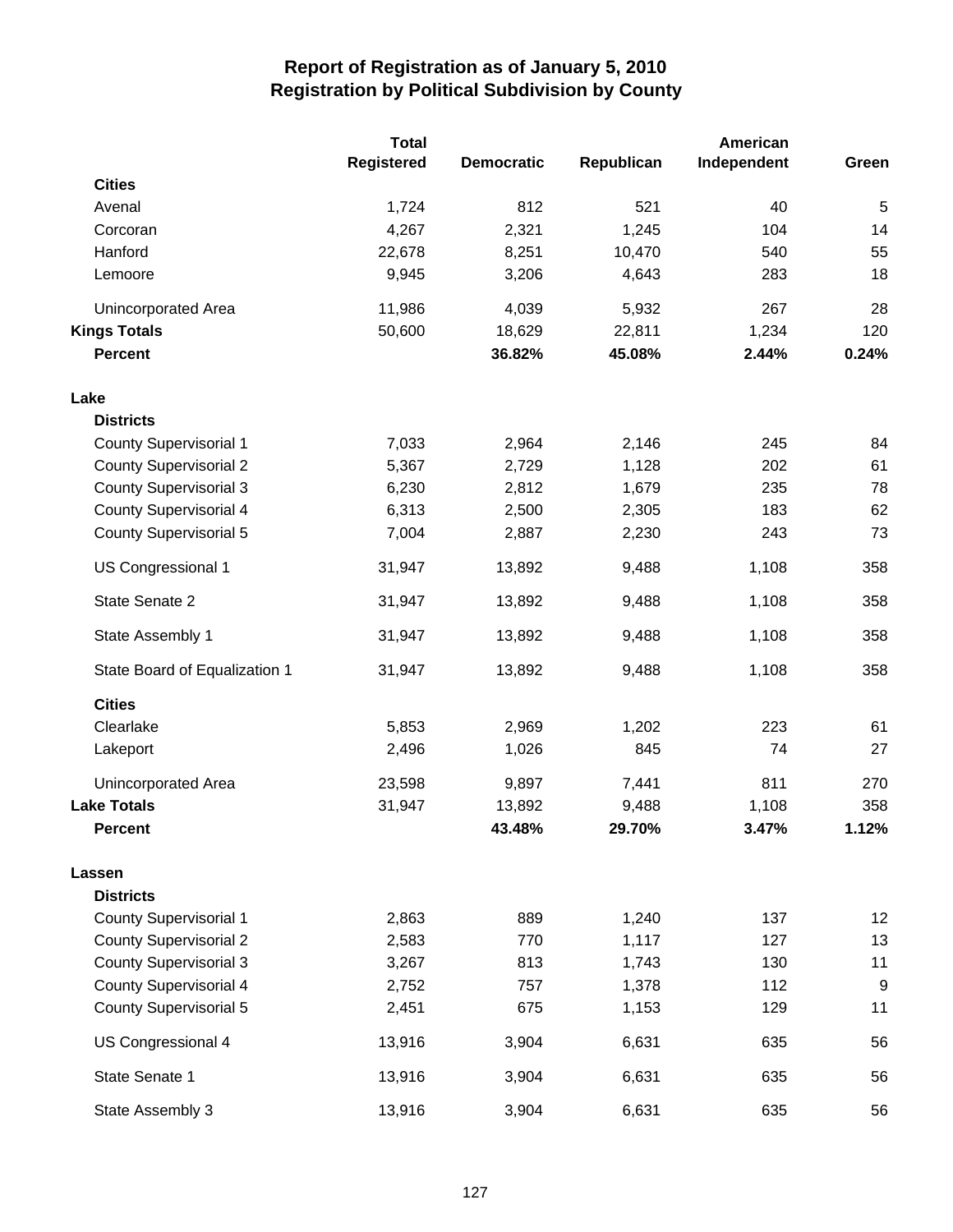|                               |             | Peace and |                | <b>Decline to</b> |  |
|-------------------------------|-------------|-----------|----------------|-------------------|--|
|                               | Libertarian | Freedom   | Other          | <b>State</b>      |  |
| <b>Cities</b>                 |             |           |                |                   |  |
| Avenal                        | 5           | 6         | 21             | 314               |  |
| Corcoran                      | 12          | 6         | 23             | 542               |  |
| Hanford                       | 76          | 29        | 149            | 3,108             |  |
| Lemoore                       | 33          | 12        | 68             | 1,682             |  |
| Unincorporated Area           | 43          | 12        | 80             | 1,585             |  |
| <b>Kings Totals</b>           | 169         | 65        | 341            | 7,231             |  |
| <b>Percent</b>                | 0.33%       | 0.13%     | 0.67%          | 14.29%            |  |
| Lake                          |             |           |                |                   |  |
| <b>Districts</b>              |             |           |                |                   |  |
| <b>County Supervisorial 1</b> | 40          | 25        | 11             | 1,518             |  |
| <b>County Supervisorial 2</b> | 36          | 18        | 11             | 1,182             |  |
| <b>County Supervisorial 3</b> | 47          | 25        | 20             | 1,334             |  |
| <b>County Supervisorial 4</b> | 39          | 14        | 9              | 1,201             |  |
| County Supervisorial 5        | 44          | 24        | 11             | 1,492             |  |
| US Congressional 1            | 206         | 106       | 62             | 6,727             |  |
| State Senate 2                | 206         | 106       | 62             | 6,727             |  |
| State Assembly 1              | 206         | 106       | 62             | 6,727             |  |
| State Board of Equalization 1 | 206         | 106       | 62             | 6,727             |  |
| <b>Cities</b>                 |             |           |                |                   |  |
| Clearlake                     | 39          | 27        | 13             | 1,319             |  |
| Lakeport                      | 10          | 10        | 3              | 501               |  |
| Unincorporated Area           | 157         | 69        | 46             | 4,907             |  |
| <b>Lake Totals</b>            | 206         | 106       | 62             | 6,727             |  |
| <b>Percent</b>                | 0.64%       | 0.33%     | 0.19%          | 21.06%            |  |
| Lassen                        |             |           |                |                   |  |
| <b>Districts</b>              |             |           |                |                   |  |
| <b>County Supervisorial 1</b> | 18          | 6         | 8              | 553               |  |
| <b>County Supervisorial 2</b> | 14          | 11        | 8              | 523               |  |
| <b>County Supervisorial 3</b> | 15          | 3         | $\overline{7}$ | 545               |  |
| <b>County Supervisorial 4</b> | 8           | 3         | $\overline{7}$ | 478               |  |
| <b>County Supervisorial 5</b> | 24          | 4         | 4              | 451               |  |
| US Congressional 4            | 79          | 27        | 34             | 2,550             |  |
| State Senate 1                | 79          | 27        | 34             | 2,550             |  |
| State Assembly 3              | 79          | 27        | 34             | 2,550             |  |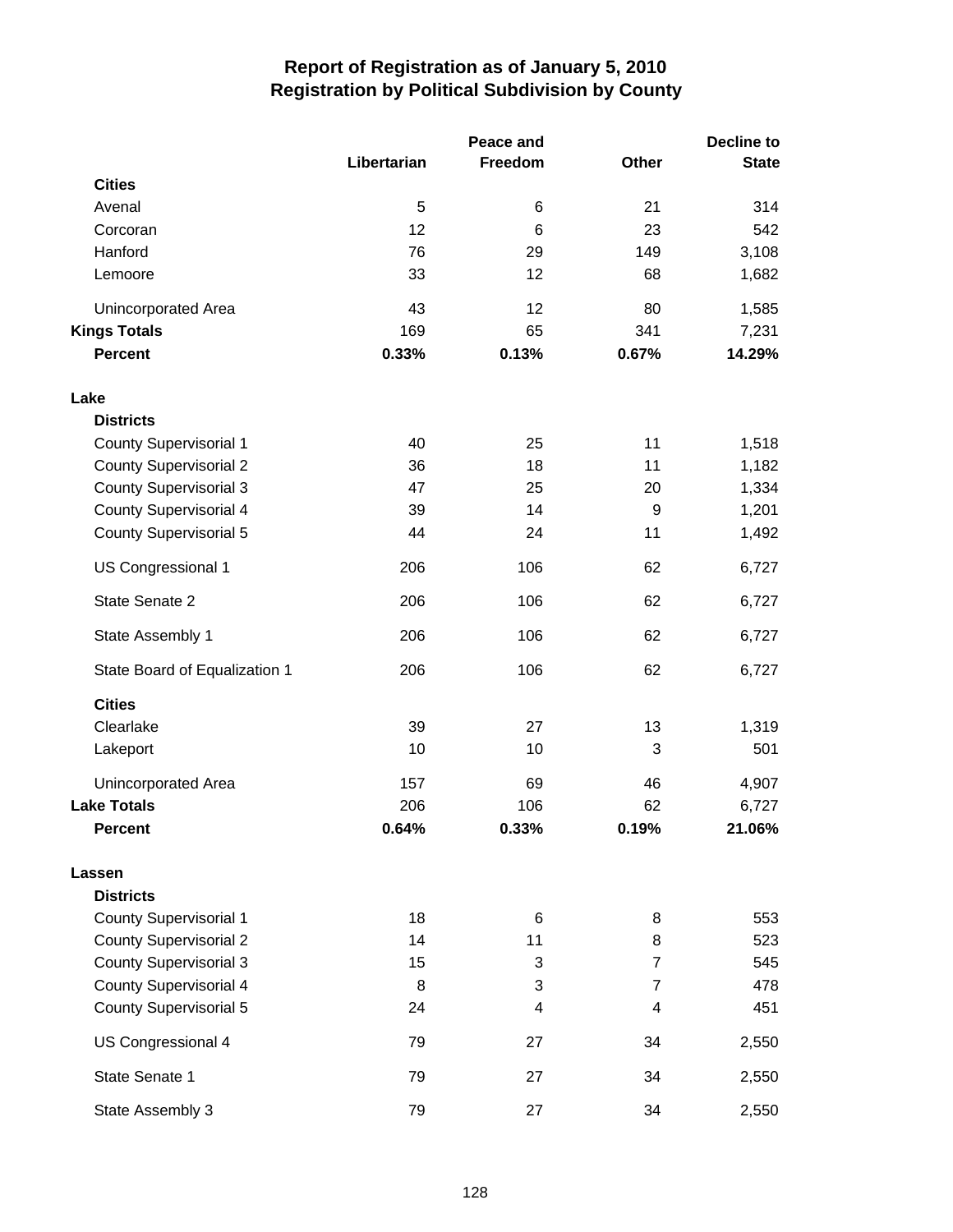|                               | <b>Total</b> |                   |            | American    |       |
|-------------------------------|--------------|-------------------|------------|-------------|-------|
|                               | Registered   | <b>Democratic</b> | Republican | Independent | Green |
| State Board of Equalization 2 | 13,916       | 3,904             | 6,631      | 635         | 56    |
| <b>Cities</b>                 |              |                   |            |             |       |
| Susanville                    | 4,552        | 1,327             | 2,049      | 207         | 18    |
| Unincorporated Area           | 9,364        | 2,577             | 4,582      | 428         | 38    |
| <b>Lassen Totals</b>          | 13,916       | 3,904             | 6,631      | 635         | 56    |
| <b>Percent</b>                |              | 28.05%            | 47.65%     | 4.56%       | 0.40% |
| <b>Los Angeles</b>            |              |                   |            |             |       |
| <b>Districts</b>              |              |                   |            |             |       |
| <b>County Supervisorial 1</b> | 657,814      | 385,870           | 106,551    | 11,273      | 3,224 |
| <b>County Supervisorial 2</b> | 773,098      | 519,440           | 86,078     | 13,254      | 3,220 |
| <b>County Supervisorial 3</b> | 939,153      | 501,986           | 186,163    | 18,322      | 6,338 |
| <b>County Supervisorial 4</b> | 933,849      | 423,945           | 280,708    | 18,979      | 4,397 |
| <b>County Supervisorial 5</b> | 1,020,562    | 415,994           | 352,787    | 22,188      | 4,774 |
| US Congressional 22           | 37,824       | 13,671            | 16,219     | 1,130       | 124   |
| US Congressional 25           | 258,280      | 95,198            | 105,185    | 6,972       | 890   |
| US Congressional 26           | 225,678      | 78,456            | 89,608     | 4,294       | 1,081 |
| US Congressional 27           | 304,410      | 149,728           | 77,594     | 6,432       | 1,685 |
| US Congressional 28           | 251,605      | 142,997           | 43,193     | 5,074       | 1,419 |
| US Congressional 29           | 306,204      | 139,369           | 80,882     | 5,690       | 1,734 |
| US Congressional 30           | 412,973      | 210,870           | 93,992     | 7,499       | 2,698 |
| US Congressional 31           | 196,432      | 117,480           | 26,172     | 3,346       | 1,682 |
| US Congressional 32           | 244,826      | 127,664           | 54,012     | 4,717       | 889   |
| US Congressional 33           | 304,304      | 201,060           | 31,151     | 5,107       | 1,883 |
| US Congressional 34           | 204,263      | 121,842           | 34,628     | 3,656       | 810   |
| US Congressional 35           | 262,935      | 176,493           | 32,434     | 4,809       | 816   |
| US Congressional 36           | 338,854      | 154,597           | 94,511     | 6,906       | 2,263 |
| US Congressional 37           | 277,830      | 168,409           | 45,574     | 5,576       | 1,416 |
| US Congressional 38           | 253,725      | 145,204           | 50,503     | 4,468       | 819   |
| US Congressional 39           | 265,410      | 139,795           | 65,989     | 4,971       | 876   |
| US Congressional 42           | 68,518       | 24,103            | 24,834     | 1,276       | 244   |
| US Congressional 46           | 110,405      | 40,299            | 45,806     | 2,093       | 624   |
| State Senate 17               | 318,534      | 121,291           | 126,201    | 8,451       | 1,175 |
| State Senate 19               | 37,738       | 12,586            | 16,718     | 871         | 113   |
| State Senate 20               | 296,080      | 162,499           | 57,361     | 6,223       | 1,543 |
| State Senate 21               | 437,670      | 209,300           | 110,879    | 8,299       | 2,909 |
| State Senate 22               | 250,954      | 147,837           | 36,112     | 4,244       | 1,585 |
| State Senate 23               | 418,224      | 213,792           | 96,555     | 7,767       | 2,719 |
| State Senate 24               | 322,172      | 172,468           | 66,744     | 5,994       | 1,176 |
| State Senate 25               | 374,880      | 232,029           | 65,851     | 6,709       | 1,215 |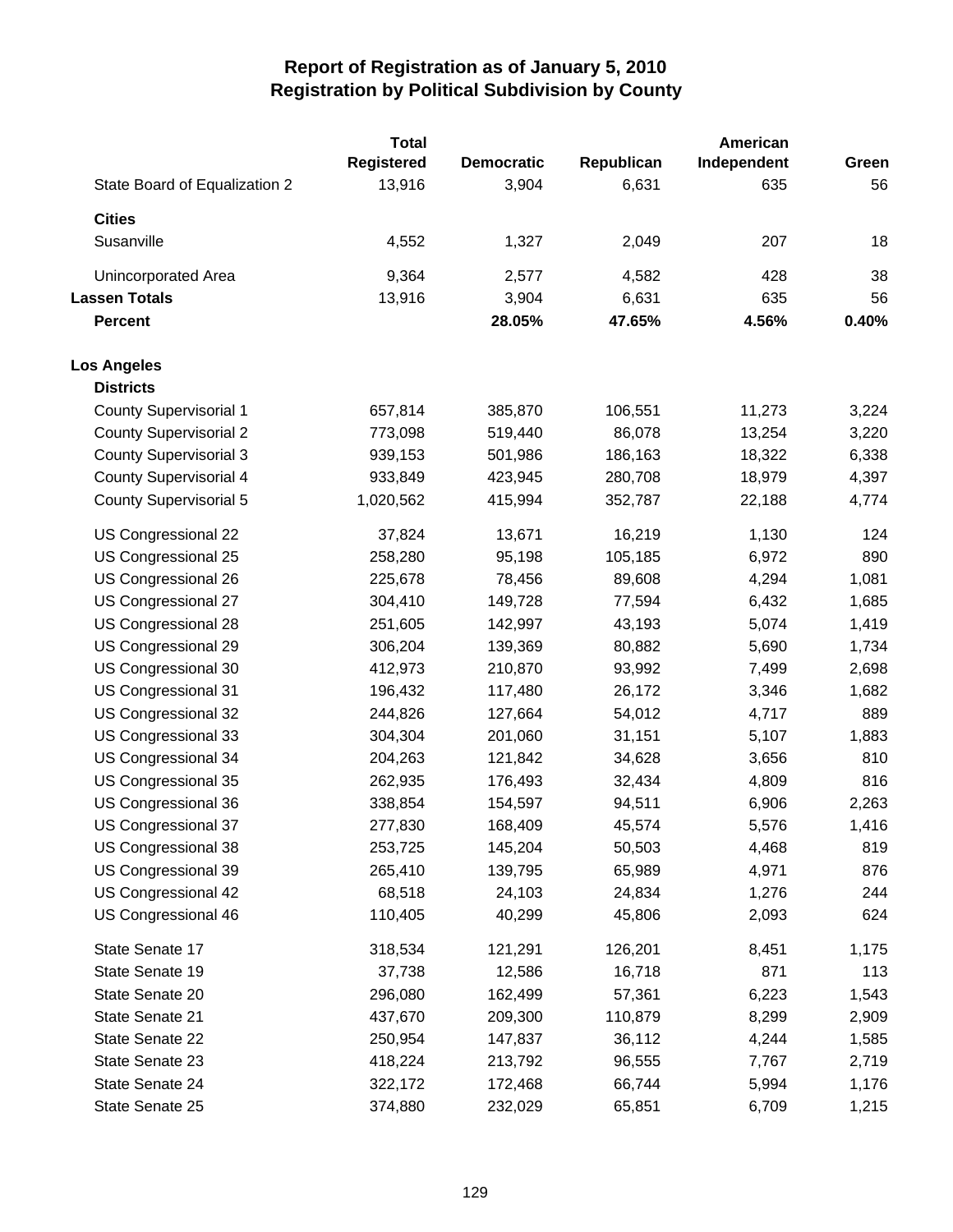|                               |             | Peace and |        | <b>Decline to</b> |
|-------------------------------|-------------|-----------|--------|-------------------|
|                               | Libertarian | Freedom   | Other  | <b>State</b>      |
| State Board of Equalization 2 | 79          | 27        | 34     | 2,550             |
| <b>Cities</b>                 |             |           |        |                   |
| Susanville                    | 21          | 13        | 16     | 901               |
| Unincorporated Area           | 58          | 14        | 18     | 1,649             |
| <b>Lassen Totals</b>          | 79          | 27        | 34     | 2,550             |
| <b>Percent</b>                | 0.57%       | 0.19%     | 0.24%  | 18.32%            |
| <b>Los Angeles</b>            |             |           |        |                   |
| <b>Districts</b>              |             |           |        |                   |
| <b>County Supervisorial 1</b> | 2,363       | 5,733     | 4,255  | 138,545           |
| <b>County Supervisorial 2</b> | 2,402       | 4,823     | 7,298  | 136,583           |
| <b>County Supervisorial 3</b> | 4,965       | 3,636     | 10,109 | 207,634           |
| <b>County Supervisorial 4</b> | 4,444       | 4,253     | 7,647  | 189,476           |
| <b>County Supervisorial 5</b> | 4,700       | 3,421     | 8,802  | 207,896           |
| US Congressional 22           | 163         | 98        | 283    | 6,136             |
| US Congressional 25           | 1,186       | 610       | 2,301  | 45,938            |
| US Congressional 26           | 1,018       | 685       | 1,803  | 48,733            |
| US Congressional 27           | 1,603       | 1,294     | 3,021  | 63,053            |
| US Congressional 28           | 1,279       | 1,183     | 2,403  | 54,057            |
| US Congressional 29           | 1,372       | 1,329     | 2,716  | 73,112            |
| US Congressional 30           | 2,069       | 978       | 4,755  | 90,112            |
| US Congressional 31           | 852         | 1,582     | 1,580  | 43,738            |
| US Congressional 32           | 859         | 1,787     | 1,589  | 53,309            |
| US Congressional 33           | 1,205       | 1,485     | 3,122  | 59,291            |
| US Congressional 34           | 779         | 1,931     | 1,252  | 39,365            |
| US Congressional 35           | 748         | 1,570     | 2,489  | 43,576            |
| US Congressional 36           | 1,976       | 1,313     | 3,613  | 73,675            |
| US Congressional 37           | 1,139       | 1,834     | 2,465  | 51,417            |
| US Congressional 38           | 805         | 1,979     | 1,468  | 48,479            |
| US Congressional 39           | 974         | 1,719     | 1,831  | 49,255            |
| US Congressional 42           | 247         | 234       | 447    | 17,133            |
| US Congressional 46           | 600         | 255       | 973    | 19,755            |
| State Senate 17               | 1,511       | 806       | 2,820  | 56,279            |
| State Senate 19               | 146         | 59        | 321    | 6,924             |
| State Senate 20               | 1,382       | 1,722     | 2,507  | 62,843            |
| State Senate 21               | 2,228       | 1,681     | 4,311  | 98,063            |
| State Senate 22               | 974         | 2,245     | 1,748  | 56,209            |
| State Senate 23               | 2,139       | 1,035     | 4,785  | 89,432            |
| State Senate 24               | 1,117       | 2,413     | 2,069  | 70,191            |
| State Senate 25               | 1,186       | 2,138     | 3,575  | 62,177            |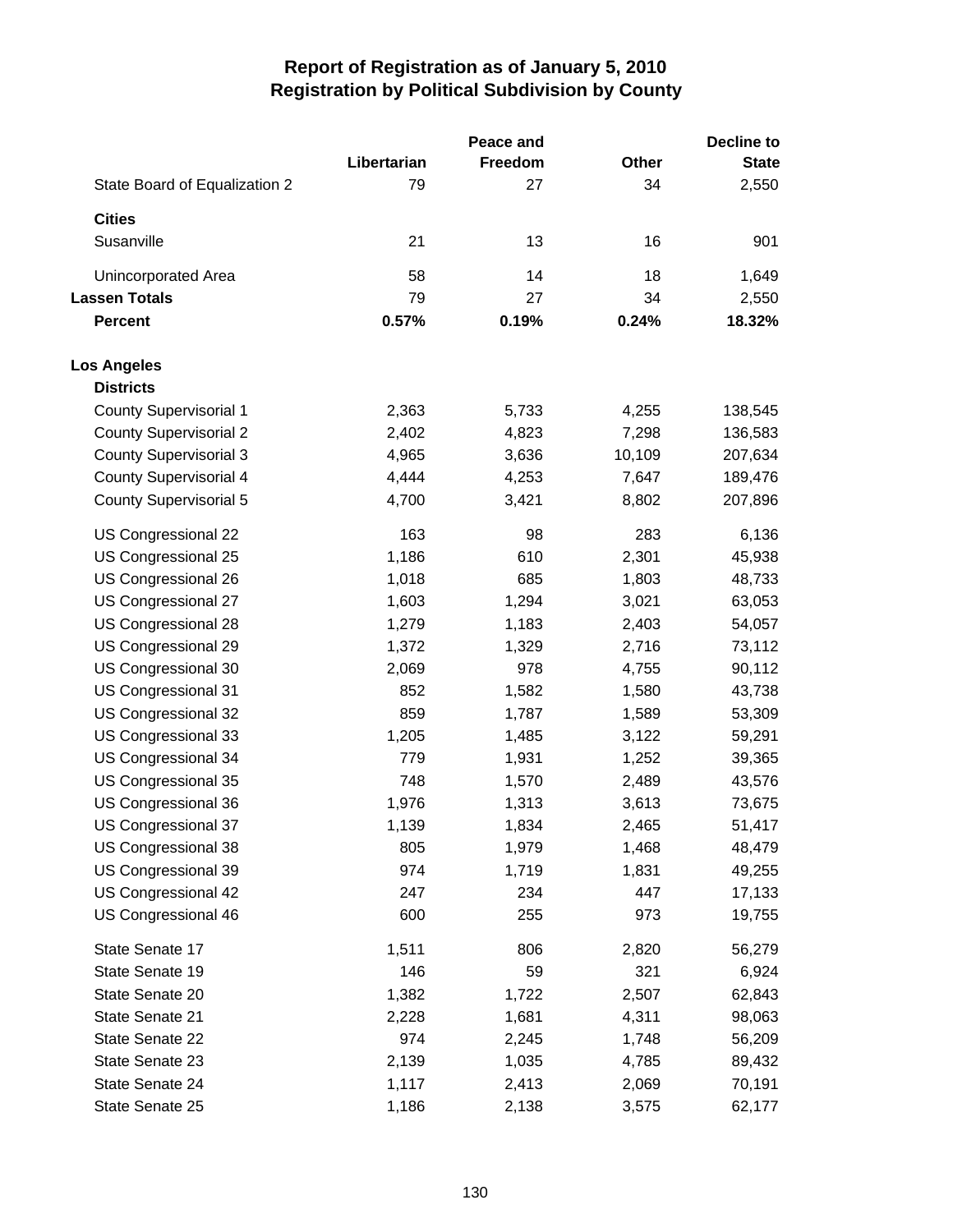|                               | <b>Total</b>      |                   |            | American    |        |
|-------------------------------|-------------------|-------------------|------------|-------------|--------|
|                               | <b>Registered</b> | <b>Democratic</b> | Republican | Independent | Green  |
| State Senate 26               | 386,775           | 253,445           | 41,502     | 6,544       | 2,239  |
| State Senate 27               | 380,641           | 193,441           | 96,863     | 7,874       | 1,937  |
| State Senate 28               | 454,401           | 220,036           | 114,568    | 8,999       | 2,777  |
| State Senate 29               | 262,801           | 93,025            | 98,393     | 5,173       | 1,238  |
| State Senate 30               | 333,741           | 188,428           | 73,364     | 5,903       | 1,126  |
| State Senate 32               | 49,865            | 27,058            | 11,176     | 965         | 201    |
| State Assembly 36             | 149,200           | 58,938            | 59,076     | 4,404       | 431    |
| State Assembly 37             | 38,961            | 14,699            | 14,874     | 916         | 201    |
| State Assembly 38             | 216,153           | 81,623            | 83,455     | 5,013       | 947    |
| State Assembly 39             | 131,070           | 77,512            | 20,607     | 2,683       | 603    |
| State Assembly 40             | 184,511           | 92,243            | 45,914     | 3,911       | 971    |
| State Assembly 41             | 195,429           | 97,382            | 48,716     | 3,628       | 1,493  |
| State Assembly 42             | 266,059           | 145,326           | 48,290     | 4,911       | 1,675  |
| State Assembly 43             | 200,168           | 93,826            | 49,539     | 4,111       | 1,351  |
| State Assembly 44             | 229,710           | 107,394           | 62,662     | 3,870       | 1,477  |
| State Assembly 45             | 145,582           | 86,156            | 18,347     | 2,573       | 1,349  |
| State Assembly 46             | 107,617           | 70,468            | 11,131     | 1,758       | 519    |
| State Assembly 47             | 230,583           | 149,633           | 25,688     | 3,836       | 1,320  |
| State Assembly 48             | 146,265           | 102,967           | 11,997     | 2,418       | 546    |
| State Assembly 49             | 157,790           | 73,375            | 34,865     | 2,706       | 591    |
| State Assembly 50             | 138,602           | 85,923            | 21,928     | 2,430       | 460    |
| State Assembly 51             | 180,785           | 116,574           | 25,809     | 3,272       | 595    |
| State Assembly 52             | 144,494           | 102,411           | 13,898     | 2,669       | 372    |
| State Assembly 53             | 255,254           | 108,583           | 77,747     | 5,230       | 1,815  |
| State Assembly 54             | 233,081           | 104,345           | 72,963     | 4,963       | 1,673  |
| State Assembly 55             | 185,856           | 102,027           | 40,285     | 3,703       | 658    |
| State Assembly 56             | 151,552           | 78,175            | 37,583     | 2,688       | 454    |
| State Assembly 57             | 173,356           | 89,305            | 42,880     | 3,501       | 576    |
| State Assembly 58             | 187,885           | 101,490           | 44,339     | 3,283       | 636    |
| State Assembly 59             | 126,813           | 45,391            | 53,090     | 2,749       | 722    |
| State Assembly 60             | 97,760            | 34,379            | 35,404     | 1,824       | 317    |
| State Assembly 61             | 49,940            | 27,090            | 11,200     | 966         | 201    |
| State Board of Equalization 2 | 435,578           | 174,539           | 164,180    | 10,940      | 1,619  |
| State Board of Equalization 3 | 117,997           | 48,071            | 42,573     | 2,343       | 713    |
| State Board of Equalization 4 | 3,770,901         | 2,024,625         | 805,534    | 70,733      | 19,621 |
| <b>Cities</b>                 |                   |                   |            |             |        |
| Agoura Hills                  | 12,760            | 5,311             | 4,453      | 254         | 53     |
| Alhambra                      | 35,165            | 16,978            | 7,224      | 588         | 161    |
| Arcadia                       | 28,706            | 8,141             | 10,637     | 417         | 85     |
| Artesia                       | 6,532             | 3,193             | 1,679      | 86          | 13     |
| Avalon                        | 1,571             | 596               | 601        | 35          | 24     |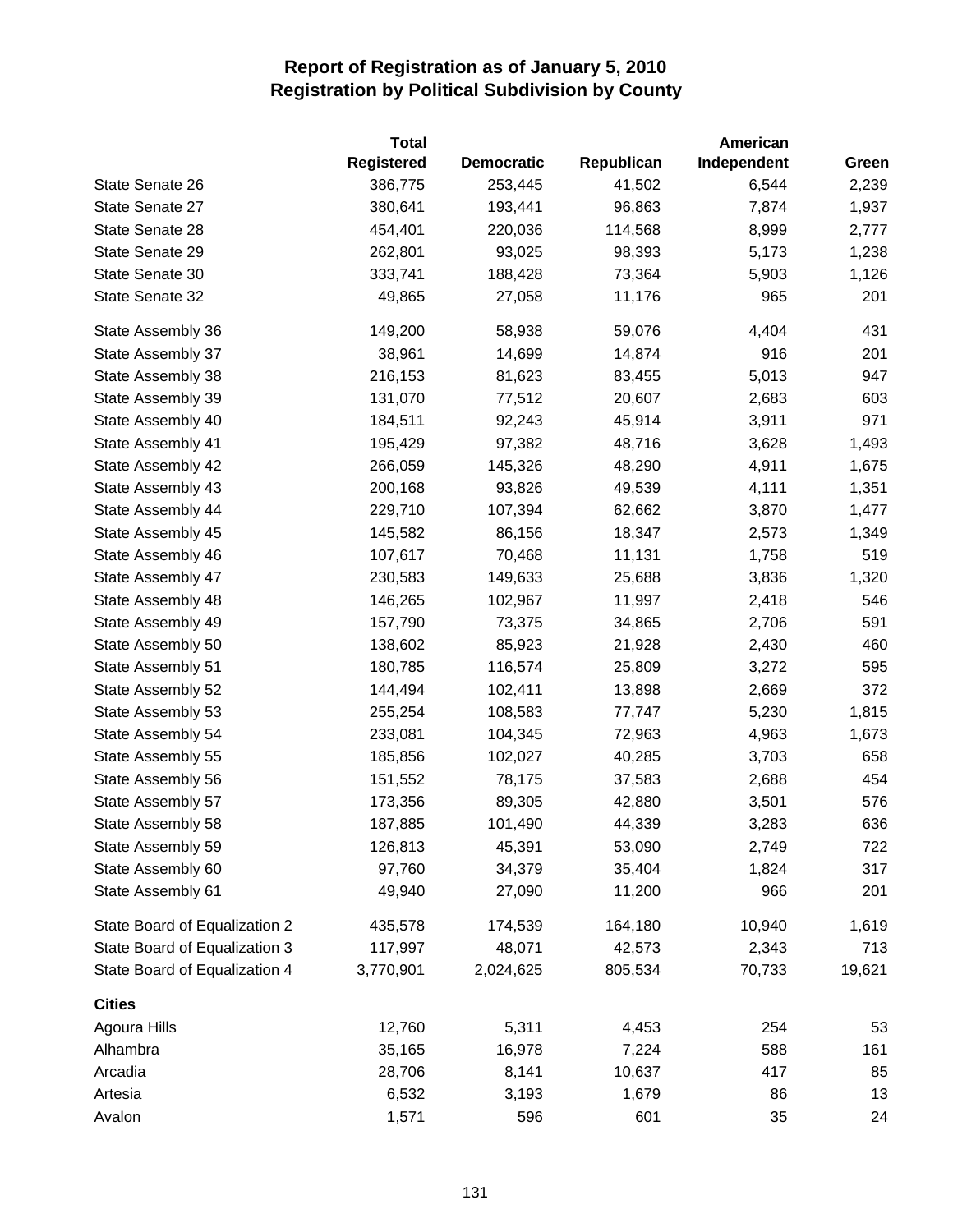|                               |             | Peace and |        | <b>Decline to</b> |
|-------------------------------|-------------|-----------|--------|-------------------|
|                               | Libertarian | Freedom   | Other  | <b>State</b>      |
| State Senate 26               | 1,499       | 2,021     | 3,979  | 75,546            |
| State Senate 27               | 1,751       | 2,134     | 2,931  | 73,710            |
| State Senate 28               | 2,467       | 1,733     | 4,727  | 99,094            |
| State Senate 29               | 1,159       | 891       | 1,992  | 60,930            |
| State Senate 30               | 1,134       | 2,593     | 2,056  | 59,137            |
| State Senate 32               | 181         | 395       | 290    | 9,599             |
| State Assembly 36             | 611         | 423       | 1,164  | 24,153            |
| State Assembly 37             | 216         | 108       | 364    | 7,583             |
| State Assembly 38             | 1,116       | 547       | 2,077  | 41,375            |
| State Assembly 39             | 563         | 897       | 914    | 27,291            |
| State Assembly 40             | 893         | 862       | 1,845  | 37,872            |
| State Assembly 41             | 1,057       | 489       | 2,310  | 40,354            |
| State Assembly 42             | 1,430       | 614       | 3,266  | 60,547            |
| State Assembly 43             | 1,063       | 782       | 2,161  | 47,335            |
| State Assembly 44             | 1,009       | 845       | 1,906  | 50,547            |
| State Assembly 45             | 705         | 1,201     | 1,188  | 34,063            |
| State Assembly 46             | 440         | 1,262     | 679    | 21,360            |
| State Assembly 47             | 871         | 907       | 2,361  | 45,967            |
| State Assembly 48             | 357         | 1,037     | 1,395  | 25,548            |
| State Assembly 49             | 532         | 1,114     | 1,098  | 43,509            |
| State Assembly 50             | 450         | 1,263     | 798    | 25,350            |
| State Assembly 51             | 570         | 921       | 1,656  | 31,388            |
| State Assembly 52             | 341         | 1,322     | 1,226  | 22,255            |
| State Assembly 53             | 1,566       | 803       | 2,899  | 56,611            |
| State Assembly 54             | 1,365       | 894       | 2,141  | 44,737            |
| State Assembly 55             | 783         | 1,083     | 1,374  | 35,943            |
| State Assembly 56             | 517         | 966       | 981    | 30,188            |
| State Assembly 57             | 620         | 1,042     | 1,162  | 34,270            |
| State Assembly 58             | 595         | 1,356     | 1,134  | 35,052            |
| State Assembly 59             | 669         | 382       | 1,017  | 22,793            |
| State Assembly 60             | 353         | 351       | 704    | 24,428            |
| State Assembly 61             | 182         | 395       | 291    | 9,615             |
| State Board of Equalization 2 | 1,864       | 1,456     | 3,549  | 77,431            |
| State Board of Equalization 3 | 677         | 359       | 1,156  | 22,105            |
| State Board of Equalization 4 | 16,333      | 20,051    | 33,406 | 780,598           |
| <b>Cities</b>                 |             |           |        |                   |
| Agoura Hills                  | 81          | 13        | 134    | 2,461             |
| Alhambra                      | 105         | 220       | 265    | 9,624             |
| Arcadia                       | 95          | 88        | 198    | 9,045             |
| Artesia                       | 19          | 35        | 46     | 1,461             |
| Avalon                        | 10          | 14        | 8      | 283               |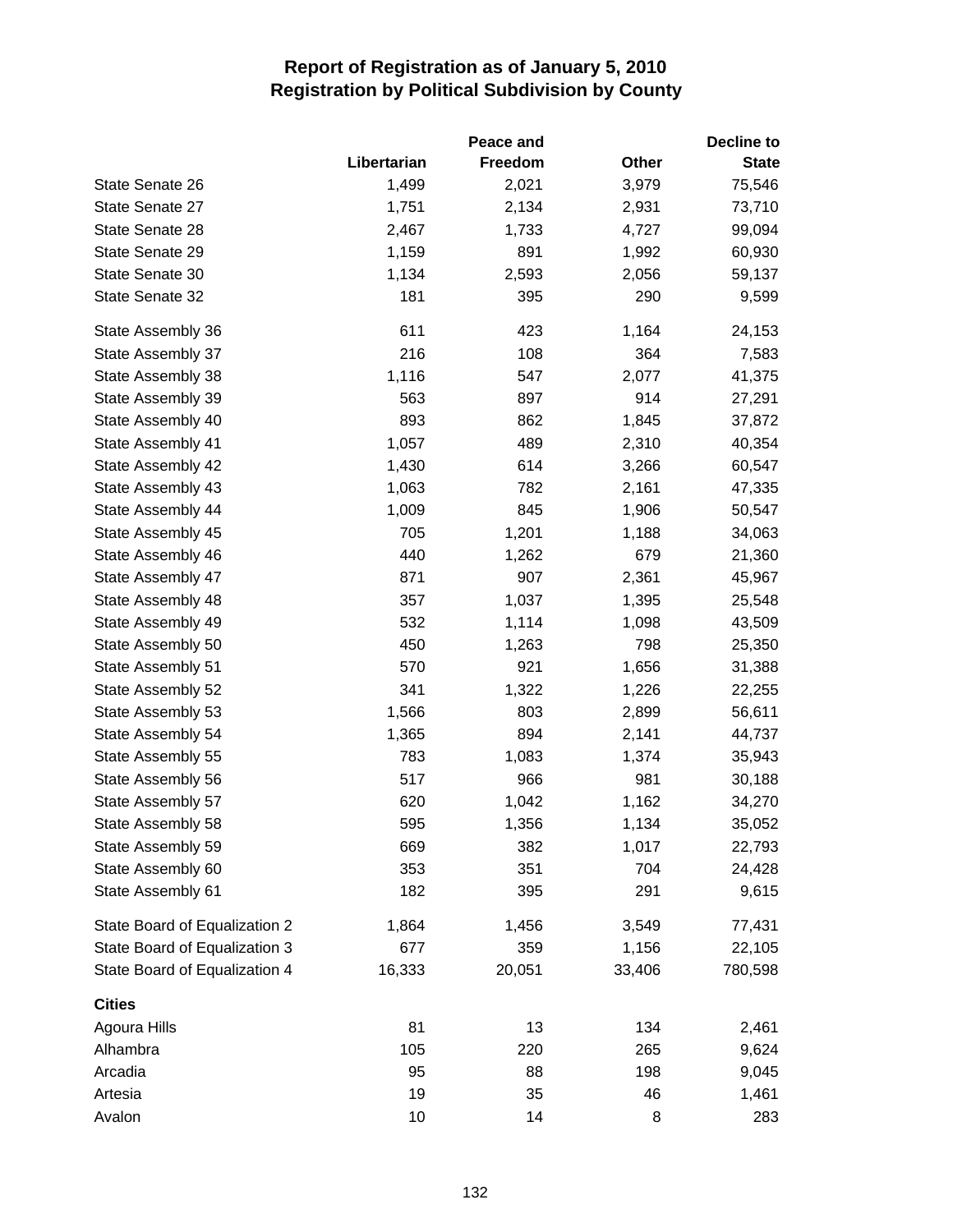|                      | <b>Total</b>      |                   |            | American    |                |
|----------------------|-------------------|-------------------|------------|-------------|----------------|
|                      | <b>Registered</b> | <b>Democratic</b> | Republican | Independent | Green          |
| Azusa                | 16,250            | 7,849             | 4,401      | 347         | 60             |
| <b>Baldwin Park</b>  | 25,597            | 14,565            | 4,447      | 481         | 78             |
| Bell                 | 9,794             | 6,360             | 1,248      | 135         | 29             |
| <b>Bell Gardens</b>  | 11,348            | 7,264             | 1,298      | 195         | 39             |
| <b>Bellflower</b>    | 29,599            | 15,474            | 7,227      | 686         | 94             |
| <b>Beverly Hills</b> | 20,824            | 9,968             | 5,131      | 341         | 62             |
| <b>Bradbury</b>      | 611               | 152               | 301        | 13          | $\mathbf 0$    |
| <b>Burbank</b>       | 54,399            | 24,494            | 15,736     | 1,113       | 310            |
| Calabasas            | 13,530            | 6,197             | 4,207      | 258         | 56             |
| Carson               | 48,209            | 29,574            | 7,626      | 779         | 125            |
| Cerritos             | 29,956            | 12,169            | 9,028      | 397         | 70             |
| Claremont            | 21,283            | 9,571             | 6,879      | 375         | 195            |
| Commerce             | 5,680             | 3,986             | 607        | 72          | 27             |
| Compton              | 37,091            | 27,742            | 2,973      | 620         | 80             |
| Covina               | 22,777            | 9,821             | 7,938      | 529         | 70             |
| Cudahy               | 5,859             | 3,775             | 708        | 87          | 24             |
| <b>Culver City</b>   | 24,016            | 13,933            | 4,111      | 399         | 199            |
| Diamond Bar          | 30,045            | 10,490            | 10,114     | 573         | 123            |
| Downey               | 48,231            | 24,543            | 13,468     | 917         | 137            |
| Duarte               | 10,959            | 5,336             | 3,125      | 204         | 42             |
| El Monte             | 31,855            | 16,814            | 5,905      | 648         | 112            |
| El Segundo           | 10,686            | 3,612             | 4,240      | 251         | 66             |
| Gardena              | 25,681            | 15,447            | 4,361      | 475         | 77             |
| Glendale             | 88,187            | 35,498            | 26,893     | 1,874       | 464            |
| Glendora             | 29,276            | 8,874             | 14,117     | 687         | 146            |
| Hawaiian Gardens     | 4,144             | 2,301             | 761        | 96          | 11             |
| Hawthorne            | 30,715            | 19,179            | 4,637      | 586         | 98             |
| Hermosa Beach        | 13,045            | 4,707             | 4,411      | 299         | 94             |
| <b>Hidden Hills</b>  | 1,316             | 519               | 538        | 24          | $\overline{4}$ |
| Huntington Park      | 14,650            | 9,747             | 1,713      | 225         | 34             |
| Industry             | 96                | 24                | 53         | 3           | $\mathbf 0$    |
| Inglewood            | 48,733            | 36,764            | 3,376      | 776         | 125            |
| Irwindale            | 861               | 562               | 143        | 20          | 1              |
| La Canada Flintridge | 13,795            | 4,151             | 6,676      | 191         | 49             |
| La Habra Heights     | 3,597             | 856               | 2,003      | 66          | 12             |
| La Mirada            | 25,659            | 10,108            | 10,077     | 527         | 74             |
| La Puente            | 14,057            | 8,590             | 2,320      | 244         | 45             |
| La Verne             | 19,282            | 6,781             | 8,559      | 451         | 75             |
| Lakewood             | 44,350            | 20,038            | 14,560     | 1,015       | 180            |
| Lancaster            | 61,164            | 24,027            | 24,603     | 1,845       | 173            |
| Lawndale             | 11,435            | 6,252             | 2,256      | 263         | 33             |
| Lomita               | 10,390            | 4,171             | 3,584      | 268         | 59             |
| Long Beach           | 215,215           | 109,806           | 52,596     | 4,755       | 1,513          |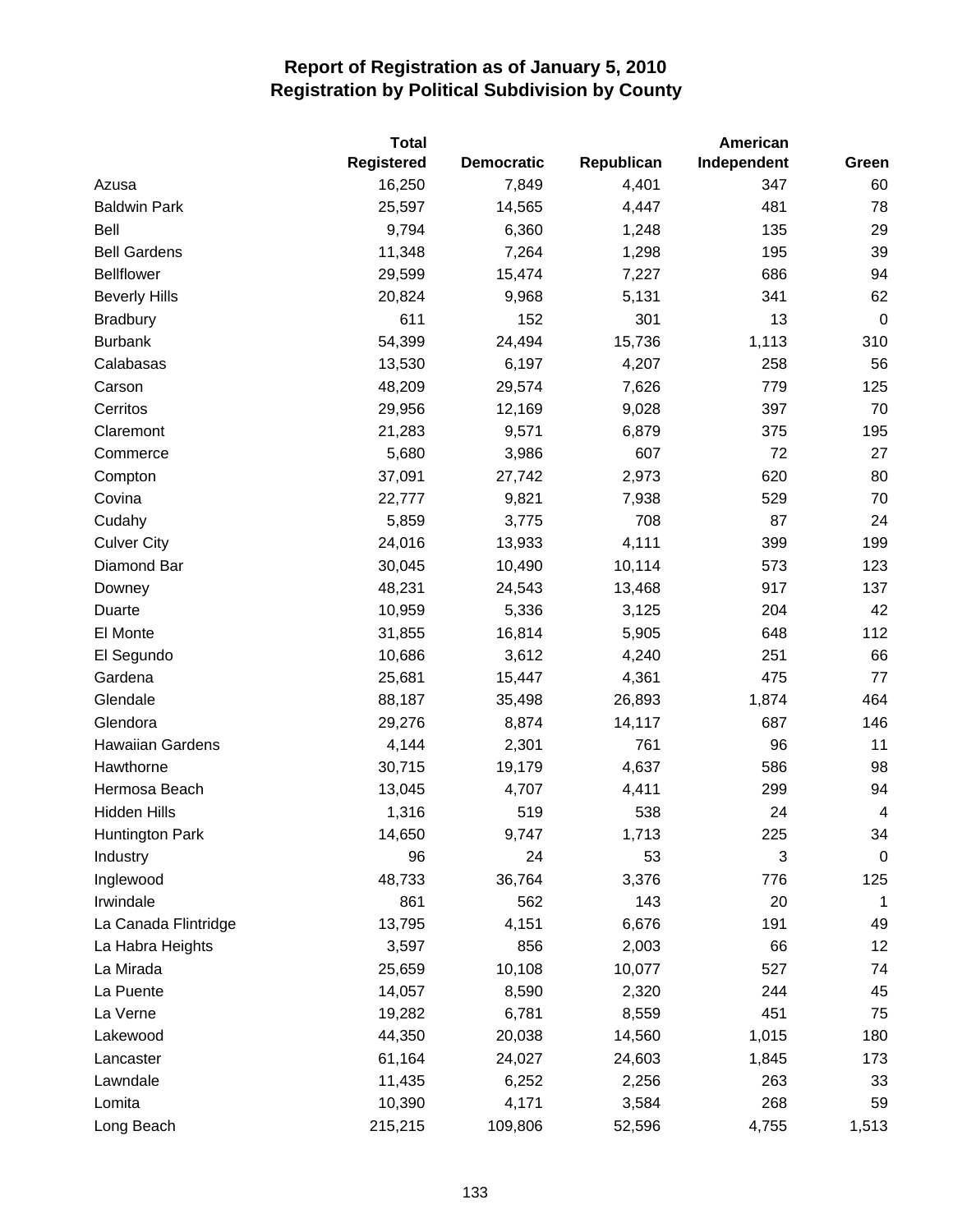|                      |             | Peace and               |       | <b>Decline to</b> |
|----------------------|-------------|-------------------------|-------|-------------------|
|                      | Libertarian | Freedom                 | Other | <b>State</b>      |
| Azusa                | 54          | 103                     | 136   | 3,300             |
| <b>Baldwin Park</b>  | 77          | 197                     | 157   | 5,595             |
| <b>Bell</b>          | 25          | 110                     | 44    | 1,843             |
| <b>Bell Gardens</b>  | 38          | 137                     | 69    | 2,308             |
| <b>Bellflower</b>    | 120         | 162                     | 207   | 5,629             |
| <b>Beverly Hills</b> | 72          | 48                      | 218   | 4,984             |
| <b>Bradbury</b>      | 5           | $\overline{2}$          | 4     | 134               |
| <b>Burbank</b>       | 325         | 161                     | 621   | 11,639            |
| Calabasas            | 67          | 35                      | 146   | 2,564             |
| Carson               | 146         | 256                     | 362   | 9,341             |
| Cerritos             | 69          | 145                     | 205   | 7,873             |
| Claremont            | 92          | 58                      | 193   | 3,920             |
| Commerce             | 18          | 67                      | 23    | 880               |
| Compton              | 65          | 320                     | 412   | 4,879             |
| Covina               | 87          | 90                      | 161   | 4,081             |
| Cudahy               | 19          | 84                      | 27    | 1,135             |
| <b>Culver City</b>   | 126         | 71                      | 284   | 4,893             |
| Diamond Bar          | 116         | 97                      | 188   | 8,344             |
| Downey               | 166         | 272                     | 288   | 8,440             |
| Duarte               | 40          | 50                      | 79    | 2,083             |
| El Monte             | 101         | 243                     | 200   | 7,832             |
| El Segundo           | 81          | 30                      | 108   | 2,298             |
| Gardena              | 72          | 134                     | 228   | 4,887             |
| Glendale             | 408         | 378                     | 871   | 21,801            |
| Glendora             | 161         | 103                     | 224   | 4,964             |
| Hawaiian Gardens     | 16          | 32                      | 31    | 896               |
| Hawthorne            | 116         | 167                     | 288   | 5,644             |
| Hermosa Beach        | 100         | 18                      | 178   | 3,238             |
| <b>Hidden Hills</b>  | 4           | 4                       | 12    | 211               |
| Huntington Park      | 59          | 173                     | 77    | 2,622             |
| Industry             | 1           | 0                       | 0     | 15                |
| Inglewood            | 105         | 237                     | 421   | 6,929             |
| Irwindale            | 1           | $\overline{\mathbf{4}}$ | 6     | 124               |
| La Canada Flintridge | 54          | 17                      | 108   | 2,549             |
| La Habra Heights     | 18          | 8                       | 17    | 617               |
| La Mirada            | 107         | 101                     | 215   | 4,450             |
| La Puente            | 47          | 97                      | 89    | 2,625             |
| La Verne             | 102         | 54                      | 159   | 3,101             |
| Lakewood             | 226         | 189                     | 356   | 7,786             |
| Lancaster            | 235         | 157                     | 447   | 9,677             |
| Lawndale             | 48          | 72                      | 91    | 2,420             |
| Lomita               | 76          | 38                      | 92    | 2,102             |
| Long Beach           | 1,167       | 1,158                   | 1,820 | 42,400            |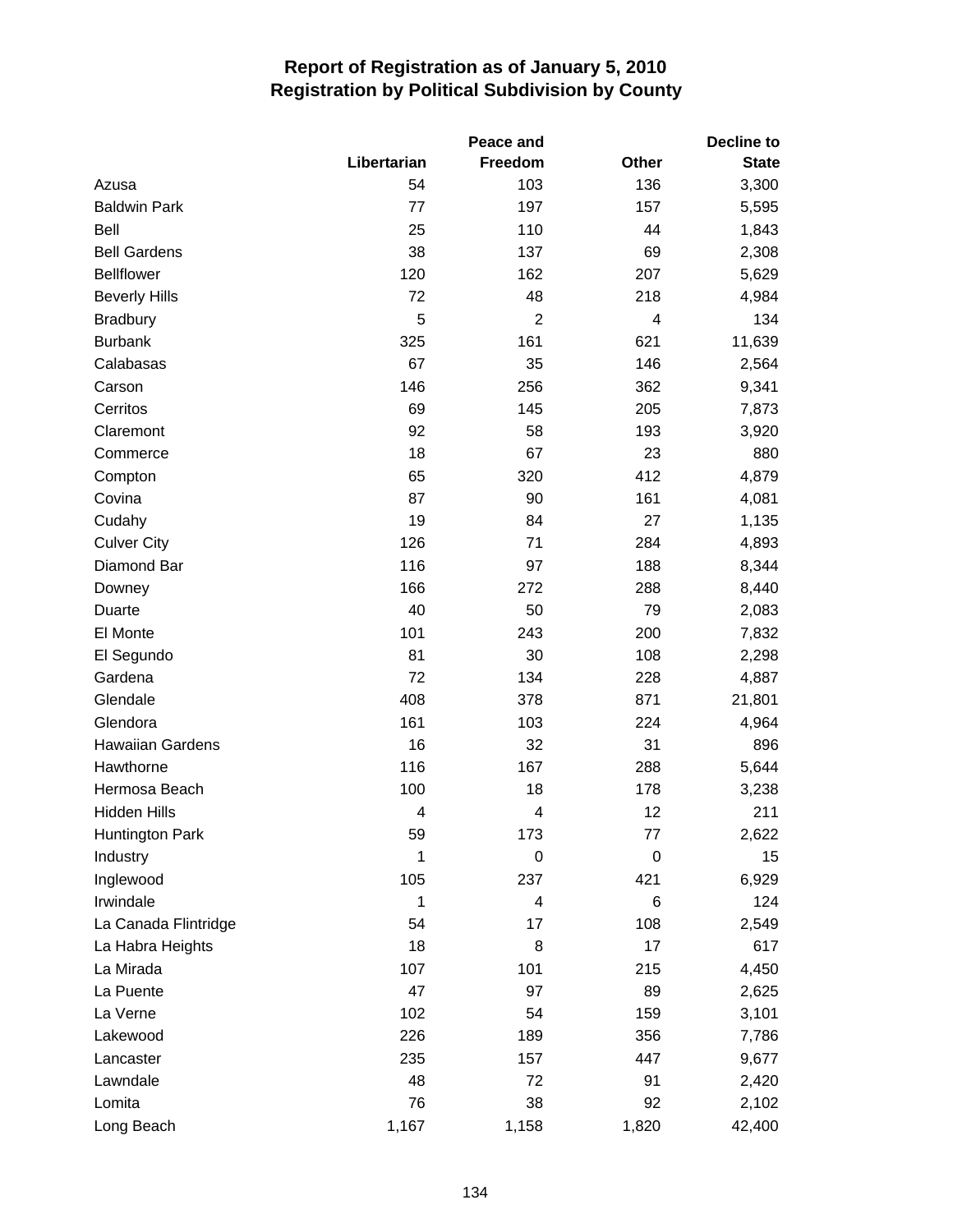|                              | <b>Total</b> |                   |            | American    |                |
|------------------------------|--------------|-------------------|------------|-------------|----------------|
|                              | Registered   | <b>Democratic</b> | Republican | Independent | Green          |
| Los Angeles                  | 1,592,805    | 912,581           | 277,802    | 30,045      | 9,883          |
| Lynwood                      | 20,747       | 14,398            | 1,998      | 329         | 56             |
| Malibu                       | 8,765        | 3,864             | 2,663      | 171         | 72             |
| Manhattan Beach              | 24,056       | 8,861             | 9,468      | 457         | 94             |
| Maywood                      | 7,485        | 4,934             | 727        | 114         | 25             |
| Monrovia                     | 19,003       | 8,066             | 6,506      | 392         | 106            |
| Montebello                   | 27,263       | 16,708            | 4,623      | 473         | 108            |
| <b>Monterey Park</b>         | 26,308       | 12,035            | 5,334      | 380         | 92             |
| Norwalk                      | 41,938       | 23,802            | 8,616      | 775         | 119            |
| Palmdale                     | 58,092       | 25,621            | 20,136     | 1,625       | 152            |
| Palos Verdes Estates         | 9,703        | 2,490             | 5,258      | 153         | 33             |
| Paramount                    | 16,906       | 10,700            | 2,506      | 321         | 32             |
| Pasadena                     | 71,559       | 35,911            | 18,284     | 1,242       | 519            |
| Pico Rivera                  | 29,270       | 19,095            | 4,479      | 467         | 81             |
| Pomona                       | 49,865       | 27,058            | 11,176     | 965         | 201            |
| Rancho Palos Verdes          | 26,963       | 8,697             | 12,130     | 434         | 94             |
| Redondo Beach                | 40,184       | 15,493            | 13,365     | 889         | 262            |
| <b>Rolling Hills</b>         | 1,426        | 281               | 865        | 24          | $\overline{2}$ |
| <b>Rolling Hills Estates</b> | 5,614        | 1,598             | 2,935      | 82          | 20             |
| Rosemead                     | 18,873       | 8,791             | 3,517      | 399         | 73             |
| San Dimas                    | 19,883       | 6,909             | 8,661      | 474         | 83             |
| San Fernando                 | 7,808        | 5,026             | 1,057      | 124         | 26             |
| San Gabriel                  | 14,971       | 6,393             | 3,690      | 231         | 44             |
| San Marino                   | 8,739        | 1,959             | 3,916      | 108         | 13             |
| Santa Clarita                | 88,563       | 30,495            | 38,069     | 2,268       | 312            |
| Santa Fe Springs             | 8,728        | 5,265             | 1,803      | 156         | 20             |
| Santa Monica                 | 60,900       | 33,468            | 9,974      | 1,078       | 661            |
| Sierra Madre                 | 7,771        | 2,934             | 3,025      | 177         | 68             |
| Signal Hill                  | 5,379        | 2,689             | 1,346      | 136         | 20             |
| South El Monte               | 6,557        | 3,968             | 936        | 107         | 23             |
| South Gate                   | 31,285       | 20,264            | 4,170      | 510         | 134            |
| South Pasadena               | 14,946       | 6,818             | 3,992      | 273         | 126            |
| <b>Temple City</b>           | 16,642       | 5,996             | 5,148      | 291         | 73             |
| Torrance                     | 77,247       | 28,665            | 29,060     | 1,518       | 332            |
| Vernon                       | 75           | 23                | 30         | 5           | 0              |
| Walnut                       | 16,902       | 5,756             | 5,047      | 282         | 47             |
| West Covina                  | 48,673       | 23,281            | 13,367     | 1,002       | 176            |
| West Hollywood               | 23,503       | 14,509            | 2,449      | 433         | 202            |
| Westlake Village             | 5,732        | 1,900             | 2,514      | 121         | 22             |
| Whittier                     | 42,738       | 19,145            | 15,046     | 844         | 186            |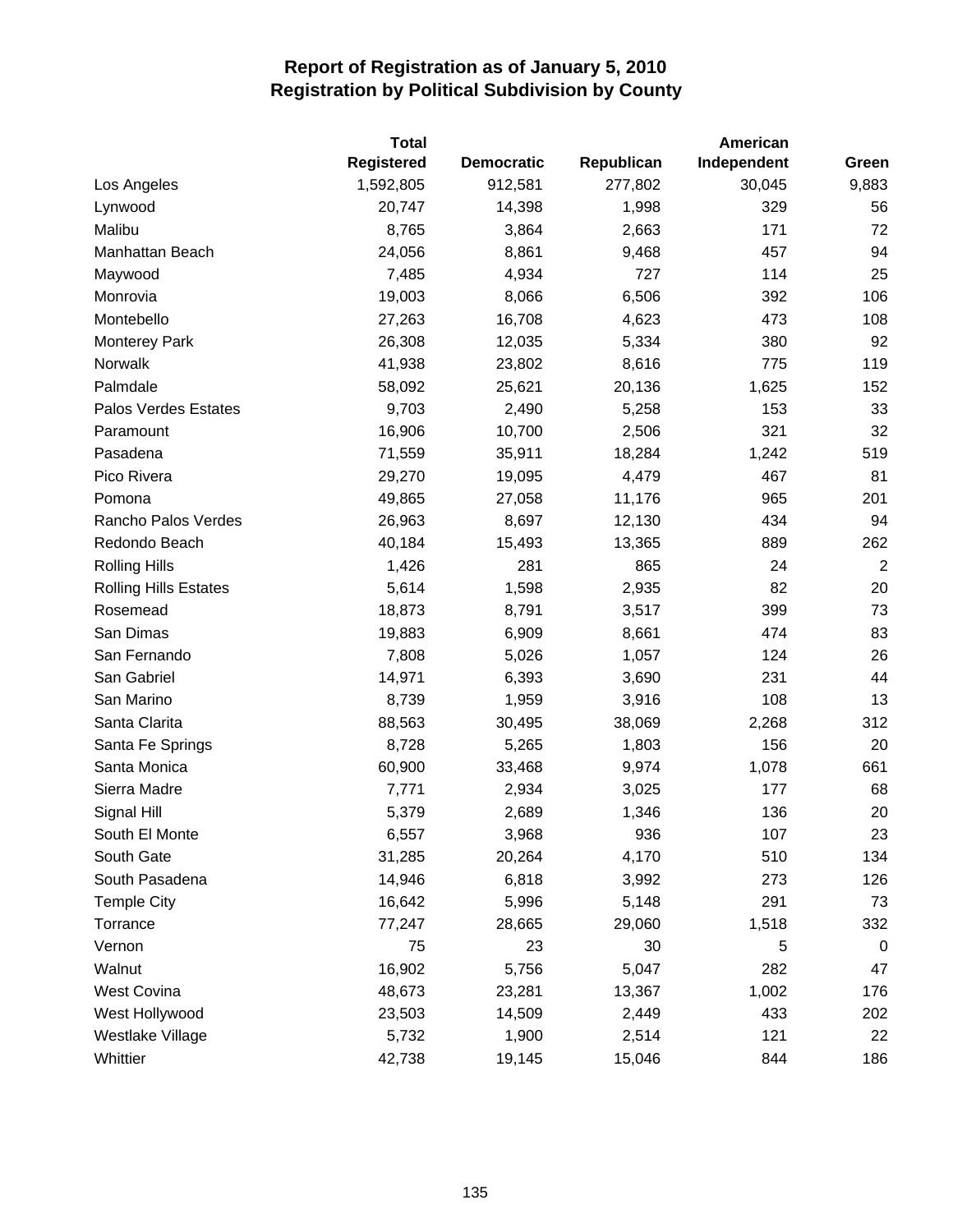|                              |             | Peace and      | <b>Decline to</b> |              |  |
|------------------------------|-------------|----------------|-------------------|--------------|--|
|                              | Libertarian | Freedom        | <b>Other</b>      | <b>State</b> |  |
| Los Angeles                  | 7,371       | 8,332          | 15,595            | 331,196      |  |
| Lynwood                      | 53          | 202            | 125               | 3,586        |  |
| Malibu                       | 71          | 24             | 122               | 1,778        |  |
| Manhattan Beach              | 132         | 31             | 261               | 4,752        |  |
| Maywood                      | 36          | 80             | 43                | 1,526        |  |
| Monrovia                     | 100         | 72             | 140               | 3,621        |  |
| Montebello                   | 75          | 241            | 145               | 4,890        |  |
| <b>Monterey Park</b>         | 65          | 181            | 170               | 8,051        |  |
| Norwalk                      | 139         | 336            | 259               | 7,892        |  |
| Palmdale                     | 242         | 168            | 445               | 9,703        |  |
| Palos Verdes Estates         | 42          | 7              | 80                | 1,640        |  |
| Paramount                    | 48          | 156            | 95                | 3,048        |  |
| Pasadena                     | 344         | 241            | 645               | 14,373       |  |
| Pico Rivera                  | 80          | 221            | 173               | 4,674        |  |
| Pomona                       | 181         | 395            | 290               | 9,599        |  |
| Rancho Palos Verdes          | 126         | 42             | 245               | 5,195        |  |
| Redondo Beach                | 280         | 91             | 525               | 9,279        |  |
| <b>Rolling Hills</b>         | 6           | $\overline{c}$ | 11                | 235          |  |
| <b>Rolling Hills Estates</b> | 28          | 16             | 52                | 883          |  |
| Rosemead                     | 94          | 202            | 126               | 5,671        |  |
| San Dimas                    | 85          | 54             | 170               | 3,447        |  |
| San Fernando                 | 30          | 44             | 55                | 1,446        |  |
| San Gabriel                  | 54          | 104            | 101               | 4,354        |  |
| San Marino                   | 30          | 9              | 63                | 2,641        |  |
| Santa Clarita                | 408         | 151            | 853               | 16,007       |  |
| Santa Fe Springs             | 24          | 45             | 30                | 1,385        |  |
| Santa Monica                 | 343         | 162            | 795               | 14,419       |  |
| Sierra Madre                 | 61          | 16             | 71                | 1,419        |  |
| Signal Hill                  | 33          | 13             | 49                | 1,093        |  |
| South El Monte               | 15          | 56             | 33                | 1,419        |  |
| South Gate                   | 98          | 326            | 179               | 5,604        |  |
| South Pasadena               | 86          | 38             | 108               | 3,505        |  |
| <b>Temple City</b>           | 51          | 67             | 118               | 4,898        |  |
| Torrance                     | 395         | 255            | 676               | 16,346       |  |
| Vernon                       | 0           | 0              | 0                 | 17           |  |
| Walnut                       | 54          | 69             | 142               | 5,505        |  |
| West Covina                  | 191         | 255            | 339               | 10,062       |  |
| West Hollywood               | 132         | 51             | 299               | 5,428        |  |
| Westlake Village             | 24          | 9              | 68                | 1,074        |  |
| Whittier                     | 188         | 196            | 289               | 6,844        |  |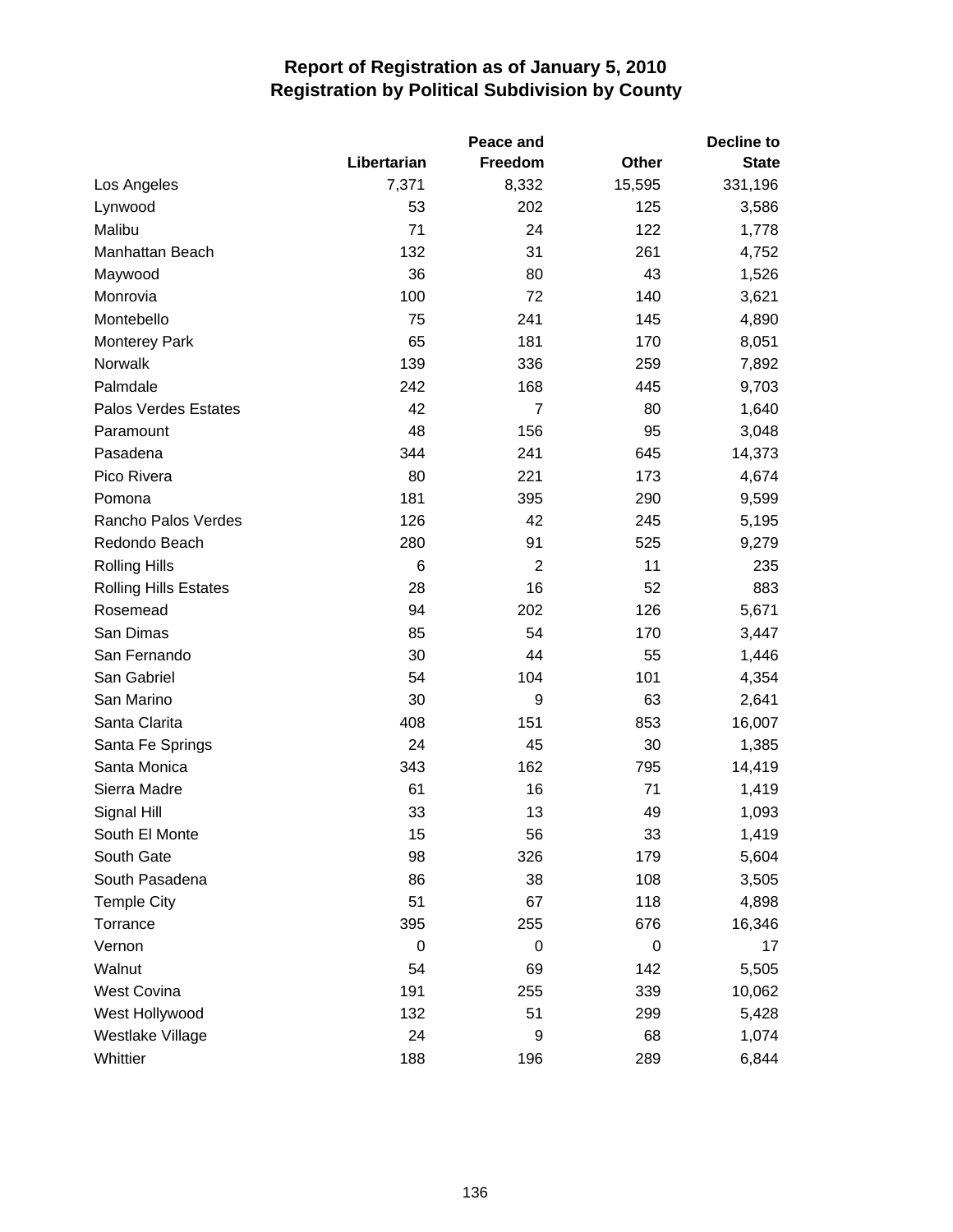|                               | <b>Total</b><br>Registered | <b>Democratic</b> | Republican | American<br>Independent | Green          |
|-------------------------------|----------------------------|-------------------|------------|-------------------------|----------------|
| Unincorporated Area           | 451,628                    | 234,478           | 113,050    | 8,651                   | 1,760          |
| <b>Los Angeles Totals</b>     | 4,324,476                  | 2,247,235         | 1,012,287  | 84,016                  | 21,953         |
| <b>Percent</b>                |                            | 51.97%            | 23.41%     | 1.94%                   | 0.51%          |
| <b>Madera</b>                 |                            |                   |            |                         |                |
| <b>Districts</b>              |                            |                   |            |                         |                |
| <b>County Supervisorial 1</b> | 13,606                     | 4,134             | 7,001      | 288                     | 53             |
| <b>County Supervisorial 2</b> | 10,093                     | 3,590             | 4,613      | 246                     | 26             |
| <b>County Supervisorial 3</b> | 10,158                     | 4,212             | 4,135      | 198                     | 17             |
| <b>County Supervisorial 4</b> | 6,462                      | 3,209             | 1,819      | 150                     | 17             |
| <b>County Supervisorial 5</b> | 13,075                     | 3,585             | 6,871      | 333                     | 94             |
| US Congressional 18           | 656                        | 203               | 378        | 8                       | $\overline{2}$ |
| US Congressional 19           | 52,738                     | 18,527            | 24,061     | 1,207                   | 205            |
| State Senate 12               | 21,598                     | 9,408             | 8,010      | 447                     | 49             |
| State Senate 14               | 31,796                     | 9,322             | 16,429     | 768                     | 158            |
| State Assembly 25             | 29,129                     | 8,958             | 14,529     | 716                     | 149            |
| State Assembly 29             | 24,265                     | 9,772             | 9,910      | 499                     | 58             |
| State Board of Equalization 2 | 53,394                     | 18,730            | 24,439     | 1,215                   | 207            |
| <b>Cities</b>                 |                            |                   |            |                         |                |
| Chowchilla                    | 3,818                      | 1,299             | 1,756      | 109                     | 11             |
| Madera                        | 15,480                     | 6,918             | 5,577      | 321                     | 28             |
| Unincorporated Area           | 34,096                     | 10,513            | 17,106     | 785                     | 168            |
| <b>Madera Totals</b>          | 53,394                     | 18,730            | 24,439     | 1,215                   | 207            |
| <b>Percent</b>                |                            | 35.08%            | 45.77%     | 2.28%                   | 0.39%          |
| Marin                         |                            |                   |            |                         |                |
| <b>Districts</b>              |                            |                   |            |                         |                |
| <b>County Supervisorial 1</b> | 30,237                     | 16,561            | 6,419      | 486                     | 365            |
| <b>County Supervisorial 2</b> | 33,463                     | 19,392            | 5,598      | 565                     | 652            |
| <b>County Supervisorial 3</b> | 33,476                     | 18,489            | 6,000      | 530                     | 355            |
| <b>County Supervisorial 4</b> | 22,007                     | 12,555            | 3,647      | 398                     | 482            |
| <b>County Supervisorial 5</b> | 29,540                     | 14,592            | 7,424      | 628                     | 318            |
| US Congressional 6            | 148,723                    | 81,589            | 29,088     | 2,607                   | 2,172          |
| State Senate 3                | 148,723                    | 81,589            | 29,088     | 2,607                   | 2,172          |
| State Assembly 6              | 148,723                    | 81,589            | 29,088     | 2,607                   | 2,172          |
| State Board of Equalization 1 | 148,723                    | 81,589            | 29,088     | 2,607                   | 2,172          |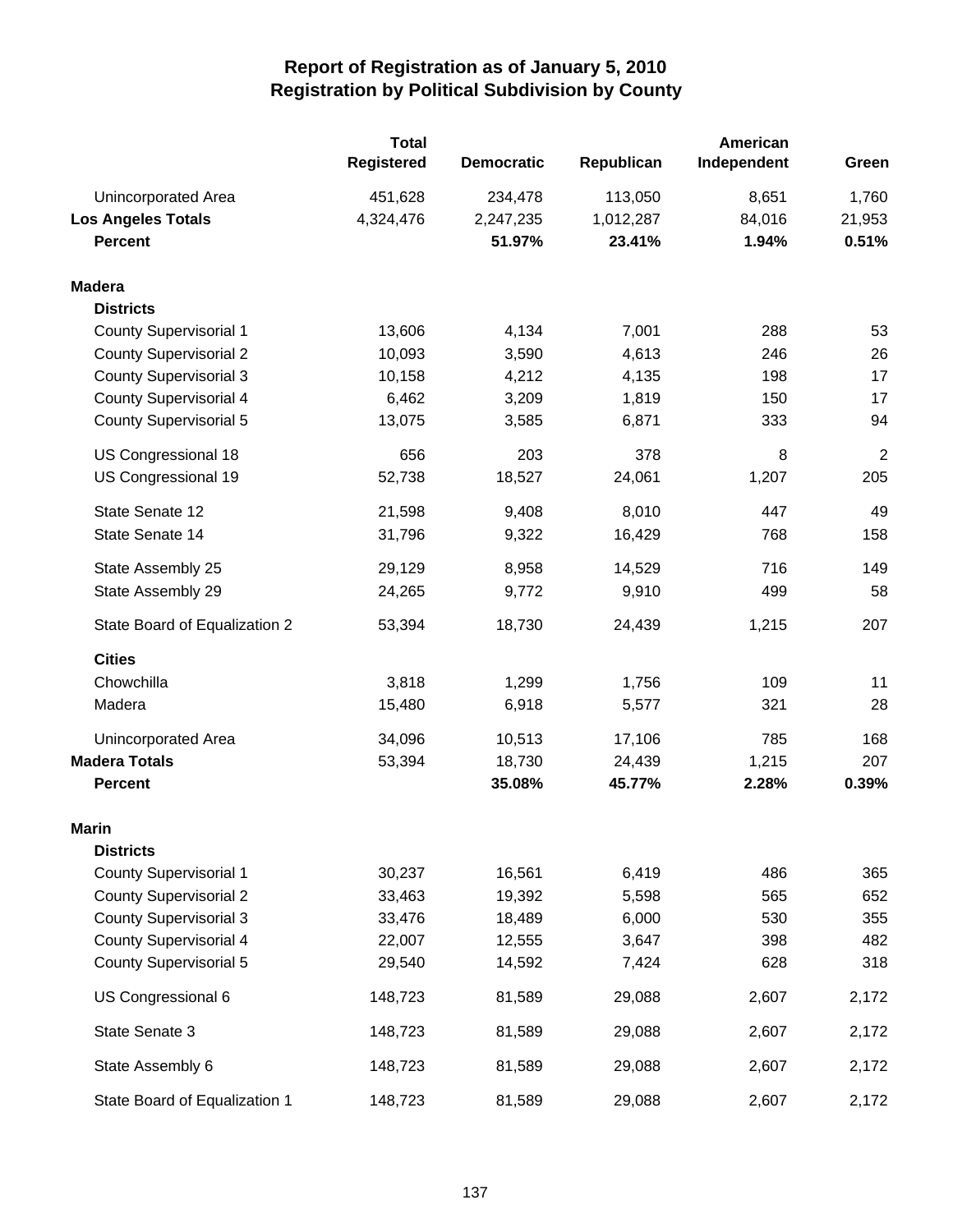|                               |             | Peace and |              | <b>Decline to</b> |  |
|-------------------------------|-------------|-----------|--------------|-------------------|--|
|                               | Libertarian | Freedom   | <b>Other</b> | <b>State</b>      |  |
| Unincorporated Area           | 1,717       | 2,657     | 3,613        | 85,702            |  |
| <b>Los Angeles Totals</b>     | 18,874      | 21,866    | 38,111       | 880,134           |  |
| <b>Percent</b>                | 0.44%       | 0.51%     | 0.88%        | 20.35%            |  |
| <b>Madera</b>                 |             |           |              |                   |  |
| <b>Districts</b>              |             |           |              |                   |  |
| <b>County Supervisorial 1</b> | 52          | 24        | 71           | 1,983             |  |
| <b>County Supervisorial 2</b> | 51          | 30        | 41           | 1,496             |  |
| <b>County Supervisorial 3</b> | 22          | 18        | 47           | 1,509             |  |
| <b>County Supervisorial 4</b> | 19          | 27        | 31           | 1,190             |  |
| <b>County Supervisorial 5</b> | 86          | 17        | 72           | 2,017             |  |
| US Congressional 18           | $\mathbf 0$ | 0         | 3            | 62                |  |
| US Congressional 19           | 230         | 116       | 259          | 8,133             |  |
| State Senate 12               | 58          | 64        | 92           | 3,470             |  |
| State Senate 14               | 172         | 52        | 170          | 4,725             |  |
| State Assembly 25             | 165         | 57        | 142          | 4,413             |  |
| State Assembly 29             | 65          | 59        | 120          | 3,782             |  |
| State Board of Equalization 2 | 230         | 116       | 262          | 8,195             |  |
| <b>Cities</b>                 |             |           |              |                   |  |
| Chowchilla                    | 27          | 13        | 20           | 583               |  |
| Madera                        | 37          | 39        | 67           | 2,493             |  |
| Unincorporated Area           | 166         | 64        | 175          | 5,119             |  |
| <b>Madera Totals</b>          | 230         | 116       | 262          | 8,195             |  |
| <b>Percent</b>                | 0.43%       | 0.22%     | 0.49%        | 15.35%            |  |
| Marin                         |             |           |              |                   |  |
| <b>Districts</b>              |             |           |              |                   |  |
| <b>County Supervisorial 1</b> | 150         | 45        | 80           | 6,131             |  |
| <b>County Supervisorial 2</b> | 162         | 49        | 74           | 6,971             |  |
| <b>County Supervisorial 3</b> | 170         | 41        | 83           | 7,808             |  |
| <b>County Supervisorial 4</b> | 129         | 42        | 63           | 4,691             |  |
| <b>County Supervisorial 5</b> | 144         | 43        | 87           | 6,304             |  |
| US Congressional 6            | 755         | 220       | 387          | 31,905            |  |
| State Senate 3                | 755         | 220       | 387          | 31,905            |  |
| State Assembly 6              | 755         | 220       | 387          | 31,905            |  |
| State Board of Equalization 1 | 755         | 220       | 387          | 31,905            |  |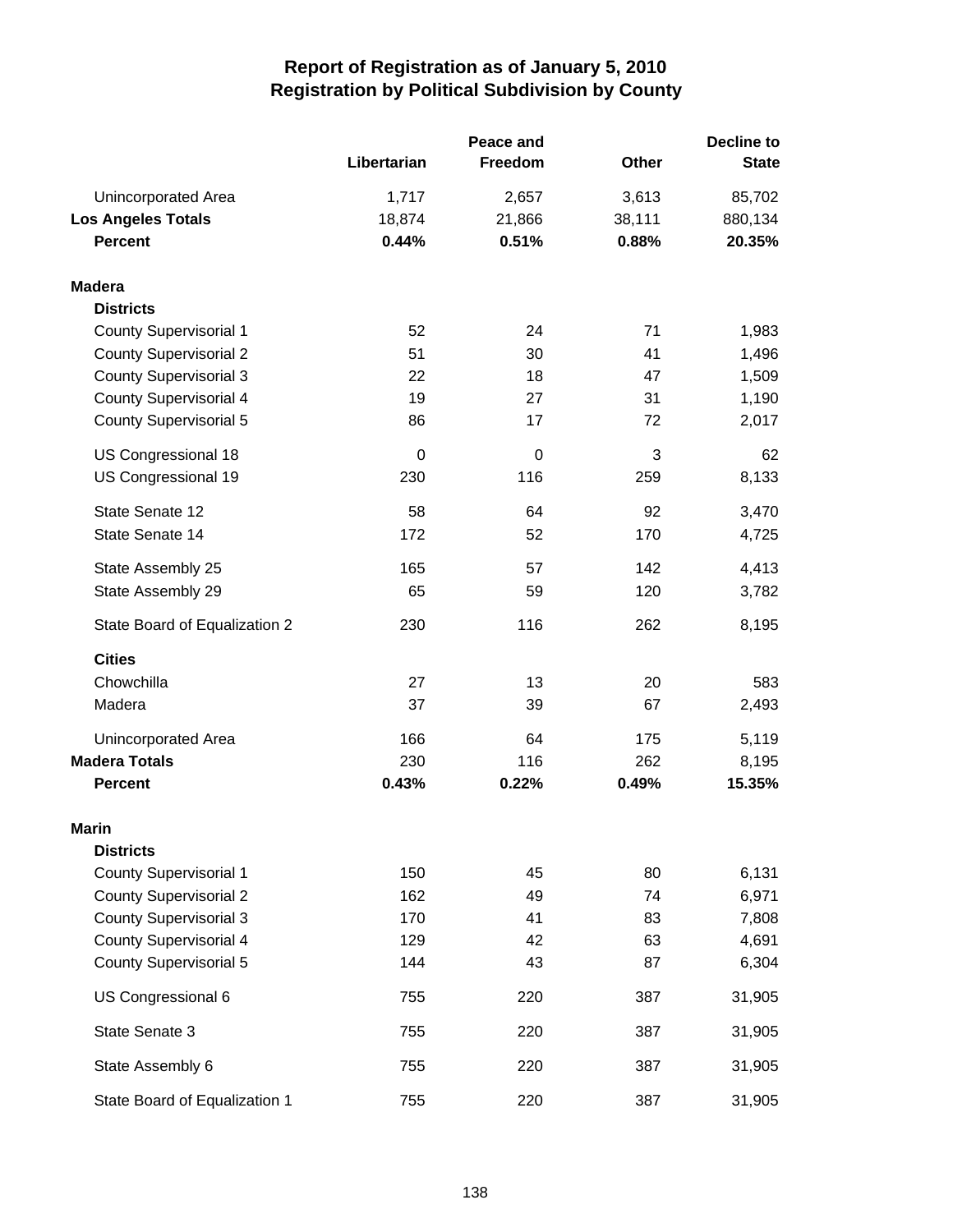|                               | <b>Total</b> |                   |            | American    |                  |
|-------------------------------|--------------|-------------------|------------|-------------|------------------|
|                               | Registered   | <b>Democratic</b> | Republican | Independent | Green            |
| <b>Cities</b>                 |              |                   |            |             |                  |
| <b>Belvedere</b>              | 1,535        | 599               | 545        | 37          | 9                |
| Corte Madera                  | 5,850        | 3,244             | 1,066      | 111         | 53               |
| Fairfax                       | 5,248        | 3,386             | 420        | 89          | 244              |
| Larkspur                      | 7,872        | 4,378             | 1,547      | 133         | 85               |
| <b>Mill Valley</b>            | 9,504        | 5,912             | 1,291      | 121         | 119              |
| Novato                        | 28,375       | 14,168            | 7,017      | 626         | 297              |
| Ross                          | 1,655        | 721               | 533        | 28          | $\overline{5}$   |
| San Anselmo                   | 8,176        | 5,117             | 998        | 137         | 177              |
| San Rafael                    | 28,169       | 15,646            | 5,516      | 471         | 349              |
| Sausalito                     | 5,177        | 2,721             | 842        | 79          | 73               |
| Tiburon                       | 5,859        | 2,711             | 1,552      | 99          | 24               |
| <b>Unincorporated Area</b>    | 41,303       | 22,986            | 7,761      | 676         | 737              |
| <b>Marin Totals</b>           | 148,723      | 81,589            | 29,088     | 2,607       | 2,172            |
| <b>Percent</b>                |              | 54.86%            | 19.56%     | 1.75%       | 1.46%            |
| <b>Mariposa</b>               |              |                   |            |             |                  |
| <b>Districts</b>              |              |                   |            |             |                  |
| <b>County Supervisorial 1</b> | 1,743        | 779               | 446        | 57          | 51               |
| <b>County Supervisorial 2</b> | 2,186        | 657               | 977        | 120         | $\boldsymbol{9}$ |
| <b>County Supervisorial 3</b> | 2,484        | 717               | 1,233      | 95          | 24               |
| <b>County Supervisorial 4</b> | 2,478        | 781               | 1,192      | 86          | 11               |
| <b>County Supervisorial 5</b> | 2,507        | 701               | 1,256      | 73          | 23               |
| US Congressional 19           | 11,398       | 3,635             | 5,104      | 431         | 118              |
| State Senate 14               | 11,398       | 3,635             | 5,104      | 431         | 118              |
| State Assembly 25             | 11,398       | 3,635             | 5,104      | 431         | 118              |
| State Board of Equalization 2 | 11,398       | 3,635             | 5,104      | 431         | 118              |
| <b>Cities</b>                 |              |                   |            |             |                  |
| Unincorporated Area           | 11,398       | 3,635             | 5,104      | 431         | 118              |
| <b>Mariposa Totals</b>        | 11,398       | 3,635             | 5,104      | 431         | 118              |
| <b>Percent</b>                |              | 31.89%            | 44.78%     | 3.78%       | 1.04%            |
| <b>Mendocino</b>              |              |                   |            |             |                  |
| <b>Districts</b>              |              |                   |            |             |                  |
| <b>County Supervisorial 1</b> | 9,825        | 4,071             | 3,106      | 289         | 290              |
| <b>County Supervisorial 2</b> | 8,140        | 3,924             | 2,035      | 208         | 201              |
| <b>County Supervisorial 3</b> | 10,446       | 4,706             | 2,146      | 395         | 553              |
| <b>County Supervisorial 4</b> | 9,739        | 5,147             | 1,826      | 299         | 332              |
| <b>County Supervisorial 5</b> | 10,372       | 5,261             | 1,885      | 279         | 530              |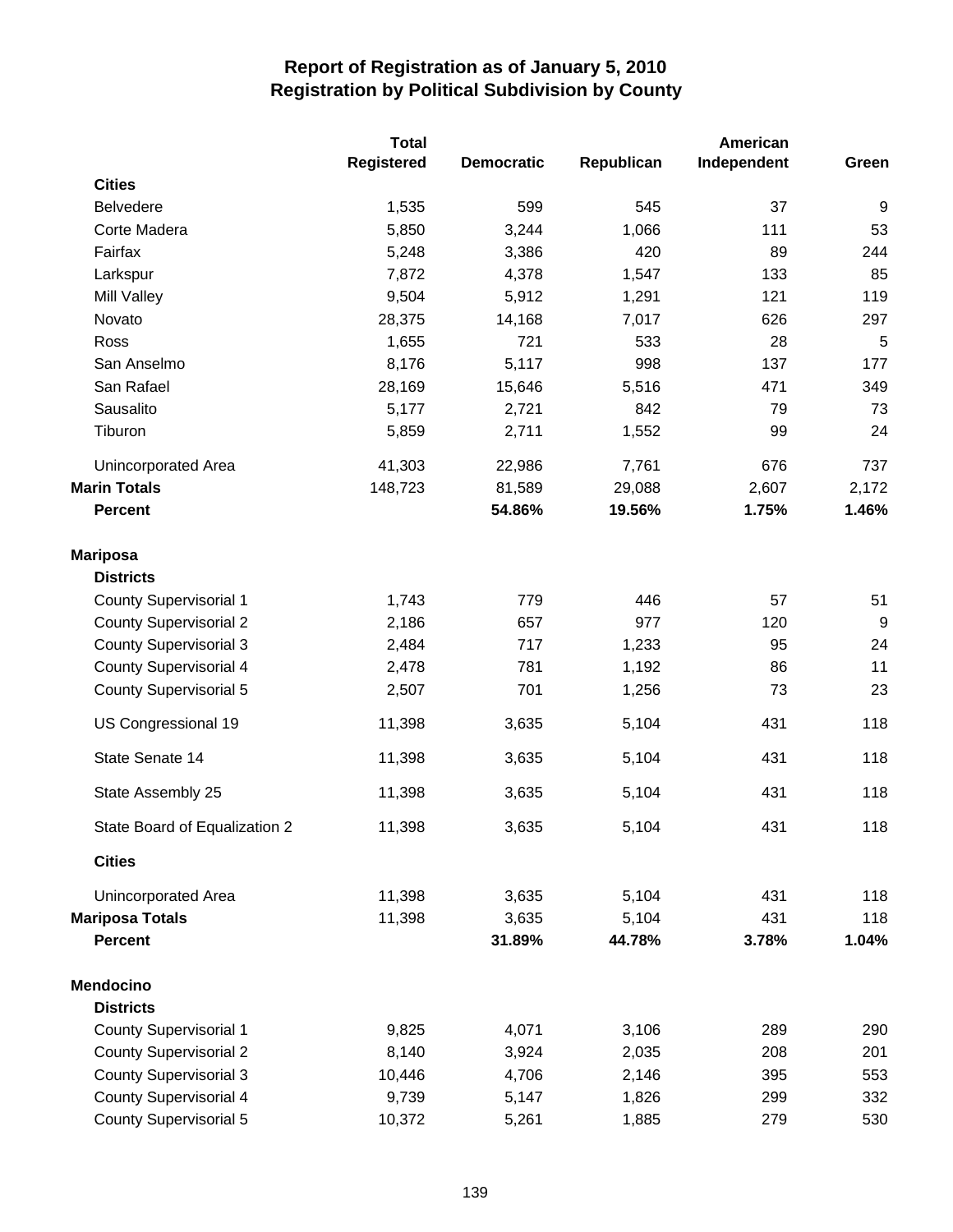|                               | Libertarian  | <b>Peace and</b><br>Freedom | Other            | <b>Decline to</b><br><b>State</b> |
|-------------------------------|--------------|-----------------------------|------------------|-----------------------------------|
| <b>Cities</b>                 |              |                             |                  |                                   |
| <b>Belvedere</b>              | $\mathbf{3}$ | $\mathbf 2$                 | 1                | 339                               |
| Corte Madera                  | 32           | 8                           | 13               | 1,323                             |
| Fairfax                       | 22           | 21                          | $\boldsymbol{9}$ | 1,057                             |
| Larkspur                      | 34           | 8                           | 15               | 1,672                             |
| Mill Valley                   | 56           | 16                          | 14               | 1,975                             |
| Novato                        | 139          | 41                          | 80               | 6,007                             |
| Ross                          | 9            | 0                           | 5                | 354                               |
| San Anselmo                   | 43           | $\boldsymbol{9}$            | 13               | 1,682                             |
| San Rafael                    | 138          | 48                          | 69               | 5,932                             |
| Sausalito                     | 27           | 3                           | 16               | 1,416                             |
| Tiburon                       | 22           | 6                           | 13               | 1,432                             |
| Unincorporated Area           | 230          | 58                          | 139              | 8,716                             |
| <b>Marin Totals</b>           | 755          | 220                         | 387              | 31,905                            |
| <b>Percent</b>                | 0.51%        | 0.15%                       | 0.26%            | 21.45%                            |
| <b>Mariposa</b>               |              |                             |                  |                                   |
| <b>Districts</b>              |              |                             |                  |                                   |
| <b>County Supervisorial 1</b> | 16           | 6                           | 22               | 366                               |
| <b>County Supervisorial 2</b> | 12           | $\overline{2}$              | 25               | 384                               |
| <b>County Supervisorial 3</b> | 13           | 5                           | 24               | 373                               |
| <b>County Supervisorial 4</b> | 19           | $\overline{7}$              | 21               | 361                               |
| <b>County Supervisorial 5</b> | 22           | 6                           | 21               | 405                               |
| US Congressional 19           | 82           | 26                          | 113              | 1,889                             |
| State Senate 14               | 82           | 26                          | 113              | 1,889                             |
| State Assembly 25             | 82           | 26                          | 113              | 1,889                             |
| State Board of Equalization 2 | 82           | 26                          | 113              | 1,889                             |
| <b>Cities</b>                 |              |                             |                  |                                   |
| Unincorporated Area           | 82           | 26                          | 113              | 1,889                             |
| <b>Mariposa Totals</b>        | 82           | 26                          | 113              | 1,889                             |
| <b>Percent</b>                | 0.72%        | 0.23%                       | 0.99%            | 16.57%                            |
| <b>Mendocino</b>              |              |                             |                  |                                   |
| <b>Districts</b>              |              |                             |                  |                                   |
| <b>County Supervisorial 1</b> | 60           | 38                          | 27               | 1,944                             |
| <b>County Supervisorial 2</b> | 52           | 39                          | 22               | 1,659                             |
| <b>County Supervisorial 3</b> | 87           | 89                          | 78               | 2,392                             |
| <b>County Supervisorial 4</b> | 83           | 37                          | 32               | 1,983                             |
| <b>County Supervisorial 5</b> | 102          | 60                          | 39               | 2,216                             |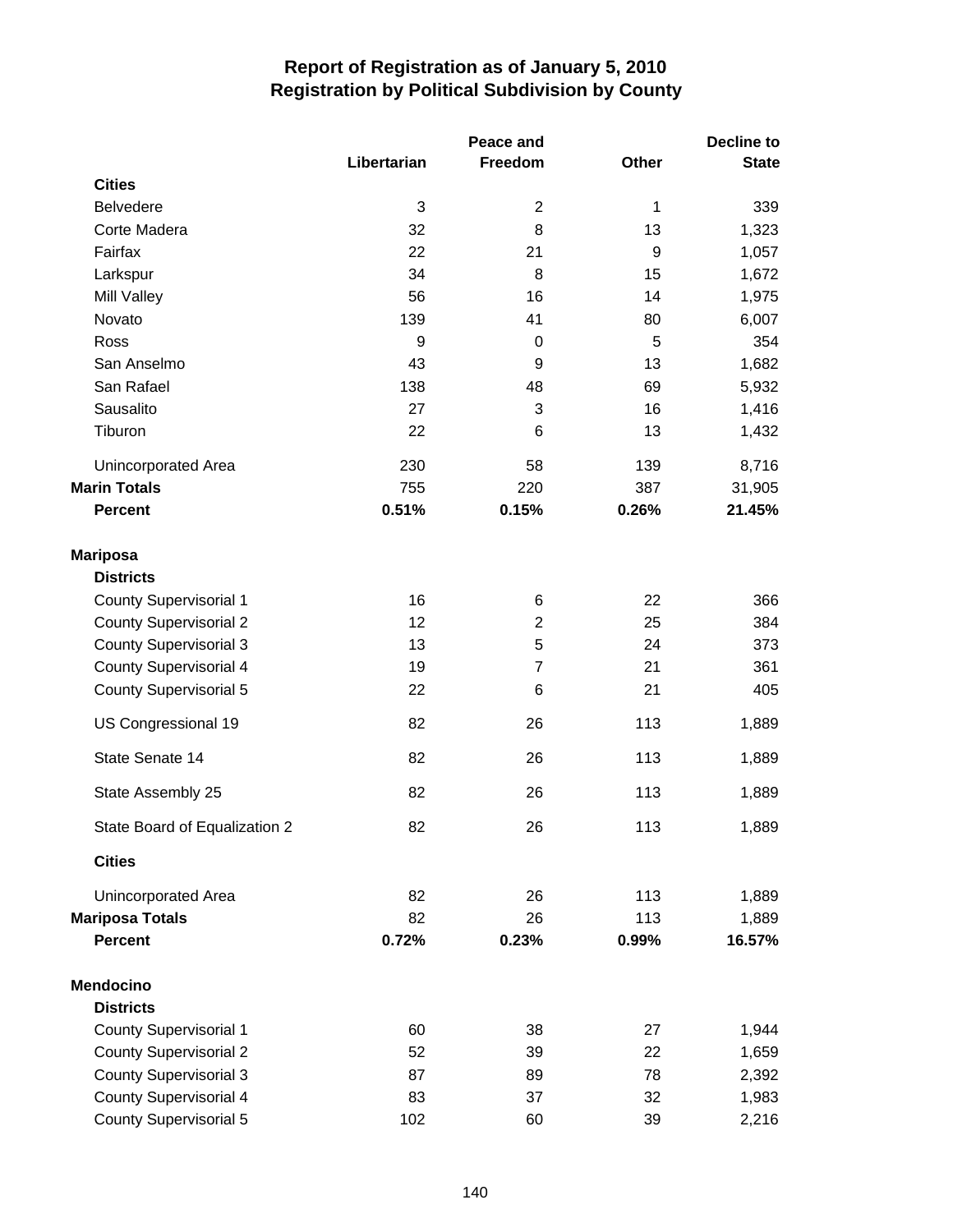|                               | <b>Total</b>      |                   |            | American    |                         |
|-------------------------------|-------------------|-------------------|------------|-------------|-------------------------|
|                               | <b>Registered</b> | <b>Democratic</b> | Republican | Independent | Green                   |
| US Congressional 1            | 48,522            | 23,109            | 10,998     | 1,470       | 1,906                   |
| State Senate 2                | 48,522            | 23,109            | 10,998     | 1,470       | 1,906                   |
| State Assembly 1              | 48,522            | 23,109            | 10,998     | 1,470       | 1,906                   |
| State Board of Equalization 1 | 48,522            | 23,109            | 10,998     | 1,470       | 1,906                   |
| <b>Cities</b>                 |                   |                   |            |             |                         |
| Fort Bragg                    | 3,307             | 1,763             | 595        | 113         | 90                      |
| Point Arena                   | 238               | 113               | 28         | 9           | 12                      |
| Ukiah                         | 7,368             | 3,566             | 1,846      | 183         | 175                     |
| Willits                       | 2,413             | 1,137             | 538        | 93          | 86                      |
| Unincorporated Area           | 35,196            | 16,530            | 7,991      | 1,072       | 1,543                   |
| <b>Mendocino Totals</b>       | 48,522            | 23,109            | 10,998     | 1,470       | 1,906                   |
| <b>Percent</b>                |                   | 47.63%            | 22.67%     | 3.03%       | 3.93%                   |
| <b>Merced</b>                 |                   |                   |            |             |                         |
| <b>Districts</b>              |                   |                   |            |             |                         |
| <b>County Supervisorial 1</b> | 13,143            | 7,554             | 3,479      | 259         | 32                      |
| <b>County Supervisorial 2</b> | 22,075            | 10,024            | 8,157      | 572         | 90                      |
| <b>County Supervisorial 3</b> | 24,619            | 10,122            | 9,944      | 635         | 76                      |
| <b>County Supervisorial 4</b> | 17,593            | 7,600             | 6,830      | 436         | 42                      |
| <b>County Supervisorial 5</b> | 17,795            | 8,581             | 5,992      | 450         | 28                      |
| US Congressional 18           | 95,225            | 43,881            | 34,402     | 2,352       | 268                     |
| State Senate 12               | 95,225            | 43,881            | 34,402     | 2,352       | 268                     |
| State Assembly 17             | 95,225            | 43,881            | 34,402     | 2,352       | 268                     |
| State Board of Equalization 2 | 95,225            | 43,881            | 34,402     | 2,352       | 268                     |
| <b>Cities</b>                 |                   |                   |            |             |                         |
| Atwater                       | 10,946            | 4,491             | 4,423      | 289         | 26                      |
| Dos Palos                     | 1,924             | 913               | 699        | 60          | $\overline{\mathbf{4}}$ |
| Gustine                       | 2,136             | 1,103             | 668        | 58          | 1                       |
| Livingston                    | 4,046             | 2,551             | 780        | 80          | 8                       |
| Los Banos                     | 12,421            | 6,157             | 3,904      | 314         | 17                      |
| Merced                        | 30,456            | 14,714            | 10,358     | 769         | 112                     |
| Unincorporated Area           | 33,296            | 13,952            | 13,570     | 782         | 100                     |
| <b>Merced Totals</b>          | 95,225            | 43,881            | 34,402     | 2,352       | 268                     |
| <b>Percent</b>                |                   | 46.08%            | 36.13%     | 2.47%       | 0.28%                   |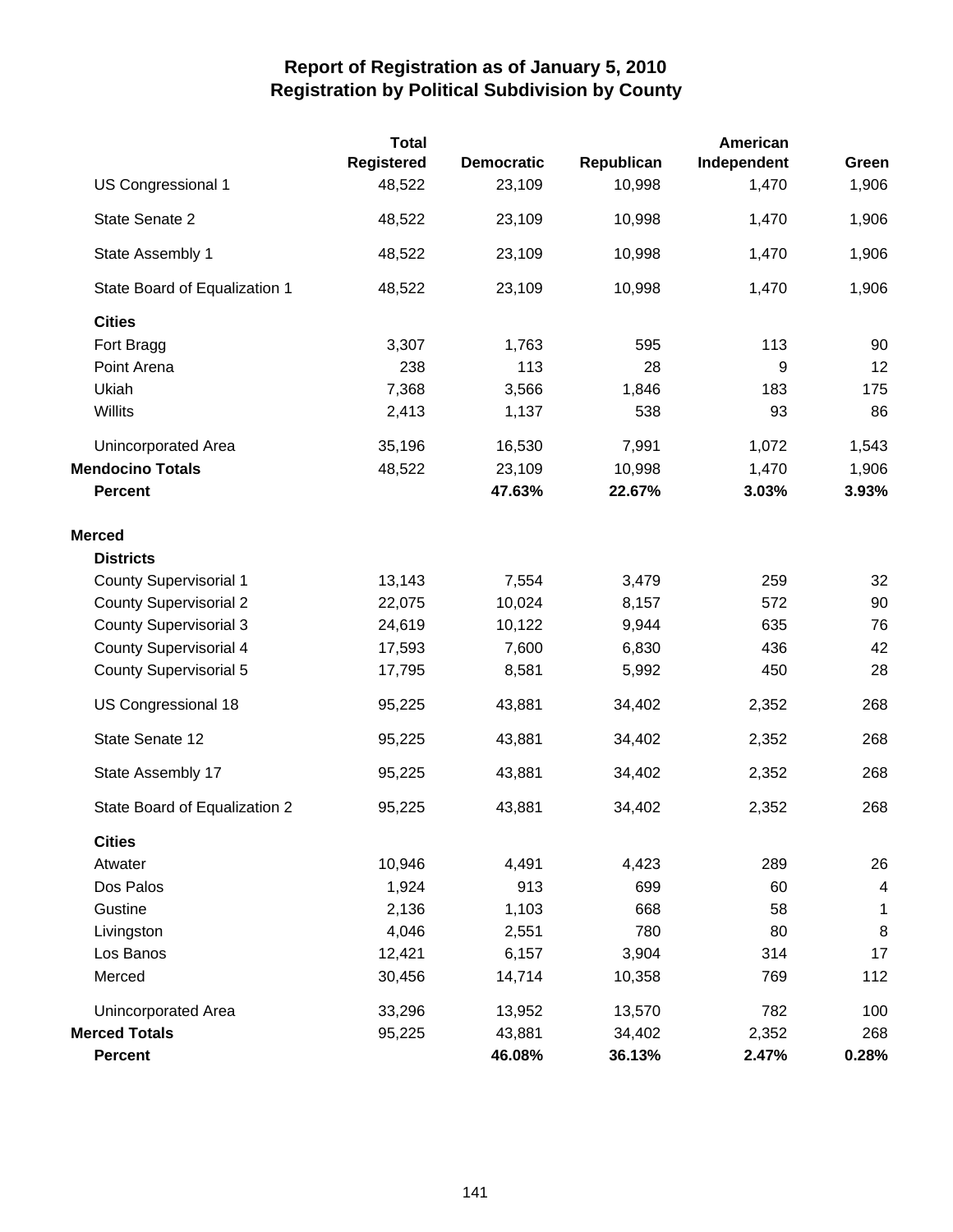|                               |             | Peace and |                  | <b>Decline to</b> |
|-------------------------------|-------------|-----------|------------------|-------------------|
|                               | Libertarian | Freedom   | <b>Other</b>     | <b>State</b>      |
| US Congressional 1            | 384         | 263       | 198              | 10,194            |
| State Senate 2                | 384         | 263       | 198              | 10,194            |
| State Assembly 1              | 384         | 263       | 198              | 10,194            |
| State Board of Equalization 1 | 384         | 263       | 198              | 10,194            |
| <b>Cities</b>                 |             |           |                  |                   |
| Fort Bragg                    | 32          | 16        | 14               | 684               |
| Point Arena                   | 3           | 3         | 3                | 67                |
| Ukiah                         | 46          | 35        | 22               | 1,495             |
| Willits                       | 18          | 9         | 12               | 520               |
| Unincorporated Area           | 285         | 200       | 147              | 7,428             |
| <b>Mendocino Totals</b>       | 384         | 263       | 198              | 10,194            |
| <b>Percent</b>                | 0.79%       | 0.54%     | 0.41%            | 21.01%            |
| <b>Merced</b>                 |             |           |                  |                   |
| <b>Districts</b>              |             |           |                  |                   |
| <b>County Supervisorial 1</b> | 31          | 37        | 18               | 1,733             |
| <b>County Supervisorial 2</b> | 72          | 51        | 28               | 3,081             |
| <b>County Supervisorial 3</b> | 79          | 44        | 31               | 3,688             |
| <b>County Supervisorial 4</b> | 67          | 51        | 36               | 2,531             |
| <b>County Supervisorial 5</b> | 62          | 51        | 12               | 2,619             |
| US Congressional 18           | 311         | 234       | 125              | 13,652            |
| State Senate 12               | 311         | 234       | 125              | 13,652            |
| State Assembly 17             | 311         | 234       | 125              | 13,652            |
| State Board of Equalization 2 | 311         | 234       | 125              | 13,652            |
| <b>Cities</b>                 |             |           |                  |                   |
| Atwater                       | 37          | 20        | 14               | 1,646             |
| Dos Palos                     | 6           | 10        | 1                | 231               |
| Gustine                       | 10          | 4         | $\overline{2}$   | 290               |
| Livingston                    | 9           | 13        | 5                | 600               |
| Los Banos                     | 43          | 33        | $\boldsymbol{9}$ | 1,944             |
| Merced                        | 88          | 71        | 37               | 4,307             |
| Unincorporated Area           | 118         | 83        | 57               | 4,634             |
| <b>Merced Totals</b>          | 311         | 234       | 125              | 13,652            |
| <b>Percent</b>                | 0.33%       | 0.25%     | 0.13%            | 14.34%            |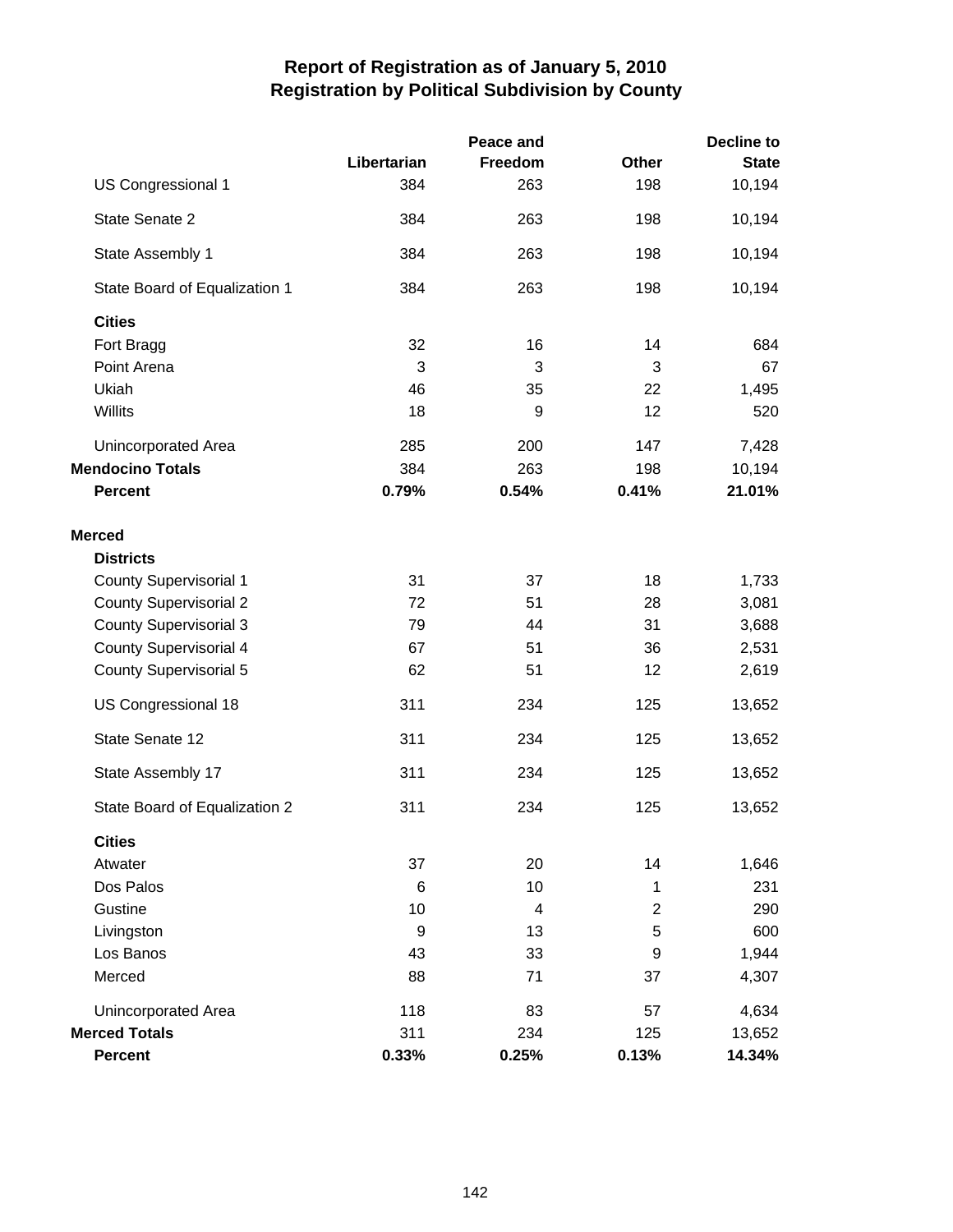|                               | <b>Total</b>      |                   |            | American    |                |  |
|-------------------------------|-------------------|-------------------|------------|-------------|----------------|--|
|                               | <b>Registered</b> | <b>Democratic</b> | Republican | Independent | Green          |  |
| <b>Modoc</b>                  |                   |                   |            |             |                |  |
| <b>Districts</b>              |                   |                   |            |             |                |  |
| <b>County Supervisorial 1</b> | 754               | 198               | 381        | 26          | $\overline{7}$ |  |
| <b>County Supervisorial 2</b> | 1,228             | 374               | 577        | 50          | 4              |  |
| <b>County Supervisorial 3</b> | 1,067             | 322               | 520        | 44          | $\overline{7}$ |  |
| <b>County Supervisorial 4</b> | 1,294             | 379               | 623        | 55          | $\pmb{0}$      |  |
| <b>County Supervisorial 5</b> | 967               | 241               | 547        | 32          | 4              |  |
| US Congressional 4            | 5,310             | 1,514             | 2,648      | 207         | 22             |  |
| State Senate 1                | 5,310             | 1,514             | 2,648      | 207         | 22             |  |
| State Assembly 2              | 5,310             | 1,514             | 2,648      | 207         | 22             |  |
| State Board of Equalization 2 | 5,310             | 1,514             | 2,648      | 207         | 22             |  |
| <b>Cities</b>                 |                   |                   |            |             |                |  |
| Alturas                       | 1,565             | 545               | 666        | 69          | 9              |  |
| Unincorporated Area           | 3,745             | 969               | 1,982      | 138         | 13             |  |
| <b>Modoc Totals</b>           | 5,310             | 1,514             | 2,648      | 207         | 22             |  |
| <b>Percent</b>                |                   | 28.51%            | 49.87%     | 3.90%       | 0.41%          |  |
| <b>Mono</b>                   |                   |                   |            |             |                |  |
| <b>Districts</b>              |                   |                   |            |             |                |  |
| <b>County Supervisorial 1</b> | 908               | 337               | 240        | 31          | 16             |  |
| <b>County Supervisorial 2</b> | 1,564             | 543               | 608        | 63          | 11             |  |
| <b>County Supervisorial 3</b> | 1,277             | 405               | 455        | 35          | 13             |  |
| <b>County Supervisorial 4</b> | 1,223             | 355               | 604        | 33          | 8              |  |
| <b>County Supervisorial 5</b> | 1,346             | 456               | 438        | 42          | 18             |  |
| US Congressional 25           | 6,318             | 2,096             | 2,345      | 204         | 66             |  |
| State Senate 1                | 6,318             | 2,096             | 2,345      | 204         | 66             |  |
| State Assembly 25             | 6,318             | 2,096             | 2,345      | 204         | 66             |  |
| State Board of Equalization 2 | 6,318             | 2,096             | 2,345      | 204         | 66             |  |
| <b>Cities</b>                 |                   |                   |            |             |                |  |
| Mammoth Lakes                 | 3,145             | 1,090             | 970        | 98          | 45             |  |
| Unincorporated Area           | 3,173             | 1,006             | 1,375      | 106         | 21             |  |
| <b>Mono Totals</b>            | 6,318             | 2,096             | 2,345      | 204         | 66             |  |
| <b>Percent</b>                |                   | 33.18%            | 37.12%     | 3.23%       | 1.04%          |  |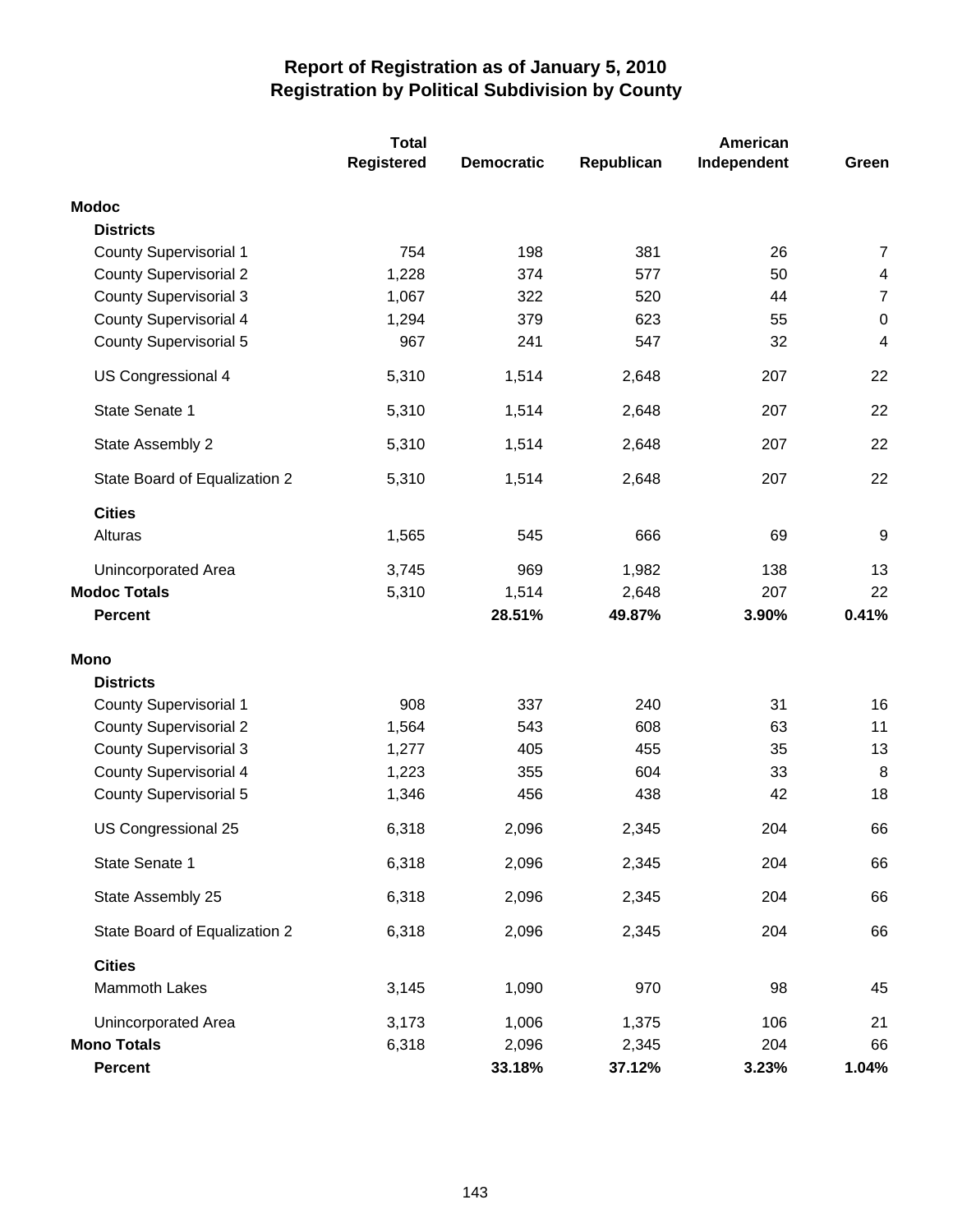|                               |                | Peace and      |                | Decline to   |  |
|-------------------------------|----------------|----------------|----------------|--------------|--|
|                               | Libertarian    | Freedom        | <b>Other</b>   | <b>State</b> |  |
| <b>Modoc</b>                  |                |                |                |              |  |
| <b>Districts</b>              |                |                |                |              |  |
| <b>County Supervisorial 1</b> | 10             | 0              | 0              | 132          |  |
| <b>County Supervisorial 2</b> | 10             | 0              | 3              | 210          |  |
| <b>County Supervisorial 3</b> | 5              | $\overline{c}$ | 0              | 167          |  |
| <b>County Supervisorial 4</b> | 6              | 1              | 1              | 229          |  |
| <b>County Supervisorial 5</b> | $\overline{7}$ | 1              | 0              | 135          |  |
| US Congressional 4            | 38             | 4              | 4              | 873          |  |
| State Senate 1                | 38             | 4              | 4              | 873          |  |
| State Assembly 2              | 38             | 4              | 4              | 873          |  |
| State Board of Equalization 2 | 38             | 4              | 4              | 873          |  |
| <b>Cities</b>                 |                |                |                |              |  |
| Alturas                       | 9              | $\overline{2}$ | 1              | 264          |  |
| Unincorporated Area           | 29             | $\overline{2}$ | 3              | 609          |  |
| <b>Modoc Totals</b>           | 38             | 4              | 4              | 873          |  |
| <b>Percent</b>                | 0.72%          | 0.08%          | 0.08%          | 16.44%       |  |
| Mono                          |                |                |                |              |  |
| <b>Districts</b>              |                |                |                |              |  |
| <b>County Supervisorial 1</b> | 14             | 4              | 0              | 266          |  |
| <b>County Supervisorial 2</b> | 10             | 4              | $\overline{2}$ | 323          |  |
| <b>County Supervisorial 3</b> | 13             | 7              | $\overline{2}$ | 347          |  |
| <b>County Supervisorial 4</b> | 3              | 1              | 1              | 218          |  |
| County Supervisorial 5        | 8              | 7              | 1              | 376          |  |
| US Congressional 25           | 48             | 23             | 6              | 1,530        |  |
| State Senate 1                | 48             | 23             | 6              | 1,530        |  |
| State Assembly 25             | 48             | 23             | 6              | 1,530        |  |
| State Board of Equalization 2 | 48             | 23             | 6              | 1,530        |  |
| <b>Cities</b>                 |                |                |                |              |  |
| Mammoth Lakes                 | 32             | 16             | $\overline{c}$ | 892          |  |
| Unincorporated Area           | 16             | 7              | 4              | 638          |  |
| <b>Mono Totals</b>            | 48             | 23             | 6              | 1,530        |  |
| Percent                       | 0.76%          | 0.36%          | 0.09%          | 24.22%       |  |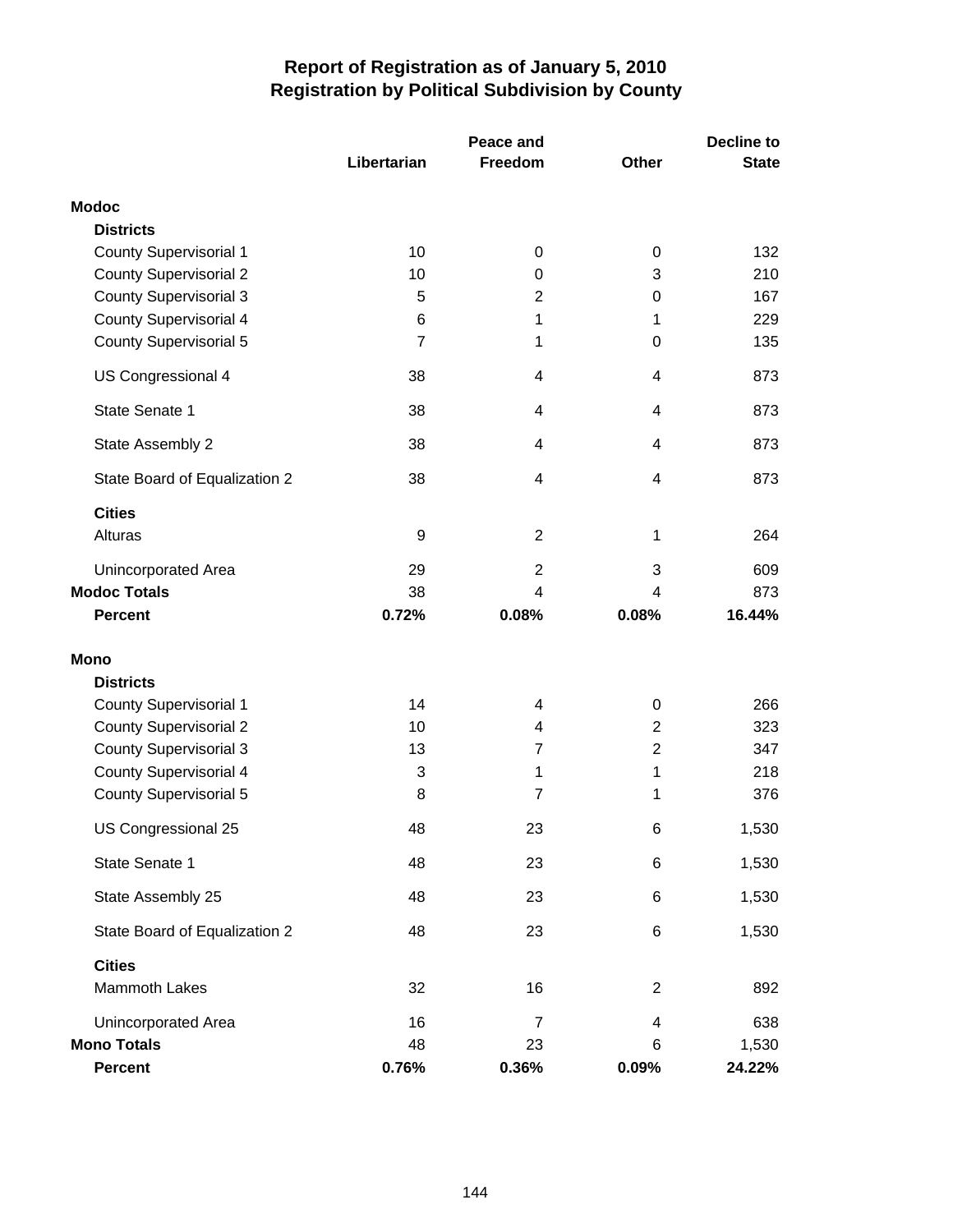|                               | <b>Total</b>      |                   |            |             |                |
|-------------------------------|-------------------|-------------------|------------|-------------|----------------|
|                               | <b>Registered</b> | <b>Democratic</b> | Republican | Independent | Green          |
| <b>Monterey</b>               |                   |                   |            |             |                |
| <b>Districts</b>              |                   |                   |            |             |                |
| <b>County Supervisorial 1</b> | 17,623            | 11,938            | 2,681      | 275         | 48             |
| <b>County Supervisorial 2</b> | 34,466            | 19,185            | 8,092      | 692         | 206            |
| <b>County Supervisorial 3</b> | 20,695            | 12,328            | 4,764      | 344         | 55             |
| <b>County Supervisorial 4</b> | 32,864            | 16,520            | 8,507      | 766         | 219            |
| <b>County Supervisorial 5</b> | 52,179            | 22,399            | 17,315     | 1,156       | 536            |
| US Congressional 17           | 157,827           | 82,370            | 41,359     | 3,233       | 1,064          |
| State Senate 12               | 65,591            | 40,294            | 13,523     | 1,079       | 201            |
| State Senate 15               | 92,236            | 42,076            | 27,836     | 2,154       | 863            |
| State Assembly 27             | 85,999            | 40,195            | 24,884     | 1,970       | 823            |
| State Assembly 28             | 71,828            | 42,175            | 16,475     | 1,263       | 241            |
| State Board of Equalization 1 | 157,827           | 82,370            | 41,359     | 3,233       | 1,064          |
| <b>Cities</b>                 |                   |                   |            |             |                |
| Carmel-by-the-Sea             | 2,785             | 1,120             | 996        | 80          | 31             |
| Del Rey Oaks                  | 1,036             | 521               | 278        | 25          | $\overline{4}$ |
| Gonzales                      | 2,644             | 1,796             | 412        | 35          | $\,6$          |
| Greenfield                    | 3,493             | 2,456             | 486        | 48          | 3              |
| King                          | 2,536             | 1,493             | 641        | 33          | 3              |
| Marina                        | 8,209             | 3,986             | 2,016      | 207         | 53             |
| Monterey                      | 13,698            | 6,737             | 3,447      | 319         | 149            |
| Pacific Grove                 | 9,309             | 4,752             | 2,241      | 196         | 120            |
| <b>Salinas</b>                | 46,523            | 28,136            | 9,869      | 792         | 148            |
| Sand City                     | 118               | 47                | 26         | 8           | $\mathbf{1}$   |
| Seaside                       | 10,804            | 5,916             | 2,175      | 242         | 76             |
| Soledad                       | 4,331             | 2,954             | 611        | 52          | 14             |
| Unincorporated Area           | 52,341            | 22,456            | 18,161     | 1,196       | 456            |
| <b>Monterey Totals</b>        | 157,827           | 82,370            | 41,359     | 3,233       | 1,064          |
| <b>Percent</b>                |                   | 52.19%            | 26.21%     | 2.05%       | 0.67%          |
| <b>Napa</b>                   |                   |                   |            |             |                |
| <b>Districts</b>              |                   |                   |            |             |                |
| County Supervisorial 1        | 11,973            | 5,911             | 3,261      | 314         | 157            |
| <b>County Supervisorial 2</b> | 14,834            | 6,968             | 4,599      | 407         | 142            |
| <b>County Supervisorial 3</b> | 13,267            | 5,793             | 4,148      | 320         | 143            |
| <b>County Supervisorial 4</b> | 13,037            | 6,089             | 3,900      | 359         | 140            |
| <b>County Supervisorial 5</b> | 15,910            | 8,181             | 3,676      | 393         | 177            |
| US Congressional 1            | 69,021            | 32,942            | 19,584     | 1,793       | 759            |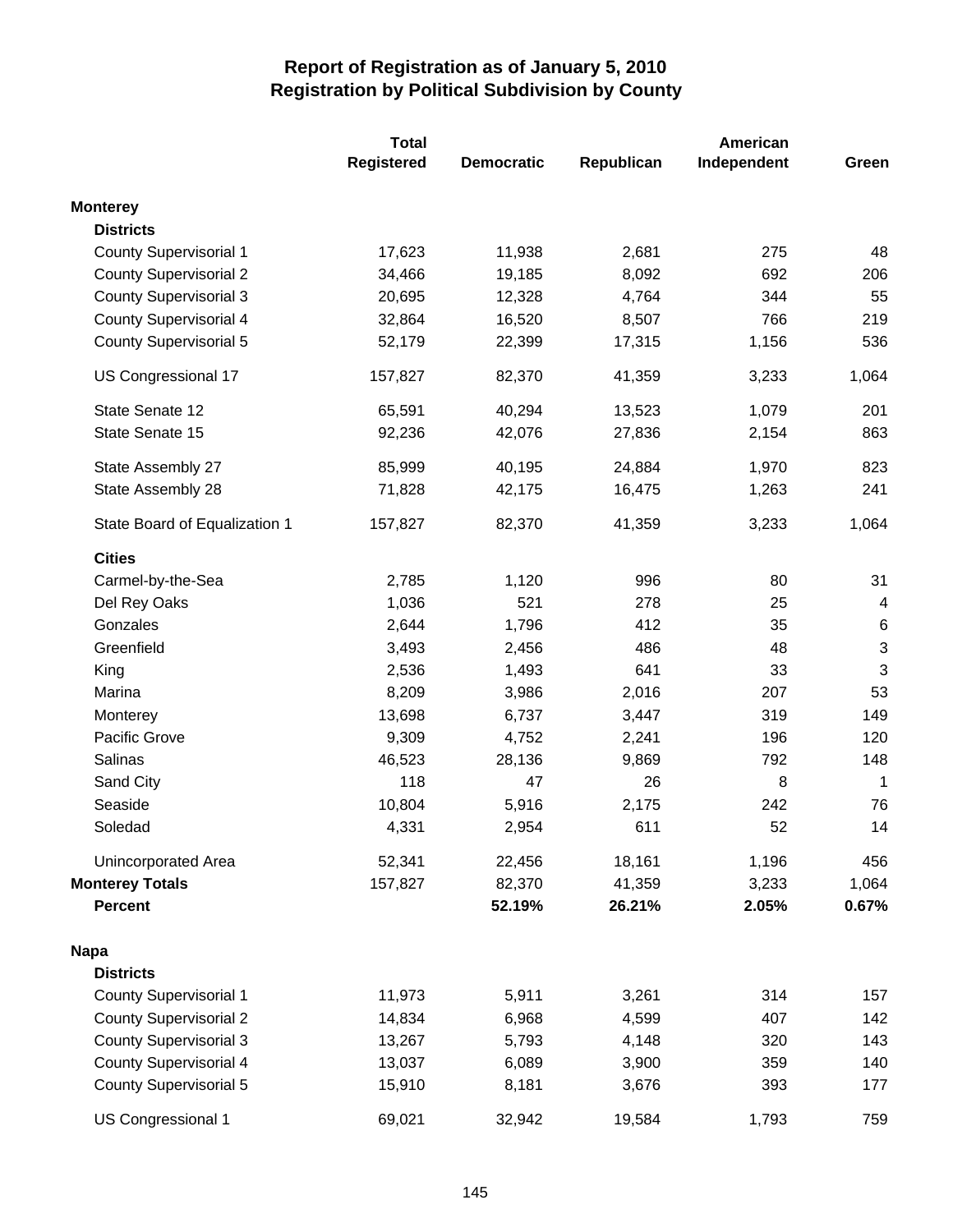|                               |                | Peace and | <b>Decline to</b> |              |
|-------------------------------|----------------|-----------|-------------------|--------------|
|                               | Libertarian    | Freedom   | Other             | <b>State</b> |
| <b>Monterey</b>               |                |           |                   |              |
| <b>Districts</b>              |                |           |                   |              |
| <b>County Supervisorial 1</b> | 32             | 47        | 39                | 2,563        |
| <b>County Supervisorial 2</b> | 133            | 72        | 67                | 6,019        |
| <b>County Supervisorial 3</b> | 59             | 71        | 35                | 3,039        |
| <b>County Supervisorial 4</b> | 143            | 79        | 64                | 6,566        |
| <b>County Supervisorial 5</b> | 257            | 73        | 103               | 10,340       |
| US Congressional 17           | 624            | 342       | 308               | 28,527       |
| State Senate 12               | 172            | 165       | 112               | 10,045       |
| State Senate 15               | 452            | 177       | 196               | 18,482       |
| State Assembly 27             | 413            | 167       | 176               | 17,371       |
| State Assembly 28             | 211            | 175       | 132               | 11,156       |
| State Board of Equalization 1 | 624            | 342       | 308               | 28,527       |
| <b>Cities</b>                 |                |           |                   |              |
| Carmel-by-the-Sea             | 16             | 5         | 9                 | 528          |
| Del Rey Oaks                  | 6              | 0         | 6                 | 196          |
| Gonzales                      | 8              | 9         | 13                | 365          |
| Greenfield                    | 6              | 10        | 5                 | 479          |
| King                          | $\overline{7}$ | 14        | 4                 | 341          |
| Marina                        | 37             | 26        | 17                | 1,867        |
| Monterey                      | 74             | 24        | 26                | 2,922        |
| Pacific Grove                 | 41             | 15        | 21                | 1,923        |
| Salinas                       | 121            | 102       | 82                | 7,273        |
| Sand City                     | $\overline{c}$ | 0         | 1                 | 33           |
| Seaside                       | 48             | 31        | 20                | 2,296        |
| Soledad                       | 15             | 15        | 6                 | 664          |
| Unincorporated Area           | 243            | 91        | 98                | 9,640        |
| <b>Monterey Totals</b>        | 624            | 342       | 308               | 28,527       |
| <b>Percent</b>                | 0.40%          | 0.22%     | 0.20%             | 18.07%       |
| <b>Napa</b>                   |                |           |                   |              |
| <b>Districts</b>              |                |           |                   |              |
| <b>County Supervisorial 1</b> | 63             | 19        | 58                | 2,190        |
| <b>County Supervisorial 2</b> | 66             | 25        | 75                | 2,552        |
| <b>County Supervisorial 3</b> | 70             | 39        | 71                | 2,683        |
| County Supervisorial 4        | 73             | 37        | 60                | 2,379        |
| <b>County Supervisorial 5</b> | 86             | 36        | 92                | 3,269        |
| US Congressional 1            | 358            | 156       | 356               | 13,073       |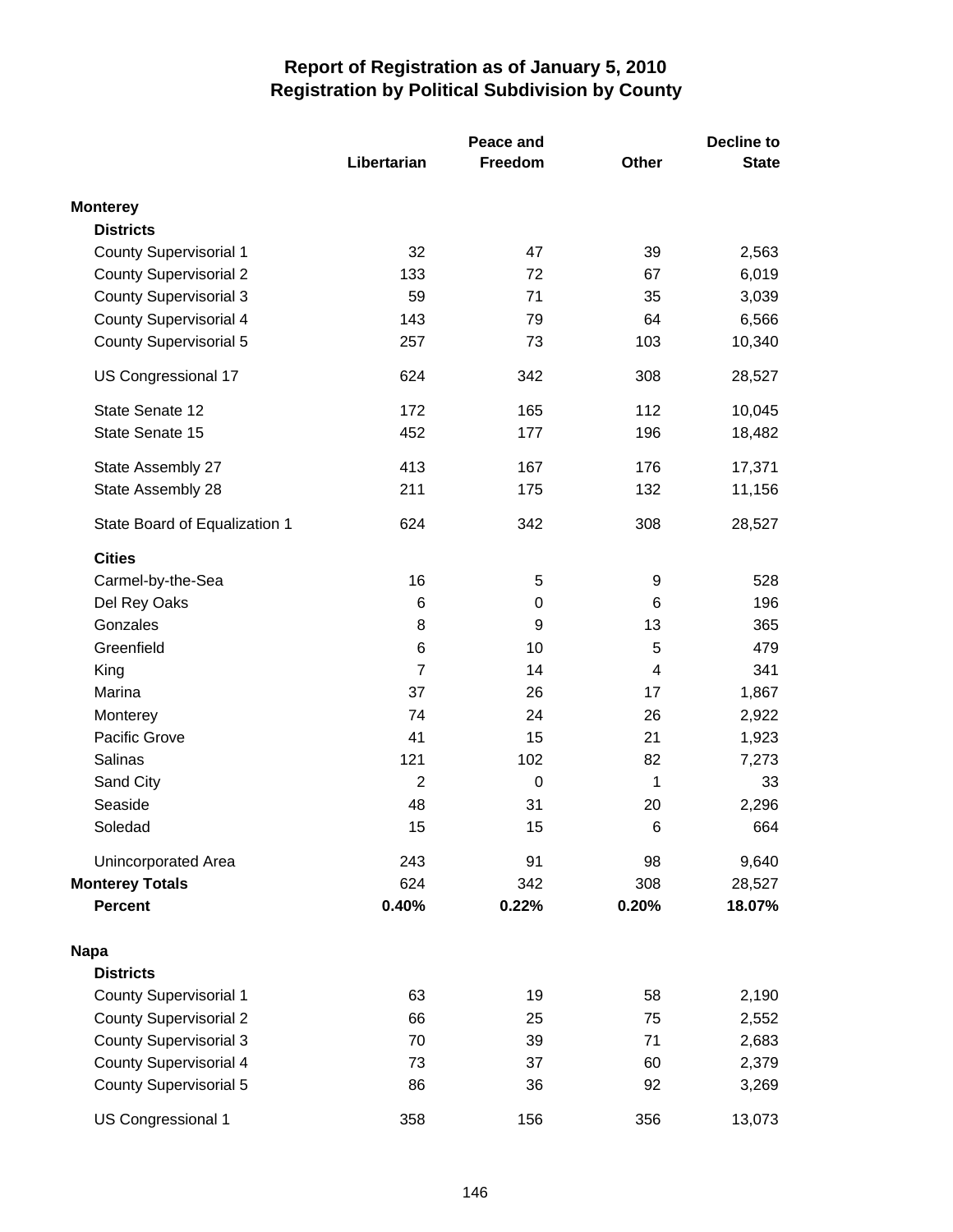|                               | <b>Total</b>      |                   |            |             |       |
|-------------------------------|-------------------|-------------------|------------|-------------|-------|
|                               | <b>Registered</b> | <b>Democratic</b> | Republican | Independent | Green |
| State Senate 2                | 69,021            | 32,942            | 19,584     | 1,793       | 759   |
| State Assembly 7              | 69,021            | 32,942            | 19,584     | 1,793       | 759   |
| State Board of Equalization 1 | 69,021            | 32,942            | 19,584     | 1,793       | 759   |
| <b>Cities</b>                 |                   |                   |            |             |       |
| American Canyon               | 8,078             | 4,311             | 1,578      | 199         | 39    |
| Calistoga                     | 2,213             | 1,159             | 522        | 58          | 26    |
| Napa                          | 37,497            | 18,467            | 10,380     | 997         | 431   |
| St. Helena                    | 3,182             | 1,531             | 885        | 48          | 30    |
| Yountville                    | 2,081             | 1,011             | 597        | 76          | 22    |
| Unincorporated Area           | 15,970            | 6,463             | 5,622      | 415         | 211   |
| <b>Napa Totals</b>            | 69,021            | 32,942            | 19,584     | 1,793       | 759   |
| <b>Percent</b>                |                   | 47.73%            | 28.37%     | 2.60%       | 1.10% |
| <b>Nevada</b>                 |                   |                   |            |             |       |
| <b>Districts</b>              |                   |                   |            |             |       |
| <b>County Supervisorial 1</b> | 13,870            | 5,155             | 5,214      | 358         | 356   |
| <b>County Supervisorial 2</b> | 13,152            | 3,683             | 6,770      | 351         | 100   |
| <b>County Supervisorial 3</b> | 11,112            | 4,072             | 4,268      | 343         | 171   |
| <b>County Supervisorial 4</b> | 13,110            | 4,075             | 5,711      | 395         | 310   |
| <b>County Supervisorial 5</b> | 10,417            | 4,056             | 2,929      | 374         | 200   |
| US Congressional 4            | 61,661            | 21,041            | 24,892     | 1,821       | 1,137 |
| State Senate 1                | 11,550            | 4,403             | 3,475      | 406         | 217   |
| State Senate 4                | 50,111            | 16,638            | 21,417     | 1,415       | 920   |
| State Assembly 3              | 61,661            | 21,041            | 24,892     | 1,821       | 1,137 |
| State Board of Equalization 2 | 61,661            | 21,041            | 24,892     | 1,821       | 1,137 |
| <b>Cities</b>                 |                   |                   |            |             |       |
| <b>Grass Valley</b>           | 6,423             | 2,446             | 2,305      | 213         | 98    |
| Nevada City                   | 2,008             | 896               | 506        | 60          | 86    |
| Truckee                       | 8,554             | 3,409             | 2,317      | 317         | 155   |
| Unincorporated Area           | 44,676            | 14,290            | 19,764     | 1,231       | 798   |
| <b>Nevada Totals</b>          | 61,661            | 21,041            | 24,892     | 1,821       | 1,137 |
| <b>Percent</b>                |                   | 34.12%            | 40.37%     | 2.95%       | 1.84% |
| Orange                        |                   |                   |            |             |       |
| <b>Districts</b>              |                   |                   |            |             |       |
| <b>County Supervisorial 1</b> | 224,406           | 95,498            | 75,938     | 4,235       | 765   |
| <b>County Supervisorial 2</b> | 374,065           | 111,230           | 170,477    | 9,025       | 2,132 |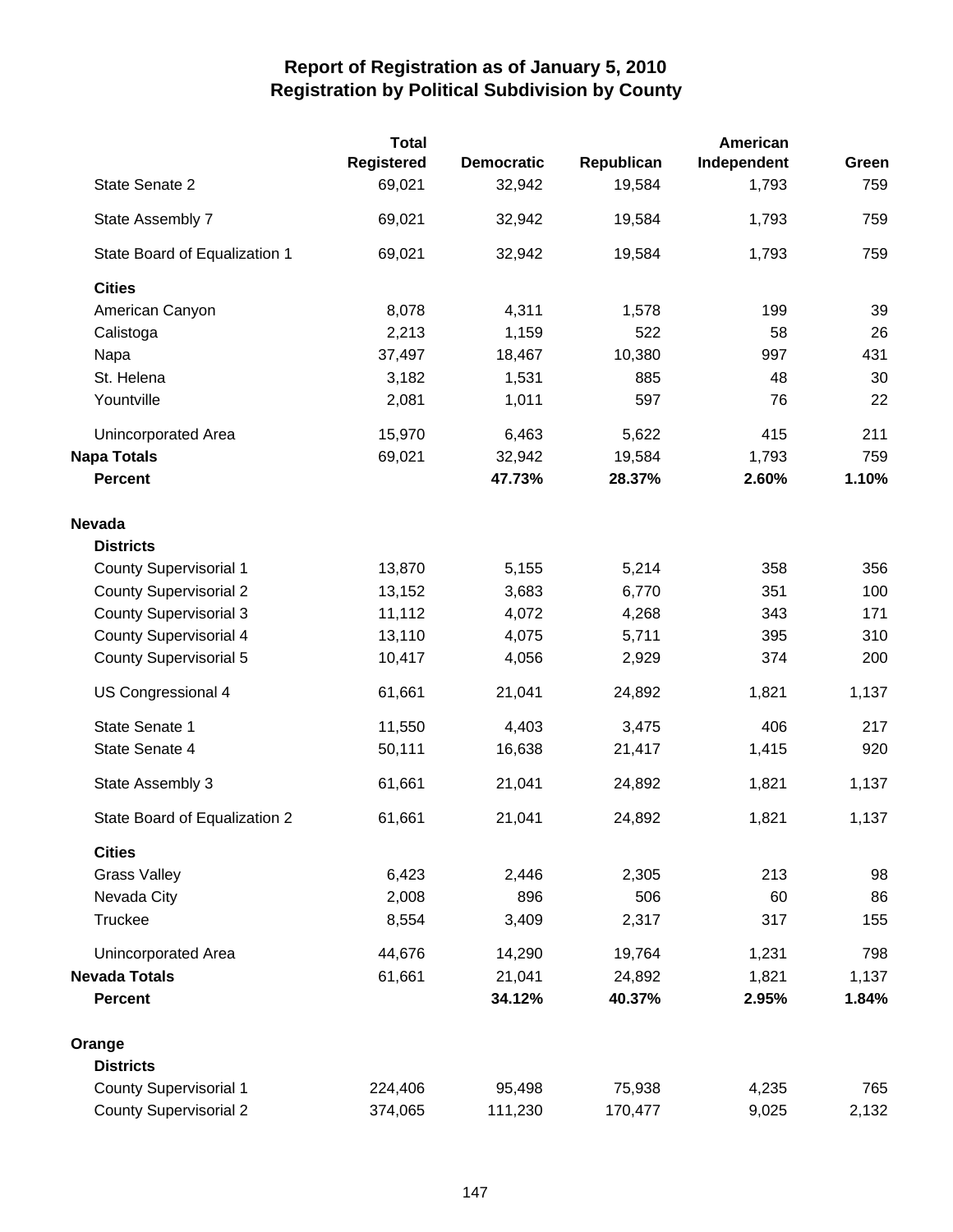|                               |             | Peace and      |       | <b>Decline to</b> |  |
|-------------------------------|-------------|----------------|-------|-------------------|--|
|                               | Libertarian | Freedom        | Other | <b>State</b>      |  |
| State Senate 2                | 358         | 156            | 356   | 13,073            |  |
| State Assembly 7              | 358         | 156            | 356   | 13,073            |  |
| State Board of Equalization 1 | 358         | 156            | 356   | 13,073            |  |
| <b>Cities</b>                 |             |                |       |                   |  |
| American Canyon               | 30          | 17             | 52    | 1,852             |  |
| Calistoga                     | 10          | 8              | 9     | 421               |  |
| Napa                          | 187         | 81             | 185   | 6,769             |  |
| St. Helena                    | 15          | $\overline{7}$ | 17    | 649               |  |
| Yountville                    | 6           | 3              | 9     | 357               |  |
| Unincorporated Area           | 110         | 40             | 84    | 3,025             |  |
| <b>Napa Totals</b>            | 358         | 156            | 356   | 13,073            |  |
| <b>Percent</b>                | 0.52%       | 0.23%          | 0.52% | 18.94%            |  |
| <b>Nevada</b>                 |             |                |       |                   |  |
| <b>Districts</b>              |             |                |       |                   |  |
| <b>County Supervisorial 1</b> | 114         | 23             | 38    | 2,612             |  |
| <b>County Supervisorial 2</b> | 65          | 18             | 45    | 2,120             |  |
| <b>County Supervisorial 3</b> | 68          | 20             | 30    | 2,140             |  |
| <b>County Supervisorial 4</b> | 102         | 39             | 46    | 2,432             |  |
| <b>County Supervisorial 5</b> | 109         | 19             | 16    | 2,714             |  |
| US Congressional 4            | 458         | 119            | 175   | 12,018            |  |
| State Senate 1                | 120         | 25             | 17    | 2,887             |  |
| State Senate 4                | 338         | 94             | 158   | 9,131             |  |
| State Assembly 3              | 458         | 119            | 175   | 12,018            |  |
|                               |             |                |       |                   |  |
| State Board of Equalization 2 | 458         | 119            | 175   | 12,018            |  |
| <b>Cities</b>                 |             |                |       |                   |  |
| <b>Grass Valley</b>           | 42          | 12             | 14    | 1,293             |  |
| Nevada City                   | 16          | 4              | 5     | 435               |  |
| Truckee                       | 91          | 14             | 10    | 2,241             |  |
| Unincorporated Area           | 309         | 89             | 146   | 8,049             |  |
| <b>Nevada Totals</b>          | 458         | 119            | 175   | 12,018            |  |
| <b>Percent</b>                | 0.74%       | 0.19%          | 0.28% | 19.49%            |  |
| Orange                        |             |                |       |                   |  |
| <b>Districts</b>              |             |                |       |                   |  |
| <b>County Supervisorial 1</b> | 1,250       | 992            | 945   | 44,783            |  |
| <b>County Supervisorial 2</b> | 2,953       | 967            | 1,755 | 75,526            |  |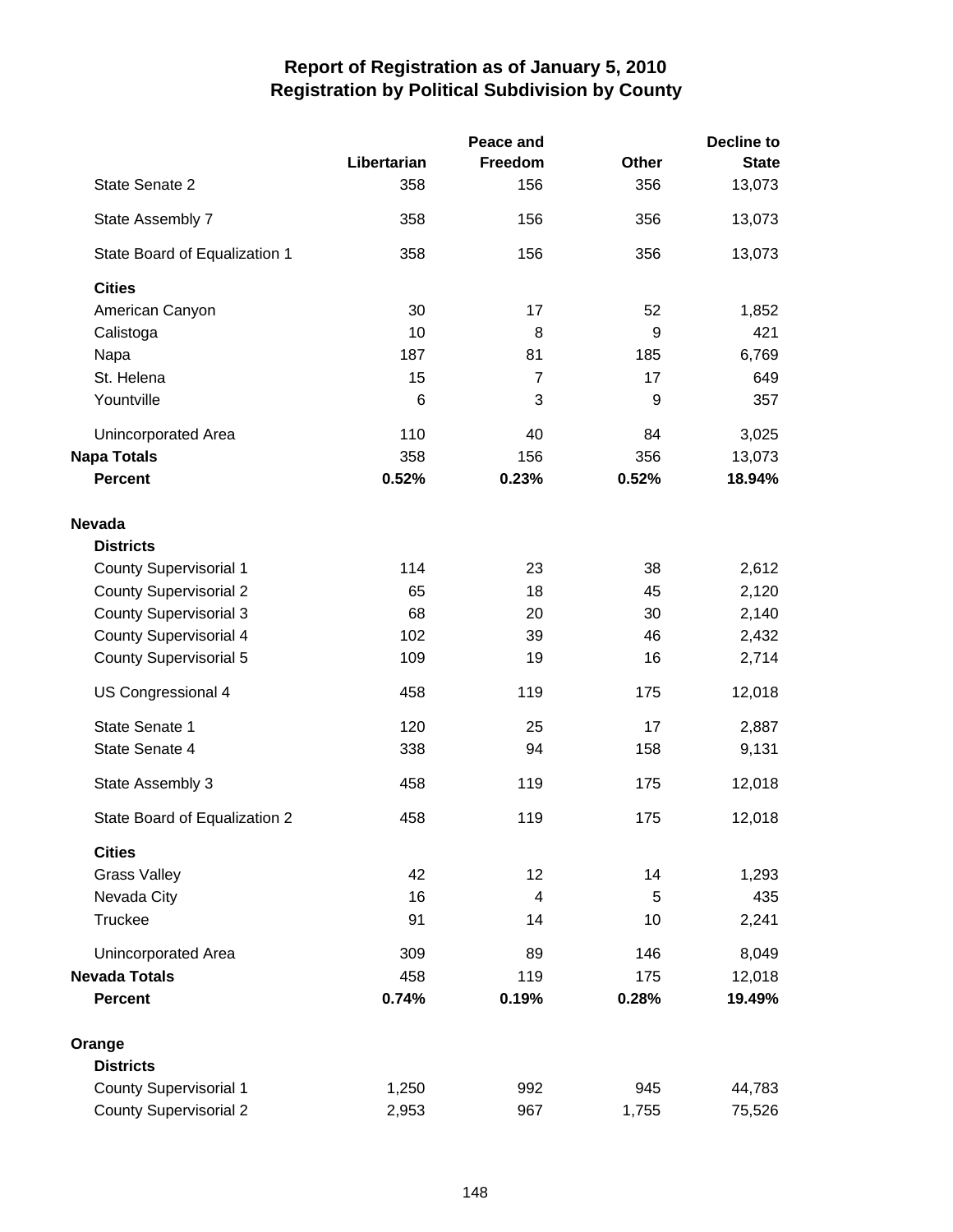|                               | <b>Total</b>      |                   |            | American    |       |
|-------------------------------|-------------------|-------------------|------------|-------------|-------|
|                               | <b>Registered</b> | <b>Democratic</b> | Republican | Independent | Green |
| <b>County Supervisorial 3</b> | 354,909           | 104,108           | 160,529    | 7,700       | 1,523 |
| <b>County Supervisorial 4</b> | 267,567           | 101,569           | 102,752    | 5,939       | 1,148 |
| <b>County Supervisorial 5</b> | 373,860           | 102,168           | 179,993    | 9,466       | 1,728 |
| US Congressional 40           | 340,605           | 115,626           | 144,306    | 7,665       | 1,510 |
| US Congressional 42           | 231,889           | 63,773            | 115,898    | 5,375       | 828   |
| US Congressional 44           | 77,514            | 17,986            | 40,829     | 2,012       | 356   |
| US Congressional 46           | 291,727           | 88,400            | 127,840    | 7,284       | 1,715 |
| US Congressional 47           | 218,345           | 101,164           | 67,974     | 3,971       | 763   |
| US Congressional 48           | 434,727           | 127,624           | 192,842    | 10,058      | 2,124 |
| State Senate 29               | 133,474           | 39,012            | 65,458     | 2,965       | 479   |
| State Senate 33               | 537,848           | 155,281           | 252,580    | 12,462      | 2,271 |
| State Senate 34               | 313,336           | 138,551           | 101,816    | 6,178       | 1,101 |
| State Senate 35               | 552,756           | 167,363           | 240,956    | 13,170      | 3,115 |
| State Senate 38               | 57,393            | 14,366            | 28,879     | 1,590       | 330   |
| State Assembly 56             | 38,231            | 15,455            | 13,403     | 907         | 139   |
| State Assembly 60             | 105,584           | 29,074            | 53,696     | 2,311       | 361   |
| State Assembly 67             | 260,216           | 83,554            | 113,093    | 6,144       | 1,375 |
| State Assembly 68             | 217,154           | 71,178            | 88,553     | 5,255       | 1,039 |
| State Assembly 69             | 132,545           | 66,328            | 37,927     | 2,119       | 484   |
| State Assembly 70             | 292,153           | 88,010            | 125,427    | 6,628       | 1,411 |
| State Assembly 71             | 176,383           | 45,819            | 89,238     | 4,027       | 654   |
| State Assembly 72             | 218,987           | 74,750            | 93,875     | 4,885       | 1,005 |
| State Assembly 73             | 153,554           | 40,405            | 74,477     | 4,089       | 828   |
| State Board of Equalization 3 | 1,594,807         | 514,573           | 689,689    | 36,365      | 7,296 |
| <b>Cities</b>                 |                   |                   |            |             |       |
| Aliso Viejo                   | 27,180            | 7,999             | 11,507     | 690         | 126   |
| Anaheim                       | 142,225           | 54,048            | 55,695     | 3,118       | 527   |
| <b>Brea</b>                   | 23,536            | 6,833             | 11,644     | 565         | 79    |
| <b>Buena Park</b>             | 37,983            | 15,351            | 13,302     | 904         | 139   |
| Costa Mesa                    | 56,410            | 17,561            | 22,762     | 1,622       | 466   |
| Cypress                       | 27,967            | 9,543             | 11,560     | 554         | 124   |
| Dana Point                    | 23,384            | 6,283             | 11,061     | 720         | 148   |
| <b>Fountain Valley</b>        | 35,903            | 10,338            | 16,812     | 799         | 151   |
| Fullerton                     | 68,911            | 23,221            | 28,769     | 1,473       | 379   |
| Garden Grove                  | 79,121            | 28,242            | 31,279     | 1,681       | 263   |
| Huntington Beach              | 127,308           | 36,587            | 58,139     | 3,231       | 795   |
| Irvine                        | 110,393           | 35,694            | 39,568     | 2,281       | 545   |
| La Habra                      | 27,667            | 10,507            | 10,863     | 692         | 106   |
| La Palma                      | 8,822             | 3,182             | 3,431      | 162         | 20    |
| Laguna Beach                  | 18,718            | 7,187             | 6,696      | 470         | 182   |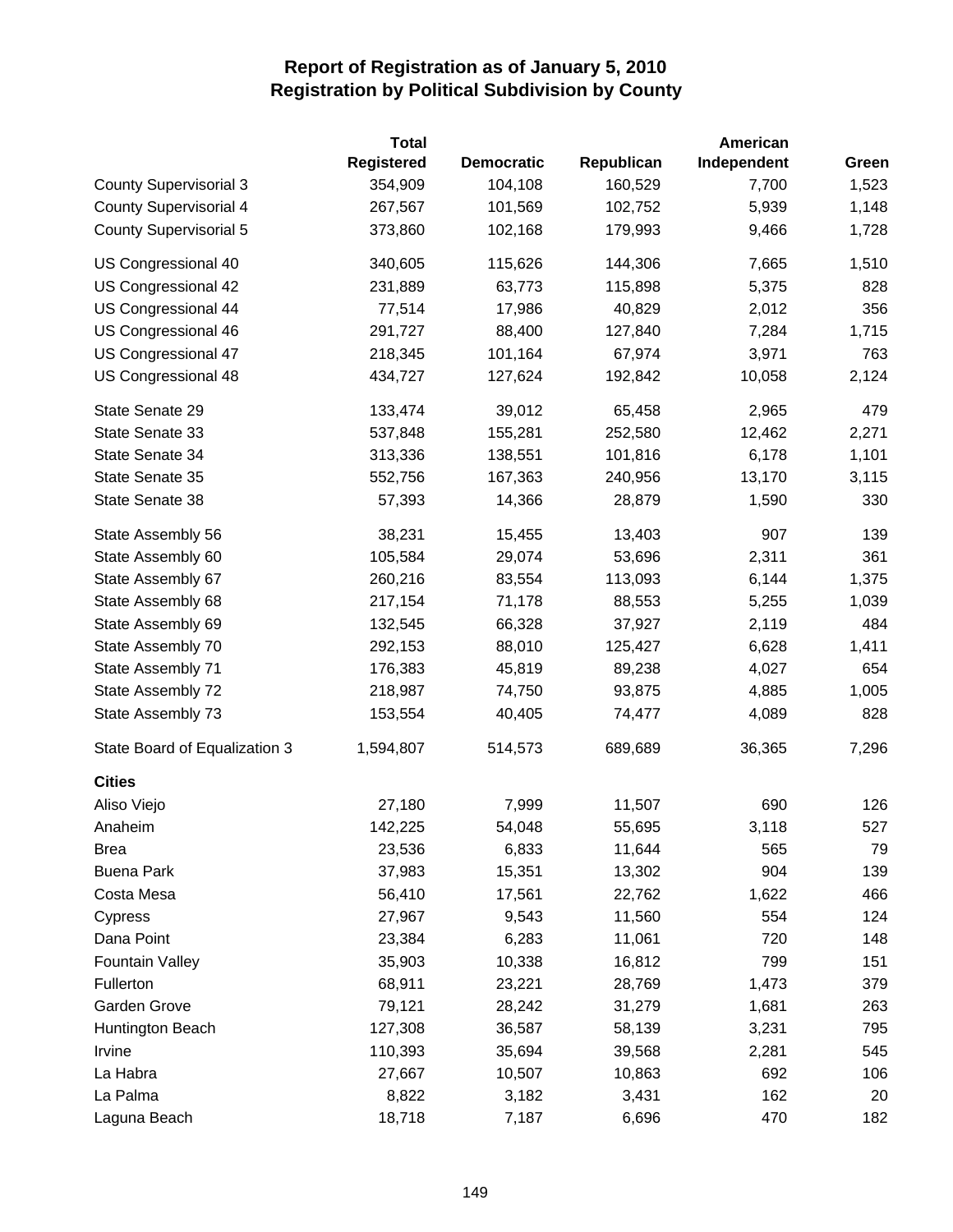|                               |             | Peace and |       | Decline to   |
|-------------------------------|-------------|-----------|-------|--------------|
|                               | Libertarian | Freedom   | Other | <b>State</b> |
| <b>County Supervisorial 3</b> | 2,305       | 769       | 1,238 | 76,737       |
| <b>County Supervisorial 4</b> | 1,627       | 989       | 1,129 | 52,414       |
| <b>County Supervisorial 5</b> | 2,487       | 650       | 1,361 | 76,007       |
| US Congressional 40           | 2,193       | 1,118     | 1,518 | 66,669       |
| US Congressional 42           | 1,342       | 459       | 800   | 43,414       |
| US Congressional 44           | 565         | 113       | 295   | 15,358       |
| US Congressional 46           | 2,397       | 851       | 1,440 | 61,800       |
| US Congressional 47           | 1,160       | 961       | 835   | 41,517       |
| US Congressional 48           | 2,965       | 865       | 1,540 | 96,709       |
| State Senate 29               | 751         | 326       | 499   | 23,984       |
| State Senate 33               | 3,521       | 1,096     | 1,922 | 108,715      |
| State Senate 34               | 1,674       | 1,404     | 1,375 | 61,237       |
| State Senate 35               | 4,208       | 1,415     | 2,345 | 120,184      |
| State Senate 38               | 468         | 126       | 287   | 11,347       |
| State Assembly 56             | 211         | 156       | 167   | 7,793        |
| State Assembly 60             | 609         | 218       | 357   | 18,958       |
| State Assembly 67             | 1,893       | 759       | 1,225 | 52,173       |
| State Assembly 68             | 1,563       | 836       | 1,104 | 47,626       |
| State Assembly 69             | 722         | 559       | 466   | 23,940       |
| State Assembly 70             | 1,972       | 571       | 943   | 67,191       |
| State Assembly 71             | 1,119       | 282       | 587   | 34,657       |
| State Assembly 72             | 1,403       | 674       | 906   | 41,489       |
| State Assembly 73             | 1,130       | 312       | 673   | 31,640       |
| State Board of Equalization 3 | 10,622      | 4,367     | 6,428 | 325,467      |
| <b>Cities</b>                 |             |           |       |              |
| Aliso Viejo                   | 203         | 48        | 87    | 6,520        |
| Anaheim                       | 786         | 483       | 577   | 26,991       |
| <b>Brea</b>                   | 125         | 37        | 79    | 4,174        |
| <b>Buena Park</b>             | 209         | 156       | 165   | 7,757        |
| Costa Mesa                    | 650         | 169       | 275   | 12,905       |
| Cypress                       | 181         | 97        | 130   | 5,778        |
| Dana Point                    | 189         | 58        | 114   | 4,811        |
| <b>Fountain Valley</b>        | 199         | 103       | 162   | 7,339        |
| Fullerton                     | 510         | 226       | 322   | 14,011       |
| Garden Grove                  | 458         | 334       | 359   | 16,505       |
| Huntington Beach              | 1,122       | 312       | 664   | 26,458       |
| Irvine                        | 697         | 231       | 300   | 31,077       |
| La Habra                      | 158         | 103       | 95    | 5,143        |
| La Palma                      | 32          | 36        | 22    | 1,937        |
| Laguna Beach                  | 164         | 48        | 82    | 3,889        |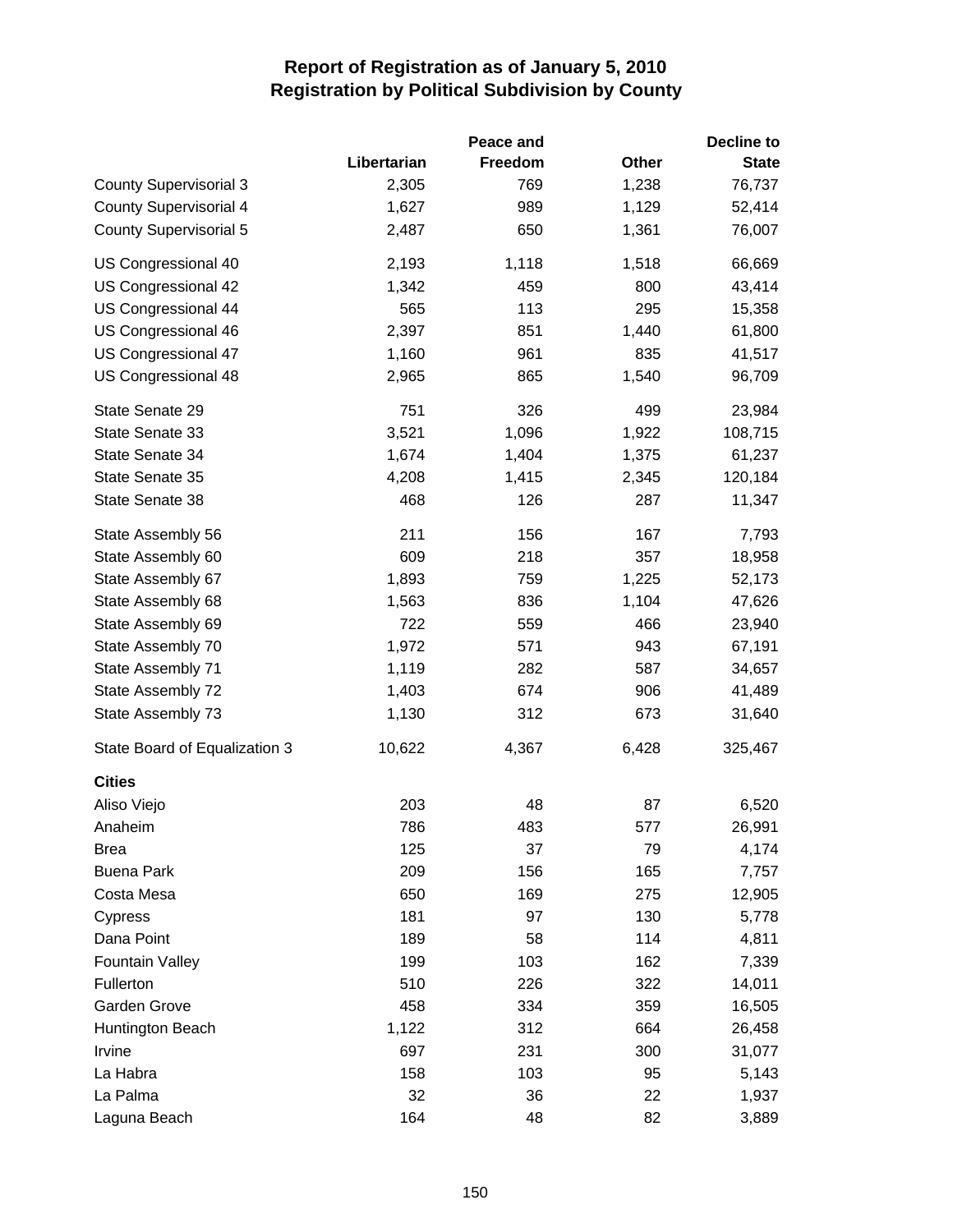|                               | <b>Total</b>      |                   | American   |             |       |
|-------------------------------|-------------------|-------------------|------------|-------------|-------|
|                               | <b>Registered</b> | <b>Democratic</b> | Republican | Independent | Green |
| Laguna Hills                  | 19,355            | 5,225             | 9,195      | 457         | 102   |
| Laguna Niguel                 | 42,113            | 11,356            | 20,235     | 1,050       | 203   |
| Laguna Woods                  | 14,859            | 6,032             | 6,115      | 330         | 30    |
| Lake Forest                   | 44,789            | 12,318            | 21,450     | 1,173       | 171   |
| Los Alamitos                  | 6,847             | 2,384             | 2,876      | 173         | 42    |
| Mission Viejo                 | 61,920            | 16,724            | 30,722     | 1,497       | 253   |
| Newport Beach                 | 62,564            | 13,678            | 34,729     | 1,402       | 286   |
| Orange                        | 69,889            | 21,279            | 32,340     | 1,699       | 338   |
| Placentia                     | 27,658            | 8,470             | 12,785     | 594         | 114   |
| Rancho Santa Margarita        | 28,413            | 7,081             | 14,401     | 698         | 91    |
| San Clemente                  | 40,807            | 9,846             | 20,635     | 1,176       | 237   |
| San Juan Capistrano           | 19,251            | 5,132             | 9,686      | 492         | 97    |
| Santa Ana                     | 104,789           | 54,235            | 28,845     | 1,579       | 387   |
| Seal Beach                    | 19,355            | 6,970             | 8,584      | 382         | 112   |
| Stanton                       | 14,868            | 6,058             | 5,059      | 356         | 50    |
| Tustin                        | 34,552            | 11,150            | 14,033     | 757         | 165   |
| <b>Villa Park</b>             | 4,518             | 794               | 2,963      | 65          | 12    |
| Westminster                   | 46,944            | 14,861            | 19,452     | 1,123       | 160   |
| Yorba Linda                   | 42,854            | 9,639             | 24,453     | 886         | 132   |
| Unincorporated Area           | 72,934            | 18,765            | 38,043     | 1,514       | 264   |
| <b>Orange Totals</b>          | 1,594,807         | 514,573           | 689,689    | 36,365      | 7,296 |
| <b>Percent</b>                |                   | 32.27%            | 43.25%     | 2.28%       | 0.46% |
| <b>Placer</b>                 |                   |                   |            |             |       |
| <b>Districts</b>              |                   |                   |            |             |       |
| <b>County Supervisorial 1</b> | 38,962            | 12,361            | 18,235     | 831         | 174   |
| <b>County Supervisorial 2</b> | 54,885            | 16,130            | 27,412     | 1,085       | 262   |
| <b>County Supervisorial 3</b> | 31,843            | 9,353             | 15,307     | 628         | 282   |
| <b>County Supervisorial 4</b> | 39,142            | 10,727            | 20,229     | 647         | 183   |
| <b>County Supervisorial 5</b> | 30,219            | 9,394             | 12,879     | 692         | 350   |
| US Congressional 4            | 195,051           | 57,965            | 94,062     | 3,883       | 1,251 |
| State Senate 1                | 115,922           | 35,311            | 54,132     | 2,326       | 824   |
| State Senate 4                | 79,129            | 22,654            | 39,930     | 1,557       | 427   |
| State Assembly 3              | 17,170            | 4,865             | 8,251      | 370         | 176   |
| State Assembly 4              | 163,889           | 49,757            | 77,843     | 3,317       | 1,009 |
| State Assembly 5              | 13,992            | 3,343             | 7,968      | 196         | 66    |
| State Board of Equalization 2 | 195,051           | 57,965            | 94,062     | 3,883       | 1,251 |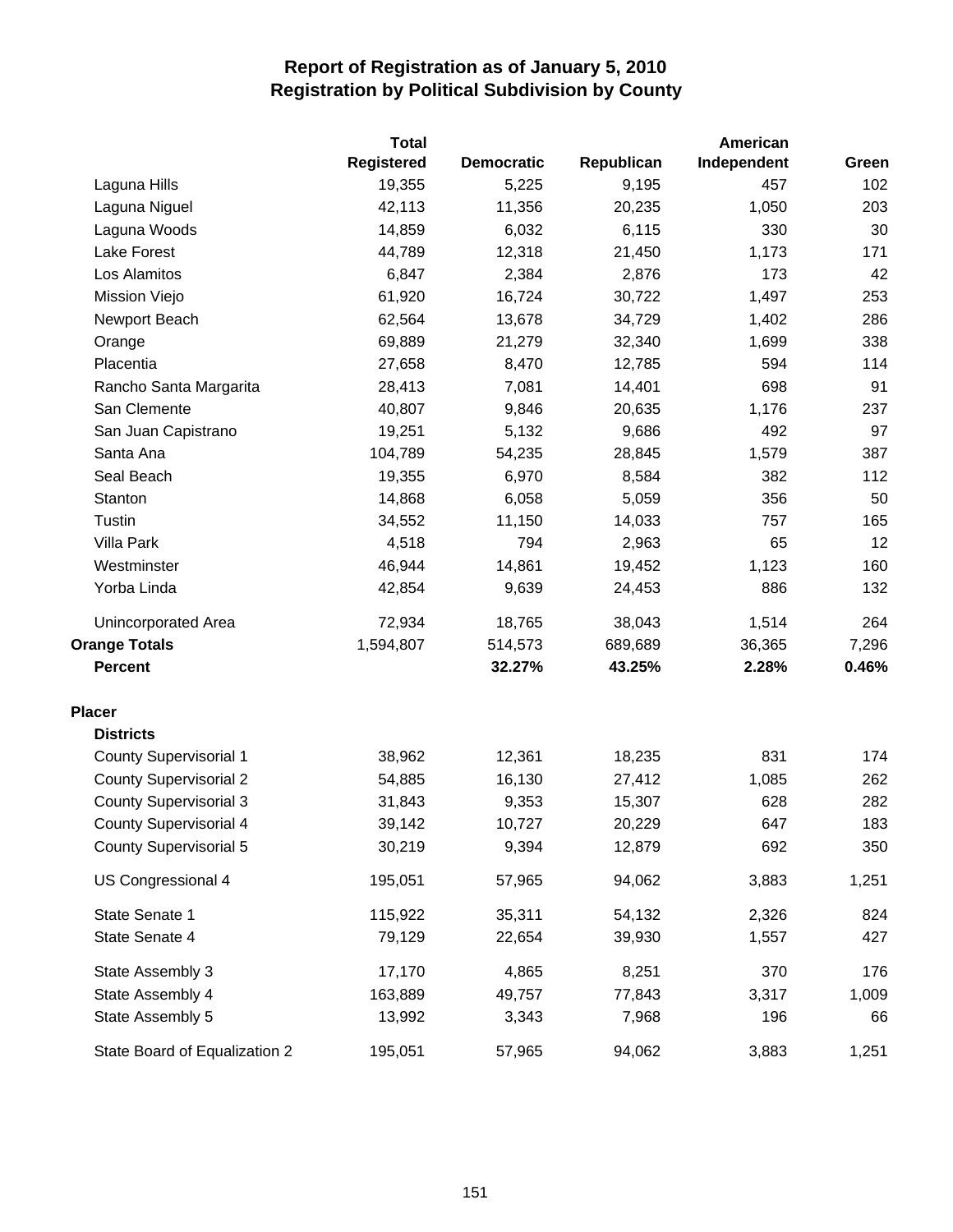|                               |             | Peace and      | <b>Decline to</b> |              |  |
|-------------------------------|-------------|----------------|-------------------|--------------|--|
|                               | Libertarian | Freedom        | <b>Other</b>      | <b>State</b> |  |
| Laguna Hills                  | 133         | 45             | 78                | 4,120        |  |
| Laguna Niguel                 | 260         | 70             | 166               | 8,773        |  |
| Laguna Woods                  | 37          | 8              | 30                | 2,277        |  |
| Lake Forest                   | 310         | 75             | 149               | 9,143        |  |
| Los Alamitos                  | 37          | 22             | 35                | 1,278        |  |
| Mission Viejo                 | 347         | 107            | 220               | 12,050       |  |
| Newport Beach                 | 450         | 89             | 207               | 11,723       |  |
| Orange                        | 510         | 179            | 238               | 13,306       |  |
| Placentia                     | 174         | 76             | 125               | 5,320        |  |
| Rancho Santa Margarita        | 184         | 40             | 75                | 5,843        |  |
| San Clemente                  | 350         | 83             | 189               | 8,291        |  |
| San Juan Capistrano           | 134         | 44             | 101               | 3,565        |  |
| Santa Ana                     | 561         | 440            | 357               | 18,385       |  |
| Seal Beach                    | 97          | 28             | 61                | 3,121        |  |
| Stanton                       | 86          | 76             | 134               | 3,049        |  |
| Tustin                        | 266         | 110            | 155               | 7,916        |  |
| <b>Villa Park</b>             | 24          | $\overline{2}$ | 10                | 648          |  |
| Westminster                   | 270         | 225            | 249               | 10,604       |  |
| Yorba Linda                   | 227         | 87             | 151               | 7,279        |  |
| Unincorporated Area           | 482         | 120            | 265               | 13,481       |  |
| <b>Orange Totals</b>          | 10,622      | 4,367          | 6,428             | 325,467      |  |
| <b>Percent</b>                | 0.67%       | 0.27%          | 0.40%             | 20.41%       |  |
| <b>Placer</b>                 |             |                |                   |              |  |
| <b>Districts</b>              |             |                |                   |              |  |
| <b>County Supervisorial 1</b> | 216         | 52             | 41                | 7,052        |  |
| <b>County Supervisorial 2</b> | 335         | 49             | 45                | 9,567        |  |
| <b>County Supervisorial 3</b> | 278         | 59             | 86                | 5,850        |  |
| <b>County Supervisorial 4</b> | 266         | 30             | 49                | 7,011        |  |
| <b>County Supervisorial 5</b> | 255         | 71             | 107               | 6,471        |  |
| US Congressional 4            | 1,350       | 261            | 328               | 35,951       |  |
| State Senate 1                | 836         | 172            | 229               | 22,092       |  |
| State Senate 4                | 514         | 89             | 99                | 13,859       |  |
| State Assembly 3              | 135         | 33             | 63                | 3,277        |  |
| State Assembly 4              | 1,117       | 219            | 245               | 30,382       |  |
| State Assembly 5              | 98          | 9              | 20                | 2,292        |  |
| State Board of Equalization 2 | 1,350       | 261            | 328               | 35,951       |  |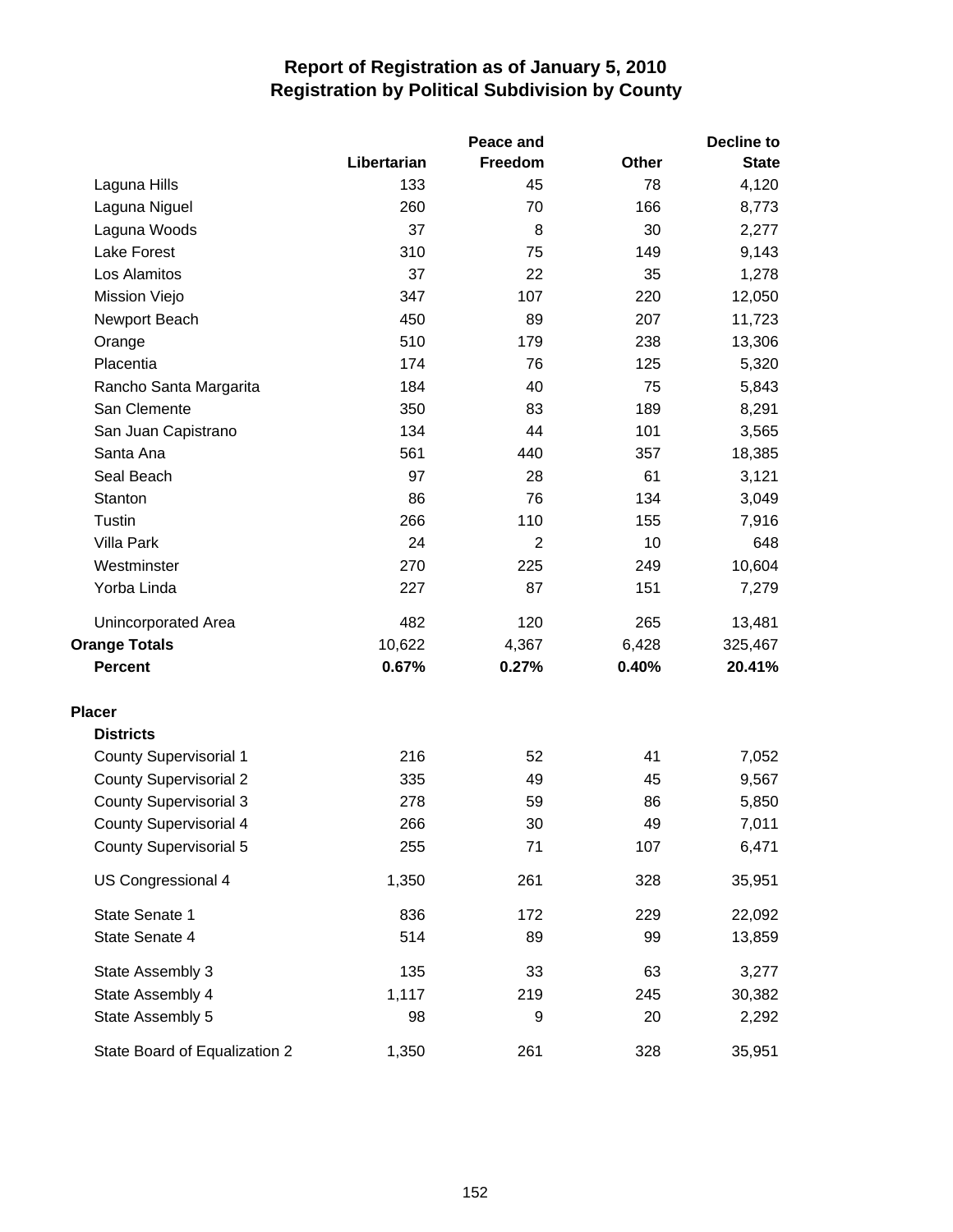|                               | <b>Total</b> |                   |            | American    |            |
|-------------------------------|--------------|-------------------|------------|-------------|------------|
|                               | Registered   | <b>Democratic</b> | Republican | Independent | Green      |
| <b>Cities</b>                 |              |                   |            |             |            |
| Auburn                        | 8,357        | 2,711             | 3,605      | 146         | 108        |
| Colfax                        | 930          | 281               | 365        | 41          | 20         |
| Lincoln                       | 23,140       | 7,174             | 11,501     | 444         | 62         |
| Loomis                        | 4,052        | 1,078             | 2,067      | 73          | 27         |
| Rocklin                       | 29,610       | 8,349             | 14,750     | 573         | 202        |
| Roseville                     | 62,021       | 19,166            | 29,290     | 1,246       | 270        |
| <b>Unincorporated Area</b>    | 66,941       | 19,206            | 32,484     | 1,360       | 562        |
| <b>Placer Totals</b>          | 195,051      | 57,965            | 94,062     | 3,883       | 1,251      |
| <b>Percent</b>                |              | 29.72%            | 48.22%     | 1.99%       | 0.64%      |
| <b>Plumas</b>                 |              |                   |            |             |            |
| <b>Districts</b>              |              |                   |            |             |            |
| <b>County Supervisorial 1</b> | 2,477        | 767               | 1,033      | 117         | 13         |
| <b>County Supervisorial 2</b> | 2,425        | 891               | 907        | 111         | 22         |
| <b>County Supervisorial 3</b> | 2,334        | 677               | 1,192      | 89          | $\sqrt{2}$ |
| <b>County Supervisorial 4</b> | 2,661        | 982               | 1,012      | 124         | 34         |
| <b>County Supervisorial 5</b> | 3,264        | 1,080             | 1,508      | 99          | 18         |
| US Congressional 4            | 13,161       | 4,397             | 5,652      | 540         | 89         |
| State Senate 1                | 13,161       | 4,397             | 5,652      | 540         | 89         |
| State Assembly 3              | 13,161       | 4,397             | 5,652      | 540         | 89         |
| State Board of Equalization 2 | 13,161       | 4,397             | 5,652      | 540         | 89         |
| <b>Cities</b>                 |              |                   |            |             |            |
| Portola                       | 1,129        | 420               | 354        | 58          | 10         |
| Unincorporated Area           | 12,032       | 3,977             | 5,298      | 482         | 79         |
| <b>Plumas Totals</b>          | 13,161       | 4,397             | 5,652      | 540         | 89         |
| <b>Percent</b>                |              | 33.41%            | 42.95%     | 4.10%       | 0.68%      |
| <b>Riverside</b>              |              |                   |            |             |            |
| <b>Districts</b>              |              |                   |            |             |            |
| <b>County Supervisorial 1</b> | 157,377      | 57,585            | 63,884     | 4,144       | 594        |
| <b>County Supervisorial 2</b> | 142,581      | 53,728            | 56,385     | 3,458       | 490        |
| <b>County Supervisorial 3</b> | 210,289      | 62,895            | 99,890     | 6,034       | 610        |
| <b>County Supervisorial 4</b> | 144,994      | 57,206            | 61,377     | 2,859       | 317        |
| <b>County Supervisorial 5</b> | 147,440      | 65,562            | 49,987     | 3,690       | 405        |
| US Congressional 41           | 67,233       | 24,261            | 28,871     | 1,958       | 193        |
| US Congressional 44           | 261,278      | 99,473            | 103,056    | 6,520       | 924        |
| US Congressional 45           | 339,739      | 129,164           | 140,996    | 8,064       | 882        |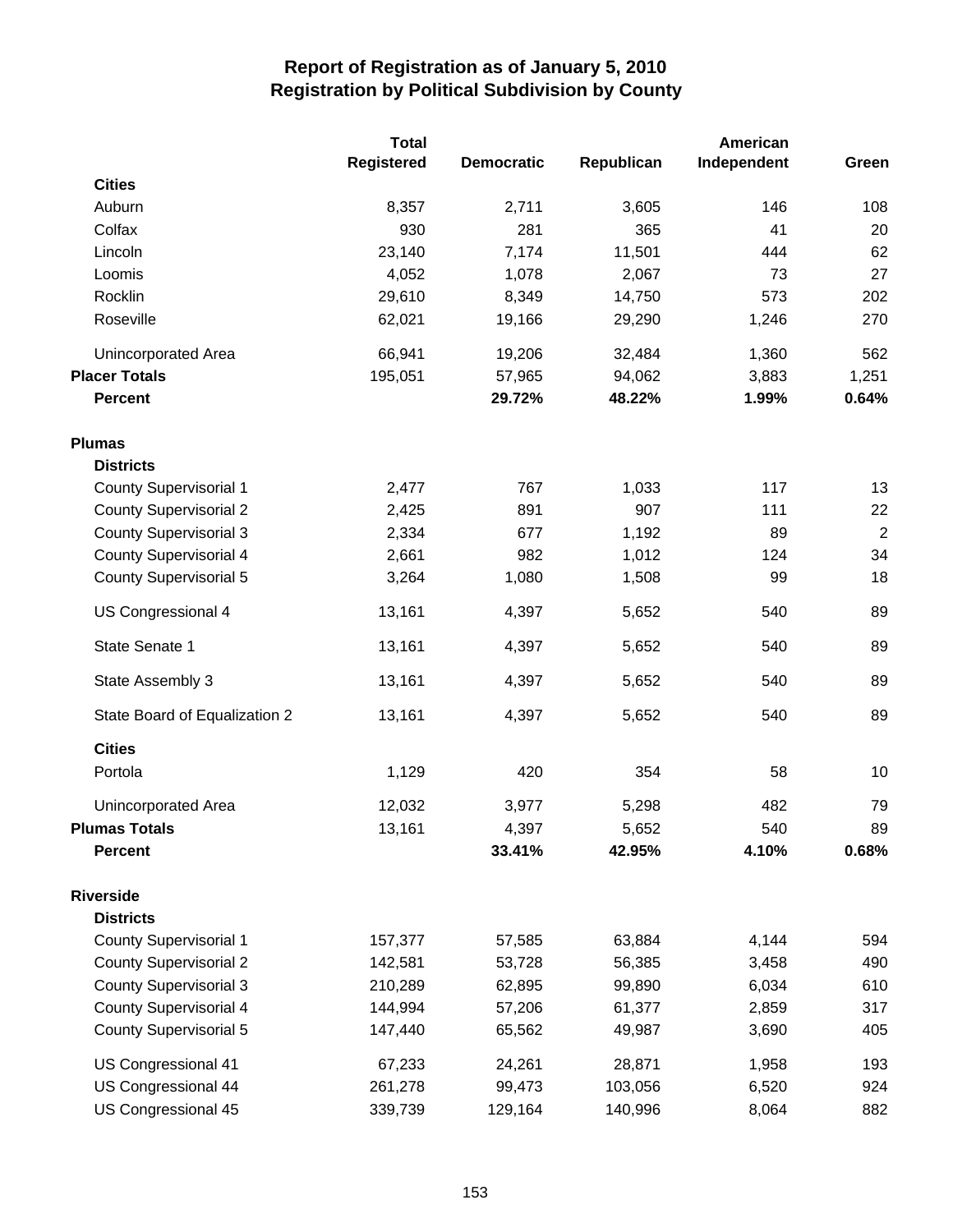|                               |             | Peace and               |                | <b>Decline to</b> |  |
|-------------------------------|-------------|-------------------------|----------------|-------------------|--|
|                               | Libertarian | Freedom                 | Other          | <b>State</b>      |  |
| <b>Cities</b>                 |             |                         |                |                   |  |
| Auburn                        | 85          | 19                      | 24             | 1,659             |  |
| Colfax                        | 13          | 4                       | $\overline{2}$ | 204               |  |
| Lincoln                       | 112         | 13                      | 14             | 3,820             |  |
| Loomis                        | 41          | $\overline{\mathbf{4}}$ | 5              | 757               |  |
| Rocklin                       | 206         | 37                      | 22             | 5,471             |  |
| Roseville                     | 375         | 70                      | 62             | 11,542            |  |
| <b>Unincorporated Area</b>    | 518         | 114                     | 199            | 12,498            |  |
| <b>Placer Totals</b>          | 1,350       | 261                     | 328            | 35,951            |  |
| <b>Percent</b>                | 0.69%       | 0.13%                   | 0.17%          | 18.43%            |  |
| <b>Plumas</b>                 |             |                         |                |                   |  |
| <b>Districts</b>              |             |                         |                |                   |  |
| <b>County Supervisorial 1</b> | 15          | 9                       | $\pmb{0}$      | 523               |  |
| <b>County Supervisorial 2</b> | 28          | 9                       | $\pmb{0}$      | 457               |  |
| <b>County Supervisorial 3</b> | 12          | 6                       | 0              | 356               |  |
| <b>County Supervisorial 4</b> | 13          | 9                       | $\pmb{0}$      | 487               |  |
| <b>County Supervisorial 5</b> | 19          | 3                       | 0              | 537               |  |
| US Congressional 4            | 87          | 36                      | $\pmb{0}$      | 2,360             |  |
| State Senate 1                | 87          | 36                      | $\pmb{0}$      | 2,360             |  |
| State Assembly 3              | 87          | 36                      | $\pmb{0}$      | 2,360             |  |
| State Board of Equalization 2 | 87          | 36                      | $\pmb{0}$      | 2,360             |  |
| <b>Cities</b>                 |             |                         |                |                   |  |
| Portola                       | 8           | 7                       | $\pmb{0}$      | 272               |  |
| Unincorporated Area           | 79          | 29                      | $\mathbf 0$    | 2,088             |  |
| <b>Plumas Totals</b>          | 87          | 36                      | $\mathbf 0$    | 2,360             |  |
| <b>Percent</b>                | 0.66%       | 0.27%                   | 0.00%          | 17.93%            |  |
| <b>Riverside</b>              |             |                         |                |                   |  |
| <b>Districts</b>              |             |                         |                |                   |  |
| <b>County Supervisorial 1</b> | 827         | 450                     | 1,441          | 28,452            |  |
| <b>County Supervisorial 2</b> | 774         | 439                     | 1,221          | 26,086            |  |
| <b>County Supervisorial 3</b> | 902         | 350                     | 1,951          | 37,657            |  |
| County Supervisorial 4        | 432         | 201                     | 1,134          | 21,468            |  |
| <b>County Supervisorial 5</b> | 674         | 468                     | 1,277          | 25,377            |  |
| US Congressional 41           | 311         | 150                     | 596            | 10,893            |  |
| <b>US Congressional 44</b>    | 1,369       | 789                     | 2,271          | 46,876            |  |
| US Congressional 45           | 1,299       | 675                     | 2,885          | 55,774            |  |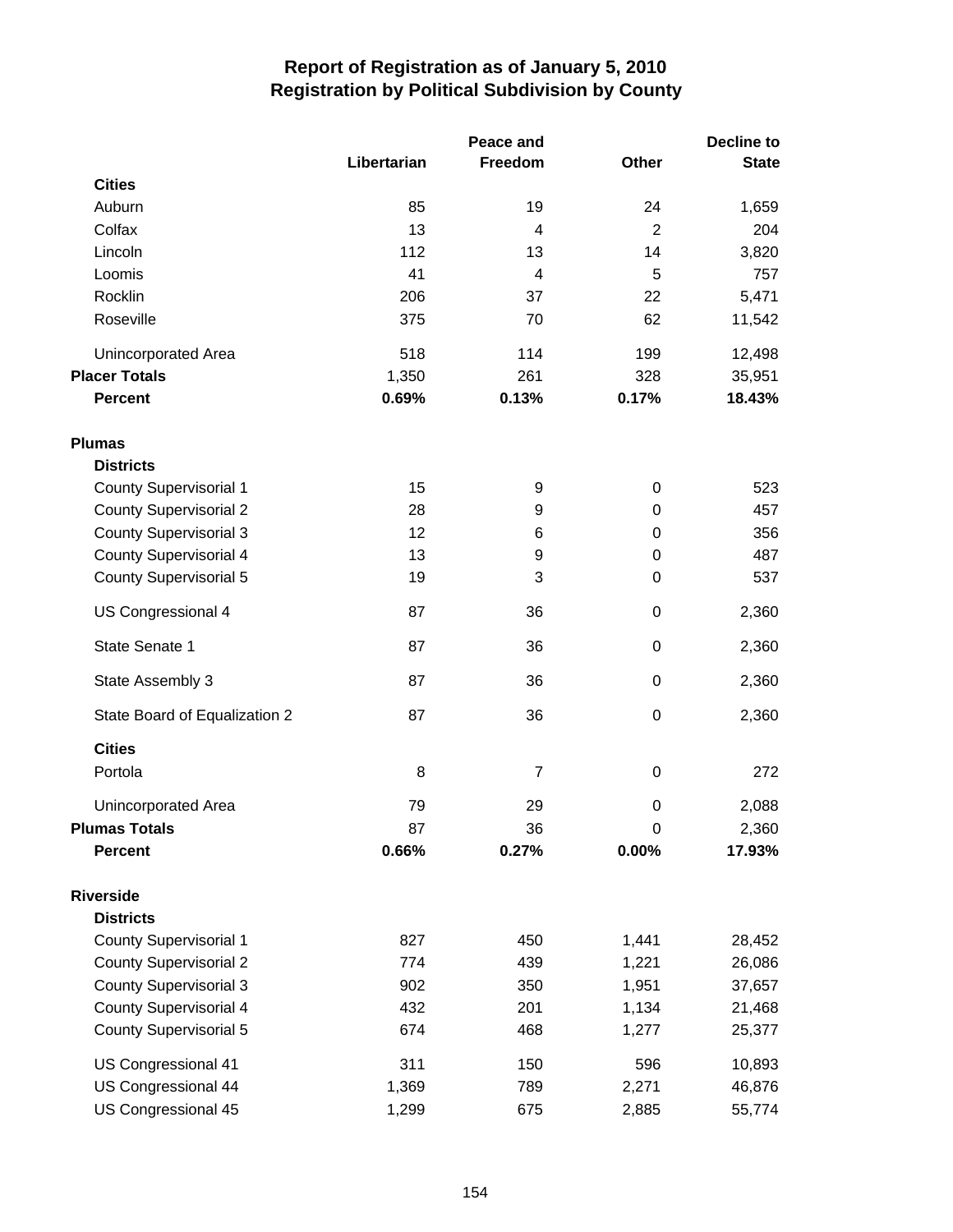|                               | <b>Total</b>      |                   |            | American    |                |
|-------------------------------|-------------------|-------------------|------------|-------------|----------------|
|                               | <b>Registered</b> | <b>Democratic</b> | Republican | Independent | Green          |
| US Congressional 49           | 134,431           | 44,078            | 58,600     | 3,643       | 417            |
| State Senate 31               | 148,314           | 60,331            | 54,472     | 3,889       | 620            |
| State Senate 36               | 126,904           | 33,865            | 62,572     | 3,486       | 365            |
| State Senate 37               | 462,132           | 173,297           | 190,169    | 11,591      | 1,305          |
| State Senate 40               | 65,331            | 29,483            | 24,310     | 1,219       | 126            |
| State Assembly 63             | 4,313             | 1,808             | 1,548      | 119         | 17             |
| State Assembly 64             | 232,340           | 83,828            | 97,458     | 5,858       | 861            |
| State Assembly 65             | 179,387           | 70,463            | 70,931     | 4,925       | 470            |
| State Assembly 66             | 174,323           | 56,965            | 75,997     | 4,714       | 553            |
| State Assembly 71             | 89,395            | 31,629            | 37,579     | 2,037       | 244            |
| State Assembly 80             | 122,923           | 52,283            | 48,010     | 2,532       | 271            |
| State Board of Equalization 3 | 802,681           | 296,976           | 331,523    | 20,185      | 2,416          |
| <b>Cities</b>                 |                   |                   |            |             |                |
| Banning                       | 12,499            | 5,040             | 5,167      | 340         | 32             |
| Beaumont                      | 12,946            | 4,729             | 5,168      | 413         | 36             |
| <b>Blythe</b>                 | 4,481             | 1,957             | 1,702      | 122         | 14             |
| Calimesa                      | 4,044             | 1,300             | 1,972      | 121         | 10             |
| Canyon Lake                   | 5,886             | 1,246             | 3,484      | 192         | 14             |
| <b>Cathedral City</b>         | 17,632            | 7,423             | 6,936      | 342         | 38             |
| Coachella                     | 7,590             | 4,734             | 1,767      | 82          | 8              |
| Corona                        | 56,732            | 19,587            | 24,484     | 1,268       | 180            |
| Desert Hot Springs            | 7,488             | 2,734             | 3,162      | 190         | 17             |
| Hemet                         | 31,805            | 11,418            | 13,916     | 925         | 86             |
| <b>Indian Wells</b>           | 2,921             | 570               | 1,897      | 58          | $\overline{2}$ |
| Indio                         | 24,330            | 10,340            | 9,624      | 467         | 43             |
| La Quinta                     | 17,613            | 5,187             | 9,120      | 423         | 25             |
| Lake Elsinore                 | 16,065            | 5,589             | 6,245      | 464         | 61             |
| Menifee                       | 32,784            | 10,781            | 14,953     | 922         | 77             |
| Moreno Valley                 | 64,114            | 31,425            | 18,733     | 1,479       | 172            |
| Murrieta                      | 42,814            | 11,416            | 21,339     | 1,148       | 101            |
| Norco                         | 11,244            | 3,158             | 5,766      | 312         | 23             |
| Palm Desert                   | 23,115            | 7,356             | 11,345     | 491         | 62             |
| Palm Springs                  | 22,506            | 11,037            | 6,956      | 490         | 79             |
| Perris                        | 16,704            | 8,485             | 4,224      | 348         | 41             |
| Rancho Mirage                 | 9,664             | 3,188             | 4,648      | 152         | 14             |
| Riverside                     | 112,852           | 45,832            | 41,419     | 2,992       | 501            |
| San Jacinto                   | 14,072            | 5,300             | 5,736      | 414         | 44             |
| Temecula                      | 39,895            | 10,514            | 19,645     | 1,085       | 123            |
| Wildomar                      | 12,910            | 3,682             | 6,112      | 375         | 56             |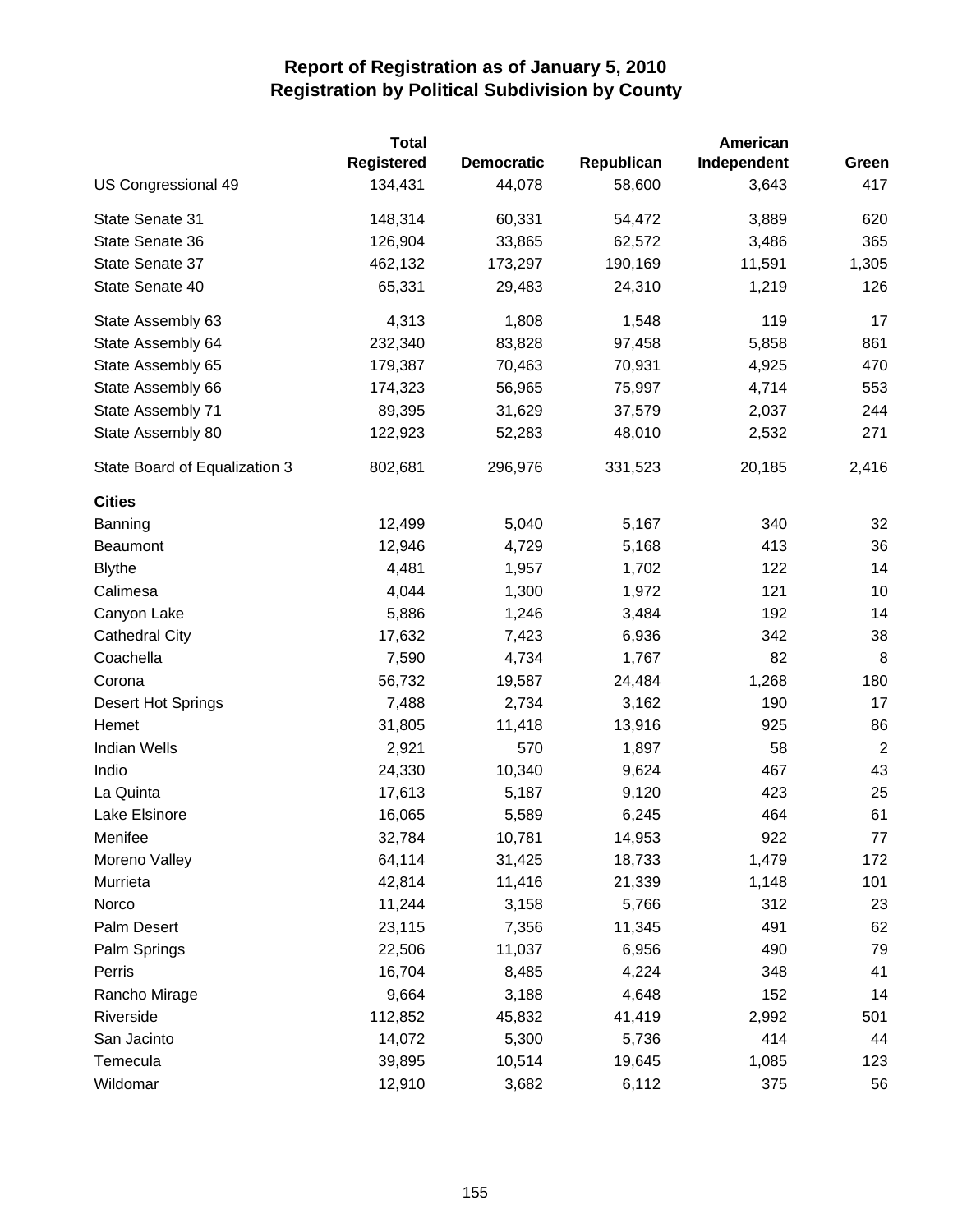|                               |             | Peace and | <b>Decline to</b> |              |  |
|-------------------------------|-------------|-----------|-------------------|--------------|--|
|                               | Libertarian | Freedom   | Other             | <b>State</b> |  |
| US Congressional 49           | 630         | 294       | 1,272             | 25,497       |  |
| State Senate 31               | 788         | 514       | 1,365             | 26,335       |  |
| State Senate 36               | 544         | 188       | 1,217             | 24,667       |  |
| State Senate 37               | 2,100       | 1,063     | 3,992             | 78,615       |  |
| State Senate 40               | 177         | 143       | 450               | 9,423        |  |
| State Assembly 63             | 17          | 14        | 27                | 763          |  |
| State Assembly 64             | 1,157       | 606       | 2,004             | 40,568       |  |
| State Assembly 65             | 750         | 428       | 1,606             | 29,814       |  |
| State Assembly 66             | 837         | 419       | 1,690             | 33,148       |  |
| State Assembly 71             | 448         | 216       | 733               | 16,509       |  |
| State Assembly 80             | 400         | 225       | 964               | 18,238       |  |
| State Board of Equalization 3 | 3,609       | 1,908     | 7,024             | 139,040      |  |
| <b>Cities</b>                 |             |           |                   |              |  |
| Banning                       | 45          | 20        | 99                | 1,756        |  |
| <b>Beaumont</b>               | 61          | 29        | 126               | 2,384        |  |
| <b>Blythe</b>                 | 18          | 8         | 31                | 629          |  |
| Calimesa                      | 17          | 4         | 33                | 587          |  |
| Canyon Lake                   | 29          | 7         | 45                | 869          |  |
| <b>Cathedral City</b>         | 40          | 44        | 110               | 2,699        |  |
| Coachella                     | 12          | 17        | 40                | 930          |  |
| Corona                        | 297         | 140       | 458               | 10,318       |  |
| Desert Hot Springs            | 44          | 30        | 76                | 1,235        |  |
| Hemet                         | 125         | 55        | 288               | 4,992        |  |
| <b>Indian Wells</b>           | 7           | 1         | 20                | 366          |  |
| Indio                         | 64          | 47        | 170               | 3,575        |  |
| La Quinta                     | 53          | 18        | 154               | 2,633        |  |
| Lake Elsinore                 | 95          | 48        | 159               | 3,404        |  |
| Menifee                       | 143         | 55        | 280               | 5,573        |  |
| Moreno Valley                 | 296         | 227       | 520               | 11,262       |  |
| Murrieta                      | 160         | 58        | 428               | 8,164        |  |
| Norco                         | 70          | 26        | 89                | 1,800        |  |
| Palm Desert                   | 77          | 19        | 192               | 3,573        |  |
| Palm Springs                  | 80          | 25        | 201               | 3,638        |  |
| Perris                        | 64          | 67        | 165               | 3,310        |  |
| Rancho Mirage                 | 27          | 5         | 77                | 1,553        |  |
| Riverside                     | 640         | 386       | 1,051             | 20,031       |  |
| San Jacinto                   | 66          | 44        | 125               | 2,343        |  |
| Temecula                      | 151         | 45        | 382               | 7,950        |  |
| Wildomar                      | 73          | 36        | 143               | 2,433        |  |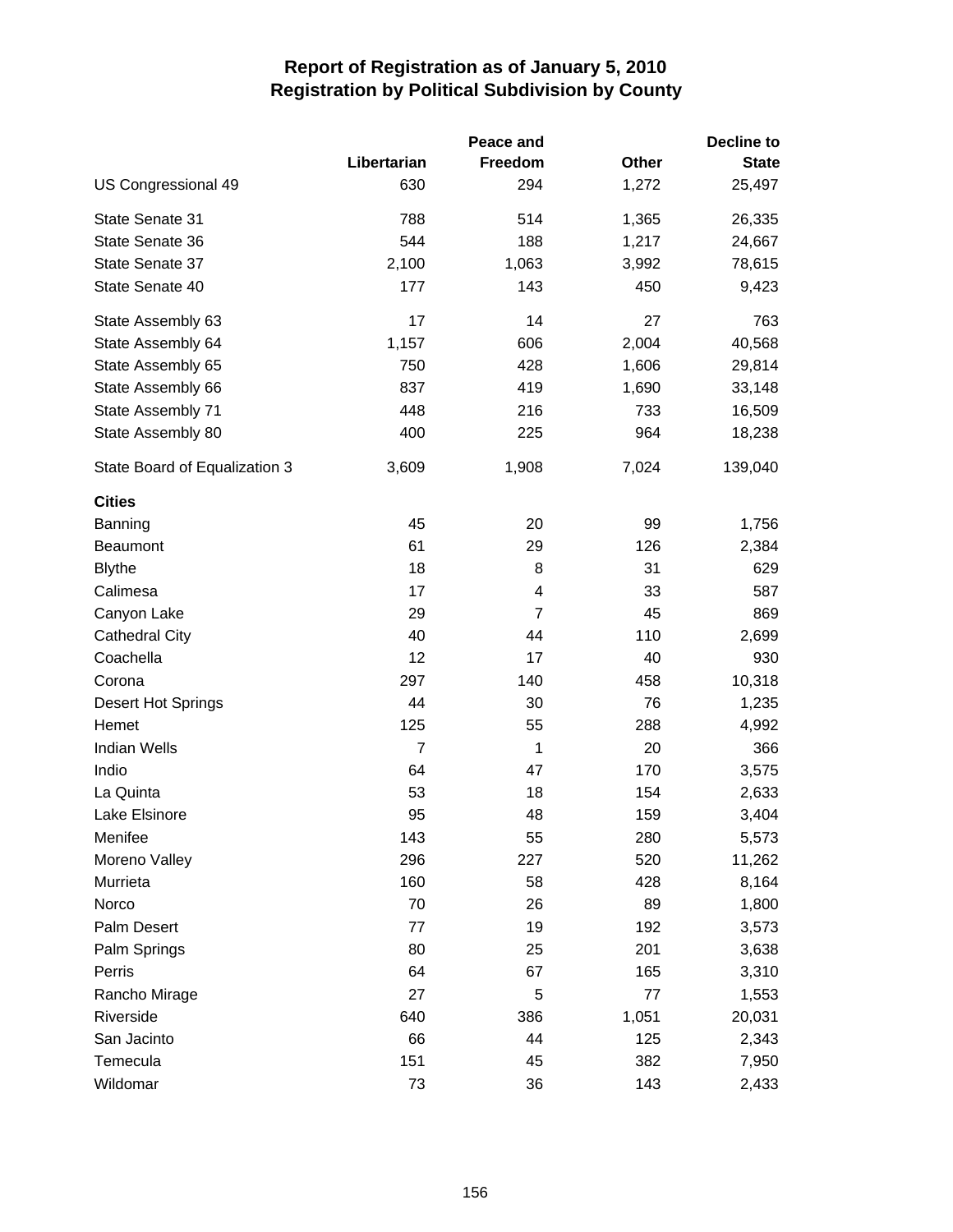|                               | <b>Total</b>      |                   |            | American    |             |
|-------------------------------|-------------------|-------------------|------------|-------------|-------------|
|                               | <b>Registered</b> | <b>Democratic</b> | Republican | Independent | Green       |
| Unincorporated Area           | 177,975           | 62,948            | 76,003     | 4,570       | 557         |
| <b>Riverside Totals</b>       | 802,681           | 296,976           | 331,523    | 20,185      | 2,416       |
| <b>Percent</b>                |                   | 37.00%            | 41.30%     | 2.51%       | 0.30%       |
| <b>Sacramento</b>             |                   |                   |            |             |             |
| <b>Districts</b>              |                   |                   |            |             |             |
| County Supervisorial 1        | 124,931           | 64,762            | 26,303     | 3,504       | 1,330       |
| <b>County Supervisorial 2</b> | 100,944           | 58,016            | 20,125     | 2,377       | 591         |
| <b>County Supervisorial 3</b> | 130,607           | 58,295            | 43,293     | 3,408       | 1,000       |
| <b>County Supervisorial 4</b> | 138,148           | 47,728            | 58,735     | 3,838       | 728         |
| <b>County Supervisorial 5</b> | 159,987           | 68,201            | 54,098     | 4,285       | 697         |
| US Congressional 3            | 339,469           | 132,571           | 130,272    | 9,119       | 1,679       |
| US Congressional 4            | 17,065            | 5,349             | 7,869      | 490         | 97          |
| US Congressional 5            | 296,661           | 158,512           | 63,894     | 7,761       | 2,561       |
| US Congressional 10           | 1,422             | 570               | 519        | 42          | 9           |
| State Senate 1                | 225,655           | 83,453            | 92,800     | 5,771       | 1,074       |
| State Senate 5                | 31,258            | 14,771            | 8,875      | 776         | 113         |
| State Senate 6                | 397,704           | 198,778           | 100,879    | 10,865      | 3,159       |
| State Assembly 4              | 39,108            | 15,476            | 13,599     | 1,221       | 199         |
| State Assembly 5              | 235,855           | 94,019            | 87,109     | 6,539       | 1,394       |
| State Assembly 9              | 182,185           | 103,699           | 33,796     | 4,463       | 1,828       |
| State Assembly 10             | 138,823           | 60,212            | 46,033     | 3,650       | 726         |
| State Assembly 15             | 58,646            | 23,596            | 22,017     | 1,539       | 199         |
| State Board of Equalization 2 | 654,617           | 297,002           | 202,554    | 17,412      | 4,346       |
| <b>Cities</b>                 |                   |                   |            |             |             |
| <b>Citrus Heights</b>         | 41,417            | 15,718            | 16,230     | 1,302       | 252         |
| <b>Elk Grove</b>              | 70,591            | 31,307            | 22,868     | 1,838       | 269         |
| Folsom                        | 34,508            | 10,549            | 15,881     | 893         | 126         |
| Galt                          | 9,404             | 3,604             | 3,711      | 285         | 28          |
| Isleton                       | 353               | 188               | 77         | 14          | $\mathbf 1$ |
| Rancho Cordova                | 27,195            | 11,566            | 8,450      | 800         | 162         |
| Sacramento                    | 206,901           | 113,966           | 41,455     | 5,064       | 1,979       |
| Unincorporated Area           | 264,248           | 110,104           | 93,882     | 7,216       | 1,529       |
| <b>Sacramento Totals</b>      | 654,617           | 297,002           | 202,554    | 17,412      | 4,346       |
| <b>Percent</b>                |                   | 45.37%            | 30.94%     | 2.66%       | 0.66%       |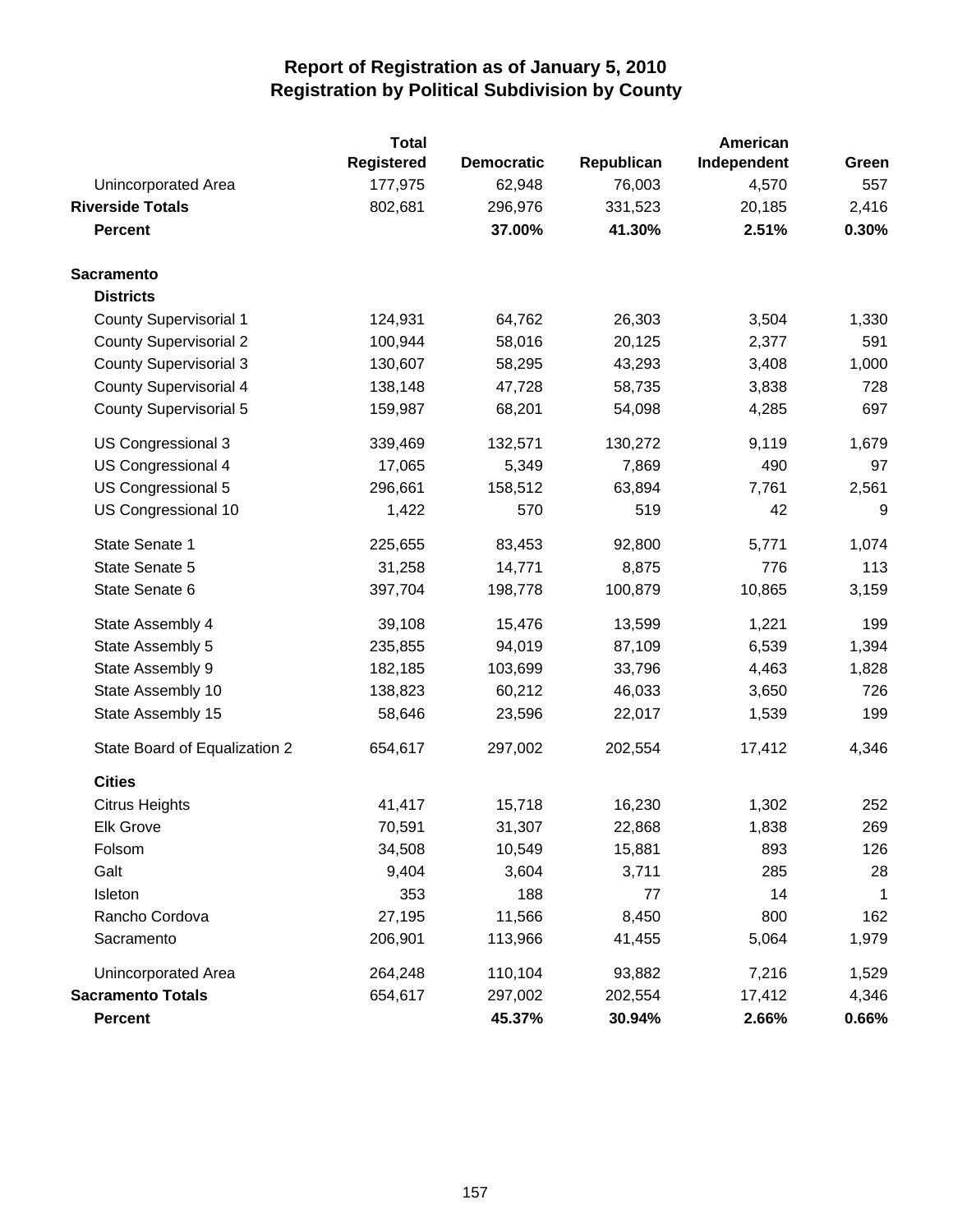|                               | Peace and   |                |                | <b>Decline to</b> |  |
|-------------------------------|-------------|----------------|----------------|-------------------|--|
|                               | Libertarian | Freedom        | Other          | <b>State</b>      |  |
| Unincorporated Area           | 855         | 447            | 1,562          | 31,033            |  |
| <b>Riverside Totals</b>       | 3,609       | 1,908          | 7,024          | 139,040           |  |
| <b>Percent</b>                | 0.45%       | 0.24%          | 0.88%          | 17.32%            |  |
| <b>Sacramento</b>             |             |                |                |                   |  |
| <b>Districts</b>              |             |                |                |                   |  |
| <b>County Supervisorial 1</b> | 666         | 793            | 271            | 27,302            |  |
| <b>County Supervisorial 2</b> | 331         | 702            | 182            | 18,620            |  |
| <b>County Supervisorial 3</b> | 658         | 457            | 252            | 23,244            |  |
| <b>County Supervisorial 4</b> | 740         | 321            | 278            | 25,780            |  |
| <b>County Supervisorial 5</b> | 654         | 587            | 293            | 31,172            |  |
| US Congressional 3            | 1,575       | 980            | 645            | 62,628            |  |
| US Congressional 4            | 95          | 32             | 46             | 3,087             |  |
| US Congressional 5            | 1,366       | 1,846          | 583            | 60,138            |  |
| US Congressional 10           | 13          | $\overline{c}$ | $\overline{2}$ | 265               |  |
| State Senate 1                | 1,049       | 555            | 428            | 40,525            |  |
| State Senate 5                | 97          | 72             | 46             | 6,508             |  |
| State Senate 6                | 1,903       | 2,233          | 802            | 79,085            |  |
| State Assembly 4              | 192         | 169            | 89             | 8,163             |  |
| State Assembly 5              | 1,208       | 708            | 472            | 44,406            |  |
| State Assembly 9              | 825         | 1,296          | 351            | 35,927            |  |
| State Assembly 10             | 629         | 527            | 280            | 26,766            |  |
| State Assembly 15             | 195         | 160            | 84             | 10,856            |  |
| State Board of Equalization 2 | 3,049       | 2,860          | 1,276          | 126,118           |  |
| <b>Cities</b>                 |             |                |                |                   |  |
| <b>Citrus Heights</b>         | 235         | 135            | 97             | 7,448             |  |
| <b>Elk Grove</b>              | 219         | 195            | 114            | 13,781            |  |
| Folsom                        | 183         | 47             | 42             | 6,787             |  |
| Galt                          | 43          | 41             | 11             | 1,681             |  |
| Isleton                       | 3           | $\overline{2}$ | 0              | 68                |  |
| Rancho Cordova                | 169         | 172            | 69             | 5,807             |  |
| Sacramento                    | 955         | 1,251          | 383            | 41,848            |  |
| Unincorporated Area           | 1,242       | 1,017          | 560            | 48,698            |  |
| <b>Sacramento Totals</b>      | 3,049       | 2,860          | 1,276          | 126,118           |  |
| <b>Percent</b>                | 0.47%       | 0.44%          | 0.19%          | 19.27%            |  |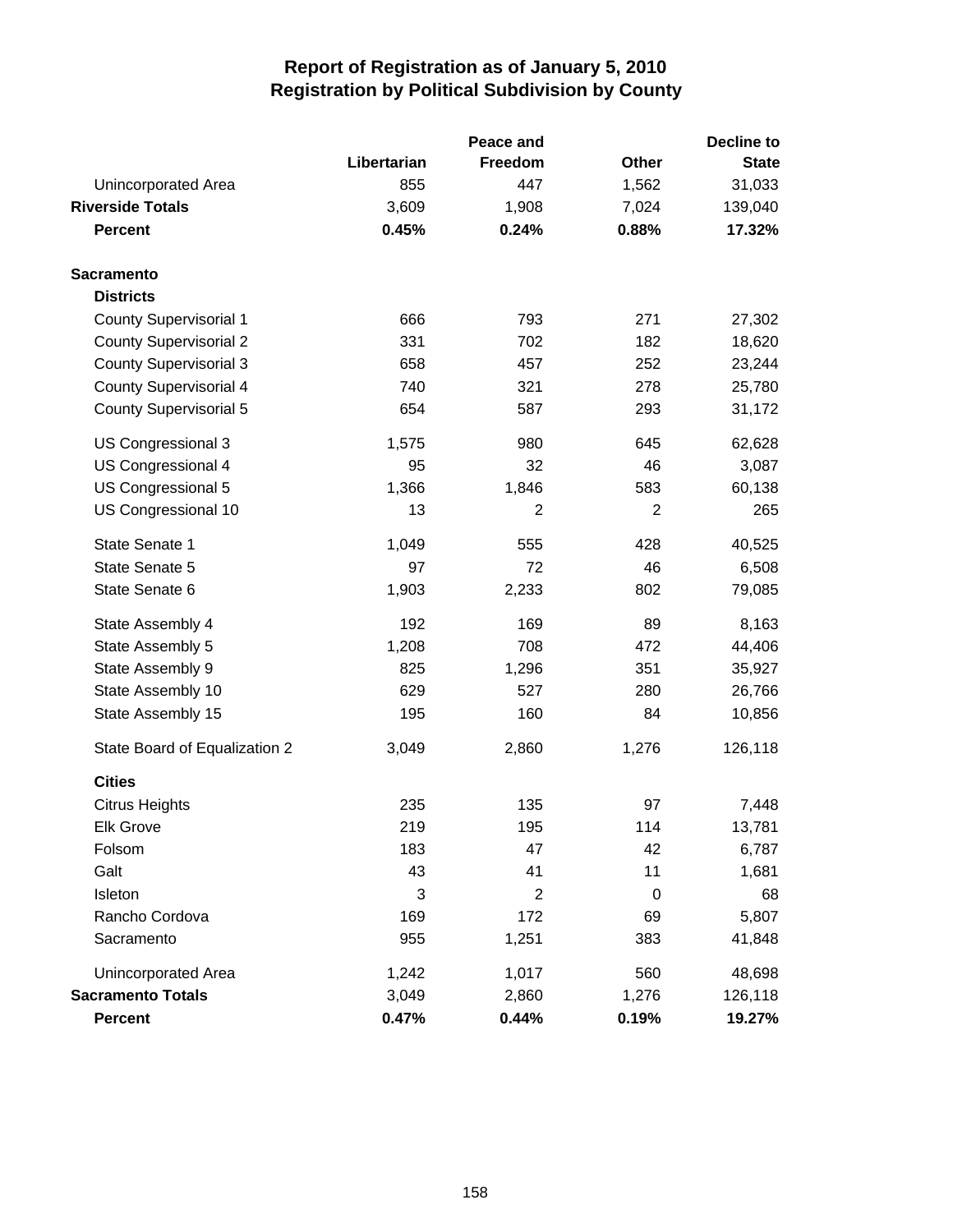|                               | <b>Total</b>      |                   |            | American    |                         |
|-------------------------------|-------------------|-------------------|------------|-------------|-------------------------|
|                               | <b>Registered</b> | <b>Democratic</b> | Republican | Independent | Green                   |
| <b>San Benito</b>             |                   |                   |            |             |                         |
| <b>Districts</b>              |                   |                   |            |             |                         |
| <b>County Supervisorial 1</b> | 4,860             | 1,985             | 1,761      | 102         | 24                      |
| <b>County Supervisorial 2</b> | 5,446             | 2,520             | 1,669      | 136         | 41                      |
| <b>County Supervisorial 3</b> | 3,775             | 2,090             | 889        | 89          | 11                      |
| <b>County Supervisorial 4</b> | 6,034             | 2,266             | 2,518      | 145         | 24                      |
| County Supervisorial 5        | 4,002             | 2,630             | 583        | 62          | 12                      |
| US Congressional 17           | 24,117            | 11,491            | 7,420      | 534         | 112                     |
| State Senate 12               | 24,117            | 11,491            | 7,420      | 534         | 112                     |
| State Assembly 28             | 24,117            | 11,491            | 7,420      | 534         | 112                     |
| State Board of Equalization 1 | 24,117            | 11,491            | 7,420      | 534         | 112                     |
| <b>Cities</b>                 |                   |                   |            |             |                         |
| Hollister                     | 13,554            | 7,282             | 3,262      | 309         | 53                      |
| San Juan Bautista             | 862               | 445               | 209        | 27          | $\overline{7}$          |
| Unincorporated Area           | 9,701             | 3,764             | 3,949      | 198         | 52                      |
| <b>San Benito Totals</b>      | 24,117            | 11,491            | 7,420      | 534         | 112                     |
| <b>Percent</b>                |                   | 47.65%            | 30.77%     | 2.21%       | 0.46%                   |
| San Bernardino                |                   |                   |            |             |                         |
| <b>Districts</b>              |                   |                   |            |             |                         |
| <b>County Supervisorial 1</b> | 172,409           | 60,986            | 70,182     | 6,838       | 490                     |
| <b>County Supervisorial 2</b> | 178,186           | 71,221            | 67,065     | 4,676       | 670                     |
| <b>County Supervisorial 3</b> | 180,393           | 63,141            | 77,364     | 6,047       | 801                     |
| <b>County Supervisorial 4</b> | 135,488           | 57,321            | 48,615     | 3,142       | 407                     |
| <b>County Supervisorial 5</b> | 122,955           | 64,698            | 32,518     | 3,255       | 365                     |
| US Congressional 25           | 74,100            | 29,858            | 26,041     | 2,906       | 186                     |
| US Congressional 26           | 136,151           | 50,486            | 55,672     | 3,629       | 556                     |
| US Congressional 41           | 279,299           | 93,884            | 122,136    | 10,045      | 1,106                   |
| US Congressional 42           | 67,594            | 24,443            | 27,823     | 1,591       | 190                     |
| US Congressional 43           | 232,287           | 118,696           | 64,072     | 5,787       | 695                     |
| State Senate 17               | 132,425           | 46,052            | 55,681     | 5,052       | 364                     |
| State Senate 18               | 55,147            | 19,725            | 20,748     | 2,520       | 237                     |
| State Senate 29               | 69,178            | 25,136            | 28,382     | 1,623       | 194                     |
| State Senate 31               | 280,441           | 97,922            | 121,289    | 8,464       | 1,172                   |
| State Senate 32               | 252,240           | 128,532           | 69,644     | 6,299       | 766                     |
| State Assembly 32             | 721               | 256               | 263        | 47          | $\overline{\mathbf{c}}$ |
| State Assembly 34             | 21,271            | 8,073             | 7,481      | 1,025       | 78                      |
| State Assembly 36             | 75,074            | 28,347            | 29,032     | 2,837       | 202                     |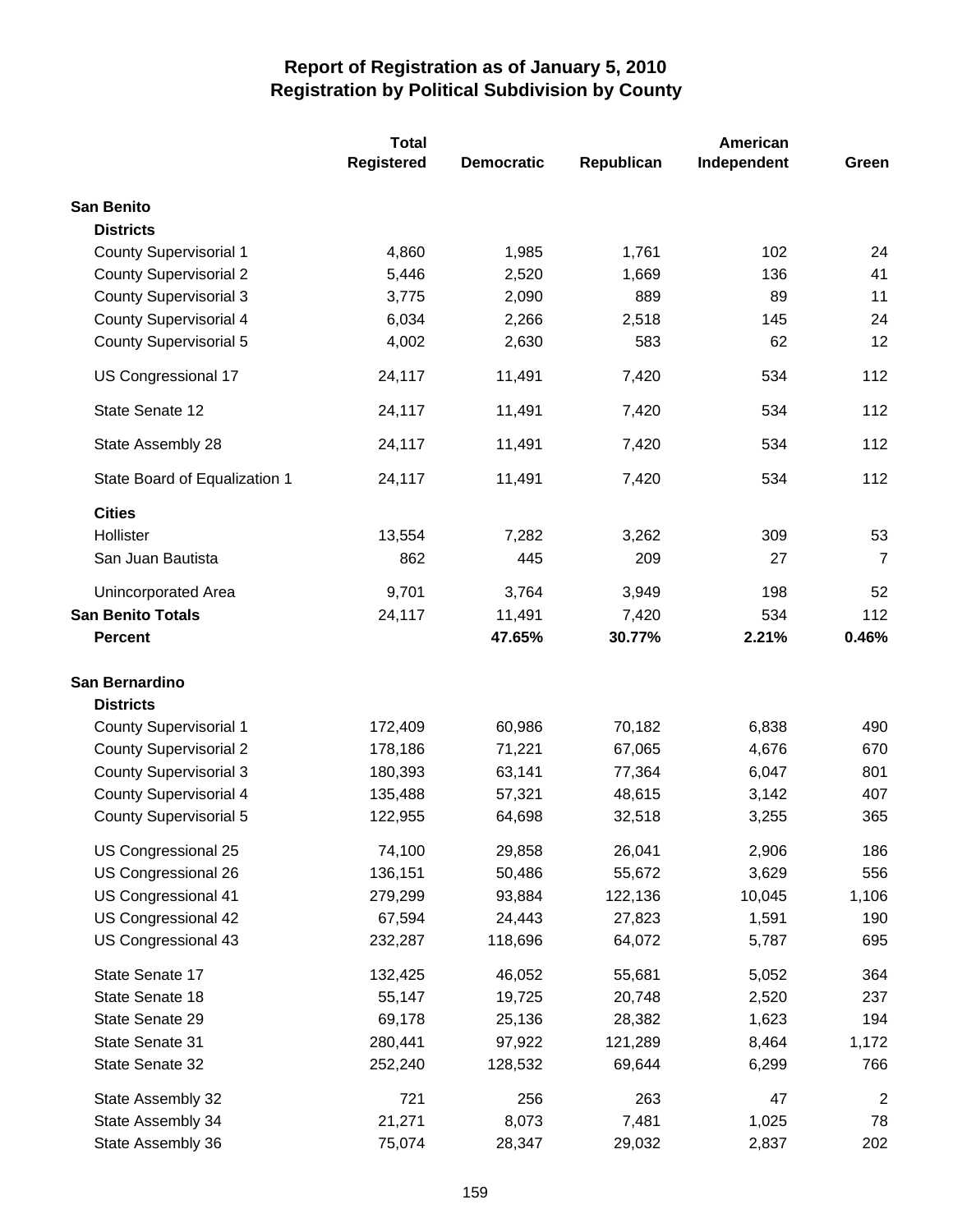|                               |             | Peace and | <b>Decline to</b> |              |
|-------------------------------|-------------|-----------|-------------------|--------------|
|                               | Libertarian | Freedom   | <b>Other</b>      | <b>State</b> |
| <b>San Benito</b>             |             |           |                   |              |
| <b>Districts</b>              |             |           |                   |              |
| <b>County Supervisorial 1</b> | 21          | 14        | 32                | 921          |
| <b>County Supervisorial 2</b> | 28          | 10        | 26                | 1,016        |
| <b>County Supervisorial 3</b> | 18          | 6         | 17                | 655          |
| <b>County Supervisorial 4</b> | 21          | 9         | 23                | 1,028        |
| <b>County Supervisorial 5</b> | 11          | 16        | 14                | 674          |
| US Congressional 17           | 99          | 55        | 112               | 4,294        |
| State Senate 12               | 99          | 55        | 112               | 4,294        |
| State Assembly 28             | 99          | 55        | 112               | 4,294        |
| State Board of Equalization 1 | 99          | 55        | 112               | 4,294        |
| <b>Cities</b>                 |             |           |                   |              |
| Hollister                     | 50          | 35        | 64                | 2,499        |
| San Juan Bautista             | 5           | 2         | 3                 | 164          |
| Unincorporated Area           | 44          | 18        | 45                | 1,631        |
| <b>San Benito Totals</b>      | 99          | 55        | 112               | 4,294        |
| <b>Percent</b>                | 0.41%       | 0.23%     | 0.46%             | 17.80%       |
| San Bernardino                |             |           |                   |              |
| <b>Districts</b>              |             |           |                   |              |
| County Supervisorial 1        | 993         | 488       | 744               | 31,688       |
| <b>County Supervisorial 2</b> | 770         | 524       | 616               | 32,644       |
| <b>County Supervisorial 3</b> | 1,002       | 467       | 852               | 30,719       |
| <b>County Supervisorial 4</b> | 539         | 447       | 483               | 24,534       |
| <b>County Supervisorial 5</b> | 423         | 565       | 495               | 20,636       |
| US Congressional 25           | 389         | 222       | 299               | 14,199       |
| US Congressional 26           | 668         | 358       | 479               | 24,303       |
| US Congressional 41           | 1,597       | 718       | 1,262             | 48,551       |
| US Congressional 42           | 281         | 175       | 276               | 12,815       |
| US Congressional 43           | 792         | 1,018     | 874               | 40,353       |
| State Senate 17               | 750         | 383       | 580               | 23,563       |
| State Senate 18               | 369         | 153       | 244               | 11,151       |
| State Senate 29               | 283         | 182       | 285               | 13,093       |
| State Senate 31               | 1,421       | 658       | 1,128             | 48,387       |
| State Senate 32               | 904         | 1,115     | 953               | 44,027       |
| State Assembly 32             | 9           | 1         | $\mathbf{2}$      | 141          |
| State Assembly 34             | 130         | 51        | 81                | 4,352        |
| State Assembly 36             | 423         | 218       | 347               | 13,668       |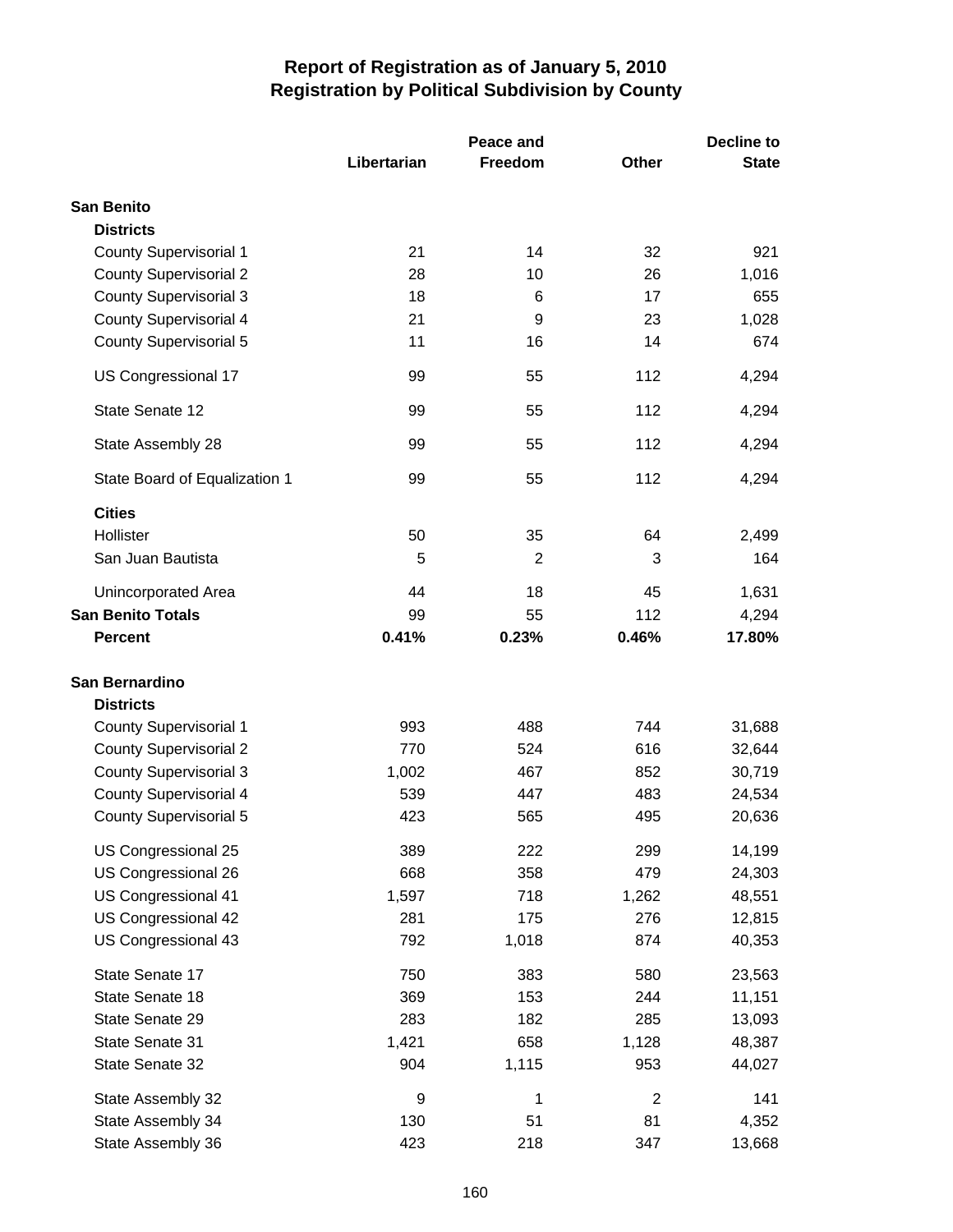|                               | <b>Total</b>      |                   |            | American    |             |
|-------------------------------|-------------------|-------------------|------------|-------------|-------------|
|                               | <b>Registered</b> | <b>Democratic</b> | Republican | Independent | Green       |
| State Assembly 59             | 122,997           | 41,297            | 54,235     | 4,574       | 440         |
| State Assembly 60             | 36,433            | 11,988            | 15,432     | 854         | 98          |
| State Assembly 61             | 99,104            | 45,349            | 33,207     | 2,288       | 310         |
| State Assembly 62             | 148,656           | 78,843            | 37,933     | 3,744       | 429         |
| State Assembly 63             | 226,386           | 85,764            | 90,761     | 6,239       | 852         |
| State Assembly 65             | 58,789            | 17,450            | 27,400     | 2,350       | 322         |
| State Board of Equalization 2 | 304,702           | 144,719           | 94,088     | 7,389       | 921         |
| State Board of Equalization 3 | 484,729           | 172,648           | 201,656    | 16,569      | 1,812       |
| <b>Cities</b>                 |                   |                   |            |             |             |
| Adelanto                      | 7,651             | 3,746             | 1,920      | 298         | 16          |
| Apple Valley                  | 33,257            | 10,261            | 15,763     | 1,287       | 93          |
| <b>Barstow</b>                | 8,381             | 3,574             | 2,591      | 356         | 22          |
| <b>Big Bear Lake</b>          | 3,043             | 751               | 1,659      | 93          | 20          |
| Chino                         | 29,320            | 11,782            | 11,601     | 703         | 86          |
| Chino Hills                   | 36,433            | 11,988            | 15,432     | 854         | 98          |
| Colton                        | 18,387            | 9,723             | 4,614      | 523         | 66          |
| Fontana                       | 63,344            | 31,587            | 17,303     | 1,498       | 199         |
| <b>Grand Terrace</b>          | 6,181             | 2,366             | 2,559      | 161         | 28          |
| Hesperia                      | 33,438            | 11,898            | 13,510     | 1,301       | 83          |
| Highland                      | 22,284            | 9,070             | 8,494      | 671         | 66          |
| Loma Linda                    | 9,832             | 3,209             | 3,822      | 300         | 36          |
| Montclair                     | 11,694            | 6,000             | 3,112      | 247         | 39          |
| Needles                       | 1,846             | 808               | 549        | 97          | $\mathbf 0$ |
| Ontario                       | 53,773            | 25,773            | 16,869     | 1,256       | 170         |
| Rancho Cucamonga              | 78,328            | 28,468            | 32,419     | 2,129       | 276         |
| Redlands                      | 36,289            | 12,674            | 16,023     | 1,084       | 166         |
| Rialto                        | 34,808            | 18,579            | 9,359      | 790         | 78          |
| San Bernardino                | 68,033            | 33,735            | 20,221     | 1,966       | 214         |
| <b>Twenty-nine Palms</b>      | 5,513             | 1,591             | 2,297      | 213         | 26          |
| Upland                        | 35,570            | 12,825            | 15,173     | 885         | 175         |
| Victorville                   | 37,504            | 16,248            | 12,441     | 1,286       | 88          |
| Yucaipa                       | 25,555            | 7,495             | 12,689     | 895         | 95          |
| <b>Yucca Valley</b>           | 9,500             | 2,854             | 4,460      | 396         | 41          |
| <b>Unincorporated Area</b>    | 119,467           | 40,362            | 50,864     | 4,669       | 552         |
| <b>San Bernardino Totals</b>  | 789,431           | 317,367           | 295,744    | 23,958      | 2,733       |
| <b>Percent</b>                |                   | 40.20%            | 37.46%     | 3.03%       | 0.35%       |
| San Diego                     |                   |                   |            |             |             |
| <b>Districts</b>              |                   |                   |            |             |             |
| <b>County Supervisorial 1</b> | 261,562           | 113,517           | 73,941     | 6,048       | 1,258       |
| <b>County Supervisorial 2</b> | 296,507           | 93,582            | 127,341    | 8,741       | 1,257       |
|                               |                   |                   |            |             |             |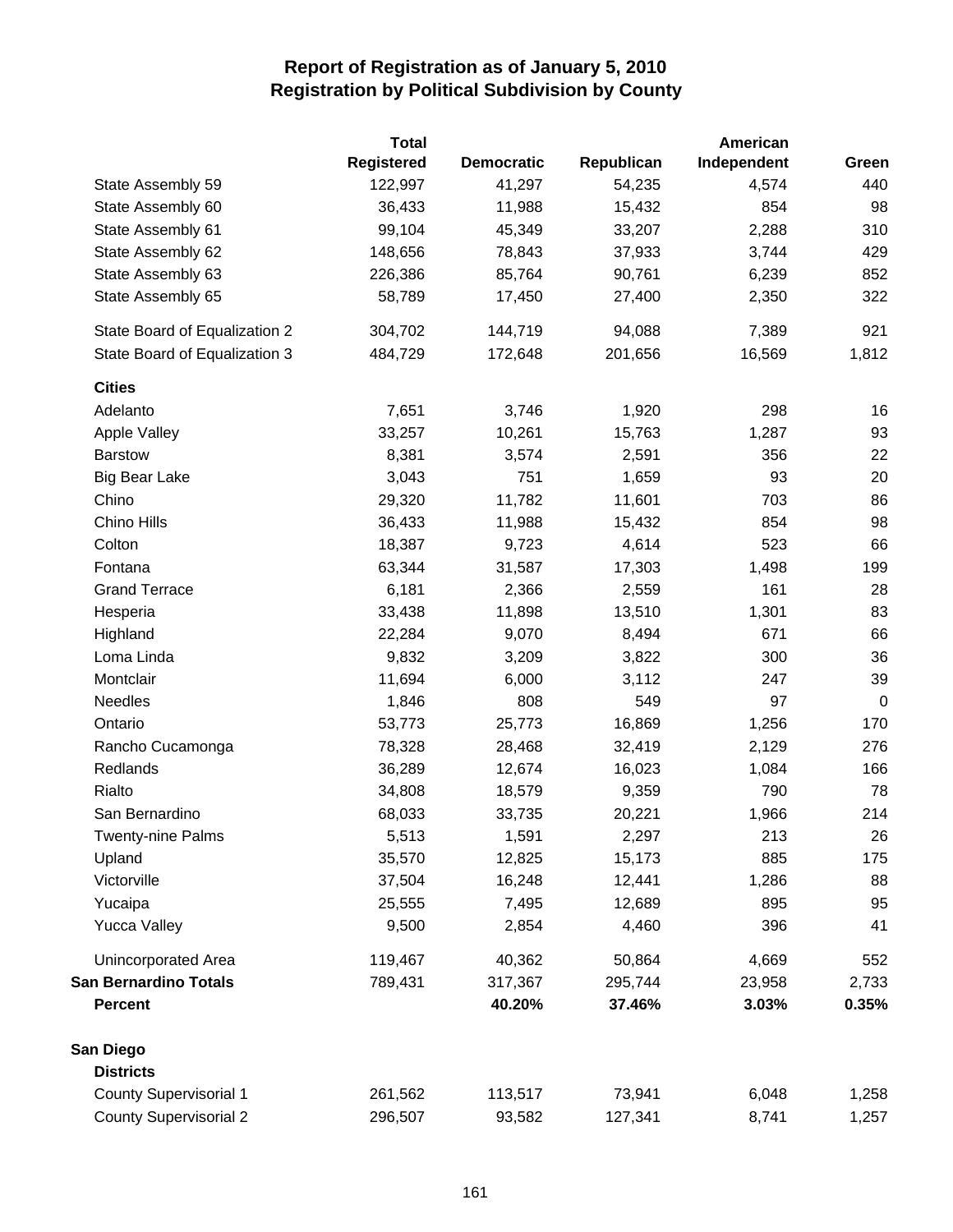|                               |             | Peace and | <b>Decline to</b> |              |  |
|-------------------------------|-------------|-----------|-------------------|--------------|--|
|                               | Libertarian | Freedom   | <b>Other</b>      | <b>State</b> |  |
| State Assembly 59             | 698         | 332       | 521               | 20,900       |  |
| State Assembly 60             | 164         | 98        | 160               | 7,639        |  |
| State Assembly 61             | 375         | 349       | 323               | 16,903       |  |
| State Assembly 62             | 498         | 716       | 594               | 25,899       |  |
| State Assembly 63             | 1,030       | 586       | 861               | 40,293       |  |
| State Assembly 65             | 400         | 140       | 301               | 10,426       |  |
| State Board of Equalization 2 | 1,097       | 1,202     | 1,145             | 54,141       |  |
| State Board of Equalization 3 | 2,630       | 1,289     | 2,045             | 86,080       |  |
| <b>Cities</b>                 |             |           |                   |              |  |
| Adelanto                      | 27          | 23        | 29                | 1,592        |  |
| Apple Valley                  | 155         | 82        | 107               | 5,509        |  |
| <b>Barstow</b>                | 32          | 20        | 18                | 1,768        |  |
| <b>Big Bear Lake</b>          | 32          | 4         | 11                | 473          |  |
| Chino                         | 106         | 73        | 106               | 4,863        |  |
| Chino Hills                   | 164         | 98        | 160               | 7,639        |  |
| Colton                        | 65          | 66        | 66                | 3,264        |  |
| Fontana                       | 187         | 249       | 240               | 12,081       |  |
| <b>Grand Terrace</b>          | 32          | 19        | 25                | 991          |  |
| Hesperia                      | 211         | 109       | 158               | 6,168        |  |
| Highland                      | 99          | 64        | 109               | 3,711        |  |
| Loma Linda                    | 50          | 23        | 41                | 2,351        |  |
| Montclair                     | 65          | 63        | 39                | 2,129        |  |
| Needles                       | 11          | 9         | 9                 | 363          |  |
| Ontario                       | 188         | 196       | 155               | 9,166        |  |
| Rancho Cucamonga              | 352         | 186       | 284               | 14,214       |  |
| Redlands                      | 190         | 77        | 143               | 5,932        |  |
| Rialto                        | 101         | 181       | 153               | 5,567        |  |
| San Bernardino                | 272         | 289       | 301               | 11,035       |  |
| <b>Twenty-nine Palms</b>      | 34          | 18        | 29                | 1,305        |  |
| Upland                        | 167         | 83        | 97                | 6,165        |  |
| Victorville                   | 170         | 120       | 153               | 6,998        |  |
| Yucaipa                       | 149         | 42        | 145               | 4,045        |  |
| <b>Yucca Valley</b>           | 46          | 18        | 44                | 1,641        |  |
| Unincorporated Area           | 822         | 379       | 568               | 21,251       |  |
| <b>San Bernardino Totals</b>  | 3,727       | 2,491     | 3,190             | 140,221      |  |
| Percent                       | 0.47%       | 0.32%     | 0.40%             | 17.76%       |  |
| San Diego                     |             |           |                   |              |  |
| <b>Districts</b>              |             |           |                   |              |  |
| <b>County Supervisorial 1</b> | 1,305       | 863       | 1,338             | 63,292       |  |
| <b>County Supervisorial 2</b> | 1,923       | 579       | 1,699             | 61,385       |  |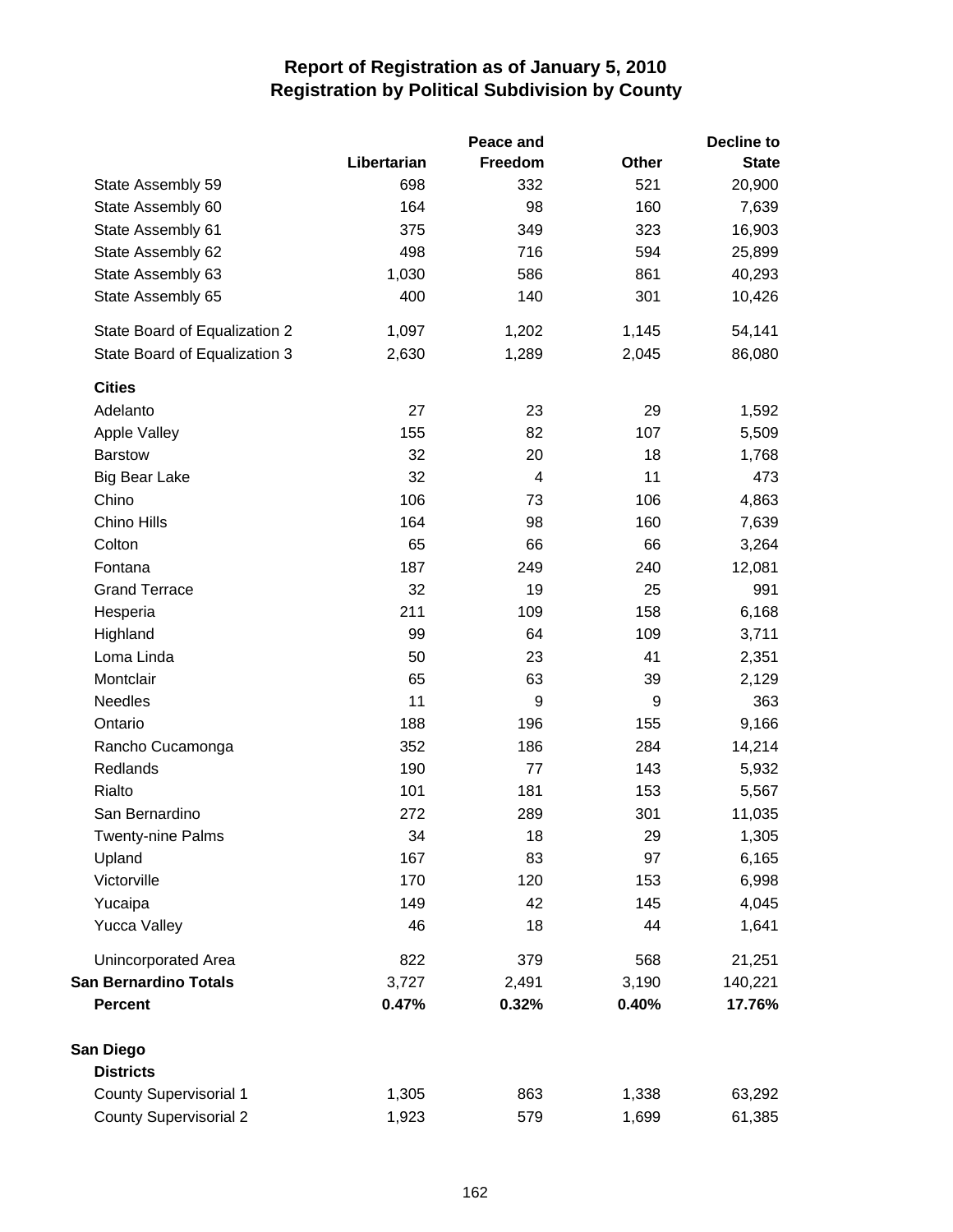|                               | <b>Total</b>      |                   |            | American    |       |
|-------------------------------|-------------------|-------------------|------------|-------------|-------|
|                               | <b>Registered</b> | <b>Democratic</b> | Republican | Independent | Green |
| <b>County Supervisorial 3</b> | 327,196           | 107,279           | 122,942    | 8,298       | 1,592 |
| <b>County Supervisorial 4</b> | 286,429           | 130,879           | 70,299     | 7,374       | 2,084 |
| <b>County Supervisorial 5</b> | 293,979           | 85,513            | 127,994    | 8,656       | 1,278 |
| US Congressional 49           | 178,091           | 52,716            | 77,181     | 5,511       | 767   |
| US Congressional 50           | 389,055           | 121,875           | 155,262    | 10,140      | 1,932 |
| US Congressional 51           | 235,036           | 110,134           | 62,176     | 4,955       | 786   |
| US Congressional 52           | 353,915           | 110,853           | 150,202    | 10,044      | 1,442 |
| US Congressional 53           | 309,576           | 135,192           | 77,696     | 8,467       | 2,542 |
| State Senate 36               | 377,735           | 112,349           | 167,550    | 10,696      | 1,454 |
| State Senate 38               | 404,720           | 123,287           | 166,967    | 11,504      | 1,964 |
| State Senate 39               | 459,135           | 193,642           | 127,706    | 11,879      | 3,145 |
| State Senate 40               | 224,083           | 101,492           | 60,294     | 5,038       | 906   |
| State Assembly 66             | 44,098            | 10,448            | 22,868     | 1,372       | 164   |
| State Assembly 73             | 77,446            | 25,341            | 30,093     | 2,436       | 322   |
| State Assembly 74             | 240,135           | 74,150            | 98,862     | 6,924       | 1,337 |
| State Assembly 75             | 256,684           | 78,641            | 101,583    | 5,945       | 1,002 |
| State Assembly 76             | 234,079           | 98,165            | 62,085     | 6,540       | 2,081 |
| State Assembly 77             | 225,539           | 69,418            | 97,998     | 6,859       | 926   |
| State Assembly 78             | 229,859           | 98,774            | 71,185     | 5,421       | 954   |
| State Assembly 79             | 157,833           | 75,833            | 37,843     | 3,620       | 683   |
| State Board of Equalization 3 | 1,465,673         | 530,770           | 522,517    | 39,117      | 7,469 |
| <b>Cities</b>                 |                   |                   |            |             |       |
| Carlsbad                      | 60,935            | 17,790            | 26,276     | 1,684       | 296   |
| Chula Vista                   | 104,919           | 44,920            | 31,848     | 2,191       | 362   |
| Coronado                      | 10,253            | 2,551             | 5,055      | 261         | 35    |
| Del Mar                       | 3,047             | 1,137             | 1,042      | 69          | 13    |
| El Cajon                      | 38,711            | 13,442            | 15,207     | 1,245       | 133   |
| Encinitas                     | 37,840            | 13,680            | 12,763     | 1,041       | 371   |
| Escondido                     | 52,633            | 15,745            | 22,501     | 1,691       | 207   |
| Imperial Beach                | 10,562            | 4,075             | 3,050      | 351         | 71    |
| La Mesa                       | 30,867            | 12,023            | 10,722     | 861         | 179   |
| Lemon Grove                   | 12,302            | 5,382             | 3,855      | 345         | 73    |
| <b>National City</b>          | 17,270            | 8,811             | 3,739      | 375         | 54    |
| Oceanside                     | 75,238            | 24,850            | 29,100     | 2,368       | 319   |
| Poway                         | 28,350            | 7,215             | 13,454     | 677         | 108   |
| San Diego                     | 637,189           | 260,339           | 186,574    | 15,702      | 3,811 |
| San Marcos                    | 34,889            | 10,600            | 14,238     | 1,046       | 171   |
| Santee                        | 29,795            | 8,573             | 13,307     | 905         | 117   |
| Solana Beach                  | 8,207             | 2,748             | 3,193      | 200         | 38    |
| Vista                         | 33,729            | 10,591            | 13,503     | 1,092       | 179   |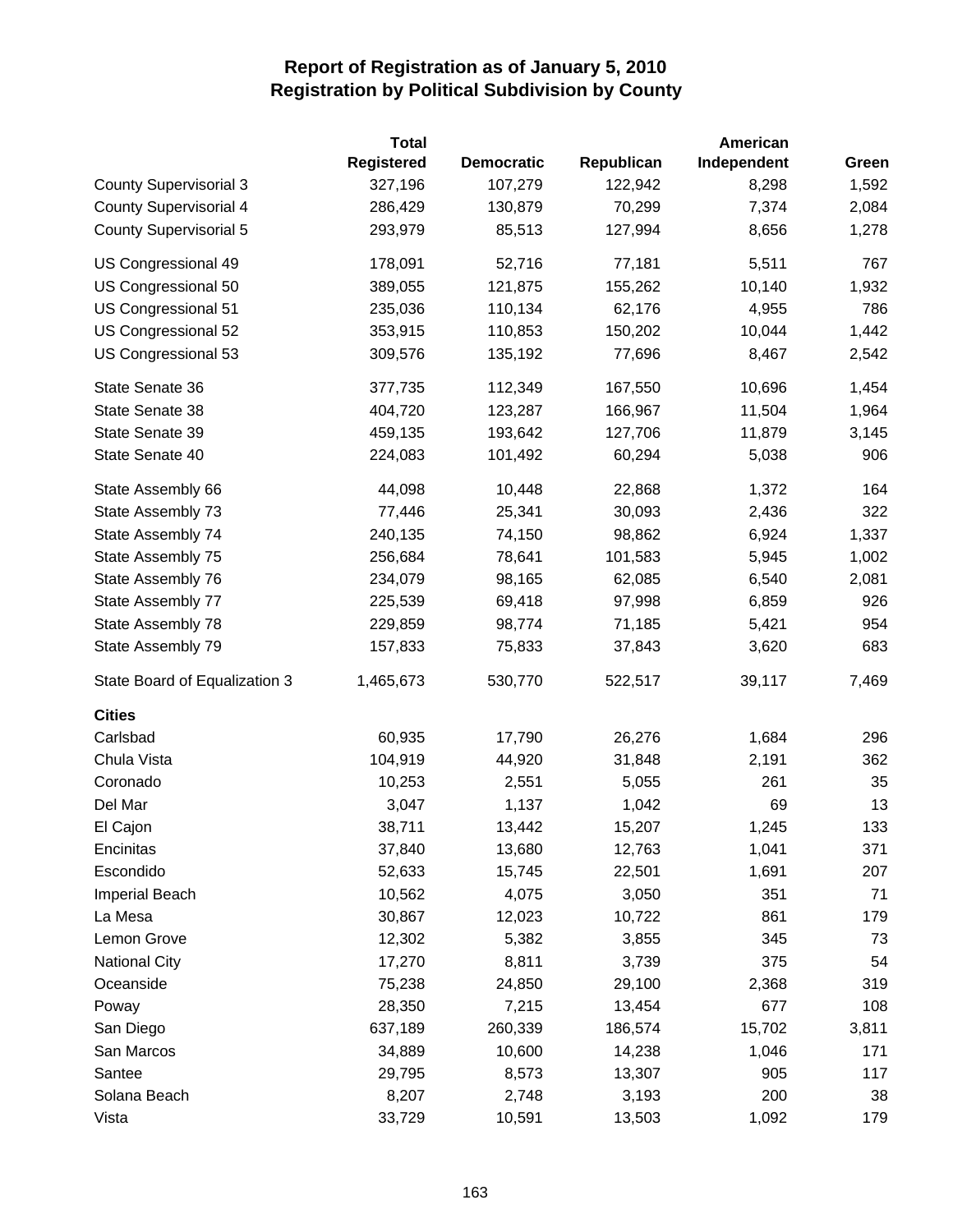|                               |             | Peace and |       | Decline to   |
|-------------------------------|-------------|-----------|-------|--------------|
|                               | Libertarian | Freedom   | Other | <b>State</b> |
| <b>County Supervisorial 3</b> | 1,966       | 533       | 1,403 | 83,183       |
| <b>County Supervisorial 4</b> | 1,933       | 748       | 1,632 | 71,480       |
| <b>County Supervisorial 5</b> | 1,799       | 557       | 1,145 | 67,037       |
| US Congressional 49           | 1,141       | 394       | 730   | 39,651       |
| US Congressional 50           | 2,341       | 657       | 1,765 | 95,083       |
| US Congressional 51           | 907         | 758       | 1,378 | 53,942       |
| US Congressional 52           | 2,195       | 597       | 1,847 | 76,735       |
| US Congressional 53           | 2,342       | 874       | 1,497 | 80,966       |
| State Senate 36               | 2,356       | 660       | 1,851 | 80,819       |
| State Senate 38               | 2,448       | 769       | 1,745 | 96,036       |
| State Senate 39               | 3,128       | 1,010     | 2,477 | 116,148      |
| State Senate 40               | 994         | 841       | 1,144 | 53,374       |
| State Assembly 66             | 328         | 95        | 153   | 8,670        |
| State Assembly 73             | 467         | 185       | 325   | 18,277       |
| State Assembly 74             | 1,521       | 447       | 1,029 | 55,865       |
| State Assembly 75             | 1,389       | 347       | 984   | 66,793       |
| State Assembly 76             | 1,854       | 556       | 1,254 | 61,544       |
| State Assembly 77             | 1,504       | 412       | 1,262 | 47,160       |
| State Assembly 78             | 1,124       | 543       | 1,293 | 50,565       |
| State Assembly 79             | 739         | 695       | 917   | 37,503       |
| State Board of Equalization 3 | 8,926       | 3,280     | 7,217 | 346,377      |
| <b>Cities</b>                 |             |           |       |              |
| Carlsbad                      | 345         | 58        | 233   | 14,253       |
| Chula Vista                   | 403         | 262       | 461   | 24,472       |
| Coronado                      | 48          | 20        | 29    | 2,254        |
| Del Mar                       | 15          | 9         | 13    | 749          |
| El Cajon                      | 238         | 110       | 198   | 8,138        |
| Encinitas                     | 293         | 87        | 192   | 9,413        |
| Escondido                     | 336         | 131       | 274   | 11,748       |
| Imperial Beach                | 89          | 66        | 59    | 2,801        |
| La Mesa                       | 206         | 63        | 191   | 6,622        |
| Lemon Grove                   | 80          | 40        | 90    | 2,437        |
| <b>National City</b>          | 68          | 90        | 123   | 4,010        |
| Oceanside                     | 466         | 185       | 319   | 17,631       |
| Poway                         | 181         | 32        | 118   | 6,565        |
| San Diego                     | 3,930       | 1,474     | 3,203 | 162,156      |
| San Marcos                    | 207         | 73        | 102   | 8,452        |
| Santee                        | 237         | 50        | 197   | 6,409        |
| Solana Beach                  | 53          | 11        | 41    | 1,923        |
| Vista                         | 238         | 85        | 158   | 7,883        |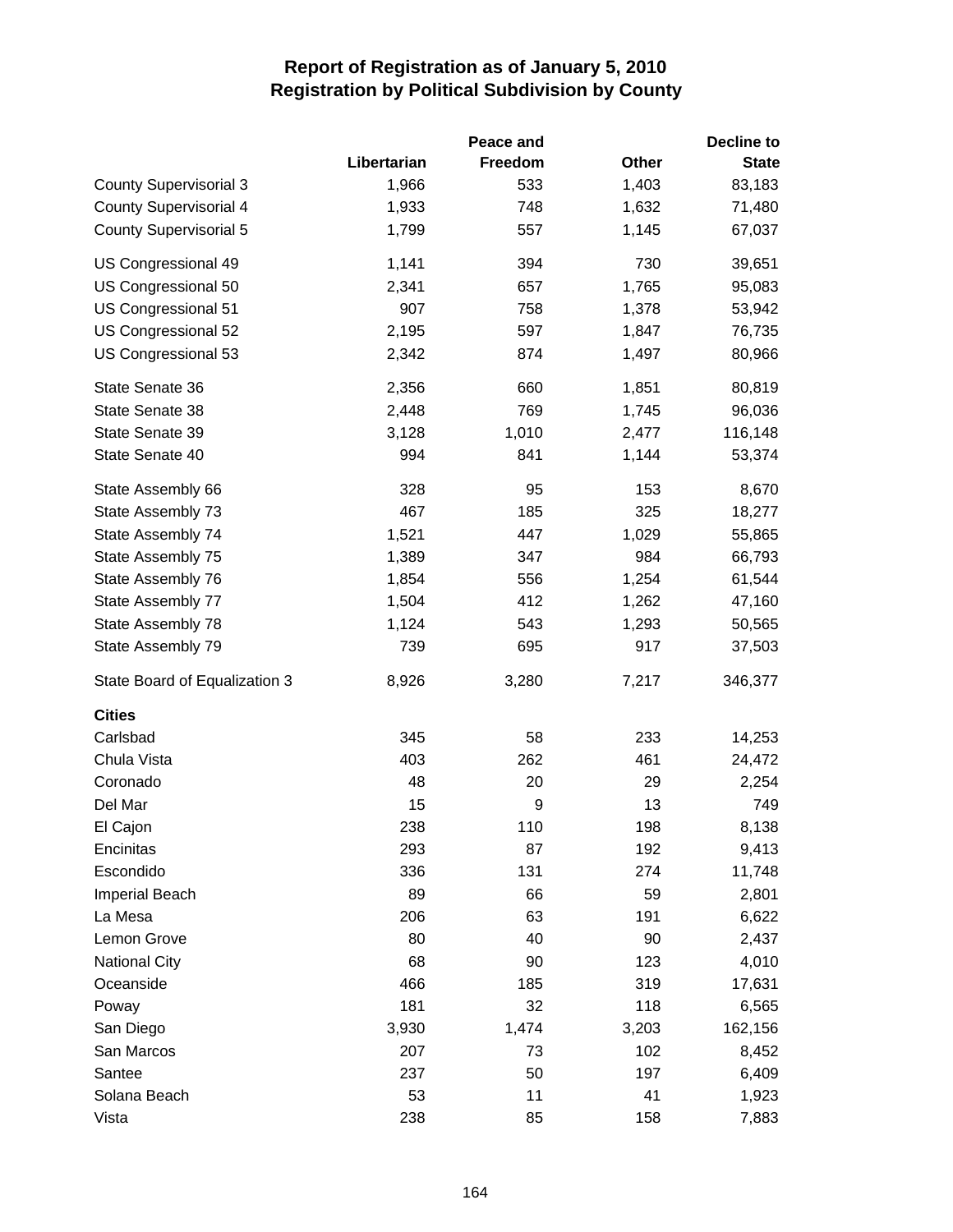|                                | <b>Total</b> |                   |            | American    |       |
|--------------------------------|--------------|-------------------|------------|-------------|-------|
|                                | Registered   | <b>Democratic</b> | Republican | Independent | Green |
| Unincorporated Area            | 238,937      | 66,298            | 113,090    | 7,013       | 932   |
| <b>San Diego Totals</b>        | 1,465,673    | 530,770           | 522,517    | 39,117      | 7,469 |
| <b>Percent</b>                 |              | 36.21%            | 35.65%     | 2.67%       | 0.51% |
| <b>San Francisco</b>           |              |                   |            |             |       |
| <b>Districts</b>               |              |                   |            |             |       |
| <b>County Supervisorial 1</b>  | 37,888       | 19,917            | 3,975      | 604         | 682   |
| <b>County Supervisorial 2</b>  | 44,790       | 22,603            | 8,490      | 911         | 410   |
| <b>County Supervisorial 3</b>  | 35,526       | 17,798            | 3,841      | 639         | 512   |
| <b>County Supervisorial 4</b>  | 37,763       | 18,377            | 4,135      | 600         | 600   |
| <b>County Supervisorial 5</b>  | 47,070       | 28,786            | 2,467      | 838         | 1,444 |
| <b>County Supervisorial 6</b>  | 41,222       | 23,093            | 3,146      | 818         | 942   |
| <b>County Supervisorial 7</b>  | 41,090       | 22,640            | 5,936      | 679         | 535   |
| <b>County Supervisorial 8</b>  | 51,521       | 34,377            | 2,803      | 607         | 1,325 |
| <b>County Supervisorial 9</b>  | 34,980       | 21,360            | 1,801      | 454         | 1,221 |
| County Supervisorial 10        | 37,093       | 22,983            | 2,070      | 687         | 475   |
| <b>County Supervisorial 11</b> | 34,873       | 19,582            | 2,696      | 548         | 432   |
| US Congressional 8             | 364,298      | 208,525           | 31,486     | 6,139       | 7,376 |
| US Congressional 12            | 79,518       | 42,991            | 9,874      | 1,246       | 1,202 |
| State Senate 3                 | 255,329      | 149,623           | 20,828     | 4,380       | 5,771 |
| State Senate 8                 | 188,487      | 101,893           | 20,532     | 3,005       | 2,807 |
| State Assembly 12              | 188,505      | 101,130           | 20,543     | 3,033       | 2,722 |
| State Assembly 13              | 255,311      | 150,386           | 20,817     | 4,352       | 5,856 |
| State Board of Equalization 1  | 443,816      | 251,516           | 41,360     | 7,385       | 8,578 |
| <b>Cities</b>                  |              |                   |            |             |       |
| San Francisco                  | 443,816      | 251,516           | 41,360     | 7,385       | 8,578 |
| <b>San Francisco Totals</b>    | 443,816      | 251,516           | 41,360     | 7,385       | 8,578 |
| <b>Percent</b>                 |              | 56.67%            | 9.32%      | 1.66%       | 1.93% |
| San Joaquin                    |              |                   |            |             |       |
| <b>Districts</b>               |              |                   |            |             |       |
| County Supervisorial 1         | 39,375       | 22,571            | 10,275     | 743         | 96    |
| <b>County Supervisorial 2</b>  | 42,873       | 20,089            | 15,512     | 843         | 163   |
| <b>County Supervisorial 3</b>  | 56,289       | 25,263            | 20,834     | 1,230       | 150   |
| <b>County Supervisorial 4</b>  | 60,550       | 19,631            | 30,508     | 1,485       | 173   |
| <b>County Supervisorial 5</b>  | 63,109       | 25,321            | 24,272     | 1,593       | 152   |
| US Congressional 11            | 198,478      | 77,963            | 83,525     | 4,721       | 575   |
| US Congressional 18            | 63,718       | 34,912            | 17,876     | 1,173       | 159   |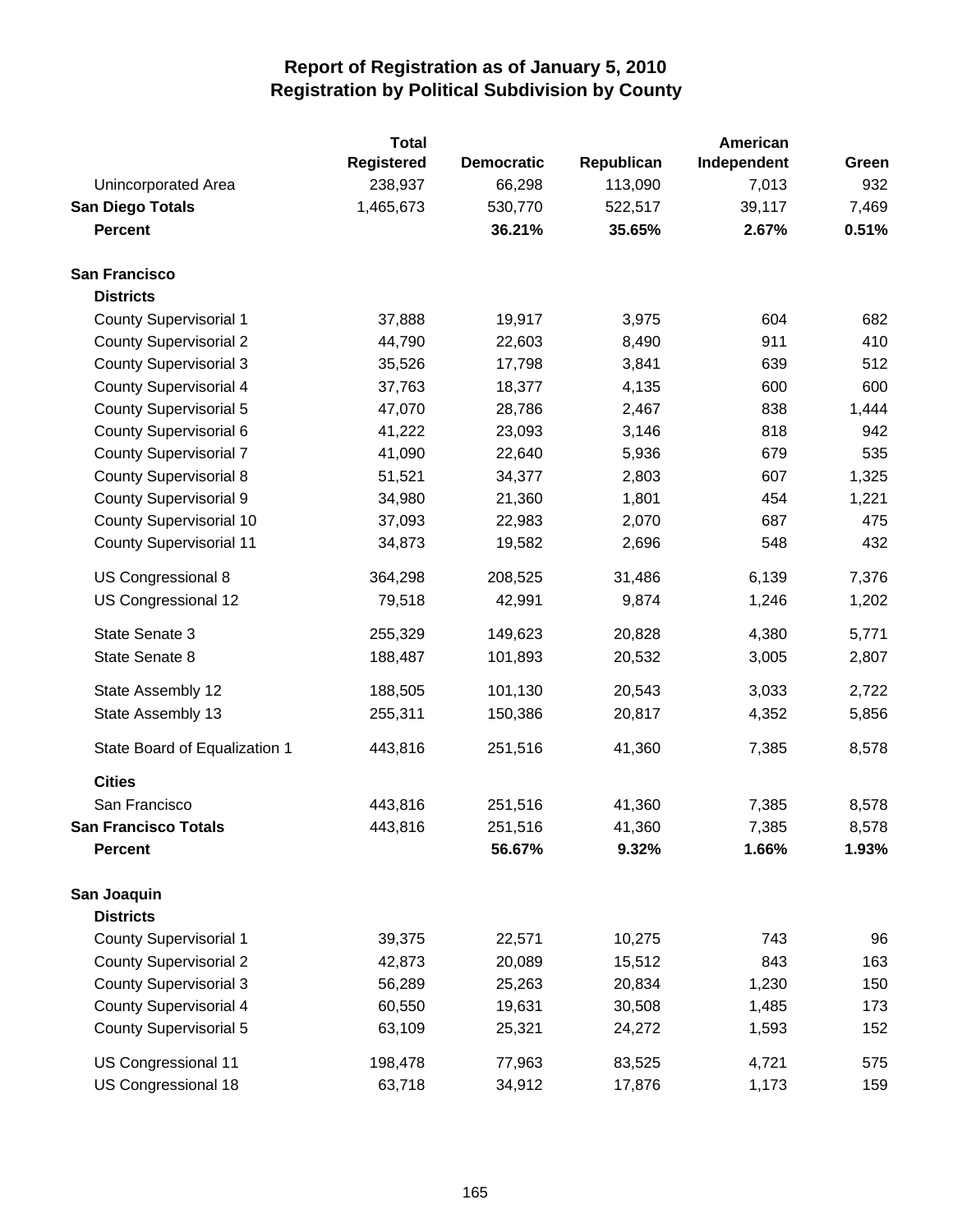|                                |             | Peace and |       | <b>Decline to</b> |
|--------------------------------|-------------|-----------|-------|-------------------|
|                                | Libertarian | Freedom   | Other | <b>State</b>      |
| Unincorporated Area            | 1,493       | 434       | 1,216 | 48,461            |
| <b>San Diego Totals</b>        | 8,926       | 3,280     | 7,217 | 346,377           |
| <b>Percent</b>                 | 0.61%       | 0.22%     | 0.49% | 23.63%            |
| <b>San Francisco</b>           |             |           |       |                   |
| <b>Districts</b>               |             |           |       |                   |
| <b>County Supervisorial 1</b>  | 179         | 107       | 66    | 12,358            |
| <b>County Supervisorial 2</b>  | 238         | 42        | 71    | 12,025            |
| <b>County Supervisorial 3</b>  | 227         | 87        | 58    | 12,364            |
| <b>County Supervisorial 4</b>  | 171         | 126       | 83    | 13,671            |
| <b>County Supervisorial 5</b>  | 271         | 180       | 105   | 12,979            |
| <b>County Supervisorial 6</b>  | 276         | 183       | 74    | 12,690            |
| <b>County Supervisorial 7</b>  | 186         | 85        | 80    | 10,949            |
| <b>County Supervisorial 8</b>  | 260         | 127       | 89    | 11,933            |
| <b>County Supervisorial 9</b>  | 158         | 177       | 73    | 9,736             |
| County Supervisorial 10        | 141         | 171       | 114   | 10,452            |
| <b>County Supervisorial 11</b> | 122         | 158       | 82    | 11,253            |
| US Congressional 8             | 1,872       | 1,235     | 740   | 106,925           |
| US Congressional 12            | 357         | 208       | 155   | 23,485            |
| State Senate 3                 | 1,388       | 847       | 505   | 71,987            |
| State Senate 8                 | 841         | 596       | 390   | 58,423            |
| State Assembly 12              | 817         | 610       | 390   | 59,260            |
| State Assembly 13              | 1,412       | 833       | 505   | 71,150            |
| State Board of Equalization 1  | 2,229       | 1,443     | 895   | 130,410           |
| <b>Cities</b>                  |             |           |       |                   |
| San Francisco                  | 2,229       | 1,443     | 895   | 130,410           |
| <b>San Francisco Totals</b>    | 2,229       | 1,443     | 895   | 130,410           |
| <b>Percent</b>                 | 0.50%       | 0.33%     | 0.20% | 29.38%            |
| San Joaquin                    |             |           |       |                   |
| <b>Districts</b>               |             |           |       |                   |
| <b>County Supervisorial 1</b>  | 89          | 136       | 203   | 5,262             |
| <b>County Supervisorial 2</b>  | 164         | 107       | 283   | 5,712             |
| <b>County Supervisorial 3</b>  | 185         | 136       | 427   | 8,064             |
| <b>County Supervisorial 4</b>  | 225         | 119       | 411   | 7,998             |
| <b>County Supervisorial 5</b>  | 248         | 100       | 483   | 10,940            |
| US Congressional 11            | 760         | 362       | 1,435 | 29,137            |
| US Congressional 18            | 151         | 236       | 372   | 8,839             |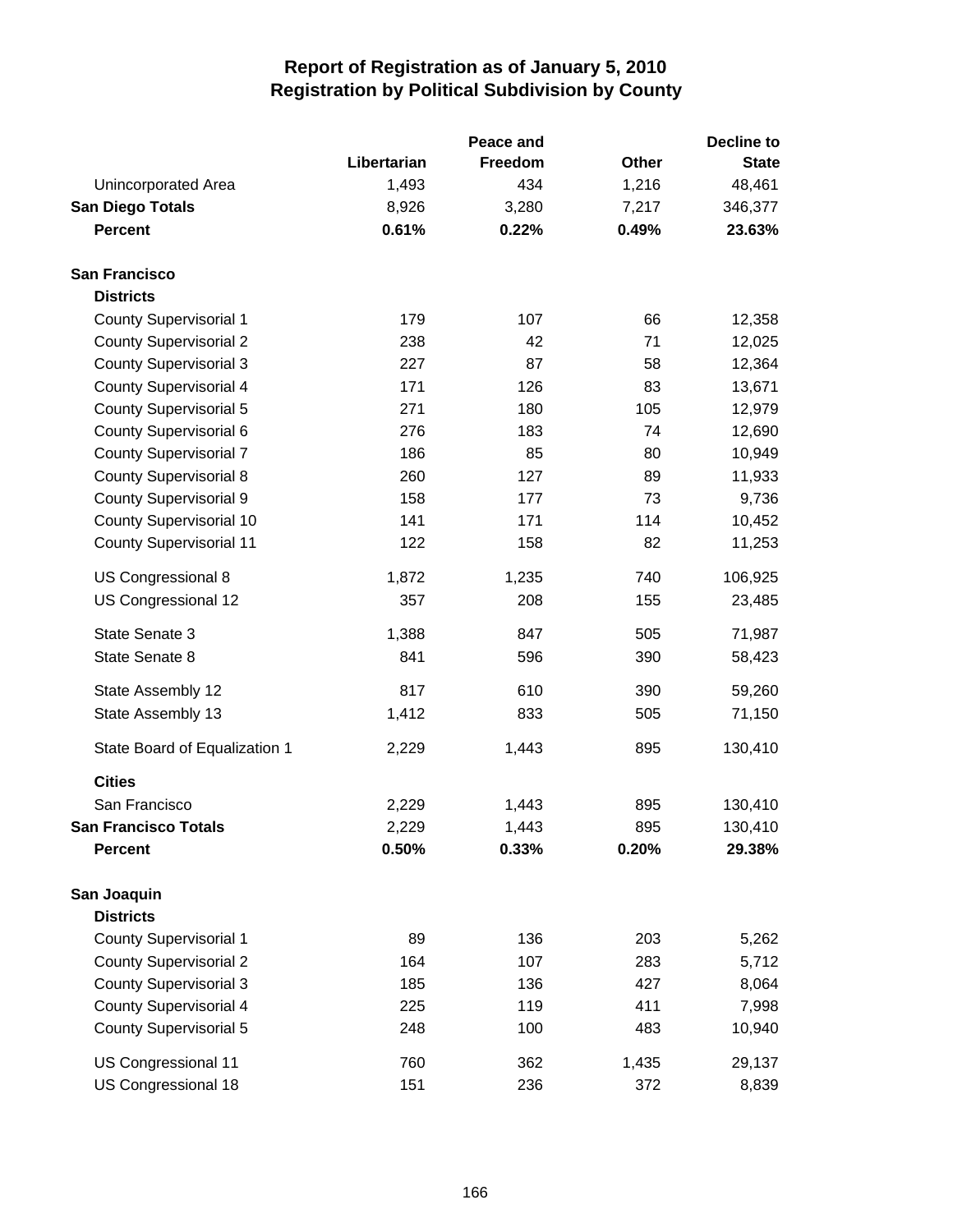|                               | <b>Total</b>      |                   |            | American    |                |
|-------------------------------|-------------------|-------------------|------------|-------------|----------------|
|                               | <b>Registered</b> | <b>Democratic</b> | Republican | Independent | Green          |
| State Senate 5                | 186,176           | 88,639            | 63,033     | 3,992       | 527            |
| State Senate 14               | 76,020            | 24,236            | 38,368     | 1,902       | 207            |
| State Assembly 10             | 61,617            | 22,862            | 28,242     | 1,374       | 194            |
| State Assembly 15             | 11,129            | 5,837             | 2,986      | 225         | 27             |
| State Assembly 17             | 78,939            | 39,944            | 23,844     | 1,673       | 209            |
| State Assembly 26             | 110,511           | 44,232            | 46,329     | 2,622       | 304            |
| State Board of Equalization 2 | 262,196           | 112,875           | 101,401    | 5,894       | 734            |
| <b>Cities</b>                 |                   |                   |            |             |                |
| Escalon                       | 3,462             | 1,164             | 1,602      | 117         | $\overline{5}$ |
| Lathrop                       | 5,353             | 2,732             | 1,540      | 122         | 12             |
| Lodi                          | 26,633            | 8,442             | 13,506     | 657         | 79             |
| Manteca                       | 26,475            | 10,790            | 10,149     | 781         | 71             |
| Ripon                         | 7,290             | 1,887             | 4,060      | 188         | 17             |
| Stockton                      | 105,533           | 52,685            | 34,882     | 1,964       | 315            |
| Tracy                         | 30,099            | 13,399            | 9,854      | 737         | 68             |
| Unincorporated Area           | 57,351            | 21,776            | 25,808     | 1,328       | 167            |
| <b>San Joaquin Totals</b>     | 262,196           | 112,875           | 101,401    | 5,894       | 734            |
| <b>Percent</b>                |                   | 43.05%            | 38.67%     | 2.25%       | 0.28%          |
| San Luis Obispo               |                   |                   |            |             |                |
| <b>Districts</b>              |                   |                   |            |             |                |
| <b>County Supervisorial 1</b> | 30,949            | 8,883             | 15,236     | 755         | 176            |
| <b>County Supervisorial 2</b> | 31,705            | 13,216            | 10,219     | 658         | 458            |
| <b>County Supervisorial 3</b> | 29,737            | 11,730            | 10,400     | 632         | 346            |
| <b>County Supervisorial 4</b> | 32,077            | 11,278            | 13,613     | 759         | 189            |
| <b>County Supervisorial 5</b> | 28,648            | 9,771             | 11,604     | 628         | 310            |
| US Congressional 22           | 75,261            | 23,146            | 35,198     | 1,720       | 543            |
| US Congressional 23           | 77,855            | 31,732            | 25,874     | 1,712       | 936            |
| State Senate 15               | 153,116           | 54,878            | 61,072     | 3,432       | 1,479          |
| State Assembly 33             | 153,116           | 54,878            | 61,072     | 3,432       | 1,479          |
| State Board of Equalization 1 | 153,116           | 54,878            | 61,072     | 3,432       | 1,479          |
| <b>Cities</b>                 |                   |                   |            |             |                |
| Arroyo Grande                 | 10,935            | 3,952             | 4,675      | 229         | 60             |
| Atascadero                    | 16,086            | 5,144             | 7,217      | 347         | 140            |
| El Paso de Robles             | 14,497            | 4,587             | 6,622      | 344         | 78             |
| Grover Beach                  | 6,689             | 2,619             | 2,269      | 151         | 62             |
| Morro Bay                     | 6,903             | 2,853             | 2,265      | 150         | 94             |
| Pismo Beach                   | 5,377             | 1,847             | 2,267      | 118         | 41             |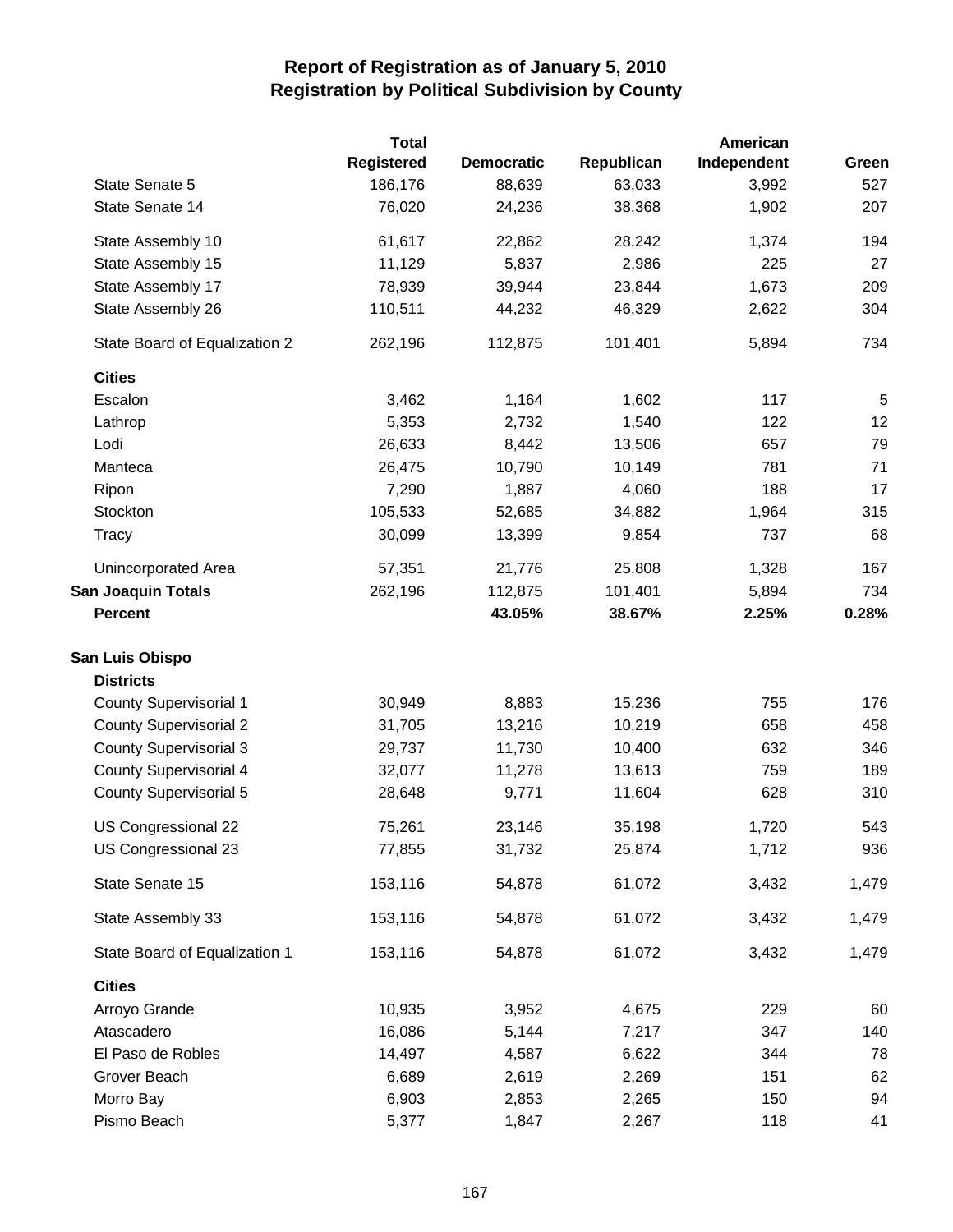|                               |             | Peace and |              | Decline to   |
|-------------------------------|-------------|-----------|--------------|--------------|
|                               | Libertarian | Freedom   | <b>Other</b> | <b>State</b> |
| State Senate 5                | 611         | 459       | 1,275        | 27,640       |
| State Senate 14               | 300         | 139       | 532          | 10,336       |
| State Assembly 10             | 241         | 118       | 419          | 8,167        |
| State Assembly 15             | 25          | 28        | 76           | 1,925        |
| State Assembly 17             | 248         | 200       | 508          | 12,313       |
| State Assembly 26             | 397         | 252       | 804          | 15,571       |
| State Board of Equalization 2 | 911         | 598       | 1,807        | 37,976       |
| <b>Cities</b>                 |             |           |              |              |
| Escalon                       | 15          | 10        | 31           | 518          |
| Lathrop                       | 14          | 9         | 54           | 870          |
| Lodi                          | 107         | 53        | 185          | 3,604        |
| Manteca                       | 117         | 47        | 216          | 4,304        |
| Ripon                         | 28          | 10        | 48           | 1,052        |
| Stockton                      | 271         | 294       | 669          | 14,453       |
| Tracy                         | 115         | 43        | 228          | 5,655        |
| Unincorporated Area           | 244         | 132       | 376          | 7,520        |
| <b>San Joaquin Totals</b>     | 911         | 598       | 1,807        | 37,976       |
| <b>Percent</b>                | 0.35%       | 0.23%     | 0.69%        | 14.48%       |
| San Luis Obispo               |             |           |              |              |
| <b>Districts</b>              |             |           |              |              |
| <b>County Supervisorial 1</b> | 174         | 63        | 421          | 5,241        |
| <b>County Supervisorial 2</b> | 212         | 75        | 557          | 6,310        |
| <b>County Supervisorial 3</b> | 212         | 48        | 508          | 5,861        |
| <b>County Supervisorial 4</b> | 177         | 58        | 498          | 5,505        |
| <b>County Supervisorial 5</b> | 219         | 64        | 450          | 5,602        |
| US Congressional 22           | 450         | 143       | 1,108        | 12,953       |
| US Congressional 23           | 544         | 165       | 1,326        | 15,566       |
| State Senate 15               | 994         | 308       | 2,434        | 28,519       |
| State Assembly 33             | 994         | 308       | 2,434        | 28,519       |
| State Board of Equalization 1 | 994         | 308       | 2,434        | 28,519       |
| <b>Cities</b>                 |             |           |              |              |
| Arroyo Grande                 | 46          | 15        | 150          | 1,808        |
| Atascadero                    | 92          | 39        | 261          | 2,846        |
| El Paso de Robles             | 84          | 27        | 200          | 2,555        |
| Grover Beach                  | 44          | 18        | 120          | 1,406        |
| Morro Bay                     | 37          | 22        | 118          | 1,364        |
| Pismo Beach                   | 34          | 8         | 99           | 963          |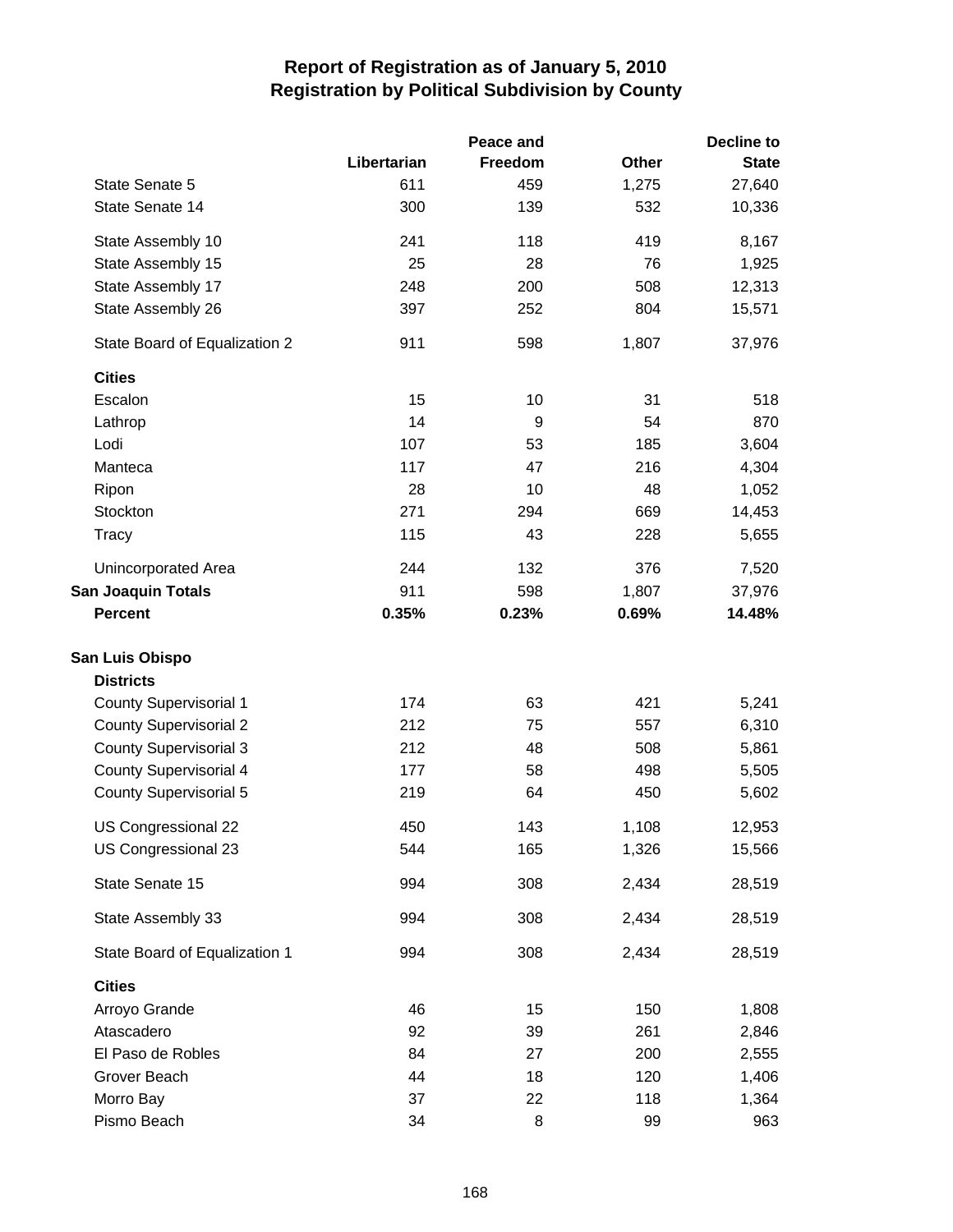|                               | <b>Total</b> |                   |            | American    |                |  |
|-------------------------------|--------------|-------------------|------------|-------------|----------------|--|
|                               | Registered   | <b>Democratic</b> | Republican | Independent | Green          |  |
| San Luis Obispo               | 26,755       | 11,495            | 7,798      | 553         | 371            |  |
| Unincorporated Area           | 65,874       | 22,381            | 27,959     | 1,540       | 633            |  |
| <b>San Luis Obispo Totals</b> | 153,116      | 54,878            | 61,072     | 3,432       | 1,479          |  |
| <b>Percent</b>                |              | 35.84%            | 39.89%     | 2.24%       | 0.97%          |  |
| <b>San Mateo</b>              |              |                   |            |             |                |  |
| <b>Districts</b>              |              |                   |            |             |                |  |
| <b>County Supervisorial 1</b> | 68,767       | 35,599            | 15,225     | 1,370       | 419            |  |
| <b>County Supervisorial 2</b> | 72,210       | 36,705            | 15,599     | 1,408       | 459            |  |
| <b>County Supervisorial 3</b> | 85,432       | 42,255            | 20,590     | 1,795       | 883            |  |
| <b>County Supervisorial 4</b> | 56,415       | 30,869            | 11,576     | 976         | 472            |  |
| <b>County Supervisorial 5</b> | 55,336       | 31,637            | 7,552      | 936         | 315            |  |
| US Congressional 12           | 243,757      | 128,493           | 48,903     | 4,759       | 1,698          |  |
| US Congressional 14           | 94,403       | 48,572            | 21,639     | 1,726       | 850            |  |
| State Senate 8                | 239,907      | 126,475           | 47,522     | 4,727       | 1,761          |  |
| State Senate 11               | 98,253       | 50,590            | 23,020     | 1,758       | 787            |  |
| State Assembly 12             | 24,056       | 13,883            | 3,021      | 390         | 161            |  |
| State Assembly 19             | 211,154      | 110,853           | 42,492     | 4,292       | 1,626          |  |
| State Assembly 21             | 102,950      | 52,329            | 25,029     | 1,803       | 761            |  |
| State Board of Equalization 1 | 338,160      | 177,065           | 70,542     | 6,485       | 2,548          |  |
| <b>Cities</b>                 |              |                   |            |             |                |  |
| Atherton                      | 4,805        | 1,557             | 2,192      | 62          | 16             |  |
| <b>Belmont</b>                | 14,254       | 7,183             | 3,215      | 302         | 107            |  |
| <b>Brisbane</b>               | 2,304        | 1,289             | 320        | 39          | 39             |  |
| <b>Burlingame</b>             | 15,269       | 7,578             | 3,666      | 315         | 108            |  |
| Colma                         | 588          | 360               | 62         | 13          | $\overline{c}$ |  |
| Daly City                     | 35,691       | 20,306            | 4,601      | 583         | 199            |  |
| East Palo Alto                | 7,292        | 4,909             | 632        | 97          | 44             |  |
| <b>Foster City</b>            | 15,106       | 6,989             | 3,391      | 263         | 52             |  |
| Half Moon Bay                 | 6,272        | 3,012             | 1,545      | 160         | 75             |  |
| Hillsborough                  | 6,849        | 2,257             | 2,899      | 109         | 21             |  |
| Menlo Park                    | 17,367       | 8,918             | 4,114      | 249         | 135            |  |
| Millbrae                      | 10,776       | 5,394             | 2,410      | 211         | 59             |  |
| Pacifica                      | 21,681       | 12,244            | 3,534      | 538         | 257            |  |
| Portola Valley                | 3,169        | 1,407             | 1,025      | 48          | 15             |  |
| <b>Redwood City</b>           | 33,421       | 17,191            | 7,588      | 637         | 282            |  |
| San Bruno                     | 18,611       | 10,680            | 3,102      | 412         | 124            |  |
| San Carlos                    | 17,554       | 8,607             | 4,606      | 375         | 114            |  |
| San Mateo                     | 46,074       | 23,998            | 9,990      | 900         | 320            |  |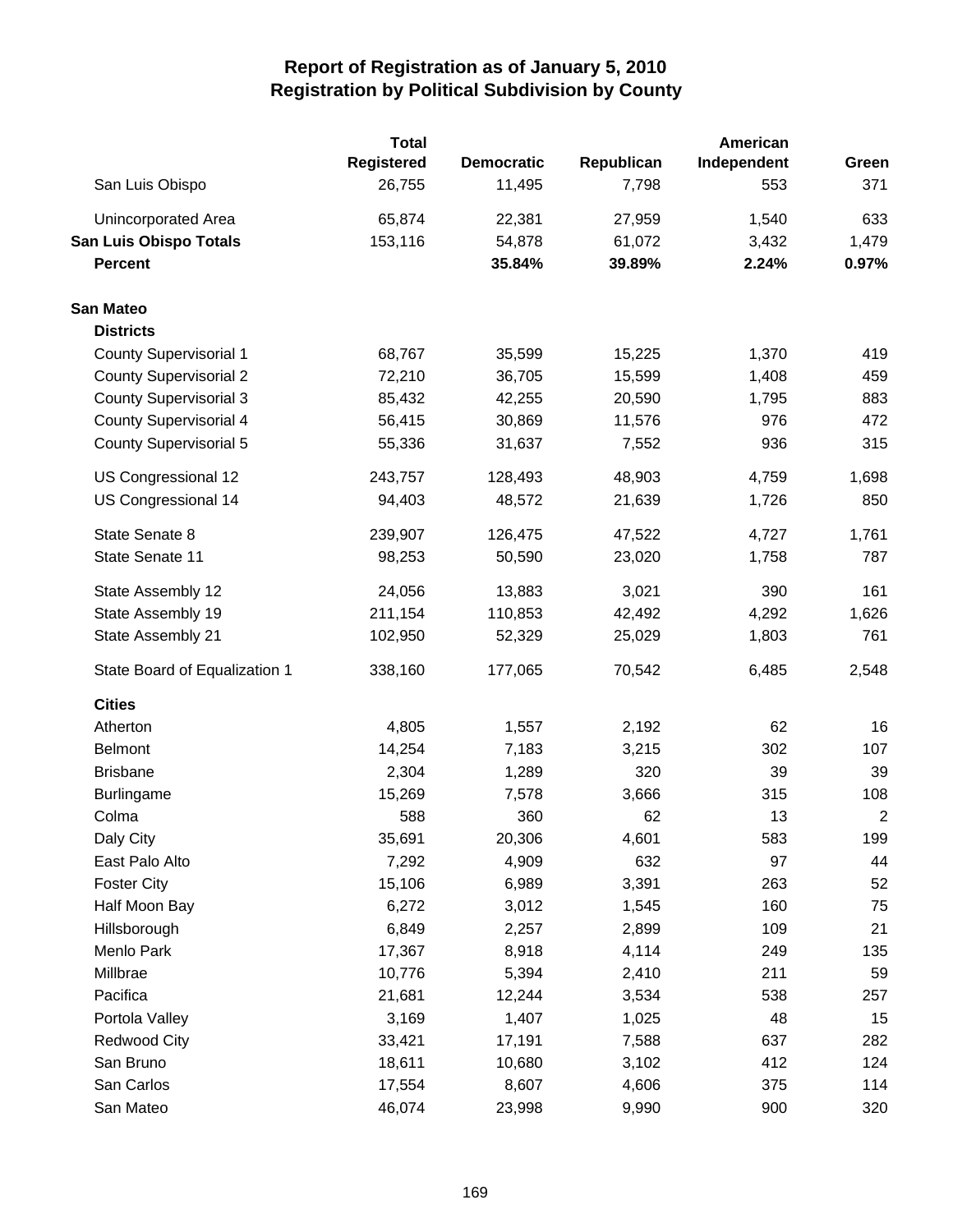|                               |             | Peace and | <b>Decline to</b> |              |  |
|-------------------------------|-------------|-----------|-------------------|--------------|--|
|                               | Libertarian | Freedom   | <b>Other</b>      | <b>State</b> |  |
| San Luis Obispo               | 220         | 42        | 461               | 5,815        |  |
| Unincorporated Area           | 437         | 137       | 1,025             | 11,762       |  |
| <b>San Luis Obispo Totals</b> | 994         | 308       | 2,434             | 28,519       |  |
| <b>Percent</b>                | 0.65%       | 0.20%     | 1.59%             | 18.63%       |  |
| San Mateo                     |             |           |                   |              |  |
| <b>Districts</b>              |             |           |                   |              |  |
| <b>County Supervisorial 1</b> | 243         | 106       | 169               | 15,636       |  |
| <b>County Supervisorial 2</b> | 304         | 103       | 215               | 17,417       |  |
| <b>County Supervisorial 3</b> | 457         | 129       | 294               | 19,029       |  |
| <b>County Supervisorial 4</b> | 276         | 141       | 176               | 11,929       |  |
| <b>County Supervisorial 5</b> | 139         | 136       | 155               | 14,466       |  |
| US Congressional 12           | 888         | 425       | 698               | 57,893       |  |
| US Congressional 14           | 531         | 190       | 311               | 20,584       |  |
| State Senate 8                | 927         | 435       | 713               | 57,347       |  |
| State Senate 11               | 492         | 180       | 296               | 21,130       |  |
| State Assembly 12             | 64          | 73        | 71                | 6,393        |  |
| State Assembly 19             | 823         | 361       | 636               | 50,071       |  |
| State Assembly 21             | 532         | 181       | 302               | 22,013       |  |
| State Board of Equalization 1 | 1,419       | 615       | 1,009             | 78,477       |  |
| <b>Cities</b>                 |             |           |                   |              |  |
| Atherton                      | 29          | 3         | 14                | 932          |  |
| <b>Belmont</b>                | 82          | 18        | 46                | 3,301        |  |
| <b>Brisbane</b>               | 12          | 5         | 8                 | 592          |  |
| <b>Burlingame</b>             | 68          | 12        | 34                | 3,488        |  |
| Colma                         | 1           | 3         | $\overline{2}$    | 145          |  |
| Daly City                     | 88          | 94        | 104               | 9,716        |  |
| East Palo Alto                | 29          | 37        | 28                | 1,516        |  |
| <b>Foster City</b>            | 49          | 13        | 44                | 4,305        |  |
| Half Moon Bay                 | 41          | 11        | 30                | 1,398        |  |
| Hillsborough                  | 28          | 3         | 17                | 1,515        |  |
| Menlo Park                    | 97          | 28        | 37                | 3,789        |  |
| Millbrae                      | 22          | 17        | 27                | 2,636        |  |
| Pacifica                      | 95          | 57        | 72                | 4,884        |  |
| Portola Valley                | 32          | 3         | 8                 | 631          |  |
| <b>Redwood City</b>           | 155         | 58        | 113               | 7,397        |  |
| San Bruno                     | 74          | 40        | 58                | 4,121        |  |
| San Carlos                    | 67          | 16        | 46                | 3,723        |  |
| San Mateo                     | 185         | 74        | 135               | 10,472       |  |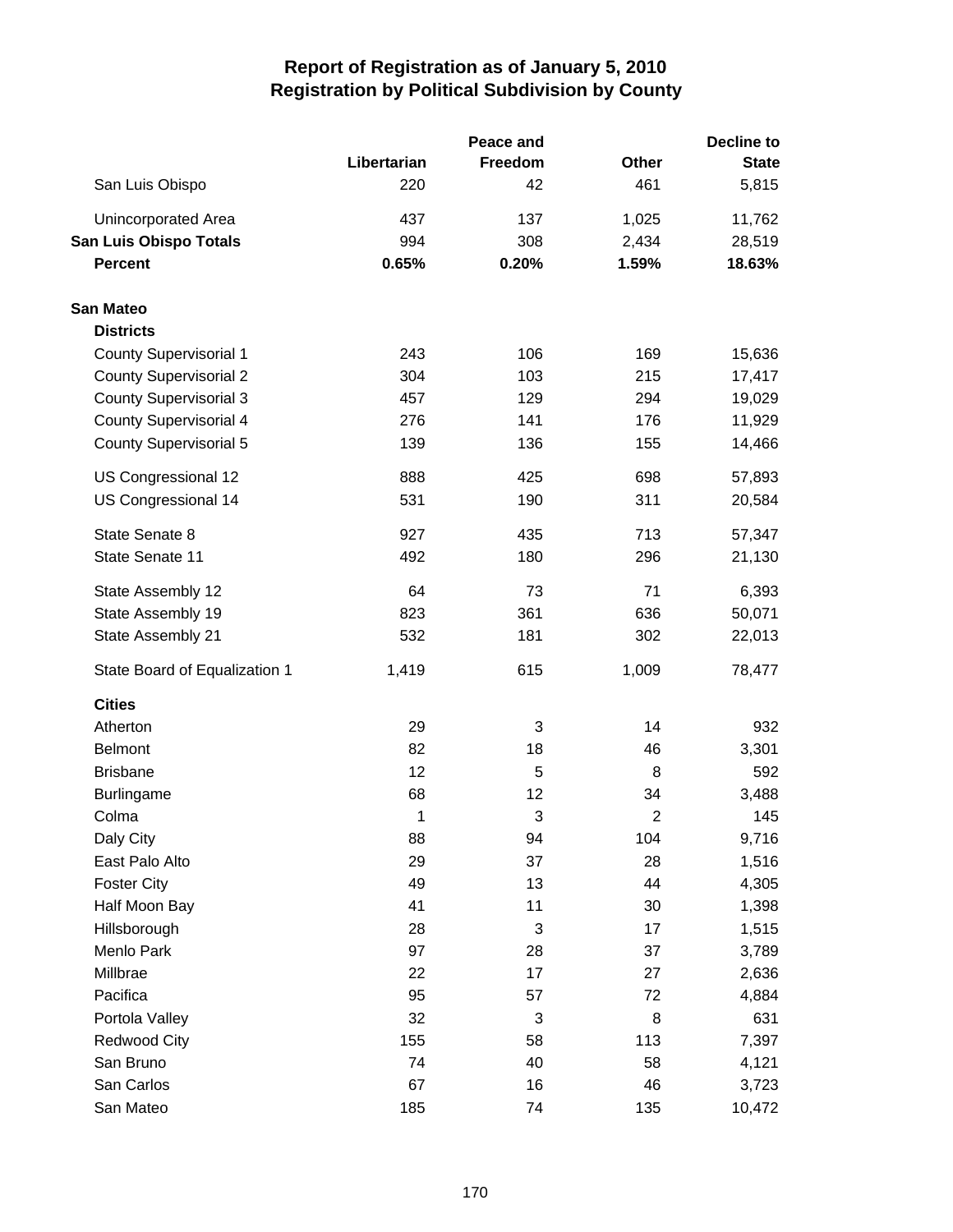|                               | <b>Total</b>      |                   |            | American    |       |
|-------------------------------|-------------------|-------------------|------------|-------------|-------|
|                               | <b>Registered</b> | <b>Democratic</b> | Republican | Independent | Green |
| South San Francisco           | 25,791            | 15,257            | 3,660      | 474         | 122   |
| Woodside                      | 3,683             | 1,407             | 1,364      | 63          | 30    |
| Unincorporated Area           | 31,603            | 16,522            | 6,626      | 635         | 427   |
| <b>San Mateo Totals</b>       | 338,160           | 177,065           | 70,542     | 6,485       | 2,548 |
| <b>Percent</b>                |                   | 52.36%            | 20.86%     | 1.92%       | 0.75% |
| Santa Barbara                 |                   |                   |            |             |       |
| <b>Districts</b>              |                   |                   |            |             |       |
| <b>County Supervisorial 1</b> | 38,829            | 19,589            | 9,204      | 771         | 527   |
| <b>County Supervisorial 2</b> | 48,987            | 23,028            | 14,084     | 890         | 594   |
| <b>County Supervisorial 3</b> | 46,989            | 20,024            | 14,121     | 1,006       | 371   |
| <b>County Supervisorial 4</b> | 37,752            | 12,686            | 16,940     | 1,011       | 124   |
| <b>County Supervisorial 5</b> | 27,698            | 11,249            | 10,064     | 670         | 67    |
| US Congressional 23           | 145,428           | 69,407            | 38,684     | 2,923       | 1,454 |
| US Congressional 24           | 54,827            | 17,169            | 25,729     | 1,425       | 229   |
| State Senate 15               | 41,403            | 15,785            | 16,344     | 1,006       | 108   |
| State Senate 19               | 158,852           | 70,791            | 48,069     | 3,342       | 1,575 |
| State Assembly 33             | 71,014            | 25,552            | 29,630     | 1,829       | 205   |
| State Assembly 35             | 129,241           | 61,024            | 34,783     | 2,519       | 1,478 |
| State Board of Equalization 1 | 110,027           | 54,197            | 26,879     | 2,277       | 1,078 |
| State Board of Equalization 2 | 90,228            | 32,379            | 37,534     | 2,071       | 605   |
| <b>Cities</b>                 |                   |                   |            |             |       |
| <b>Buellton</b>               | 2,511             | 868               | 1,050      | 60          | 12    |
| Carpinteria                   | 6,600             | 3,188             | 1,835      | 158         | 86    |
| Goleta                        | 16,115            | 7,310             | 4,661      | 284         | 156   |
| Guadalupe                     | 1,894             | 1,121             | 318        | 36          | 12    |
| Lompoc                        | 15,003            | 5,662             | 5,957      | 418         | 46    |
| Santa Barbara                 | 46,720            | 24,597            | 9,949      | 886         | 642   |
| Santa Maria                   | 26,829            | 11,045            | 9,580      | 643         | 65    |
| Solvang                       | 3,102             | 933               | 1,534      | 64          | 12    |
| Unincorporated Area           | 81,481            | 31,852            | 29,529     | 1,799       | 652   |
| <b>Santa Barbara Totals</b>   | 200,255           | 86,576            | 64,413     | 4,348       | 1,683 |
| <b>Percent</b>                |                   | 43.23%            | 32.17%     | 2.17%       | 0.84% |
| <b>Santa Clara</b>            |                   |                   |            |             |       |
| <b>Districts</b>              |                   |                   |            |             |       |
| <b>County Supervisorial 1</b> | 171,459           | 75,823            | 50,788     | 3,795       | 860   |
| <b>County Supervisorial 2</b> | 109,307           | 58,957            | 18,507     | 2,304       | 709   |
| <b>County Supervisorial 3</b> | 139,189           | 63,776            | 28,924     | 2,598       | 584   |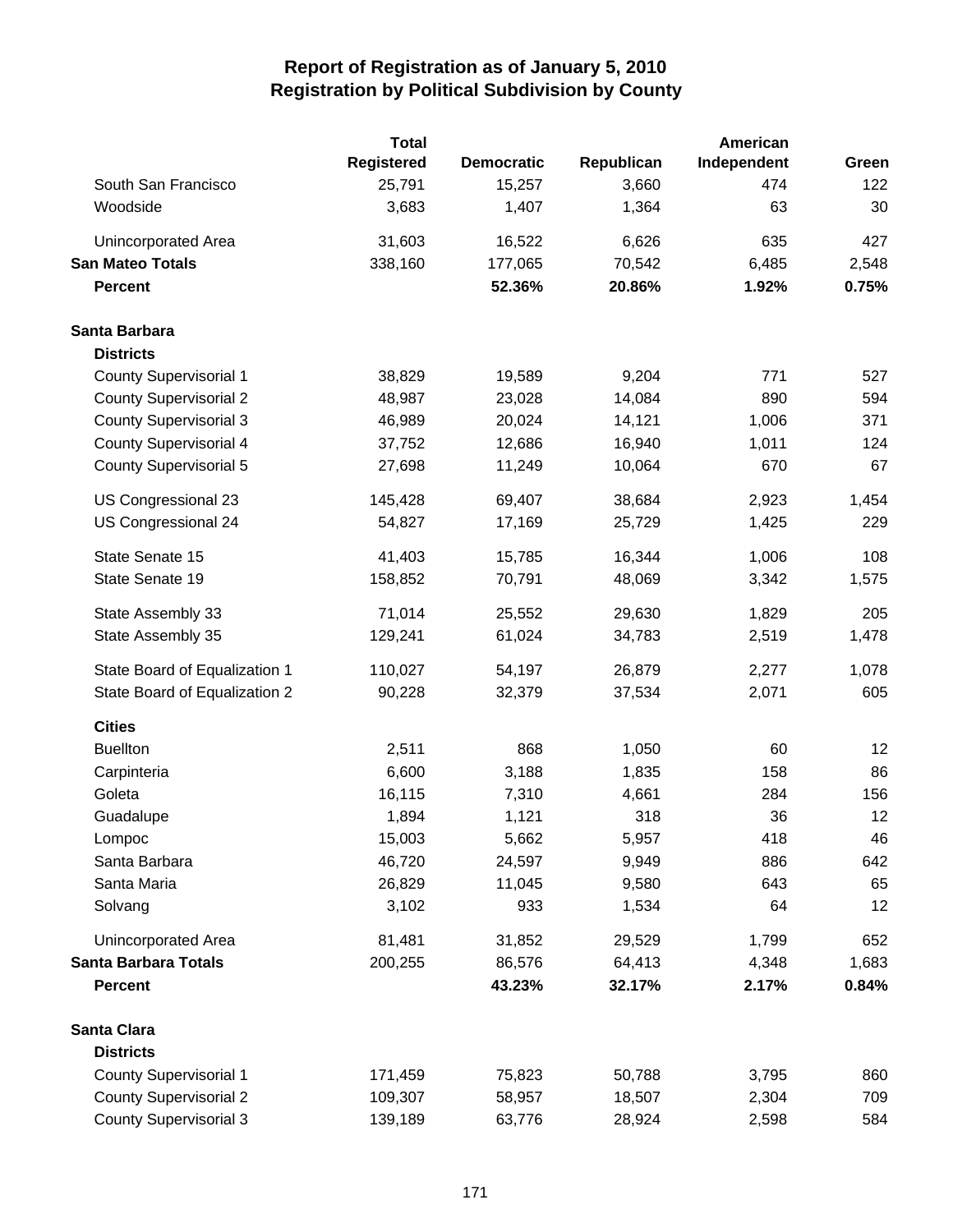|                               | Peace and   | <b>Decline to</b> |              |              |
|-------------------------------|-------------|-------------------|--------------|--------------|
|                               | Libertarian | Freedom           | <b>Other</b> | <b>State</b> |
| South San Francisco           | 59          | 58                | 59           | 6,102        |
| Woodside                      | 22          | 3                 | 14           | 780          |
| Unincorporated Area           | 184         | 62                | 113          | 7,034        |
| <b>San Mateo Totals</b>       | 1,419       | 615               | 1,009        | 78,477       |
| <b>Percent</b>                | 0.42%       | 0.18%             | 0.30%        | 23.21%       |
| Santa Barbara                 |             |                   |              |              |
| <b>Districts</b>              |             |                   |              |              |
| <b>County Supervisorial 1</b> | 222         | 88                | 520          | 7,908        |
| <b>County Supervisorial 2</b> | 275         | 86                | 546          | 9,484        |
| <b>County Supervisorial 3</b> | 325         | 74                | 485          | 10,583       |
| <b>County Supervisorial 4</b> | 166         | 85                | 372          | 6,368        |
| <b>County Supervisorial 5</b> | 135         | 80                | 307          | 5,126        |
| US Congressional 23           | 864         | 309               | 1,654        | 30,133       |
| US Congressional 24           | 259         | 104               | 576          | 9,336        |
| State Senate 15               | 174         | 102               | 452          | 7,432        |
| State Senate 19               | 949         | 311               | 1,778        | 32,037       |
| State Assembly 33             | 323         | 170               | 753          | 12,552       |
| State Assembly 35             | 800         | 243               | 1,477        | 26,917       |
| State Board of Equalization 1 | 692         | 254               | 1,242        | 23,408       |
| State Board of Equalization 2 | 431         | 159               | 988          | 16,061       |
| <b>Cities</b>                 |             |                   |              |              |
| <b>Buellton</b>               | 14          | 9                 | 30           | 468          |
| Carpinteria                   | 26          | 14                | 79           | 1,214        |
| Goleta                        | 90          | 32                | 190          | 3,392        |
| Guadalupe                     | 6           | $\overline{7}$    | 17           | 377          |
| Lompoc                        | 69          | 51                | 149          | 2,651        |
| Santa Barbara                 | 284         | 106               | 592          | 9,664        |
| Santa Maria                   | 129         | 80                | 298          | 4,989        |
| Solvang                       | 12          | 3                 | 31           | 513          |
| Unincorporated Area           | 493         | 111               | 844          | 16,201       |
| Santa Barbara Totals          | 1,123       | 413               | 2,230        | 39,469       |
| <b>Percent</b>                | 0.56%       | 0.21%             | 1.11%        | 19.71%       |
| Santa Clara                   |             |                   |              |              |
| <b>Districts</b>              |             |                   |              |              |
| <b>County Supervisorial 1</b> | 805         | 335               | 334          | 38,719       |
| <b>County Supervisorial 2</b> | 609         | 470               | 241          | 27,510       |
| <b>County Supervisorial 3</b> | 588         | 386               | 318          | 42,015       |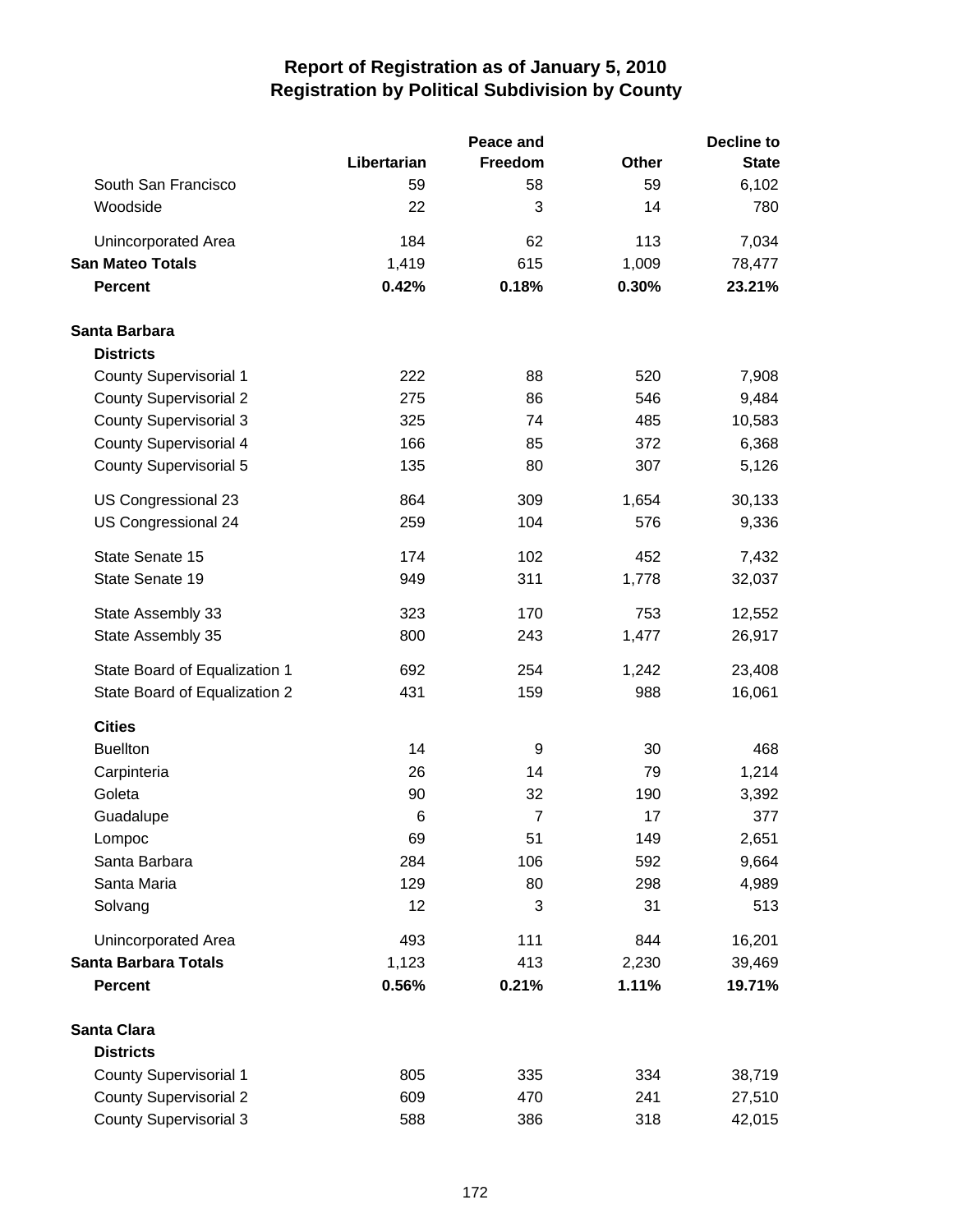|                               | <b>Total</b>      |                   |            | American    |       |  |
|-------------------------------|-------------------|-------------------|------------|-------------|-------|--|
|                               | <b>Registered</b> | <b>Democratic</b> | Republican | Independent | Green |  |
| County Supervisorial 4        | 158,247           | 75,442            | 38,481     | 3,460       | 1,011 |  |
| <b>County Supervisorial 5</b> | 182,959           | 80,947            | 43,745     | 2,395       | 1,171 |  |
| US Congressional 11           | 22,270            | 9,264             | 7,609      | 526         | 102   |  |
| US Congressional 14           | 182,391           | 84,098            | 43,602     | 2,544       | 1,252 |  |
| US Congressional 15           | 292,948           | 131,901           | 70,470     | 5,938       | 1,558 |  |
| US Congressional 16           | 263,552           | 129,682           | 58,764     | 5,544       | 1,423 |  |
| State Senate 10               | 60,570            | 26,525            | 12,441     | 1,175       | 209   |  |
| State Senate 11               | 261,980           | 121,409           | 65,023     | 4,847       | 1,561 |  |
| State Senate 13               | 324,304           | 162,292           | 64,062     | 6,360       | 2,012 |  |
| State Senate 15               | 114,307           | 44,719            | 38,919     | 2,170       | 553   |  |
| State Assembly 20             | 26,848            | 11,538            | 5,769      | 495         | 82    |  |
| State Assembly 21             | 125,969           | 56,652            | 35,396     | 1,863       | 802   |  |
| State Assembly 22             | 181,530           | 81,334            | 38,063     | 3,095       | 1,136 |  |
| State Assembly 23             | 144,752           | 74,682            | 26,929     | 3,151       | 765   |  |
| State Assembly 24             | 214,988           | 100,709           | 55,003     | 4,510       | 1,269 |  |
| State Assembly 27             | 27,422            | 11,326            | 9,435      | 672         | 135   |  |
| State Assembly 28             | 39,652            | 18,704            | 9,850      | 766         | 146   |  |
| State Board of Equalization 1 | 761,161           | 354,945           | 180,445    | 14,552      | 4,335 |  |
| <b>Cities</b>                 |                   |                   |            |             |       |  |
| Campbell                      | 19,667            | 9,035             | 4,996      | 496         | 148   |  |
| Cupertino                     | 26,701            | 10,056            | 5,950      | 375         | 120   |  |
| Gilroy                        | 18,164            | 9,114             | 4,832      | 411         | 80    |  |
| Los Altos                     | 18,842            | 7,836             | 6,246      | 241         | 100   |  |
| Los Altos Hills               | 5,686             | 2,018             | 2,079      | 74          | 21    |  |
| Los Gatos                     | 18,240            | 7,712             | 6,106      | 369         | 113   |  |
| <b>Milpitas</b>               | 24,878            | 10,735            | 5,235      | 462         | 78    |  |
| Monte Sereno                  | 2,381             | 920               | 936        | 43          | 10    |  |
| Morgan Hill                   | 17,998            | 7,573             | 6,014      | 433         | 87    |  |
| Mountain View                 | 31,823            | 15,959            | 5,778      | 489         | 308   |  |
| Palo Alto                     | 36,307            | 19,438            | 6,298      | 376         | 331   |  |
| San Jose                      | 381,587           | 182,692           | 86,057     | 7,934       | 2,006 |  |
| Santa Clara                   | 44,697            | 21,353            | 9,702      | 945         | 270   |  |
| Saratoga                      | 19,385            | 6,670             | 6,812      | 234         | 79    |  |
| Sunnyvale                     | 53,832            | 24,595            | 12,001     | 858         | 341   |  |
| <b>Unincorporated Area</b>    | 40,973            | 19,239            | 11,403     | 812         | 243   |  |
| <b>Santa Clara Totals</b>     | 761,161           | 354,945           | 180,445    | 14,552      | 4,335 |  |
| <b>Percent</b>                |                   | 46.63%            | 23.71%     | 1.91%       | 0.57% |  |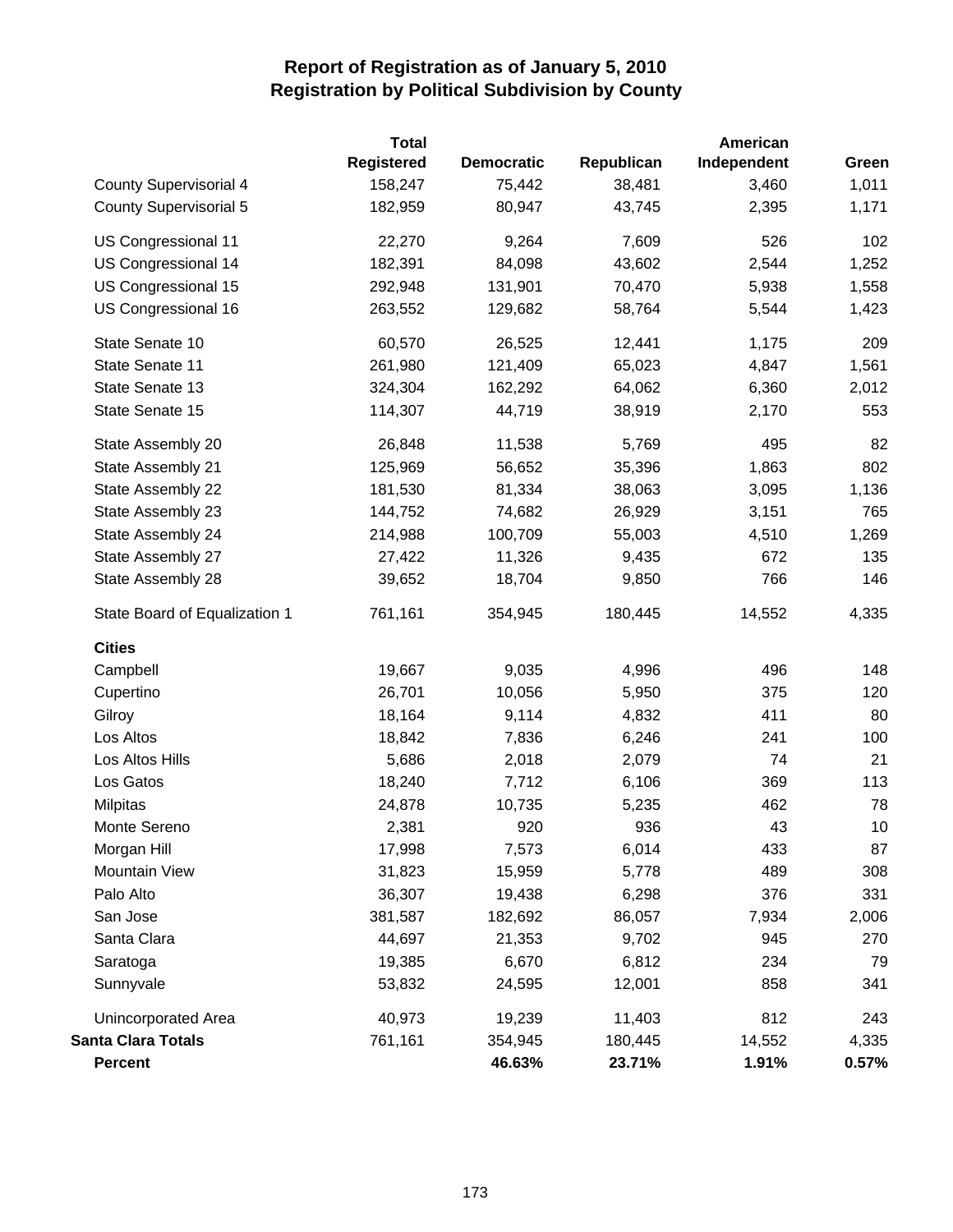| Peace and                     |                |                | Decline to     |              |  |
|-------------------------------|----------------|----------------|----------------|--------------|--|
|                               | Libertarian    | Freedom        | <b>Other</b>   | <b>State</b> |  |
| <b>County Supervisorial 4</b> | 990            | 347            | 413            | 38,103       |  |
| <b>County Supervisorial 5</b> | 920            | 198            | 400            | 53,183       |  |
| US Congressional 11           | 106            | 40             | 32             | 4,591        |  |
| US Congressional 14           | 973            | 227            | 398            | 49,297       |  |
| US Congressional 15           | 1,526          | 657            | 680            | 80,218       |  |
| US Congressional 16           | 1,307          | 812            | 596            | 65,424       |  |
| State Senate 10               | 244            | 182            | 146            | 19,648       |  |
| State Senate 11               | 1,390          | 435            | 583            | 66,732       |  |
| State Senate 13               | 1,774          | 963            | 744            | 86,097       |  |
| State Senate 15               | 504            | 156            | 233            | 27,053       |  |
| State Assembly 20             | 90             | 85             | 65             | 8,724        |  |
| State Assembly 21             | 582            | 148            | 256            | 30,270       |  |
| State Assembly 22             | 1,061          | 311            | 426            | 56,104       |  |
| State Assembly 23             | 664            | 596            | 327            | 37,638       |  |
| State Assembly 24             | 1,227          | 453            | 515            | 51,302       |  |
| State Assembly 27             | 126            | 46             | 48             | 5,634        |  |
| State Assembly 28             | 162            | 97             | 69             | 9,858        |  |
| State Board of Equalization 1 | 3,912          | 1,736          | 1,706          | 199,530      |  |
| <b>Cities</b>                 |                |                |                |              |  |
| Campbell                      | 150            | 43             | 59             | 4,740        |  |
| Cupertino                     | 119            | 28             | 63             | 9,990        |  |
| Gilroy                        | 85             | 44             | 25             | 3,573        |  |
| Los Altos                     | 86             | 17             | 51             | 4,265        |  |
| Los Altos Hills               | 26             | $\overline{2}$ | 11             | 1,455        |  |
| Los Gatos                     | 89             | 30             | 35             | 3,786        |  |
| Milpitas                      | 86             | 79             | 58             | 8,145        |  |
| Monte Sereno                  | $\overline{7}$ | $\mathbf 0$    | $\overline{7}$ | 458          |  |
| Morgan Hill                   | 86             | 27             | 27             | 3,751        |  |
| Mountain View                 | 207            | 47             | 67             | 8,968        |  |
| Palo Alto                     | 169            | 43             | 65             | 9,587        |  |
| San Jose                      | 1,921          | 1,079          | 847            | 99,051       |  |
| Santa Clara                   | 268            | 102            | 125            | 11,932       |  |
| Saratoga                      | 72             | 18             | 45             | 5,455        |  |
| Sunnyvale                     | 327            | 85             | 124            | 15,501       |  |
| <b>Unincorporated Area</b>    | 214            | 92             | 97             | 8,873        |  |
| <b>Santa Clara Totals</b>     | 3,912          | 1,736          | 1,706          | 199,530      |  |
| <b>Percent</b>                | 0.51%          | 0.23%          | 0.22%          | 26.21%       |  |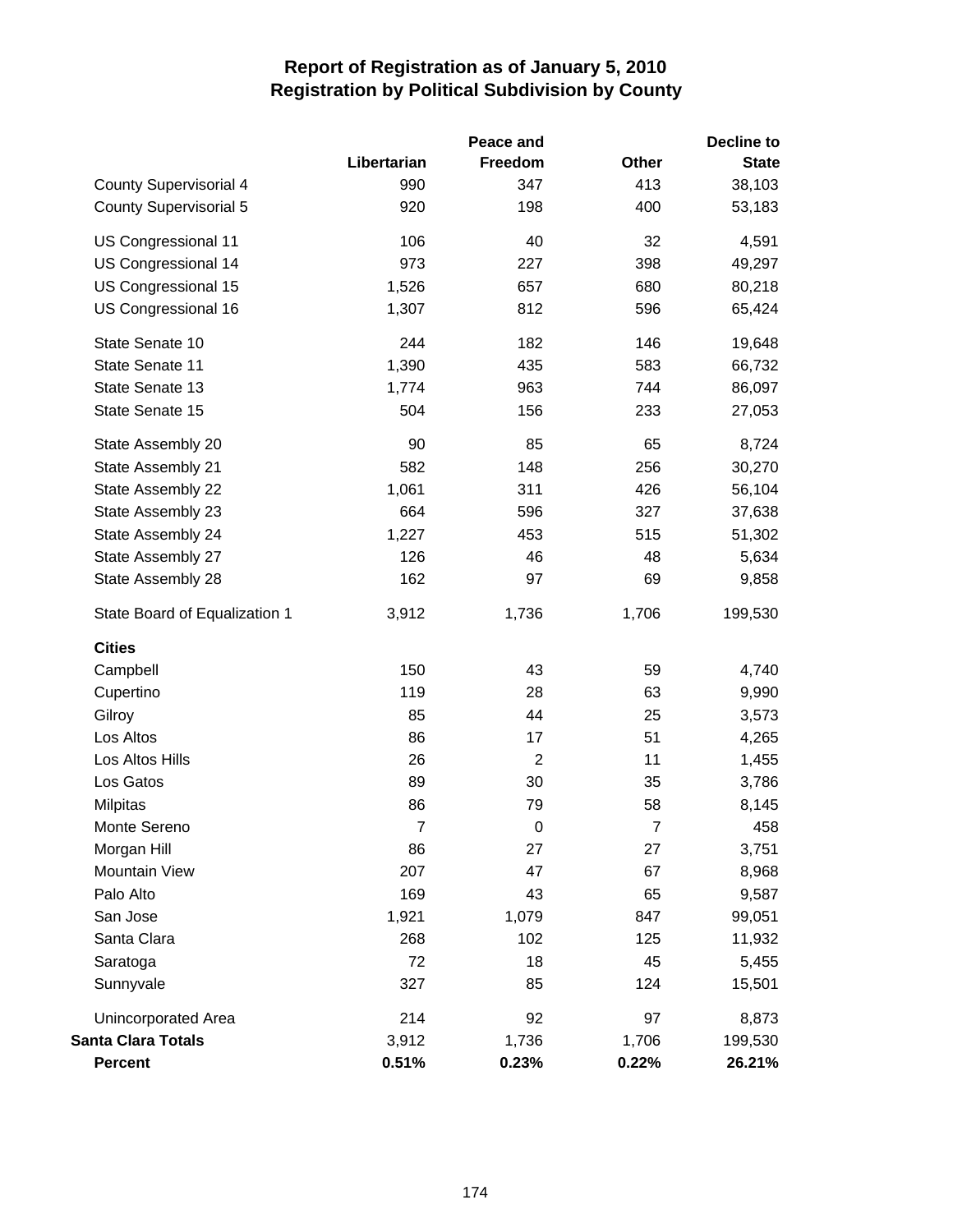|                               | <b>Total</b> |                   | American   |             |       |  |
|-------------------------------|--------------|-------------------|------------|-------------|-------|--|
|                               | Registered   | <b>Democratic</b> | Republican | Independent | Green |  |
| <b>Santa Cruz</b>             |              |                   |            |             |       |  |
| <b>Districts</b>              |              |                   |            |             |       |  |
| <b>County Supervisorial 1</b> | 31,120       | 16,515            | 6,133      | 664         | 658   |  |
| <b>County Supervisorial 2</b> | 31,030       | 16,237            | 7,161      | 591         | 474   |  |
| <b>County Supervisorial 3</b> | 34,179       | 20,861            | 3,322      | 560         | 1,120 |  |
| <b>County Supervisorial 4</b> | 17,403       | 10,936            | 2,705      | 278         | 138   |  |
| <b>County Supervisorial 5</b> | 32,995       | 16,196            | 7,221      | 814         | 802   |  |
| US Congressional 14           | 44,933       | 21,755            | 10,802     | 980         | 989   |  |
| US Congressional 17           | 101,794      | 58,990            | 15,740     | 1,927       | 2,203 |  |
| State Senate 11               | 89,284       | 50,694            | 12,936     | 1,844       | 2,458 |  |
| State Senate 15               | 57,443       | 30,051            | 13,606     | 1,063       | 734   |  |
| State Assembly 27             | 126,718      | 68,189            | 23,412     | 2,595       | 3,023 |  |
| State Assembly 28             | 20,009       | 12,556            | 3,130      | 312         | 169   |  |
| State Board of Equalization 1 | 146,727      | 80,745            | 26,542     | 2,907       | 3,192 |  |
| <b>Cities</b>                 |              |                   |            |             |       |  |
| Capitola                      | 6,097        | 3,340             | 1,113      | 145         | 106   |  |
| Santa Cruz                    | 37,524       | 22,874            | 3,703      | 659         | 1,187 |  |
| <b>Scotts Valley</b>          | 7,272        | 3,101             | 2,338      | 200         | 67    |  |
| Watsonville                   | 14,593       | 9,430             | 2,059      | 233         | 104   |  |
| Unincorporated Area           | 81,241       | 42,000            | 17,329     | 1,670       | 1,728 |  |
| <b>Santa Cruz Totals</b>      | 146,727      | 80,745            | 26,542     | 2,907       | 3,192 |  |
| <b>Percent</b>                |              | 55.03%            | 18.09%     | 1.98%       | 2.18% |  |
| <b>Shasta</b>                 |              |                   |            |             |       |  |
| <b>Districts</b>              |              |                   |            |             |       |  |
| <b>County Supervisorial 1</b> | 18,779       | 5,693             | 8,510      | 515         | 119   |  |
| <b>County Supervisorial 2</b> | 18,705       | 5,661             | 8,622      | 571         | 116   |  |
| <b>County Supervisorial 3</b> | 18,145       | 5,160             | 8,906      | 516         | 79    |  |
| <b>County Supervisorial 4</b> | 19,140       | 5,552             | 9,025      | 578         | 110   |  |
| <b>County Supervisorial 5</b> | 19,625       | 5,706             | 9,676      | 607         | 56    |  |
| US Congressional 2            | 94,394       | 27,772            | 44,739     | 2,787       | 480   |  |
| State Senate 4                | 94,394       | 27,772            | 44,739     | 2,787       | 480   |  |
| State Assembly 2              | 94,394       | 27,772            | 44,739     | 2,787       | 480   |  |
| State Board of Equalization 2 | 94,394       | 27,772            | 44,739     | 2,787       | 480   |  |
| <b>Cities</b>                 |              |                   |            |             |       |  |
| Anderson                      | 4,030        | 1,441             | 1,550      | 143         | 8     |  |
| Redding                       | 45,925       | 13,385            | 21,863     | 1,230       | 252   |  |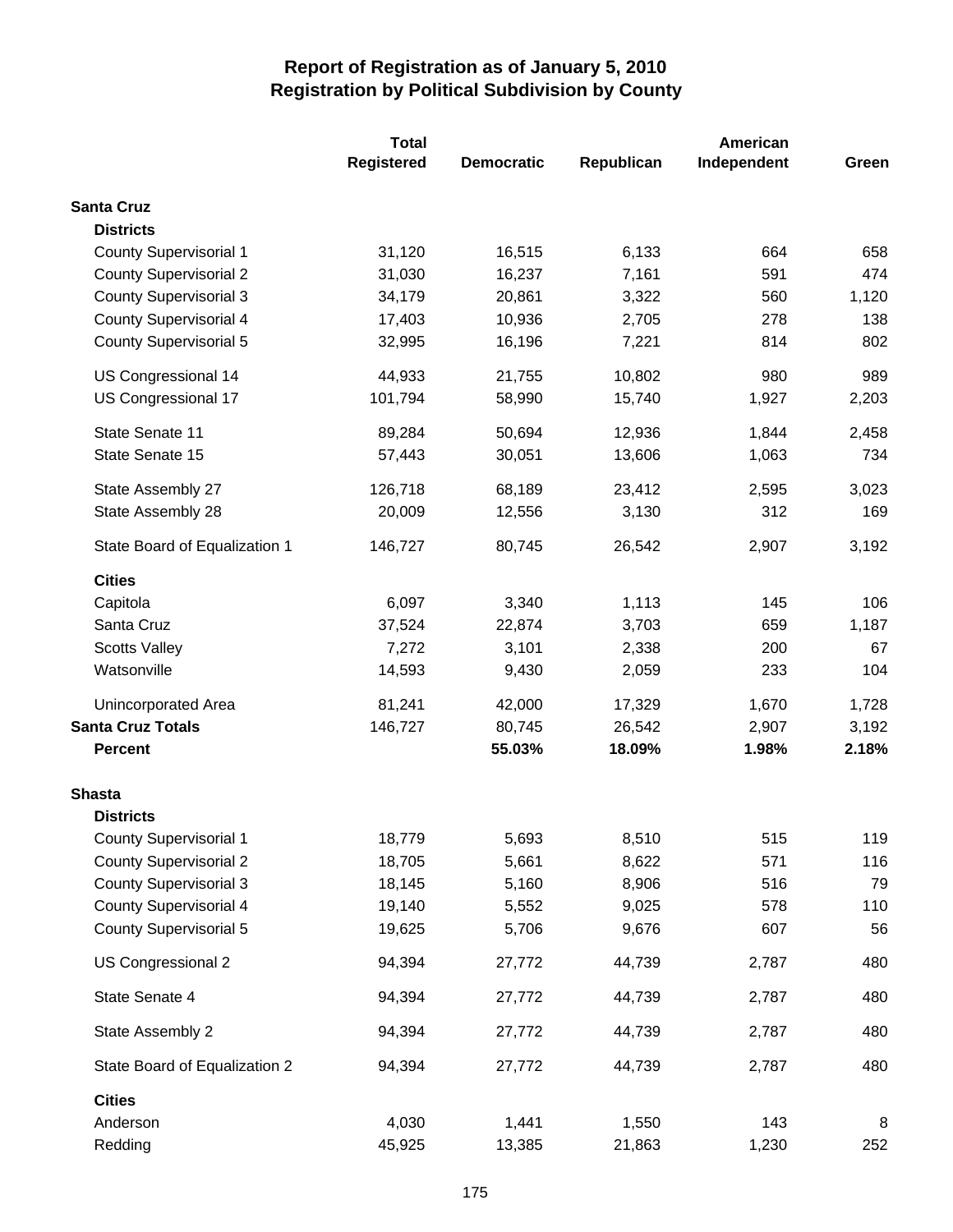|                               |             | Peace and      | <b>Decline to</b> |              |
|-------------------------------|-------------|----------------|-------------------|--------------|
|                               | Libertarian | Freedom        | <b>Other</b>      | <b>State</b> |
| <b>Santa Cruz</b>             |             |                |                   |              |
| <b>Districts</b>              |             |                |                   |              |
| <b>County Supervisorial 1</b> | 240         | 96             | 1,412             | 5,402        |
| <b>County Supervisorial 2</b> | 209         | 85             | 1,298             | 4,975        |
| County Supervisorial 3        | 240         | 117            | 1,420             | 6,539        |
| <b>County Supervisorial 4</b> | 54          | 76             | 887               | 2,329        |
| <b>County Supervisorial 5</b> | 394         | 86             | 1,445             | 6,037        |
| US Congressional 14           | 490         | 113            | 1,912             | 7,892        |
| US Congressional 17           | 647         | 347            | 4,550             | 17,390       |
| State Senate 11               | 763         | 290            | 3,875             | 16,424       |
| State Senate 15               | 374         | 170            | 2,587             | 8,858        |
| State Assembly 27             | 1,078       | 370            | 5,406             | 22,645       |
| State Assembly 28             | 59          | 90             | 1,056             | 2,637        |
| State Board of Equalization 1 | 1,137       | 460            | 6,462             | 25,282       |
| <b>Cities</b>                 |             |                |                   |              |
| Capitola                      | 42          | 24             | 281               | 1,046        |
| Santa Cruz                    | 266         | 136            | 1,585             | 7,114        |
| <b>Scotts Valley</b>          | 52          | $\overline{4}$ | 312               | 1,198        |
| Watsonville                   | 41          | 61             | 764               | 1,901        |
| Unincorporated Area           | 736         | 235            | 3,520             | 14,023       |
| <b>Santa Cruz Totals</b>      | 1,137       | 460            | 6,462             | 25,282       |
| <b>Percent</b>                | 0.77%       | 0.31%          | 4.40%             | 17.23%       |
| <b>Shasta</b>                 |             |                |                   |              |
| <b>Districts</b>              |             |                |                   |              |
| <b>County Supervisorial 1</b> | 116         | 46             | 56                | 3,724        |
| <b>County Supervisorial 2</b> | 118         | 40             | 62                | 3,515        |
| <b>County Supervisorial 3</b> | 104         | 45             | 49                | 3,286        |
| <b>County Supervisorial 4</b> | 131         | 53             | 49                | 3,642        |
| <b>County Supervisorial 5</b> | 110         | 44             | 58                | 3,368        |
| US Congressional 2            | 579         | 228            | 274               | 17,535       |
| State Senate 4                | 579         | 228            | 274               | 17,535       |
| State Assembly 2              | 579         | 228            | 274               | 17,535       |
| State Board of Equalization 2 | 579         | 228            | 274               | 17,535       |
| <b>Cities</b>                 |             |                |                   |              |
| Anderson                      | 26          | 14             | 17                | 831          |
| Redding                       | 269         | 97             | 112               | 8,717        |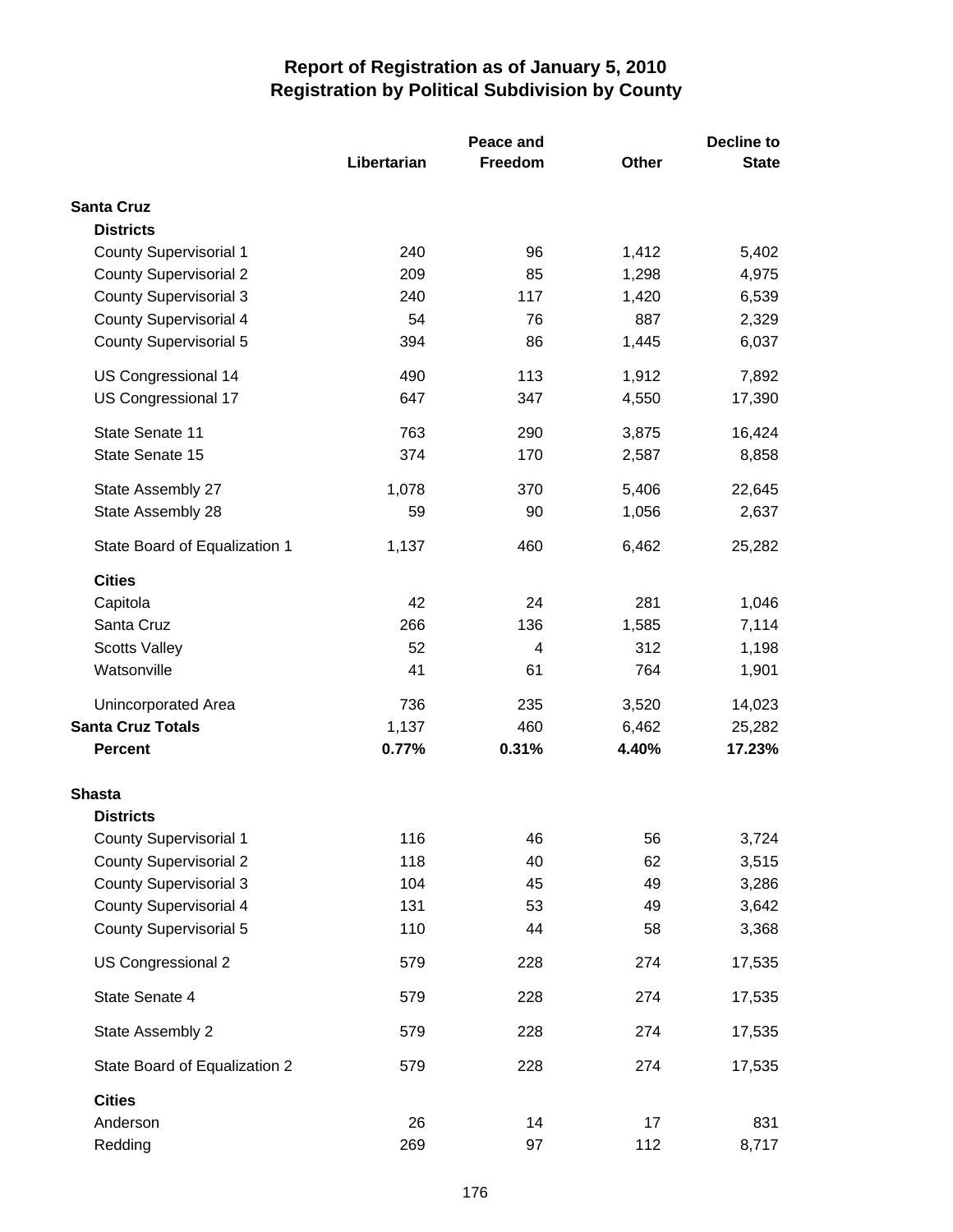|                               | <b>Total</b><br><b>Registered</b> | <b>Democratic</b> | Republican | American<br>Independent | Green                     |
|-------------------------------|-----------------------------------|-------------------|------------|-------------------------|---------------------------|
| Shasta Lake                   | 4,931                             | 1,642             | 1,974      | 179                     | 33                        |
| Unincorporated Area           | 39,508                            | 11,304            | 19,352     | 1,235                   | 187                       |
| <b>Shasta Totals</b>          | 94,394                            | 27,772            | 44,739     | 2,787                   | 480                       |
| <b>Percent</b>                |                                   | 29.42%            | 47.40%     | 2.95%                   | 0.51%                     |
| <b>Sierra</b>                 |                                   |                   |            |                         |                           |
| <b>Districts</b>              |                                   |                   |            |                         |                           |
| County Supervisorial 1        | 514                               | 150               | 215        | 27                      | 12                        |
| <b>County Supervisorial 2</b> | 427                               | 151               | 182        | 13                      | $\mathbf{1}$              |
| <b>County Supervisorial 3</b> | 445                               | 134               | 206        | 17                      | $\ensuremath{\mathsf{3}}$ |
| <b>County Supervisorial 4</b> | 370                               | 115               | 172        | 17                      | $\ensuremath{\mathsf{3}}$ |
| <b>County Supervisorial 5</b> | 429                               | 112               | 171        | 23                      | 8                         |
| US Congressional 4            | 2,185                             | 662               | 946        | 97                      | 27                        |
| State Senate 1                | 2,185                             | 662               | 946        | 97                      | 27                        |
| State Assembly 3              | 2,185                             | 662               | 946        | 97                      | 27                        |
| State Board of Equalization 2 | 2,185                             | 662               | 946        | 97                      | 27                        |
| <b>Cities</b>                 |                                   |                   |            |                         |                           |
| Loyalton                      | 447                               | 152               | 180        | 17                      | 5                         |
| Unincorporated Area           | 1,738                             | 510               | 766        | 80                      | 22                        |
| <b>Sierra Totals</b>          | 2,185                             | 662               | 946        | 97                      | 27                        |
| <b>Percent</b>                |                                   | 30.30%            | 43.30%     | 4.44%                   | 1.24%                     |
| Siskiyou                      |                                   |                   |            |                         |                           |
| <b>Districts</b>              |                                   |                   |            |                         |                           |
| <b>County Supervisorial 1</b> | 4,381                             | 1,389             | 2,012      | 186                     | 19                        |
| <b>County Supervisorial 2</b> | 5,464                             | 2,348             | 1,671      | 196                     | 67                        |
| <b>County Supervisorial 3</b> | 5,313                             | 2,064             | 2,006      | 176                     | 30                        |
| <b>County Supervisorial 4</b> | 5,393                             | 1,731             | 2,481      | 198                     | 14                        |
| <b>County Supervisorial 5</b> | 5,154                             | 1,465             | 2,395      | 208                     | 34                        |
| US Congressional 2            | 25,705                            | 8,997             | 10,565     | 964                     | 164                       |
| State Senate 4                | 25,705                            | 8,997             | 10,565     | 964                     | 164                       |
| State Assembly 2              | 25,705                            | 8,997             | 10,565     | 964                     | 164                       |
| State Board of Equalization 2 | 25,705                            | 8,997             | 10,565     | 964                     | 164                       |
| <b>Cities</b>                 |                                   |                   |            |                         |                           |
| Dorris                        | 365                               | 125               | 159        | 12                      | 0                         |
| Dunsmuir                      | 948                               | 441               | 240        | 43                      | 14                        |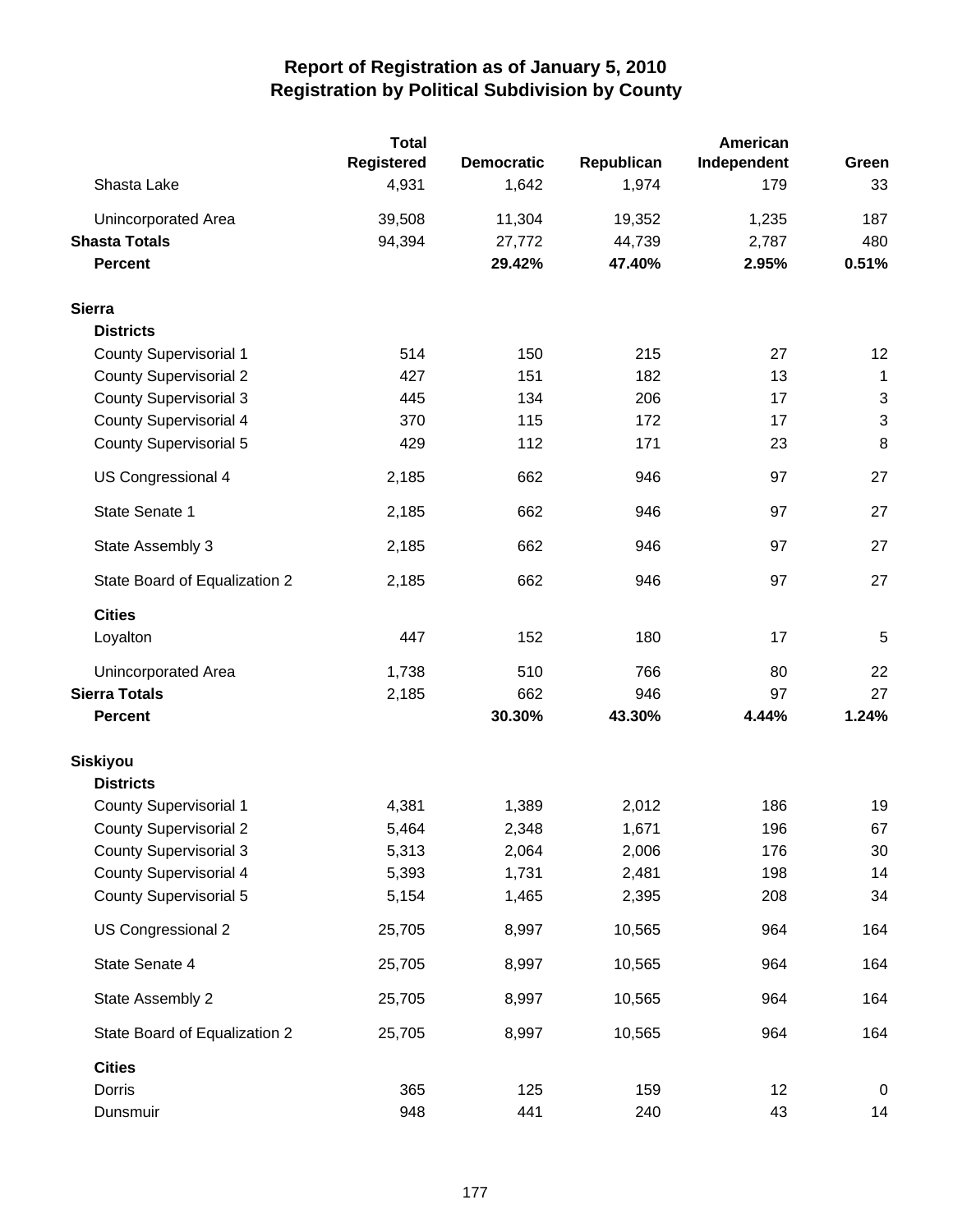|                               |                | Peace and   | <b>Decline to</b> |              |  |
|-------------------------------|----------------|-------------|-------------------|--------------|--|
|                               | Libertarian    | Freedom     | <b>Other</b>      | <b>State</b> |  |
| Shasta Lake                   | 34             | 24          | 18                | 1,027        |  |
| Unincorporated Area           | 250            | 93          | 127               | 6,960        |  |
| <b>Shasta Totals</b>          | 579            | 228         | 274               | 17,535       |  |
| <b>Percent</b>                | 0.61%          | 0.24%       | 0.29%             | 18.58%       |  |
| <b>Sierra</b>                 |                |             |                   |              |  |
| <b>Districts</b>              |                |             |                   |              |  |
| <b>County Supervisorial 1</b> | 9              | $\mathbf 0$ | 12                | 89           |  |
| <b>County Supervisorial 2</b> | $\overline{c}$ | 1           | 6                 | 71           |  |
| <b>County Supervisorial 3</b> | 5              | 1           | 8                 | 71           |  |
| <b>County Supervisorial 4</b> | $\overline{c}$ | 0           | $\overline{2}$    | 59           |  |
| <b>County Supervisorial 5</b> | 4              | 1           | $\overline{7}$    | 103          |  |
| US Congressional 4            | 22             | 3           | 35                | 393          |  |
| State Senate 1                | 22             | 3           | 35                | 393          |  |
| State Assembly 3              | 22             | 3           | 35                | 393          |  |
| State Board of Equalization 2 | 22             | 3           | 35                | 393          |  |
| <b>Cities</b>                 |                |             |                   |              |  |
| Loyalton                      | 5              | $\mathbf 0$ | 4                 | 84           |  |
| Unincorporated Area           | 17             | 3           | 31                | 309          |  |
| <b>Sierra Totals</b>          | 22             | 3           | 35                | 393          |  |
| <b>Percent</b>                | 1.01%          | 0.14%       | 1.60%             | 17.99%       |  |
| <b>Siskiyou</b>               |                |             |                   |              |  |
| <b>Districts</b>              |                |             |                   |              |  |
| <b>County Supervisorial 1</b> | 31             | 8           | 5                 | 731          |  |
| <b>County Supervisorial 2</b> | 42             | 19          | 22                | 1,099        |  |
| <b>County Supervisorial 3</b> | 43             | 11          | 14                | 969          |  |
| <b>County Supervisorial 4</b> | 35             | 12          | 3                 | 919          |  |
| <b>County Supervisorial 5</b> | 74             | 15          | 7                 | 956          |  |
| US Congressional 2            | 225            | 65          | 51                | 4,674        |  |
| State Senate 4                | 225            | 65          | 51                | 4,674        |  |
| State Assembly 2              | 225            | 65          | 51                | 4,674        |  |
| State Board of Equalization 2 | 225            | 65          | 51                | 4,674        |  |
| <b>Cities</b>                 |                |             |                   |              |  |
| Dorris                        | $\overline{2}$ | 0           | 1                 | 66           |  |
| Dunsmuir                      | 10             | 3           | $\overline{c}$    | 195          |  |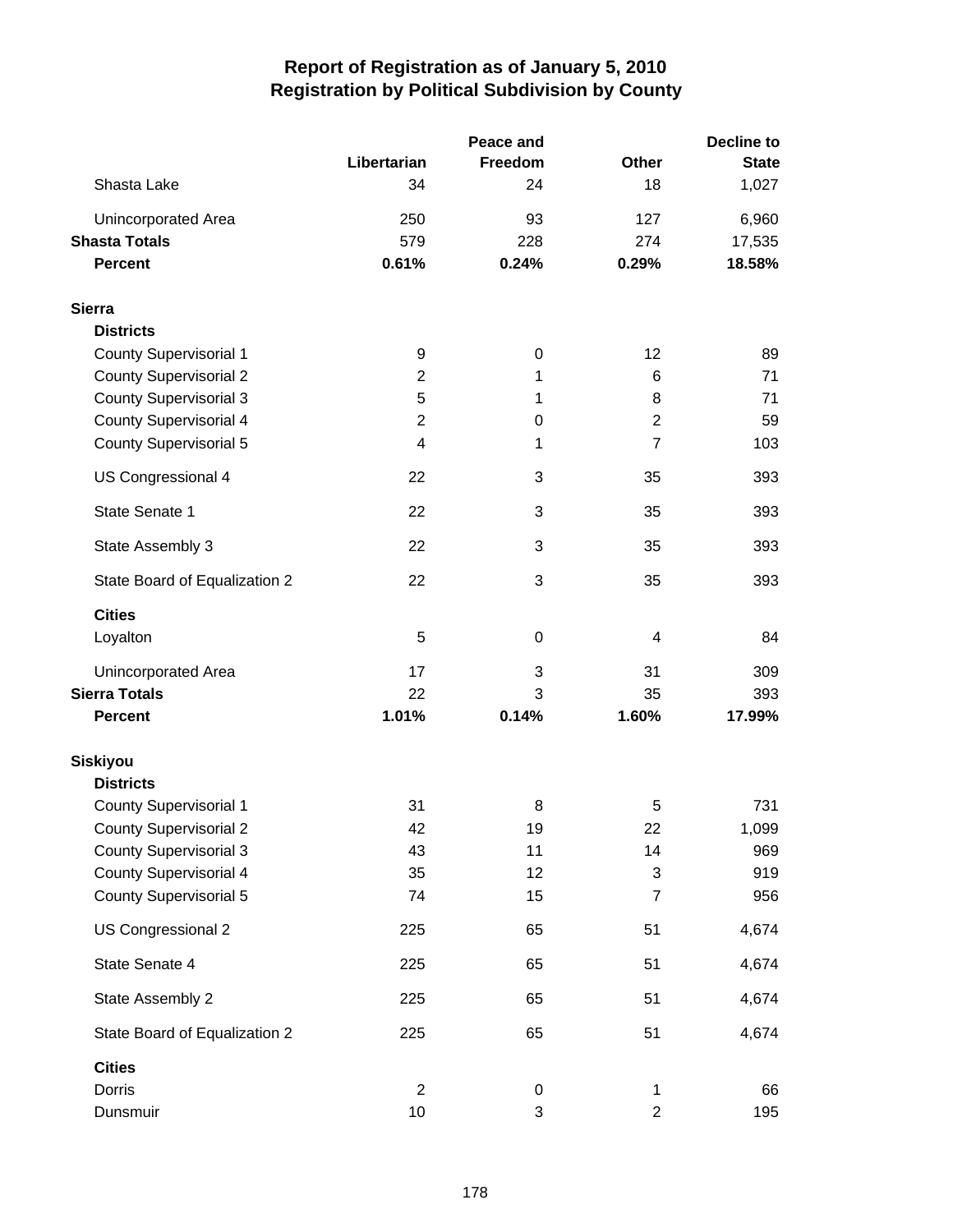|                               | <b>Total</b>      |                   |            | American       |                |
|-------------------------------|-------------------|-------------------|------------|----------------|----------------|
|                               | <b>Registered</b> | <b>Democratic</b> | Republican | Independent    | Green          |
| Etna                          | 447               | 143               | 206        | 15             | 3              |
| Fort Jones                    | 362               | 108               | 173        | 9              | $\pmb{0}$      |
| Montague                      | 690               | 198               | 310        | 40             | 1              |
| Mt. Shasta                    | 2,079             | 973               | 514        | 67             | 23             |
| Tulelake                      | 287               | 69                | 148        | $\overline{7}$ | $\mathbf 0$    |
| Weed                          | 1,355             | 666               | 343        | 52             | $\overline{7}$ |
| Yreka                         | 4,171             | 1,416             | 1,809      | 163            | 10             |
| Unincorporated Area           | 15,001            | 4,858             | 6,663      | 556            | 106            |
| <b>Siskiyou Totals</b>        | 25,705            | 8,997             | 10,565     | 964            | 164            |
| <b>Percent</b>                |                   | 35.00%            | 41.10%     | 3.75%          | 0.64%          |
| Solano                        |                   |                   |            |                |                |
| <b>Districts</b>              |                   |                   |            |                |                |
| <b>County Supervisorial 1</b> | 36,105            | 22,543            | 5,376      | 670            | 174            |
| <b>County Supervisorial 2</b> | 43,334            | 23,248            | 9,721      | 997            | 217            |
| <b>County Supervisorial 3</b> | 35,366            | 18,413            | 8,541      | 808            | 117            |
| <b>County Supervisorial 4</b> | 34,937            | 15,138            | 11,586     | 901            | 125            |
| <b>County Supervisorial 5</b> | 42,898            | 18,352            | 14,333     | 1,073          | 131            |
| US Congressional 3            | 8,264             | 3,301             | 3,234      | 220            | 33             |
| US Congressional 7            | 117,369           | 61,129            | 28,616     | 2,699          | 520            |
| US Congressional 10           | 67,007            | 33,264            | 17,707     | 1,530          | 211            |
| State Senate 2                | 84,363            | 47,089            | 17,926     | 1,835          | 425            |
| State Senate 5                | 108,277           | 50,605            | 31,631     | 2,614          | 339            |
| State Assembly 7              | 60,689            | 35,951            | 11,002     | 1,182          | 283            |
| State Assembly 8              | 131,951           | 61,743            | 38,555     | 3,267          | 481            |
| State Board of Equalization 1 | 192,640           | 97,694            | 49,557     | 4,449          | 764            |
| <b>Cities</b>                 |                   |                   |            |                |                |
| Benicia                       | 17,122            | 8,365             | 4,534      | 460            | 120            |
| Dixon                         | 8,314             | 3,416             | 2,959      | 207            | 29             |
| Fairfield                     | 44,205            | 22,274            | 11,373     | 1,006          | 128            |
| Rio Vista                     | 4,550             | 2,030             | 1,593      | 130            | 15             |
| Suisun City                   | 12,096            | 6,705             | 2,425      | 249            | 43             |
| Vacaville                     | 42,374            | 17,790            | 14,295     | 1,124          | 132            |
| Vallejo                       | 53,623            | 33,241            | 8,171      | 1,033          | 241            |
| Unincorporated Area           | 10,356            | 3,873             | 4,207      | 240            | 56             |
| <b>Solano Totals</b>          | 192,640           | 97,694            | 49,557     | 4,449          | 764            |
| <b>Percent</b>                |                   | 50.71%            | 25.73%     | 2.31%          | 0.40%          |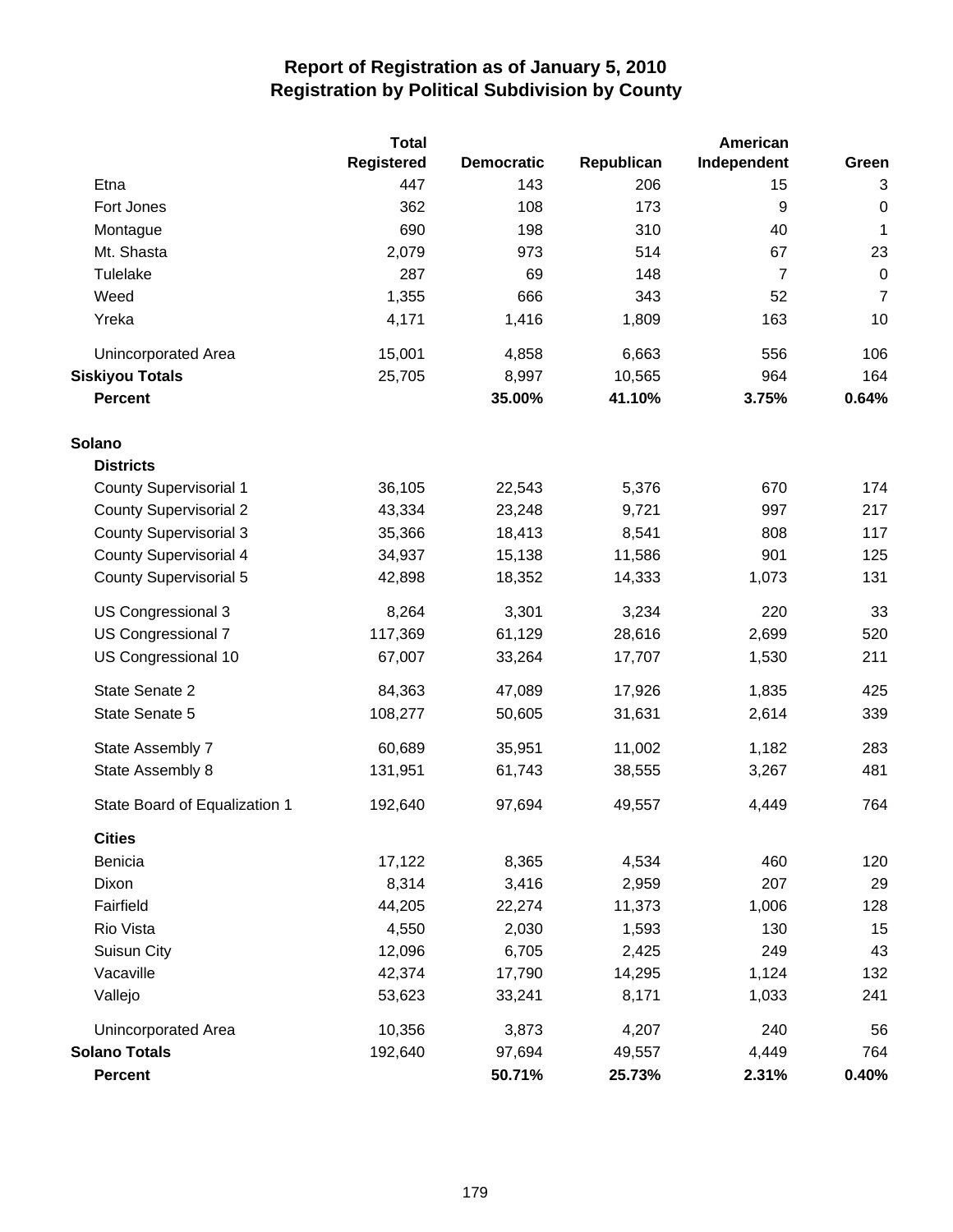|                               |                         | Peace and | <b>Decline to</b> |              |  |
|-------------------------------|-------------------------|-----------|-------------------|--------------|--|
|                               | Libertarian             | Freedom   | <b>Other</b>      | <b>State</b> |  |
| Etna                          | 4                       | 0         | 0                 | 76           |  |
| Fort Jones                    | 6                       | 1         | 0                 | 65           |  |
| Montague                      | $\overline{\mathbf{4}}$ | 3         | 1                 | 133          |  |
| Mt. Shasta                    | 16                      | 4         | 7                 | 475          |  |
| Tulelake                      | 0                       | 1         | $\pmb{0}$         | 62           |  |
| Weed                          | 17                      | 7         | $\overline{2}$    | 261          |  |
| Yreka                         | 26                      | 12        | 3                 | 732          |  |
| Unincorporated Area           | 140                     | 34        | 35                | 2,609        |  |
| <b>Siskiyou Totals</b>        | 225                     | 65        | 51                | 4,674        |  |
| <b>Percent</b>                | 0.88%                   | 0.25%     | 0.20%             | 18.18%       |  |
| <b>Solano</b>                 |                         |           |                   |              |  |
| <b>Districts</b>              |                         |           |                   |              |  |
| <b>County Supervisorial 1</b> | 104                     | 85        | 144               | 7,009        |  |
| <b>County Supervisorial 2</b> | 192                     | 102       | 212               | 8,645        |  |
| <b>County Supervisorial 3</b> | 128                     | 78        | 162               | 7,119        |  |
| <b>County Supervisorial 4</b> | 142                     | 53        | 134               | 6,858        |  |
| County Supervisorial 5        | 176                     | 67        | 174               | 8,592        |  |
| US Congressional 3            | 38                      | 12        | 28                | 1,398        |  |
| US Congressional 7            | 452                     | 240       | 513               | 23,200       |  |
| US Congressional 10           | 252                     | 133       | 285               | 13,625       |  |
| State Senate 2                | 326                     | 188       | 383               | 16,191       |  |
| State Senate 5                | 416                     | 197       | 443               | 22,032       |  |
| State Assembly 7              | 203                     | 138       | 257               | 11,673       |  |
| State Assembly 8              | 539                     | 247       | 569               | 26,550       |  |
| State Board of Equalization 1 | 742                     | 385       | 826               | 38,223       |  |
| <b>Cities</b>                 |                         |           |                   |              |  |
| <b>Benicia</b>                | 95                      | 44        | 104               | 3,400        |  |
| Dixon                         | 36                      | 22        | 31                | 1,614        |  |
| Fairfield                     | 155                     | 75        | 194               | 9,000        |  |
| Rio Vista                     | 19                      | 5         | 15                | 743          |  |
| Suisun City                   | 49                      | 30        | 44                | 2,551        |  |
| Vacaville                     | 165                     | 60        | 166               | 8,642        |  |
| Vallejo                       | 165                     | 124       | 218               | 10,430       |  |
| Unincorporated Area           | 58                      | 25        | 54                | 1,843        |  |
| <b>Solano Totals</b>          | 742                     | 385       | 826               | 38,223       |  |
| <b>Percent</b>                | 0.39%                   | 0.20%     | 0.43%             | 19.84%       |  |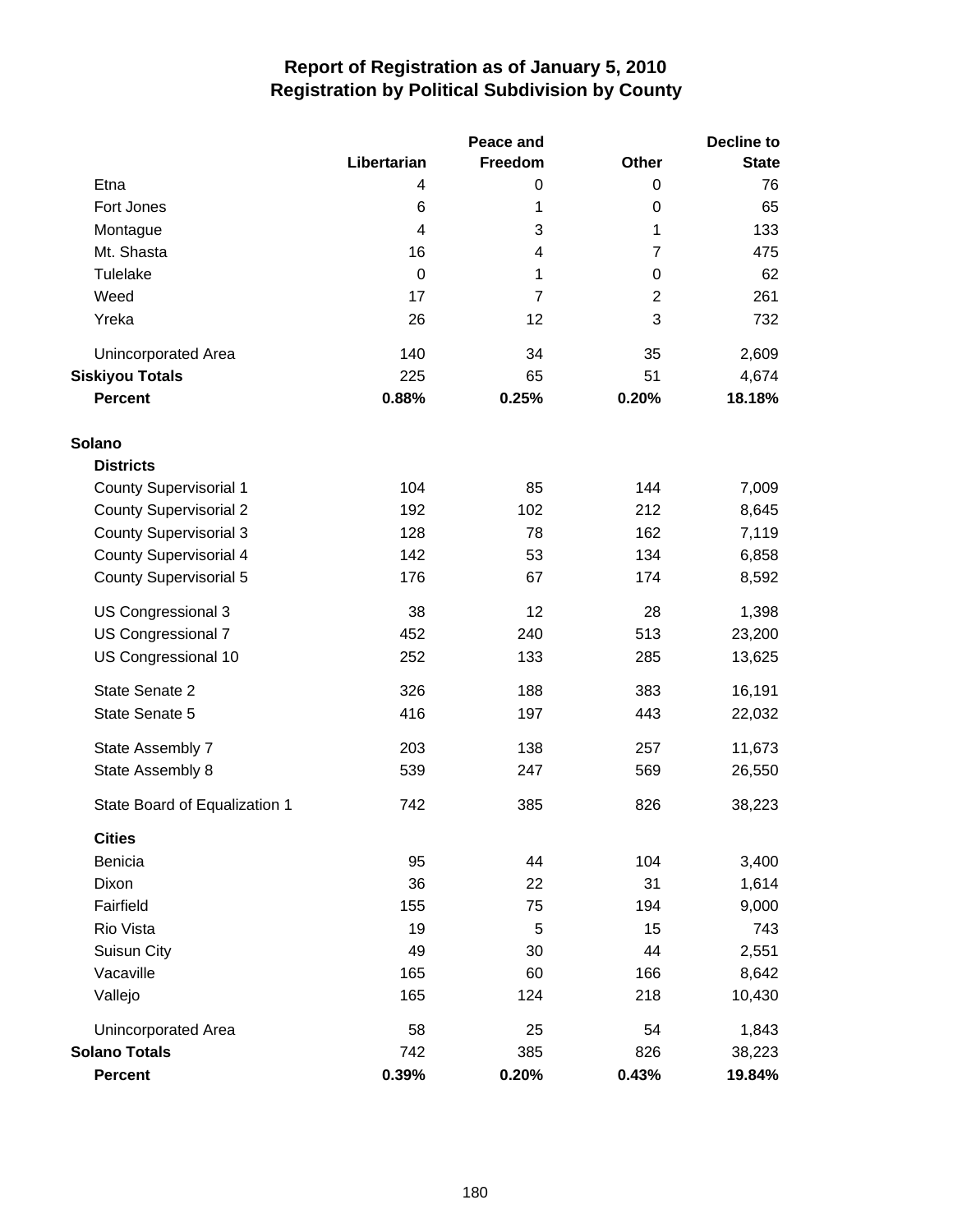|                               | <b>Total</b> |                   |            | American    |       |
|-------------------------------|--------------|-------------------|------------|-------------|-------|
|                               | Registered   | <b>Democratic</b> | Republican | Independent | Green |
| Sonoma                        |              |                   |            |             |       |
| <b>Districts</b>              |              |                   |            |             |       |
| <b>County Supervisorial 1</b> | 55,482       | 28,453            | 14,540     | 1,077       | 738   |
| <b>County Supervisorial 2</b> | 50,893       | 26,506            | 11,590     | 1,063       | 947   |
| <b>County Supervisorial 3</b> | 45,248       | 24,094            | 9,509      | 937         | 842   |
| County Supervisorial 4        | 48,391       | 24,014            | 13,046     | 967         | 592   |
| <b>County Supervisorial 5</b> | 47,046       | 26,707            | 8,082      | 771         | 1,518 |
| US Congressional 1            | 38,820       | 19,300            | 10,437     | 767         | 519   |
| US Congressional 6            | 208,240      | 110,474           | 46,330     | 4,048       | 4,118 |
| State Senate 2                | 157,026      | 83,305            | 35,520     | 2,929       | 3,051 |
| State Senate 3                | 90,034       | 46,469            | 21,247     | 1,886       | 1,586 |
| State Assembly 1              | 64,992       | 34,164            | 14,936     | 1,160       | 1,628 |
| State Assembly 6              | 93,347       | 48,876            | 21,162     | 1,999       | 1,663 |
| State Assembly 7              | 88,721       | 46,734            | 20,669     | 1,656       | 1,346 |
| State Board of Equalization 1 | 247,060      | 129,774           | 56,767     | 4,815       | 4,637 |
| <b>Cities</b>                 |              |                   |            |             |       |
| Cloverdale                    | 4,027        | 2,044             | 1,059      | 82          | 45    |
| Cotati                        | 3,912        | 2,116             | 737        | 96          | 96    |
| Healdsburg                    | 5,946        | 3,169             | 1,393      | 99          | 97    |
| Petaluma                      | 30,590       | 16,305            | 6,676      | 615         | 485   |
| <b>Rohnert Park</b>           | 19,036       | 9,708             | 4,288      | 458         | 268   |
| Santa Rosa                    | 78,511       | 41,479            | 18,069     | 1,477       | 1,188 |
| Sebastopol                    | 4,721        | 2,872             | 628        | 67          | 235   |
| Sonoma                        | 6,474        | 3,422             | 1,517      | 149         | 93    |
| Windsor                       | 13,210       | 6,305             | 3,799      | 271         | 115   |
| Unincorporated Area           | 80,633       | 42,354            | 18,601     | 1,501       | 2,015 |
| <b>Sonoma Totals</b>          | 247,060      | 129,774           | 56,767     | 4,815       | 4,637 |
| <b>Percent</b>                |              | 52.53%            | 22.98%     | 1.95%       | 1.88% |
| <b>Stanislaus</b>             |              |                   |            |             |       |
| <b>Districts</b>              |              |                   |            |             |       |
| <b>County Supervisorial 1</b> | 51,032       | 19,783            | 20,872     | 1,226       | 152   |
| <b>County Supervisorial 2</b> | 46,318       | 17,863            | 19,240     | 948         | 171   |
| <b>County Supervisorial 3</b> | 37,978       | 17,749            | 12,911     | 860         | 120   |
| County Supervisorial 4        | 47,452       | 20,298            | 18,089     | 1,043       | 165   |
| <b>County Supervisorial 5</b> | 35,453       | 17,691            | 10,727     | 768         | 103   |
| US Congressional 18           | 97,168       | 47,900            | 30,567     | 2,207       | 342   |
| US Congressional 19           | 121,065      | 45,484            | 51,272     | 2,638       | 369   |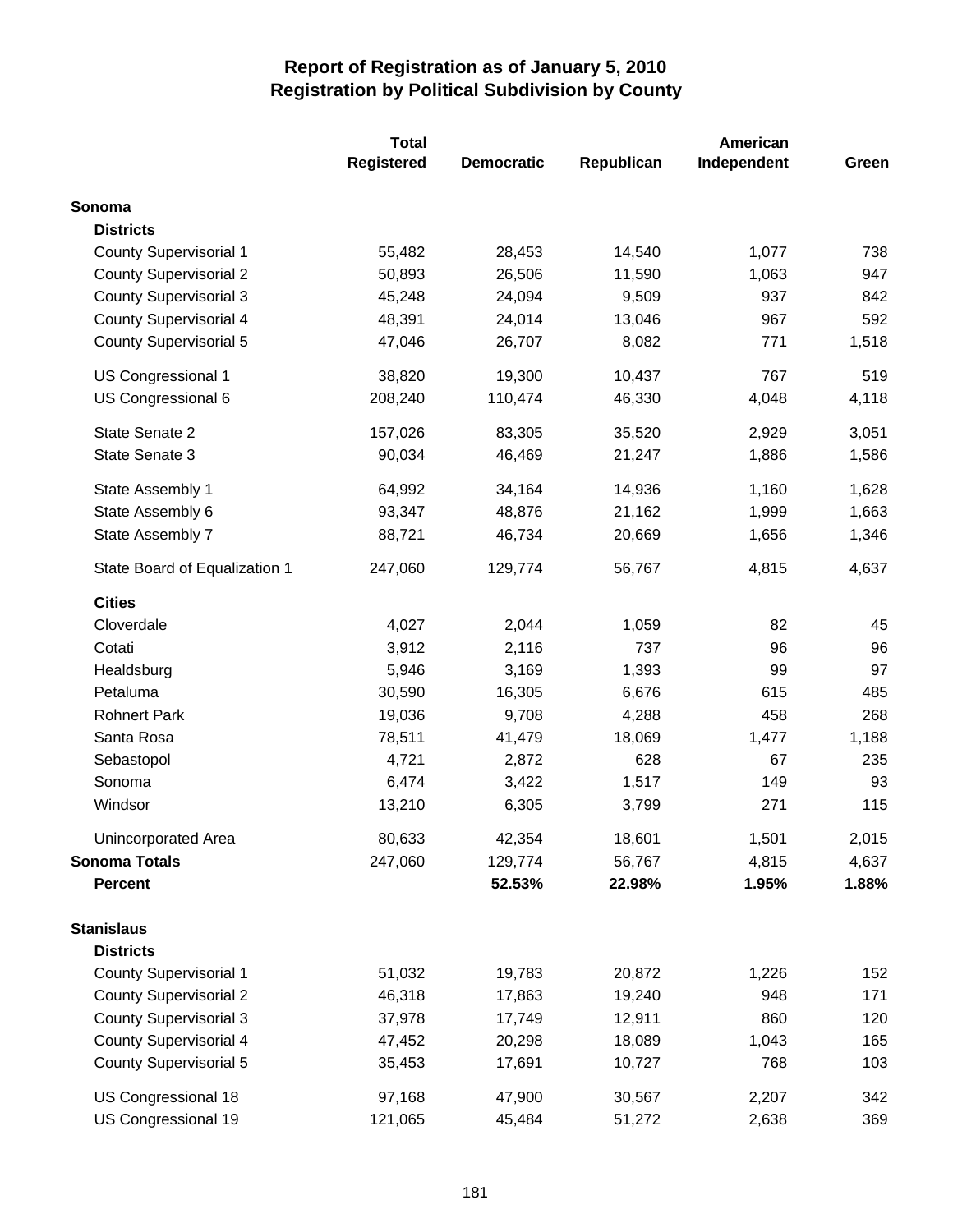|                               |             | Peace and |                | <b>Decline to</b> |  |
|-------------------------------|-------------|-----------|----------------|-------------------|--|
|                               | Libertarian | Freedom   | <b>Other</b>   | <b>State</b>      |  |
| Sonoma                        |             |           |                |                   |  |
| <b>Districts</b>              |             |           |                |                   |  |
| <b>County Supervisorial 1</b> | 288         | 103       | 202            | 10,081            |  |
| <b>County Supervisorial 2</b> | 301         | 107       | 189            | 10,190            |  |
| <b>County Supervisorial 3</b> | 256         | 125       | 163            | 9,322             |  |
| <b>County Supervisorial 4</b> | 291         | 106       | 153            | 9,222             |  |
| <b>County Supervisorial 5</b> | 300         | 178       | 195            | 9,295             |  |
| US Congressional 1            | 222         | 80        | 109            | 7,386             |  |
| US Congressional 6            | 1,214       | 539       | 793            | 40,724            |  |
| State Senate 2                | 912         | 403       | 557            | 30,349            |  |
| State Senate 3                | 524         | 216       | 345            | 17,761            |  |
| State Assembly 1              | 406         | 187       | 236            | 12,275            |  |
| State Assembly 6              | 535         | 217       | 350            | 18,545            |  |
| State Assembly 7              | 495         | 215       | 316            | 17,290            |  |
| State Board of Equalization 1 | 1,436       | 619       | 902            | 48,110            |  |
| <b>Cities</b>                 |             |           |                |                   |  |
| Cloverdale                    | 18          | 6         | $\overline{2}$ | 771               |  |
| Cotati                        | 22          | 13        | 13             | 819               |  |
| Healdsburg                    | 40          | 19        | 20             | 1,109             |  |
| Petaluma                      | 168         | 58        | 111            | 6,172             |  |
| <b>Rohnert Park</b>           | 105         | 48        | 96             | 4,065             |  |
| Santa Rosa                    | 437         | 179       | 275            | 15,407            |  |
| Sebastopol                    | 20          | 20        | 17             | 862               |  |
| Sonoma                        | 25          | 10        | 16             | 1,242             |  |
| Windsor                       | 77          | 20        | 38             | 2,585             |  |
| Unincorporated Area           | 524         | 246       | 314            | 15,078            |  |
| <b>Sonoma Totals</b>          | 1,436       | 619       | 902            | 48,110            |  |
| <b>Percent</b>                | 0.58%       | 0.25%     | 0.37%          | 19.47%            |  |
| <b>Stanislaus</b>             |             |           |                |                   |  |
| <b>Districts</b>              |             |           |                |                   |  |
| <b>County Supervisorial 1</b> | 208         | 159       | 534            | 8,098             |  |
| <b>County Supervisorial 2</b> | 159         | 128       | 477            | 7,332             |  |
| <b>County Supervisorial 3</b> | 143         | 157       | 371            | 5,667             |  |
| <b>County Supervisorial 4</b> | 194         | 132       | 559            | 6,972             |  |
| <b>County Supervisorial 5</b> | 145         | 165       | 324            | 5,530             |  |
| US Congressional 18           | 387         | 415       | 956            | 14,394            |  |
| US Congressional 19           | 462         | 326       | 1,309          | 19,205            |  |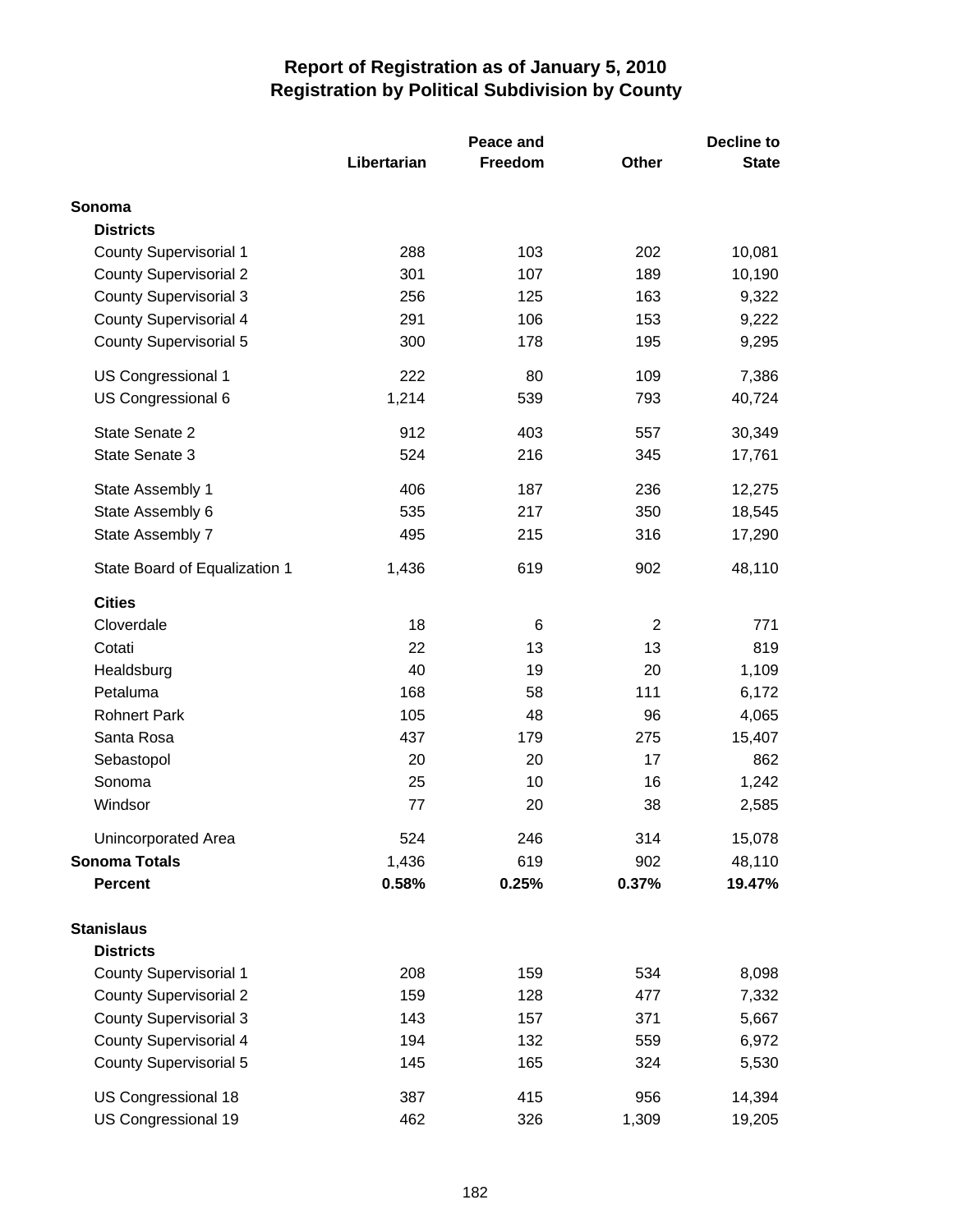|                               | <b>Total</b>      |                   |            | American    |       |
|-------------------------------|-------------------|-------------------|------------|-------------|-------|
|                               | <b>Registered</b> | <b>Democratic</b> | Republican | Independent | Green |
| State Senate 12               | 137,533           | 63,953            | 46,852     | 2,989       | 489   |
| State Senate 14               | 80,700            | 29,431            | 34,987     | 1,856       | 222   |
| State Assembly 17             | 4,912             | 2,192             | 1,676      | 124         | 16    |
| State Assembly 25             | 129,358           | 53,059            | 50,886     | 2,967       | 395   |
| State Assembly 26             | 83,963            | 38,133            | 29,277     | 1,754       | 300   |
| State Board of Equalization 2 | 218,233           | 93,384            | 81,839     | 4,845       | 711   |
| <b>Cities</b>                 |                   |                   |            |             |       |
| Ceres                         | 16,961            | 8,412             | 5,255      | 354         | 48    |
| Hughson                       | 3,000             | 1,076             | 1,325      | 83          | $\,6$ |
| Modesto                       | 93,424            | 42,193            | 33,327     | 2,040       | 296   |
| Newman                        | 3,334             | 1,506             | 1,069      | 91          | 12    |
| Oakdale                       | 9,176             | 3,134             | 4,000      | 273         | 28    |
| Patterson                     | 6,861             | 3,453             | 1,823      | 174         | 22    |
| Riverbank                     | 8,580             | 3,693             | 3,042      | 211         | 14    |
| Turlock                       | 28,624            | 11,196            | 11,516     | 558         | 118   |
| Waterford                     | 3,318             | 1,167             | 1,315      | 104         | 17    |
| Unincorporated Area           | 44,955            | 17,554            | 19,167     | 957         | 150   |
| <b>Stanislaus Totals</b>      | 218,233           | 93,384            | 81,839     | 4,845       | 711   |
| <b>Percent</b>                |                   | 42.79%            | 37.50%     | 2.22%       | 0.33% |
| <b>Sutter</b>                 |                   |                   |            |             |       |
| <b>Districts</b>              |                   |                   |            |             |       |
| <b>County Supervisorial 1</b> | 7,431             | 2,707             | 3,354      | 178         | 23    |
| <b>County Supervisorial 2</b> | 6,300             | 2,234             | 2,714      | 221         | 30    |
| <b>County Supervisorial 3</b> | 8,991             | 2,654             | 4,790      | 221         | 22    |
| <b>County Supervisorial 4</b> | 8,283             | 3,098             | 3,535      | 194         | 18    |
| <b>County Supervisorial 5</b> | 7,883             | 2,507             | 3,860      | 218         | 21    |
| US Congressional 2            | 38,888            | 13,200            | 18,253     | 1,032       | 114   |
| State Senate 4                | 38,888            | 13,200            | 18,253     | 1,032       | 114   |
| State Assembly 2              | 38,888            | 13,200            | 18,253     | 1,032       | 114   |
| State Board of Equalization 2 | 38,888            | 13,200            | 18,253     | 1,032       | 114   |
| <b>Cities</b>                 |                   |                   |            |             |       |
| Live Oak                      | 2,602             | 1,194             | 858        | 82          | 8     |
| <b>Yuba City</b>              | 25,152            | 8,928             | 11,136     | 695         | 72    |
| Unincorporated Area           | 11,134            | 3,078             | 6,259      | 255         | 34    |
| <b>Sutter Totals</b>          | 38,888            | 13,200            | 18,253     | 1,032       | 114   |
| <b>Percent</b>                |                   | 33.94%            | 46.94%     | 2.65%       | 0.29% |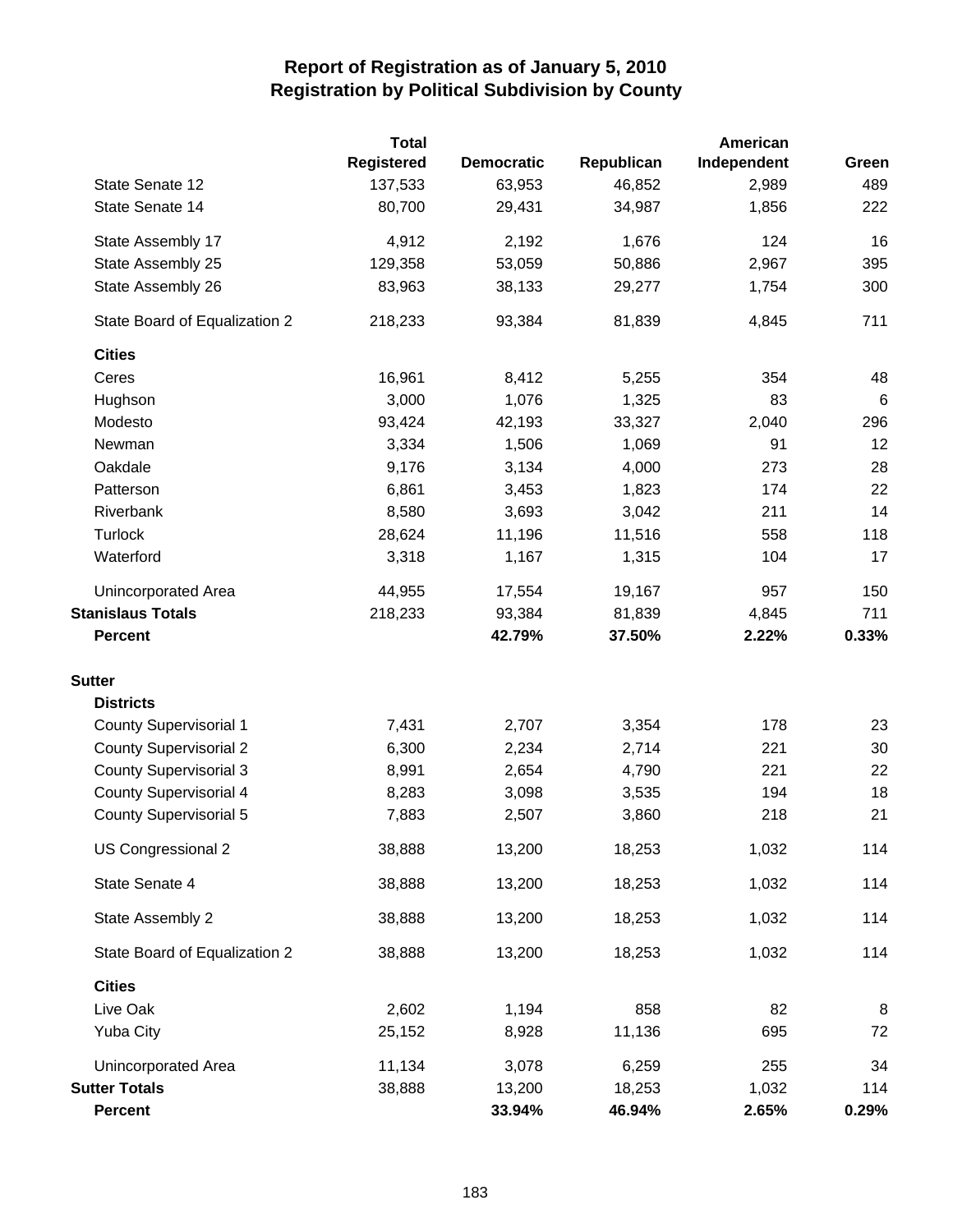|                               |             | Peace and | Decline to   |              |  |
|-------------------------------|-------------|-----------|--------------|--------------|--|
|                               | Libertarian | Freedom   | <b>Other</b> | <b>State</b> |  |
| State Senate 12               | 548         | 528       | 1,371        | 20,803       |  |
| State Senate 14               | 301         | 213       | 894          | 12,796       |  |
| State Assembly 17             | 26          | 22        | 37           | 819          |  |
| State Assembly 25             | 527         | 386       | 1,387        | 19,751       |  |
| State Assembly 26             | 296         | 333       | 841          | 13,029       |  |
| State Board of Equalization 2 | 849         | 741       | 2,265        | 33,599       |  |
| <b>Cities</b>                 |             |           |              |              |  |
| Ceres                         | 57          | 76        | 159          | 2,600        |  |
| Hughson                       | 6           | 6         | 30           | 468          |  |
| Modesto                       | 392         | 297       | 985          | 13,894       |  |
| Newman                        | 17          | 19        | 27           | 593          |  |
| Oakdale                       | 46          | 32        | 140          | 1,523        |  |
| Patterson                     | 27          | 23        | 72           | 1,267        |  |
| Riverbank                     | 24          | 36        | 79           | 1,481        |  |
| <b>Turlock</b>                | 112         | 86        | 327          | 4,711        |  |
| Waterford                     | 17          | 11        | 30           | 657          |  |
| Unincorporated Area           | 151         | 155       | 416          | 6,405        |  |
| <b>Stanislaus Totals</b>      | 849         | 741       | 2,265        | 33,599       |  |
| <b>Percent</b>                | 0.39%       | 0.34%     | 1.04%        | 15.40%       |  |
| <b>Sutter</b>                 |             |           |              |              |  |
| <b>Districts</b>              |             |           |              |              |  |
| <b>County Supervisorial 1</b> | 20          | 23        | 41           | 1,085        |  |
| <b>County Supervisorial 2</b> | 45          | 12        | 30           | 1,014        |  |
| <b>County Supervisorial 3</b> | 24          | 19        | 34           | 1,227        |  |
| <b>County Supervisorial 4</b> | 30          | 30        | 38           | 1,340        |  |
| <b>County Supervisorial 5</b> | 21          | 19        | 35           | 1,202        |  |
| US Congressional 2            | 140         | 103       | 178          | 5,868        |  |
| State Senate 4                | 140         | 103       | 178          | 5,868        |  |
| State Assembly 2              | 140         | 103       | 178          | 5,868        |  |
| State Board of Equalization 2 | 140         | 103       | 178          | 5,868        |  |
| <b>Cities</b>                 |             |           |              |              |  |
| Live Oak                      | 9           | 15        | 11           | 425          |  |
| <b>Yuba City</b>              | 94          | 66        | 124          | 4,037        |  |
| Unincorporated Area           | 37          | 22        | 43           | 1,406        |  |
| <b>Sutter Totals</b>          | 140         | 103       | 178          | 5,868        |  |
| <b>Percent</b>                | 0.36%       | 0.26%     | 0.46%        | 15.09%       |  |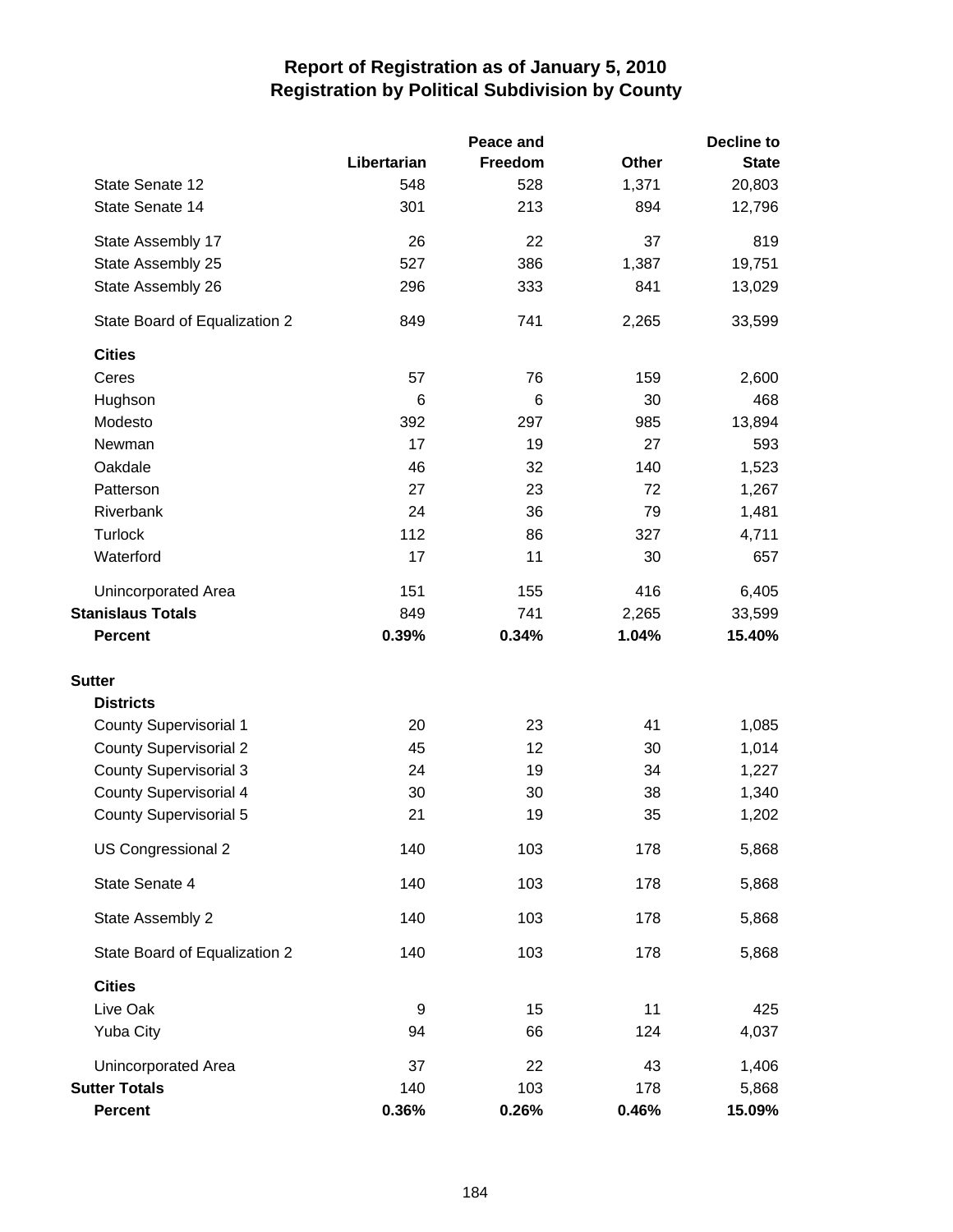|                               | <b>Total</b>      |                   |            | American    |              |  |
|-------------------------------|-------------------|-------------------|------------|-------------|--------------|--|
|                               | <b>Registered</b> | <b>Democratic</b> | Republican | Independent | Green        |  |
| <b>Tehama</b>                 |                   |                   |            |             |              |  |
| <b>Districts</b>              |                   |                   |            |             |              |  |
| <b>County Supervisorial 1</b> | 6,977             | 2,119             | 3,325      | 297         | 24           |  |
| <b>County Supervisorial 2</b> | 5,838             | 2,005             | 2,457      | 305         | 23           |  |
| <b>County Supervisorial 3</b> | 6,394             | 1,974             | 2,982      | 275         | 21           |  |
| <b>County Supervisorial 4</b> | 5,243             | 1,796             | 2,213      | 241         | 25           |  |
| <b>County Supervisorial 5</b> | 5,600             | 1,916             | 2,371      | 235         | 26           |  |
| US Congressional 2            | 30,052            | 9,810             | 13,348     | 1,353       | 119          |  |
| State Senate 4                | 30,052            | 9,810             | 13,348     | 1,353       | 119          |  |
| State Assembly 2              | 30,052            | 9,810             | 13,348     | 1,353       | 119          |  |
| State Board of Equalization 2 | 30,052            | 9,810             | 13,348     | 1,353       | 119          |  |
| <b>Cities</b>                 |                   |                   |            |             |              |  |
| Corning                       | 2,490             | 928               | 899        | 114         | 10           |  |
| <b>Red Bluff</b>              | 5,738             | 2,101             | 2,162      | 295         | 30           |  |
| Tehama                        | 223               | 74                | 86         | 13          | $\mathbf{3}$ |  |
| Unincorporated Area           | 21,601            | 6,707             | 10,201     | 931         | 76           |  |
| <b>Tehama Totals</b>          | 30,052            | 9,810             | 13,348     | 1,353       | 119          |  |
| <b>Percent</b>                |                   | 32.64%            | 44.42%     | 4.50%       | 0.40%        |  |
| <b>Trinity</b>                |                   |                   |            |             |              |  |
| <b>Districts</b>              |                   |                   |            |             |              |  |
| <b>County Supervisorial 1</b> | 1,515             | 553               | 631        | 60          | 9            |  |
| <b>County Supervisorial 2</b> | 1,666             | 540               | 635        | 79          | 17           |  |
| <b>County Supervisorial 3</b> | 1,600             | 626               | 515        | 70          | 30           |  |
| <b>County Supervisorial 4</b> | 1,586             | 602               | 560        | 58          | 27           |  |
| <b>County Supervisorial 5</b> | 1,501             | 535               | 538        | 54          | 32           |  |
| US Congressional 2            | 7,868             | 2,856             | 2,879      | 321         | 115          |  |
| State Senate 4                | 7,868             | 2,856             | 2,879      | 321         | 115          |  |
| State Assembly 1              | 7,868             | 2,856             | 2,879      | 321         | 115          |  |
| State Board of Equalization 1 | 7,868             | 2,856             | 2,879      | 321         | 115          |  |
| <b>Cities</b>                 |                   |                   |            |             |              |  |
| Unincorporated Area           | 7,868             | 2,856             | 2,879      | 321         | 115          |  |
| <b>Trinity Totals</b>         | 7,868             | 2,856             | 2,879      | 321         | 115          |  |
| <b>Percent</b>                |                   | 36.30%            | 36.59%     | 4.08%       | 1.46%        |  |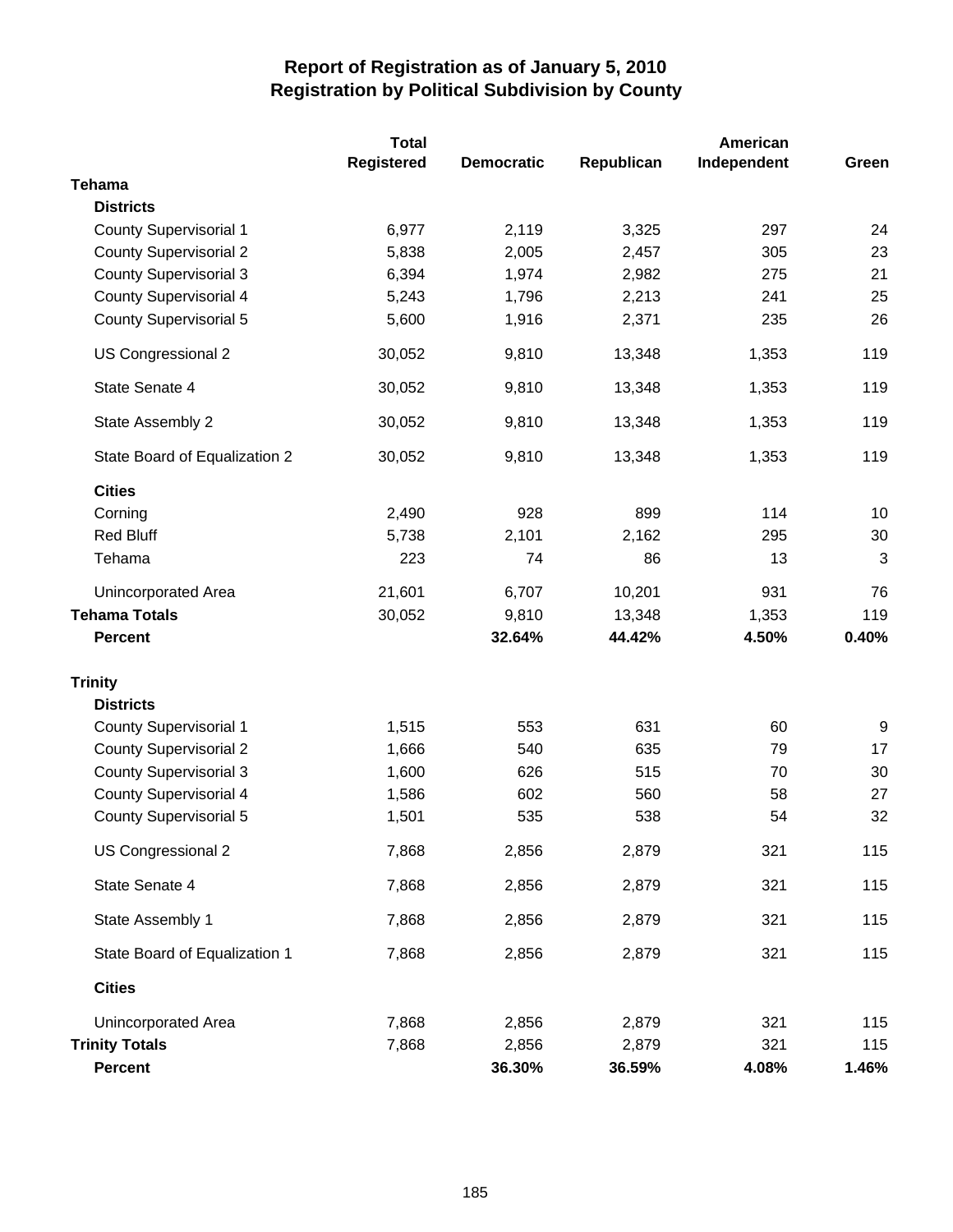|                               | Libertarian | Peace and<br>Freedom | Other | <b>Decline to</b><br><b>State</b> |
|-------------------------------|-------------|----------------------|-------|-----------------------------------|
| <b>Tehama</b>                 |             |                      |       |                                   |
| <b>Districts</b>              |             |                      |       |                                   |
| <b>County Supervisorial 1</b> | 42          | 13                   | 22    | 1,135                             |
| <b>County Supervisorial 2</b> | 44          | 22                   | 25    | 957                               |
| <b>County Supervisorial 3</b> | 38          | 13                   | 23    | 1,068                             |
| <b>County Supervisorial 4</b> | 41          | 19                   | 22    | 886                               |
| <b>County Supervisorial 5</b> | 44          | 24                   | 26    | 958                               |
| US Congressional 2            | 209         | 91                   | 118   | 5,004                             |
| State Senate 4                | 209         | 91                   | 118   | 5,004                             |
| State Assembly 2              | 209         | 91                   | 118   | 5,004                             |
| State Board of Equalization 2 | 209         | 91                   | 118   | 5,004                             |
| <b>Cities</b>                 |             |                      |       |                                   |
| Corning                       | 20          | 13                   | 12    | 494                               |
| <b>Red Bluff</b>              | 47          | 24                   | 17    | 1,062                             |
| Tehama                        | $\mathbf 0$ | 1                    | 1     | 45                                |
| Unincorporated Area           | 142         | 53                   | 88    | 3,403                             |
| <b>Tehama Totals</b>          | 209         | 91                   | 118   | 5,004                             |
| <b>Percent</b>                | 0.70%       | 0.30%                | 0.39% | 16.65%                            |
| <b>Trinity</b>                |             |                      |       |                                   |
| <b>Districts</b>              |             |                      |       |                                   |
| <b>County Supervisorial 1</b> | 11          | 8                    | 23    | 220                               |
| <b>County Supervisorial 2</b> | 16          | 5                    | 12    | 362                               |
| <b>County Supervisorial 3</b> | 22          | 9                    | 24    | 304                               |
| <b>County Supervisorial 4</b> | 10          | $\boldsymbol{9}$     | 19    | 301                               |
| <b>County Supervisorial 5</b> | 19          | 5                    | 24    | 294                               |
| US Congressional 2            | 78          | 36                   | 102   | 1,481                             |
| State Senate 4                | 78          | 36                   | 102   | 1,481                             |
| State Assembly 1              | 78          | 36                   | 102   | 1,481                             |
| State Board of Equalization 1 | 78          | 36                   | 102   | 1,481                             |
| <b>Cities</b>                 |             |                      |       |                                   |
| Unincorporated Area           | 78          | 36                   | 102   | 1,481                             |
| <b>Trinity Totals</b>         | 78          | 36                   | 102   | 1,481                             |
| <b>Percent</b>                | 0.99%       | 0.46%                | 1.30% | 18.82%                            |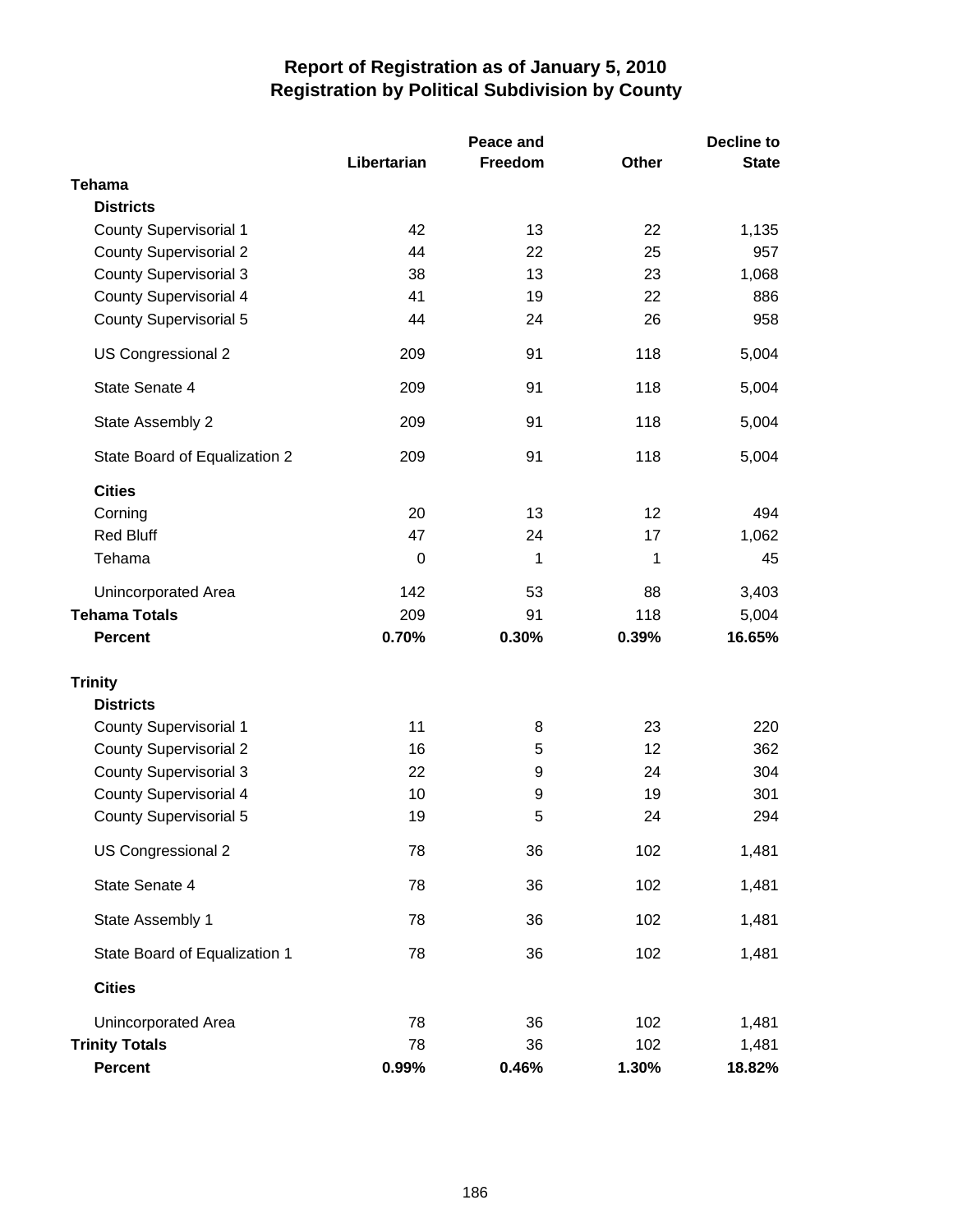|                               | <b>Total</b>      |                   | American    |             |                 |  |
|-------------------------------|-------------------|-------------------|-------------|-------------|-----------------|--|
|                               | <b>Registered</b> | <b>Democratic</b> | Republican  | Independent | Green           |  |
| <b>Tulare</b>                 |                   |                   |             |             |                 |  |
| <b>Districts</b>              |                   |                   |             |             |                 |  |
| <b>County Supervisorial 1</b> | 30,244            | 10,037            | 14,120      | 804         | 103             |  |
| <b>County Supervisorial 2</b> | 27,347            | 10,554            | 11,657      | 643         | 64              |  |
| <b>County Supervisorial 3</b> | 41,079            | 12,647            | 20,599      | 1,051       | 169             |  |
| <b>County Supervisorial 4</b> | 21,584            | 8,964             | 8,981       | 440         | 38              |  |
| <b>County Supervisorial 5</b> | 25,505            | 8,976             | 11,165      | 859         | 84              |  |
| US Congressional 21           | 145,759           | 51,178            | 66,522      | 3,797       | 458             |  |
| State Senate 16               | 27,038            | 11,993            | 10,285      | 535         | 51              |  |
| State Senate 18               | 118,721           | 39,185            | 56,237      | 3,262       | 407             |  |
| State Assembly 29             | 0                 | $\mathbf 0$       | $\mathbf 0$ | 0           | $\pmb{0}$       |  |
| State Assembly 30             | 9,575             | 3,990             | 3,903       | 190         | 15              |  |
| State Assembly 31             | 10,003            | 4,571             | 3,963       | 178         | 16              |  |
| State Assembly 34             | 126,181           | 42,617            | 58,656      | 3,429       | 427             |  |
| State Board of Equalization 2 | 145,759           | 51,178            | 66,522      | 3,797       | 458             |  |
| <b>Cities</b>                 |                   |                   |             |             |                 |  |
| Dinuba                        | 6,318             | 2,849             | 2,553       | 121         | 10              |  |
| Exeter                        | 4,154             | 1,176             | 2,199       | 124         | 19              |  |
| Farmersville                  | 2,591             | 1,257             | 666         | 98          | $\overline{2}$  |  |
| Lindsay                       | 2,315             | 1,114             | 644         | 56          | $6\phantom{1}6$ |  |
| Porterville                   | 16,023            | 5,978             | 6,522       | 549         | 44              |  |
| Tulare                        | 19,987            | 7,447             | 8,685       | 485         | 49              |  |
| Visalia                       | 51,086            | 16,281            | 24,880      | 1,309       | 203             |  |
| Woodlake                      | 1,612             | 887               | 374         | 33          | $\,6$           |  |
| <b>Unincorporated Area</b>    | 41,673            | 14,189            | 19,999      | 1,022       | 119             |  |
| <b>Tulare Totals</b>          | 145,759           | 51,178            | 66,522      | 3,797       | 458             |  |
| Percent                       |                   | 35.11%            | 45.64%      | 2.60%       | 0.31%           |  |
| <b>Tuolumne</b>               |                   |                   |             |             |                 |  |
| <b>Districts</b>              |                   |                   |             |             |                 |  |
| <b>County Supervisorial 1</b> | 6,383             | 2,358             | 2,544       | 200         | 57              |  |
| <b>County Supervisorial 2</b> | 6,579             | 2,214             | 2,862       | 204         | 59              |  |
| <b>County Supervisorial 3</b> | 5,682             | 1,904             | 2,483       | 205         | 22              |  |
| <b>County Supervisorial 4</b> | 6,273             | 2,048             | 2,803       | 225         | 43              |  |
| <b>County Supervisorial 5</b> | 6,516             | 2,313             | 2,698       | 235         | 60              |  |
| US Congressional 19           | 31,433            | 10,837            | 13,390      | 1,069       | 241             |  |
| State Senate 14               | 31,433            | 10,837            | 13,390      | 1,069       | 241             |  |
| State Assembly 25             | 31,433            | 10,837            | 13,390      | 1,069       | 241             |  |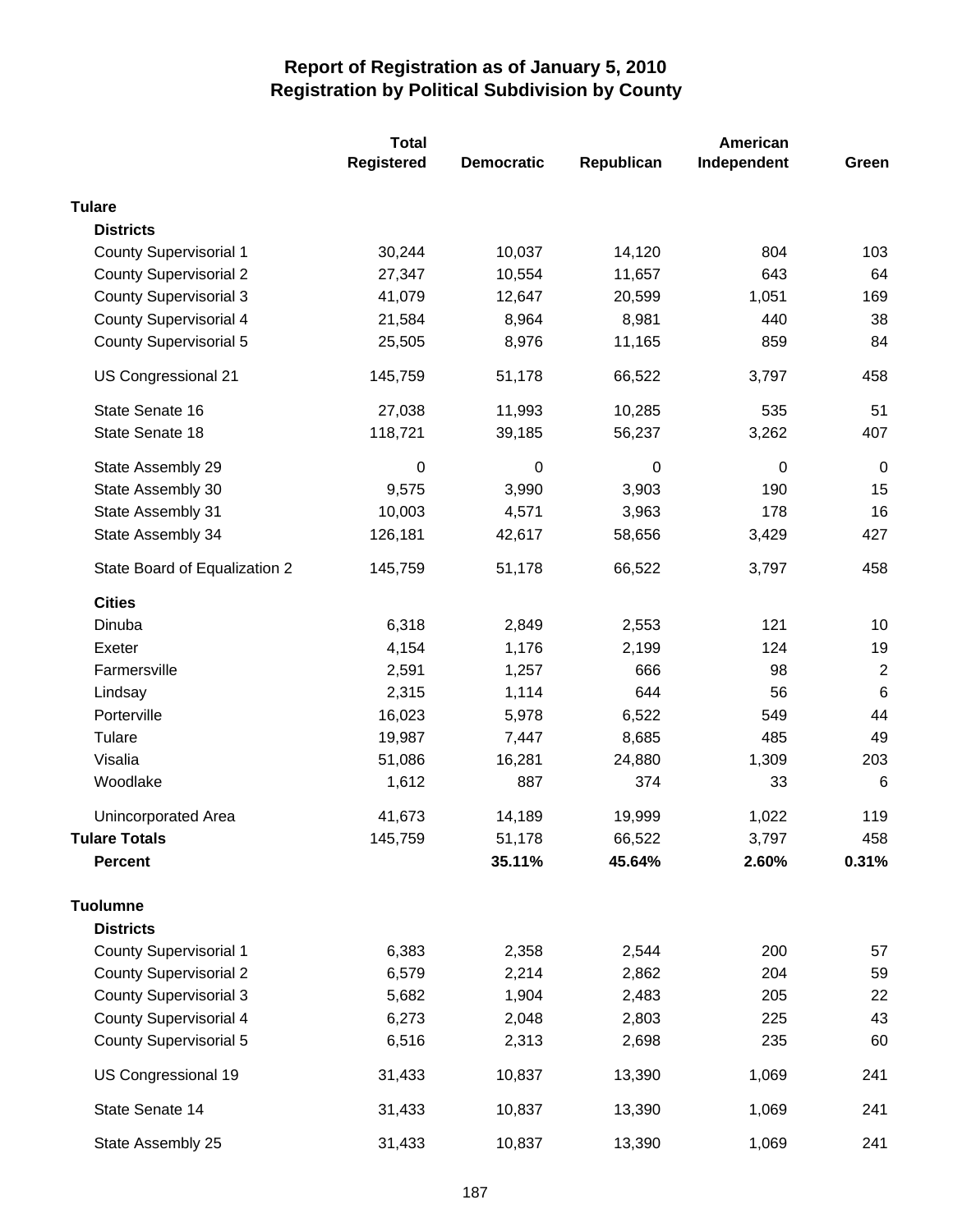|                               |             | Peace and   | <b>Decline to</b> |              |  |
|-------------------------------|-------------|-------------|-------------------|--------------|--|
|                               | Libertarian | Freedom     | <b>Other</b>      | <b>State</b> |  |
| <b>Tulare</b>                 |             |             |                   |              |  |
| <b>Districts</b>              |             |             |                   |              |  |
| <b>County Supervisorial 1</b> | 120         | 79          | 67                | 4,914        |  |
| <b>County Supervisorial 2</b> | 73          | 74          | 54                | 4,228        |  |
| <b>County Supervisorial 3</b> | 159         | 71          | 72                | 6,311        |  |
| <b>County Supervisorial 4</b> | 59          | 58          | 42                | 3,002        |  |
| <b>County Supervisorial 5</b> | 104         | 84          | 76                | 4,157        |  |
| US Congressional 21           | 515         | 366         | 311               | 22,612       |  |
| State Senate 16               | 80          | 83          | 51                | 3,960        |  |
| State Senate 18               | 435         | 283         | 260               | 18,652       |  |
| State Assembly 29             | 0           | $\mathbf 0$ | 0                 | $\mathbf 0$  |  |
| State Assembly 30             | 36          | 35          | 19                | 1,387        |  |
| State Assembly 31             | 16          | 22          | 17                | 1,220        |  |
| State Assembly 34             | 463         | 309         | 275               | 20,005       |  |
| State Board of Equalization 2 | 515         | 366         | 311               | 22,612       |  |
| <b>Cities</b>                 |             |             |                   |              |  |
| Dinuba                        | 11          | 11          | 12                | 751          |  |
| Exeter                        | 17          | 12          | 6                 | 601          |  |
| Farmersville                  | 8           | 6           | 3                 | 551          |  |
| Lindsay                       | 14          | 14          | $6\phantom{1}6$   | 461          |  |
| Porterville                   | 59          | 62          | 46                | 2,763        |  |
| Tulare                        | 52          | 51          | 39                | 3,179        |  |
| Visalia                       | 193         | 95          | 99                | 8,026        |  |
| Woodlake                      | 4           | 5           | 4                 | 299          |  |
| Unincorporated Area           | 157         | 110         | 96                | 5,981        |  |
| <b>Tulare Totals</b>          | 515         | 366         | 311               | 22,612       |  |
| <b>Percent</b>                | 0.35%       | 0.25%       | 0.21%             | 15.51%       |  |
| <b>Tuolumne</b>               |             |             |                   |              |  |
| <b>Districts</b>              |             |             |                   |              |  |
| <b>County Supervisorial 1</b> | 31          | 22          | 16                | 1,155        |  |
| <b>County Supervisorial 2</b> | 49          | 16          | 16                | 1,159        |  |
| <b>County Supervisorial 3</b> | 43          | 11          | 15                | 999          |  |
| <b>County Supervisorial 4</b> | 30          | 9           | 17                | 1,098        |  |
| <b>County Supervisorial 5</b> | 43          | 15          | 12                | 1,140        |  |
| US Congressional 19           | 196         | 73          | 76                | 5,551        |  |
| State Senate 14               | 196         | 73          | 76                | 5,551        |  |
| State Assembly 25             | 196         | 73          | 76                | 5,551        |  |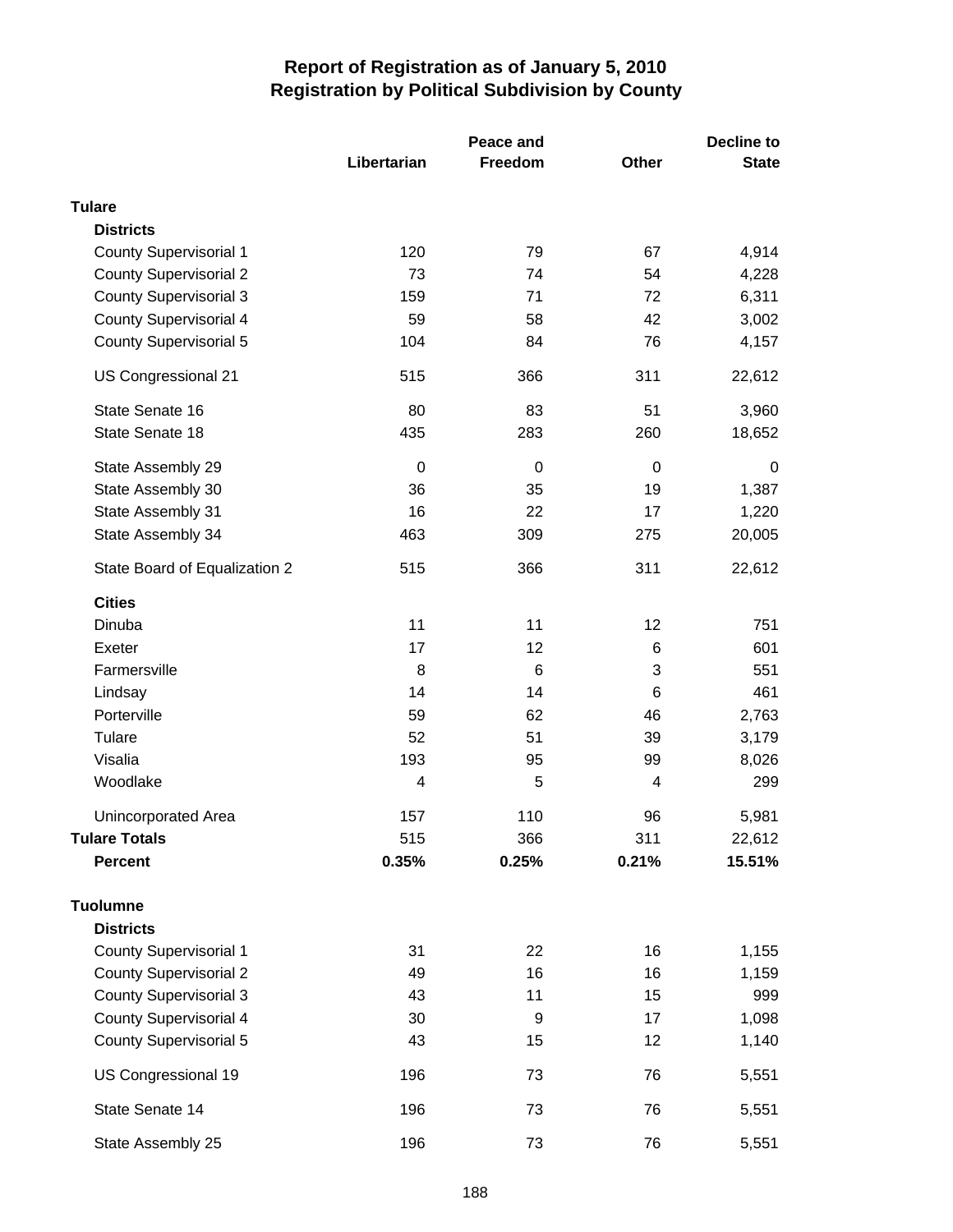|                               | <b>Total</b><br><b>Registered</b> | <b>Democratic</b> | Republican | American<br>Independent | Green |
|-------------------------------|-----------------------------------|-------------------|------------|-------------------------|-------|
| State Board of Equalization 2 | 31,433                            | 10,837            | 13,390     | 1,069                   | 241   |
| <b>Cities</b>                 |                                   |                   |            |                         |       |
| Sonora                        | 2,541                             | 1,013             | 882        | 73                      | 23    |
| Unincorporated Area           | 28,892                            | 9,824             | 12,508     | 996                     | 218   |
| <b>Tuolumne Totals</b>        | 31,433                            | 10,837            | 13,390     | 1,069                   | 241   |
| <b>Percent</b>                |                                   | 34.48%            | 42.60%     | 3.40%                   | 0.77% |
| Ventura                       |                                   |                   |            |                         |       |
| <b>Districts</b>              |                                   |                   |            |                         |       |
| <b>County Supervisorial 1</b> | 93,031                            | 41,193            | 30,463     | 1,972                   | 966   |
| <b>County Supervisorial 2</b> | 94,401                            | 31,369            | 40,537     | 1,906                   | 428   |
| <b>County Supervisorial 3</b> | 79,370                            | 33,030            | 29,015     | 1,731                   | 364   |
| <b>County Supervisorial 4</b> | 92,836                            | 29,935            | 41,535     | 2,205                   | 382   |
| <b>County Supervisorial 5</b> | 59,258                            | 32,462            | 12,995     | 1,089                   | 241   |
| US Congressional 23           | 93,883                            | 49,260            | 22,535     | 1,809                   | 529   |
| US Congressional 24           | 325,013                           | 118,729           | 132,010    | 7,094                   | 1,852 |
| State Senate 17               | 22,254                            | 11,452            | 5,983      | 473                     | 136   |
| State Senate 19               | 319,046                           | 115,524           | 130,161    | 6,946                   | 1,908 |
| State Senate 23               | 77,596                            | 41,013            | 18,401     | 1,484                   | 337   |
| State Assembly 35             | 103,060                           | 50,539            | 29,233     | 1,970                   | 715   |
| State Assembly 37             | 215,921                           | 76,715            | 89,739     | 4,739                   | 1,190 |
| State Assembly 38             | 44,371                            | 14,340            | 19,772     | 1,055                   | 184   |
| State Assembly 41             | 55,544                            | 26,395            | 15,801     | 1,139                   | 292   |
| State Board of Equalization 2 | 418,896                           | 167,989           | 154,545    | 8,903                   | 2,381 |
| <b>Cities</b>                 |                                   |                   |            |                         |       |
| Camarillo                     | 39,484                            | 13,588            | 17,433     | 890                     | 164   |
| Fillmore                      | 6,181                             | 3,011             | 1,764      | 138                     | 28    |
| Moorpark                      | 19,240                            | 6,691             | 8,052      | 444                     | 69    |
| Ojai                          | 4,924                             | 2,272             | 1,462      | 111                     | 95    |
| Oxnard                        | 67,552                            | 36,393            | 15,502     | 1,257                   | 278   |
| Port Hueneme                  | 8,679                             | 4,208             | 2,383      | 191                     | 40    |
| San Buenaventura              | 63,696                            | 28,247            | 21,109     | 1,289                   | 581   |
| Santa Paula                   | 11,382                            | 6,325             | 2,729      | 235                     | 48    |
| Simi Valley                   | 68,799                            | 21,714            | 31,296     | 1,646                   | 276   |
| <b>Thousand Oaks</b>          | 75,957                            | 24,888            | 32,886     | 1,540                   | 357   |
| Unincorporated Area           | 53,002                            | 20,652            | 19,929     | 1,162                   | 445   |
| <b>Ventura Totals</b>         | 418,896                           | 167,989           | 154,545    | 8,903                   | 2,381 |
| <b>Percent</b>                |                                   | 40.10%            | 36.89%     | 2.13%                   | 0.57% |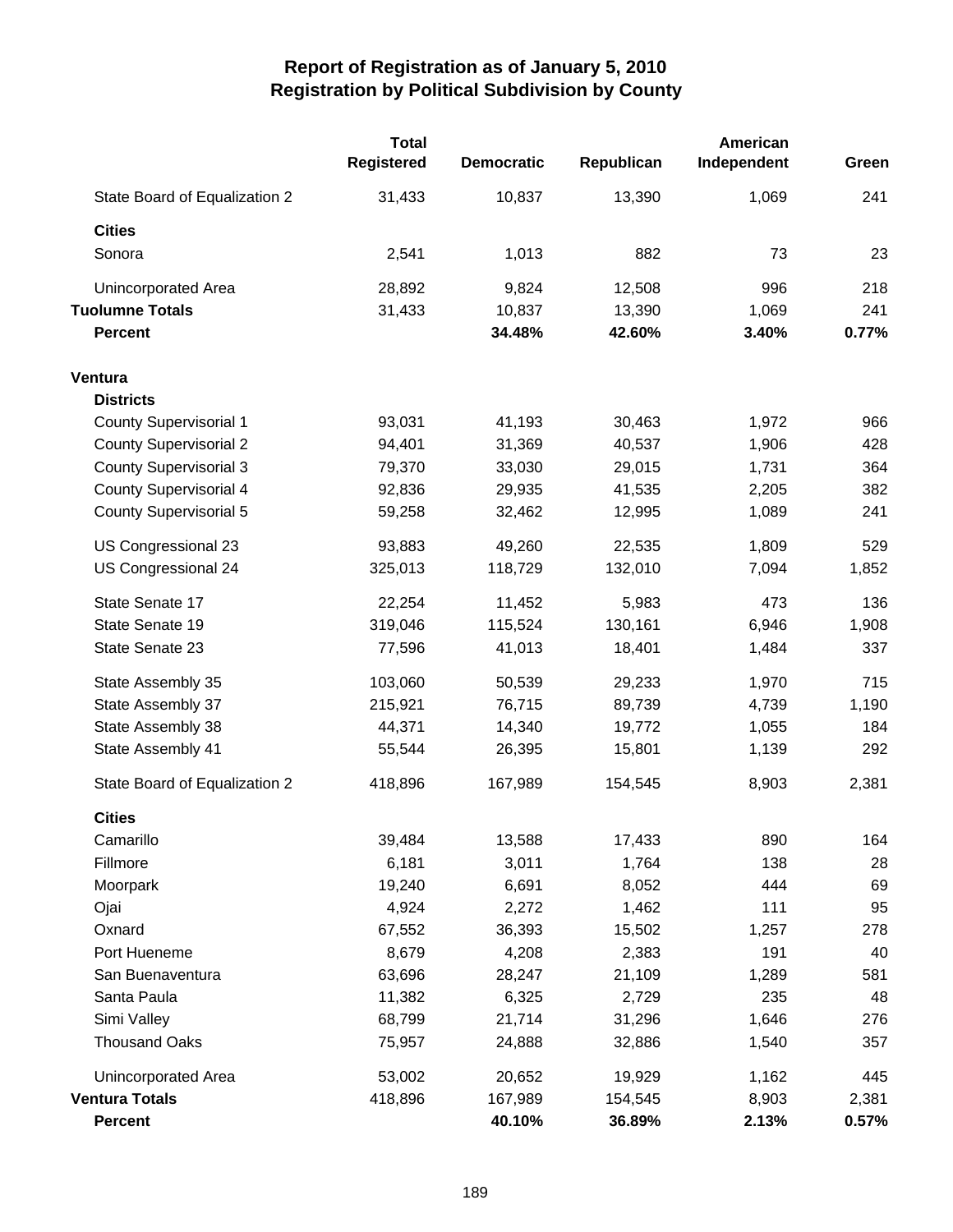|                               |             | Peace and |       | <b>Decline to</b> |  |
|-------------------------------|-------------|-----------|-------|-------------------|--|
|                               | Libertarian | Freedom   | Other | <b>State</b>      |  |
| State Board of Equalization 2 | 196         | 73        | 76    | 5,551             |  |
| <b>Cities</b>                 |             |           |       |                   |  |
| Sonora                        | 14          | 14        | 4     | 518               |  |
| Unincorporated Area           | 182         | 59        | 72    | 5,033             |  |
| <b>Tuolumne Totals</b>        | 196         | 73        | 76    | 5,551             |  |
| <b>Percent</b>                | 0.62%       | 0.23%     | 0.24% | 17.66%            |  |
| Ventura                       |             |           |       |                   |  |
| <b>Districts</b>              |             |           |       |                   |  |
| County Supervisorial 1        | 527         | 200       | 1,326 | 16,384            |  |
| <b>County Supervisorial 2</b> | 512         | 115       | 1,334 | 18,200            |  |
| <b>County Supervisorial 3</b> | 333         | 162       | 899   | 13,836            |  |
| <b>County Supervisorial 4</b> | 511         | 142       | 1,138 | 16,988            |  |
| County Supervisorial 5        | 229         | 235       | 564   | 11,443            |  |
| US Congressional 23           | 402         | 333       | 1,050 | 17,965            |  |
| US Congressional 24           | 1,710       | 521       | 4,211 | 58,886            |  |
| State Senate 17               | 102         | 63        | 249   | 3,796             |  |
| State Senate 19               | 1,710       | 513       | 4,187 | 58,097            |  |
| State Senate 23               | 300         | 278       | 825   | 14,958            |  |
| State Assembly 35             | 484         | 300       | 1,282 | 18,537            |  |
| State Assembly 37             | 1,096       | 333       | 2,797 | 39,312            |  |
| State Assembly 38             | 270         | 69        | 520   | 8,161             |  |
| State Assembly 41             | 262         | 152       | 662   | 10,841            |  |
| State Board of Equalization 2 | 2,112       | 854       | 5,261 | 76,851            |  |
| <b>Cities</b>                 |             |           |       |                   |  |
| Camarillo                     | 159         | 57        | 423   | 6,770             |  |
| Fillmore                      | 28          | 24        | 68    | 1,120             |  |
| Moorpark                      | 93          | 35        | 232   | 3,624             |  |
| Ojai                          | 23          | 8         | 64    | 889               |  |
| Oxnard                        | 250         | 256       | 668   | 12,948            |  |
| Port Hueneme                  | 33          | 22        | 136   | 1,666             |  |
| San Buenaventura              | 351         | 129       | 909   | 11,081            |  |
| Santa Paula                   | 41          | 28        | 119   | 1,857             |  |
| Simi Valley                   | 395         | 104       | 840   | 12,528            |  |
| <b>Thousand Oaks</b>          | 393         | 90        | 1,088 | 14,715            |  |
| Unincorporated Area           | 346         | 101       | 714   | 9,653             |  |
| <b>Ventura Totals</b>         | 2,112       | 854       | 5,261 | 76,851            |  |
| <b>Percent</b>                | 0.50%       | 0.20%     | 1.26% | 18.35%            |  |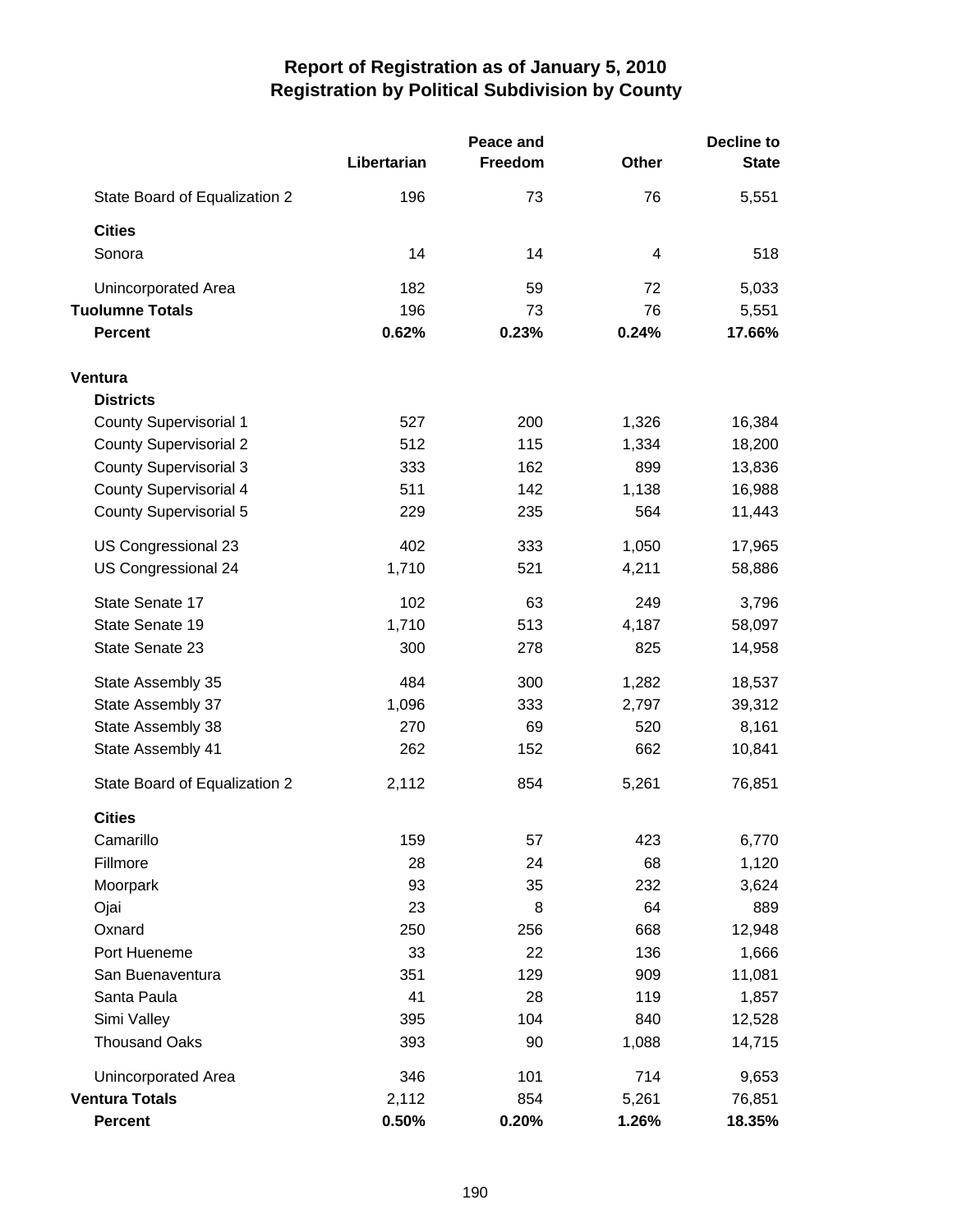|                               | <b>Total</b>      |                   | American   |             |       |
|-------------------------------|-------------------|-------------------|------------|-------------|-------|
|                               | <b>Registered</b> | <b>Democratic</b> | Republican | Independent | Green |
| Yolo                          |                   |                   |            |             |       |
| <b>Districts</b>              |                   |                   |            |             |       |
| <b>County Supervisorial 1</b> | 22,766            | 10,580            | 6,019      | 690         | 155   |
| <b>County Supervisorial 2</b> | 20,291            | 11,229            | 2,702      | 357         | 366   |
| <b>County Supervisorial 3</b> | 17,568            | 8,039             | 5,234      | 469         | 129   |
| County Supervisorial 4        | 22,526            | 11,816            | 4,252      | 388         | 357   |
| <b>County Supervisorial 5</b> | 17,742            | 7,384             | 6,388      | 436         | 137   |
| US Congressional 1            | 89,265            | 44,651            | 19,717     | 2,052       | 1,070 |
| US Congressional 2            | 11,628            | 4,397             | 4,878      | 288         | 74    |
| State Senate 5                | 100,893           | 49,048            | 24,595     | 2,340       | 1,144 |
| State Assembly 2              | 6,733             | 2,670             | 2,637      | 149         | 52    |
| State Assembly 8              | 94,160            | 46,378            | 21,958     | 2,191       | 1,092 |
| State Board of Equalization 1 | 100,893           | 49,048            | 24,595     | 2,340       | 1,144 |
| <b>Cities</b>                 |                   |                   |            |             |       |
| Davis                         | 38,457            | 21,009            | 6,033      | 661         | 684   |
| West Sacramento               | 21,982            | 10,329            | 5,624      | 669         | 154   |
| Winters                       | 3,189             | 1,446             | 922        | 74          | 36    |
| Woodland                      | 25,070            | 11,229            | 7,905      | 669         | 172   |
| Unincorporated Area           | 12,195            | 5,035             | 4,111      | 267         | 98    |
| <b>Yolo Totals</b>            | 100,893           | 49,048            | 24,595     | 2,340       | 1,144 |
| <b>Percent</b>                |                   | 48.61%            | 24.38%     | 2.32%       | 1.13% |
| Yuba                          |                   |                   |            |             |       |
| <b>Districts</b>              |                   |                   |            |             |       |
| <b>County Supervisorial 1</b> | 4,555             | 1,740             | 1,515      | 225         | 18    |
| <b>County Supervisorial 2</b> | 4,770             | 1,860             | 1,814      | 165         | 26    |
| <b>County Supervisorial 3</b> | 7,095             | 2,755             | 2,488      | 264         | 22    |
| <b>County Supervisorial 4</b> | 4,971             | 1,479             | 2,365      | 196         | 20    |
| <b>County Supervisorial 5</b> | 6,625             | 1,817             | 3,073      | 284         | 58    |
| US Congressional 2            | 28,016            | 9,651             | 11,255     | 1,134       | 144   |
| State Senate 4                | 28,016            | 9,651             | 11,255     | 1,134       | 144   |
| State Assembly 3              | 28,016            | 9,651             | 11,255     | 1,134       | 144   |
| State Board of Equalization 2 | 28,016            | 9,651             | 11,255     | 1,134       | 144   |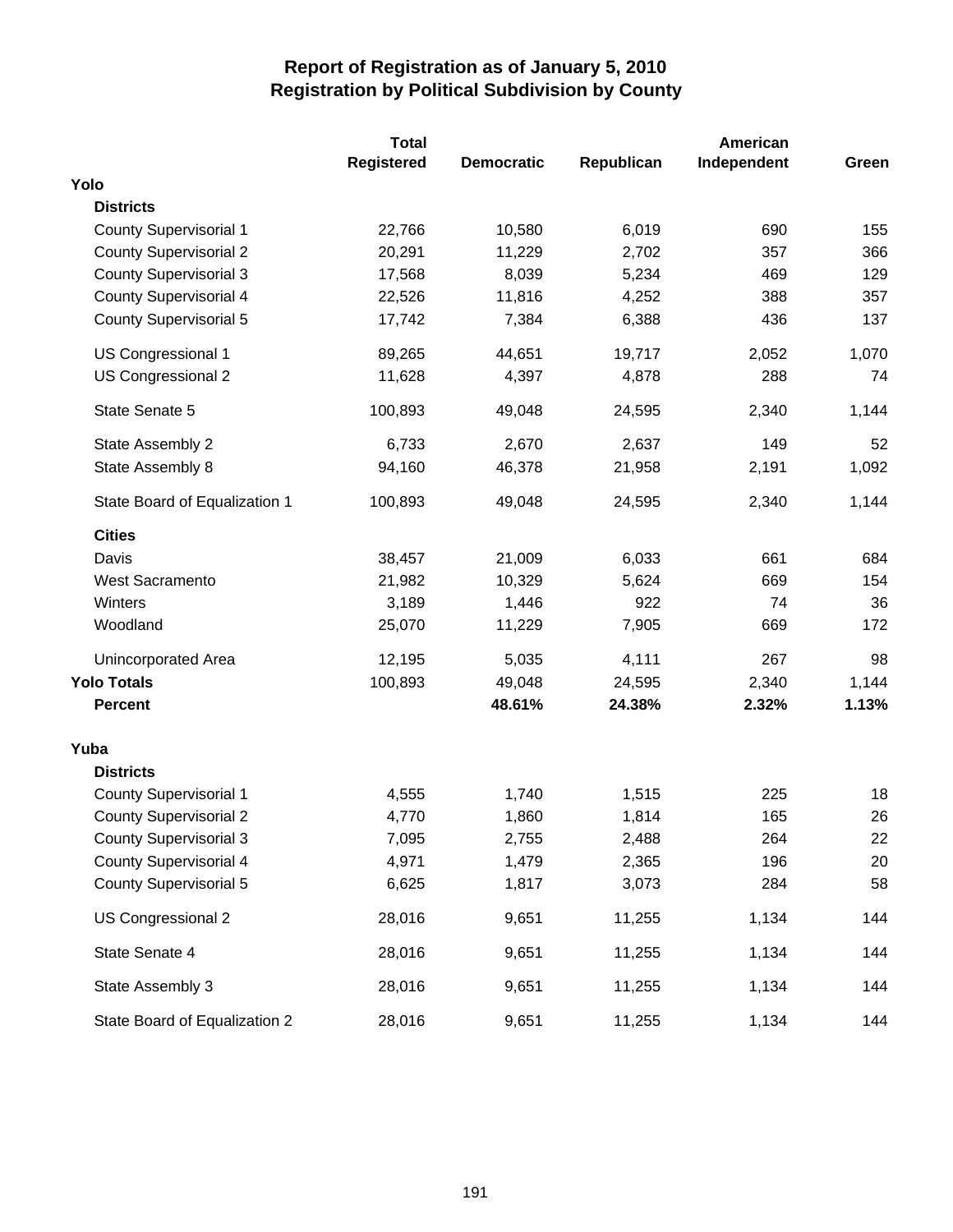|                               |             | Peace and |              | <b>Decline to</b> |
|-------------------------------|-------------|-----------|--------------|-------------------|
|                               | Libertarian | Freedom   | <b>Other</b> | <b>State</b>      |
| Yolo                          |             |           |              |                   |
| <b>Districts</b>              |             |           |              |                   |
| <b>County Supervisorial 1</b> | 84          | 213       | 272          | 4,753             |
| <b>County Supervisorial 2</b> | 111         | 36        | 164          | 5,326             |
| <b>County Supervisorial 3</b> | 72          | 58        | 128          | 3,439             |
| <b>County Supervisorial 4</b> | 136         | 36        | 193          | 5,348             |
| <b>County Supervisorial 5</b> | 81          | 42        | 143          | 3,131             |
| US Congressional 1            | 430         | 365       | 808          | 20,172            |
| US Congressional 2            | 54          | 20        | 92           | 1,825             |
| State Senate 5                | 484         | 385       | 900          | 21,997            |
| State Assembly 2              | 33          | 16        | 55           | 1,121             |
| State Assembly 8              | 451         | 369       | 845          | 20,876            |
| State Board of Equalization 1 | 484         | 385       | 900          | 21,997            |
| <b>Cities</b>                 |             |           |              |                   |
| Davis                         | 213         | 69        | 331          | 9,457             |
| <b>West Sacramento</b>        | 82          | 211       | 267          | 4,646             |
| Winters                       | 16          | 10        | 17           | 668               |
| Woodland                      | 100         | 73        | 198          | 4,724             |
| Unincorporated Area           | 73          | 22        | 87           | 2,502             |
| <b>Yolo Totals</b>            | 484         | 385       | 900          | 21,997            |
| <b>Percent</b>                | 0.48%       | 0.38%     | 0.89%        | 21.80%            |
| Yuba                          |             |           |              |                   |
| <b>Districts</b>              |             |           |              |                   |
| <b>County Supervisorial 1</b> | 22          | 26        | 4            | 1,005             |
| <b>County Supervisorial 2</b> | 23          | 21        | 5            | 856               |
| County Supervisorial 3        | 29          | 26        | 9            | 1,502             |
| <b>County Supervisorial 4</b> | 29          | 12        | 7            | 863               |
| <b>County Supervisorial 5</b> | 41          | 19        | 4            | 1,329             |
| US Congressional 2            | 144         | 104       | 29           | 5,555             |
| State Senate 4                | 144         | 104       | 29           | 5,555             |
| State Assembly 3              | 144         | 104       | 29           | 5,555             |
| State Board of Equalization 2 | 144         | 104       | 29           | 5,555             |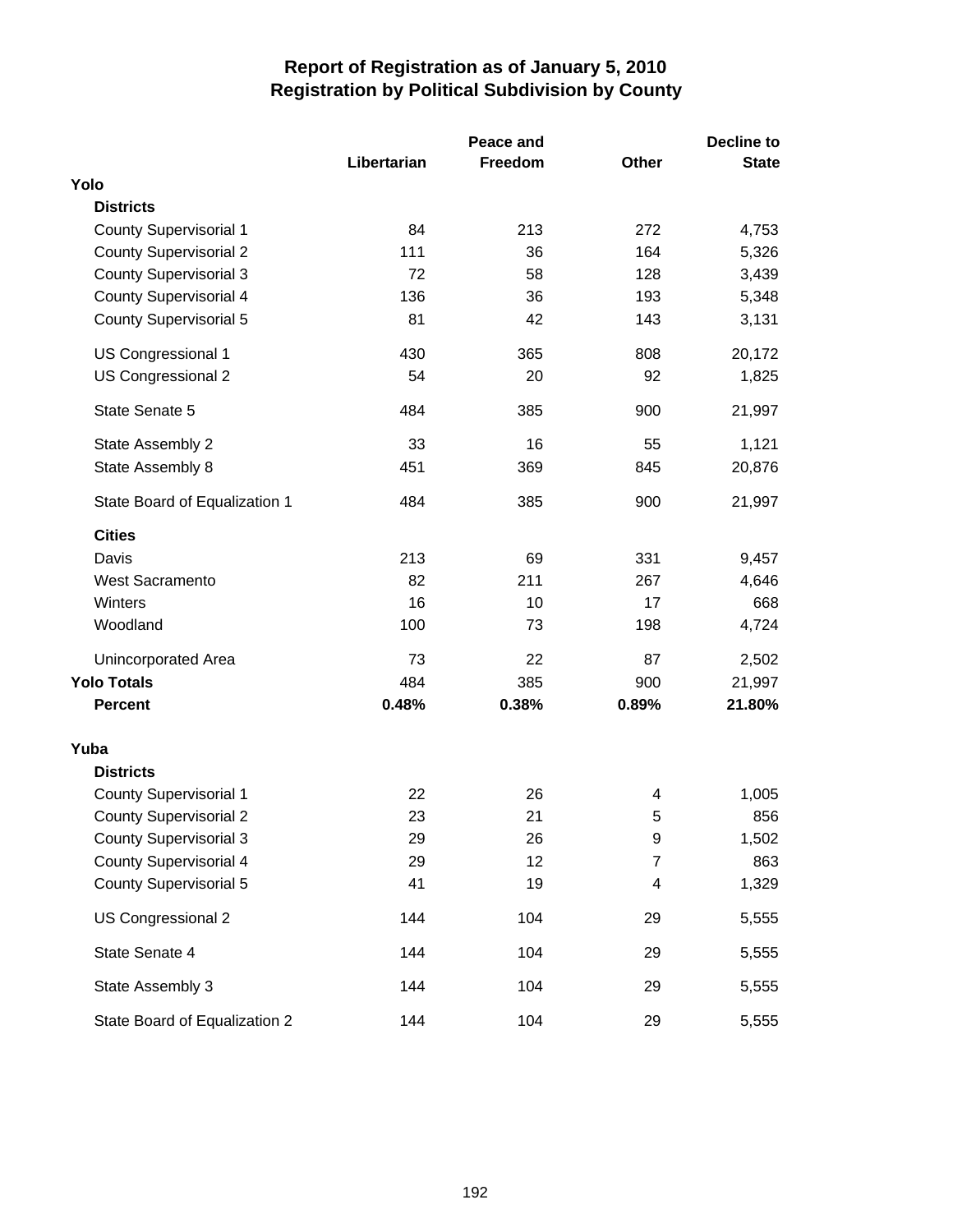|                             | <b>Total</b><br><b>Registered</b> | <b>Democratic</b> | Republican | American<br>Independent | Green   |
|-----------------------------|-----------------------------------|-------------------|------------|-------------------------|---------|
| <b>Cities</b>               |                                   |                   |            |                         |         |
| Marysville                  | 4,770                             | 1,860             | 1.814      | 165                     | 26      |
| Wheatland                   | 1,582                             | 468               | 736        | 60                      | 7       |
| Unincorporated Area         | 21,664                            | 7,323             | 8,705      | 909                     | 111     |
| <b>Yuba Totals</b>          | 28,016                            | 9,651             | 11,255     | 1,134                   | 144     |
| <b>Percent</b>              |                                   | 34.45%            | 40.17%     | 4.05%                   | 0.51%   |
| <b>Incorporated Total</b>   | 13,815,288                        | 6,319,887         | 4,040,983  | 303,155                 | 87,931  |
| <b>Unincorporated Total</b> | 3,094,286                         | 1,225,730         | 1,158,978  | 79,225                  | 23,464  |
| <b>State Total</b>          | 16,909,574                        | 7,545,617         | 5,199,961  | 382,380                 | 111,395 |